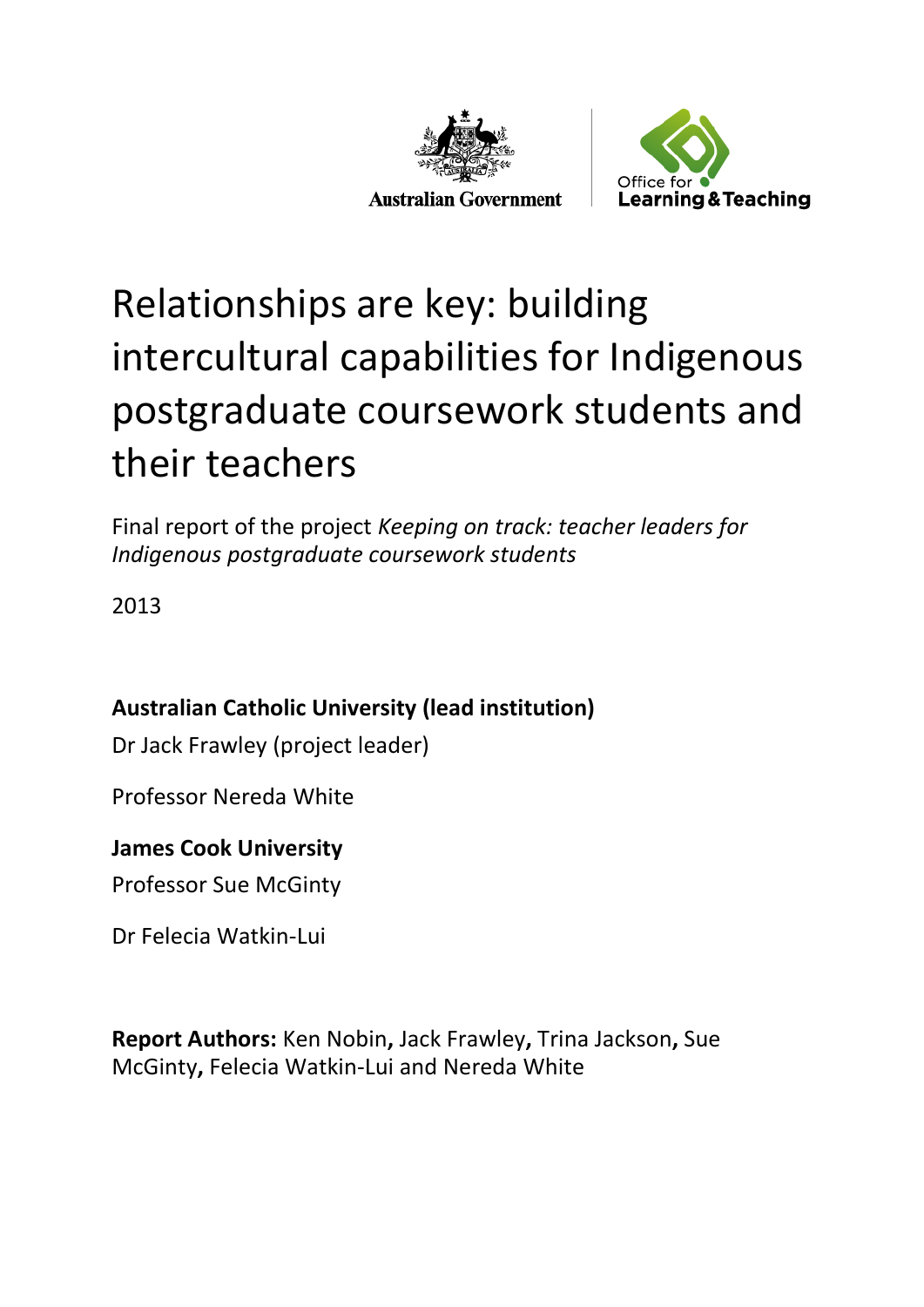Support for the production of this report has been provided by the Australian Government Office for Learning and Teaching. The views expressed in this report do not necessarily reflect the views of the Australian Government Office for Learning and Teaching.



With the exception of the Commonwealth Coat of Arms, and where otherwise noted, all material presented in this document is provided under Creative Commons Attribution-ShareAlike 3.0 Unported License [\(http://creativecommons.org/licenses/by/3.0/au/\)](http://creativecommons.org/licenses/by/3.0/au/).

The details of the relevant licence conditions are available on the Creative Commons website (accessible using the links provided) as is the full legal code for the Creative Commons Attribution-ShareAlike 3.0 Unported License [\(http://creativecommons.org/licenses/by/3.0/au/legalcode\)](http://creativecommons.org/licenses/by/3.0/au/legalcode).

Requests and inquiries concerning these rights should be addressed to: Office for Learning and Teaching Department of Industry, Innovation, Climate Change, Science, Research and Tertiary Education

GPO Box 9880, Location code N255EL10 Sydney NSW 2001

[<learningandteaching@deewr.gov.au>](mailto:learningandteaching@deewr.gov.au)

2013

ISBN [978-1-921916-26-7](https://www.myidentifiers.com.au/myaccount_manageisbns_titlereg?isbn=978-1-921916-26-7&icon_type=pending) Book ISBN [978-1-921916-27-4](https://www.myidentifiers.com.au/myaccount_manageisbns_titlereg?isbn=978-1-921916-27-4&icon_type=pending) PDF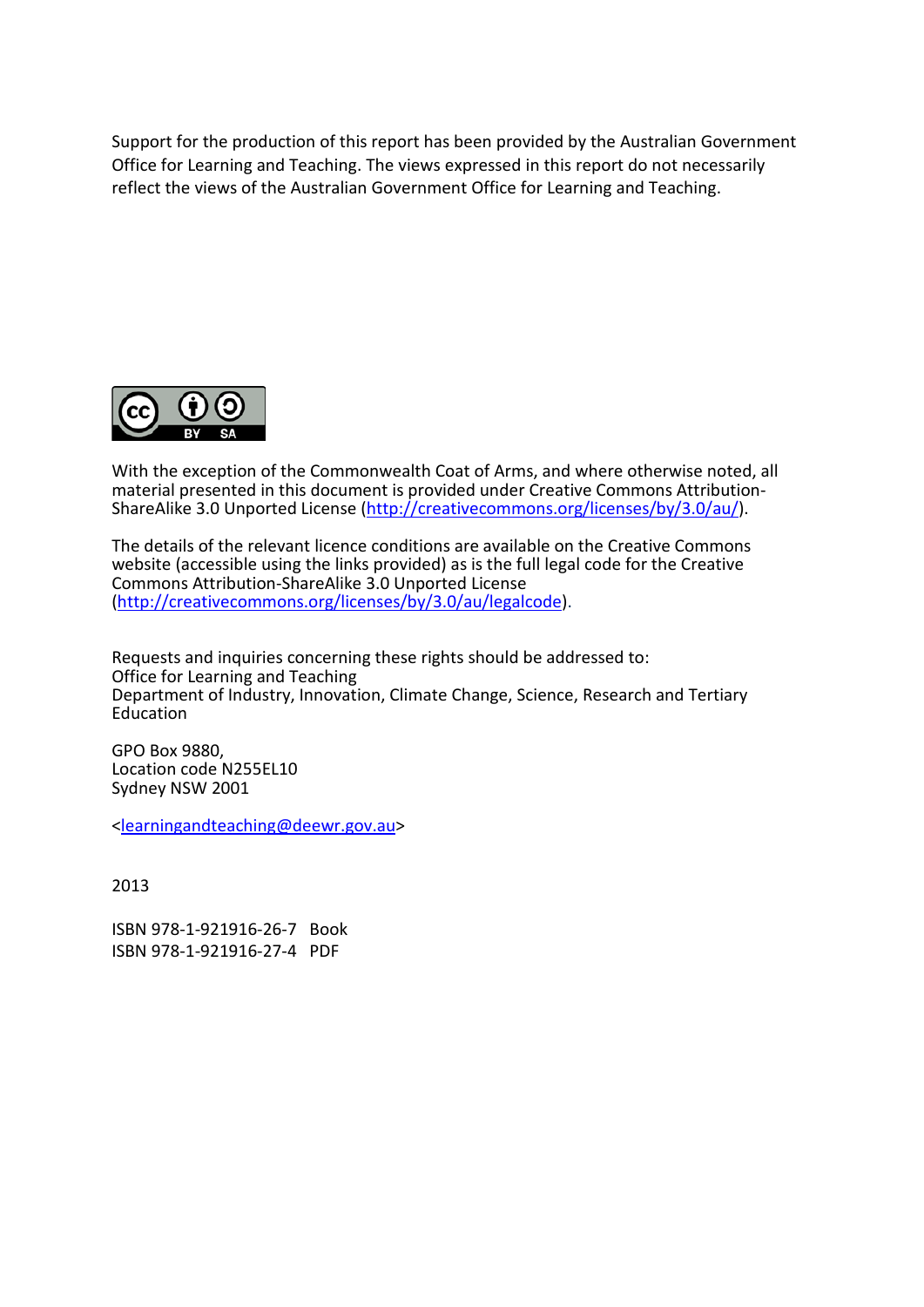#### **Acknowledgements**

We would like to thank the team who have worked on the project from both Australian Catholic University (ACU) and James Cook University (JCU). The project team members are: Professor Nereda White, Director, Centre for Indigenous Education and Research (ACU); Dr Jack Frawley, Deputy Director, Centre for Creative & Authentic Leadership, and Senior Research Fellow, Centre for Indigenous Education and Research (ACU); Professor Sue McGinty, Acting Director, The Cairns Institute (JCU); and Dr Felecia Watkin-Lui, Senior Lecturer / Director of Research Training, School of Indigenous Australian Studies, Faculty of Arts, Education & Social Sciences (JCU).

The team would like to thank the following people who were members of the reference group and who provided valuable advice throughout the project. They are: Professor Jeannie Herbert, Foundation Chair of Indigenous Studies, Charles Sturt University (CSU); Professor Yvonne Cadet-James, Chair of Indigenous Australian Studies, School of Indigenous Australian Studies, Faculty of Arts, Education and Social Sciences (JCU); and, Associate Professor Michael Bezzina, Director, Centre for Creative & Authentic Leadership (ACU).

The team would also like to thank the following for their contributions to the project: Trina Jackson (JCU); Marnie Campbell (JCU); Katelyn Barney, The University of Queensland (UQ); Lauren Scheiwe (UQ); Leanne King (ACU); Deborah Clarke (CSU); Associate Professor Charles Burford (ACU); Soma Nagappan (ACU); Dr David McClay, AM; and Dr Paul Chesterton. We also appreciate the many students and staff who participated in the project.

The project is indebted to the tireless work of Ken Nobin (ACU).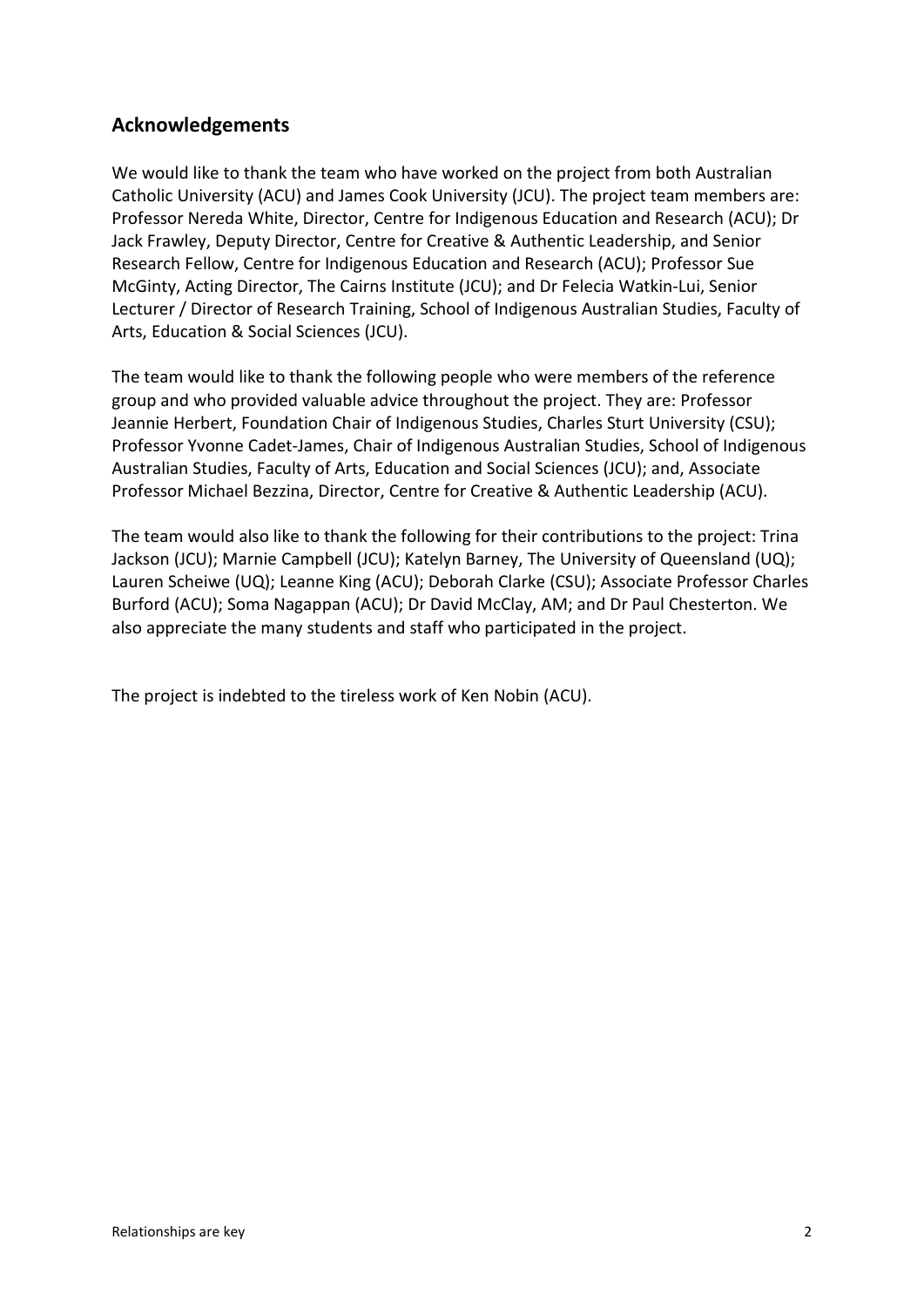## List of acronyms used

| <b>ACER</b>   | Australian Council for Educational Research                         |
|---------------|---------------------------------------------------------------------|
| <b>ALTC</b>   | Australian Learning and Teaching Council Ltd                        |
| <b>AUSSE</b>  | Australasian Survey of Student Engagement                           |
| <b>CAPA</b>   | <b>Council of Australian Postgraduate Associations</b>              |
| <b>COP</b>    | <b>Community of Practice</b>                                        |
| <b>DEEWR</b>  | Department of Education Employment and Workplace Relations          |
| <b>IHEAC</b>  | <b>Indigenous Higher Education Advisory Council</b>                 |
| <b>ISU</b>    | Indigenous Support Unit                                             |
| <b>ITAS</b>   | Indigenous Tutorial Assistance Scheme                               |
| <b>KOTL</b>   | Keeping on Track Lecturer                                           |
| <b>KOTS</b>   | Keeping on Track Student                                            |
| <b>NIHEWS</b> | National Indigenous Higher Education Workforce Strategy             |
| <b>NIPAAC</b> | National Indigenous Postgraduate Association Aboriginal Corporation |
| OLT           | Australian Government, Office for Learning and Teaching             |
| QUT           | Queensland University of Technology                                 |
| <b>TLR</b>    | Teaching and Learning Regimes                                       |
| <b>UCoP</b>   | University Community of Practice                                    |
|               |                                                                     |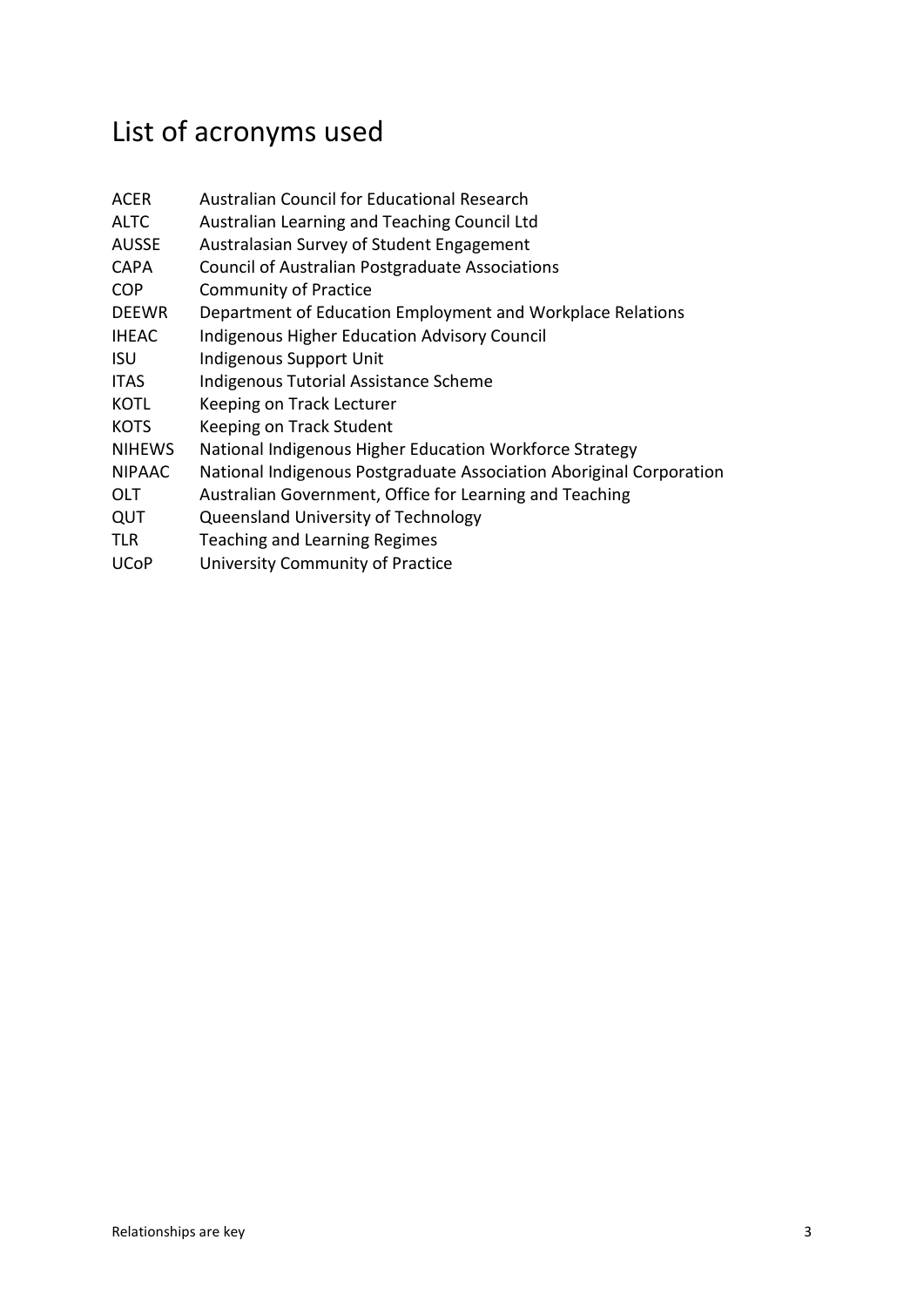### Executive summary

*Relationships are key* is the final report of the project *Keeping on track: teacher leaders for Indigenous postgraduate coursework students*. The project focused on disciplinary and cross-disciplinary leadership to enhance learning and teaching through leadership capacitybuilding in discipline structures, communities of practice and cross-disciplinary networks, with an emphasis on strengthening teacher leader capabilities of lecturers involved in the teaching of Indigenous postgraduate coursework students.

The overall purpose of *Keeping on Track* was to clearly delineate and to improve teacher leadership practices across higher education institutions in Australia serving Indigenous postgraduate coursework students, as differentiated from practices in supervision of postgraduate research students. Marshall (2008) states that studies that focus on the 'how' of development of leadership capability in learning and teaching are limited. It is the 'how' of teacher leadership which this project addressed, through the design and development of a *Blueprint for Intercultural Capabilities* informed by the experiences of Indigenous postgraduate course work students and their teachers.

The *Keeping on Track* project aimed to answer three research questions focused on the Indigenous postgraduate coursework experience by collecting and analysing the teaching and learning experiences of Indigenous students and their teachers in postgraduate coursework programs. Data were collected through an online survey and the establishment and operation of a *University Community of Practice* (UCoP) at participating universities, through which focus group discussions and interviews were held. Project end aims were to consider the implications of the data collected, and make recommendations for strengthening teacher leadership capabilities in the teaching and learning of Indigenous postgraduate students through the development of a teacher leadership capabilities framework which would be developed, trialled and evaluated.

Four findings became clear towards the end of the project:

- 1. the value of UCoP in forming an intercultural space in which the process of teaching and learning is the focus;
- 2. that intercultural capabilities are required by both teachers and students to engage fully with the cultural interface of teaching and learning;
- 3. that this requires intercultural sensitivity (Bennett, 2004); and,
- 4. that relationships are key to intercultural exchanges and building intercultural sensitivity.

As such, there is no recommendation for a teacher leadership framework, but rather recommendations for encouraging intercultural development through student/teacher encounters facilitated through the establishment of UCoPs. These are:

- 1. where UCoPs aren't established, that universities through their Learning and Teaching Centres (or equivalent departments), facilitate the development of one in order to encourage student/teacher encounters; and,
- 2. that the *Blueprint for Intercultural Capabilities* forms the basis for the functioning of UCoPs.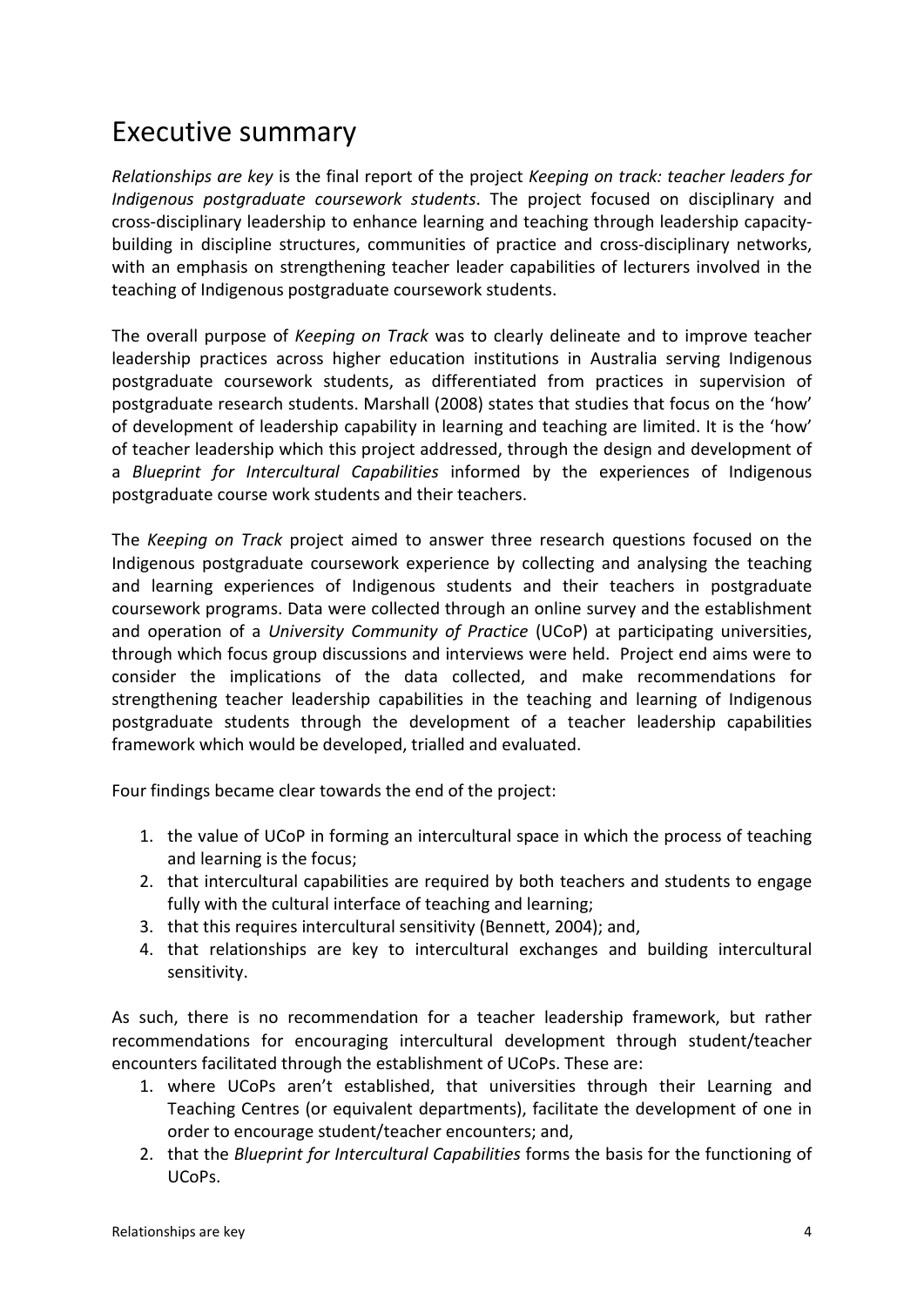### **Table of Contents**

| Community of practice in the Australian higher education context31 |  |  |
|--------------------------------------------------------------------|--|--|
|                                                                    |  |  |
|                                                                    |  |  |
|                                                                    |  |  |
|                                                                    |  |  |
|                                                                    |  |  |
|                                                                    |  |  |
|                                                                    |  |  |
|                                                                    |  |  |
|                                                                    |  |  |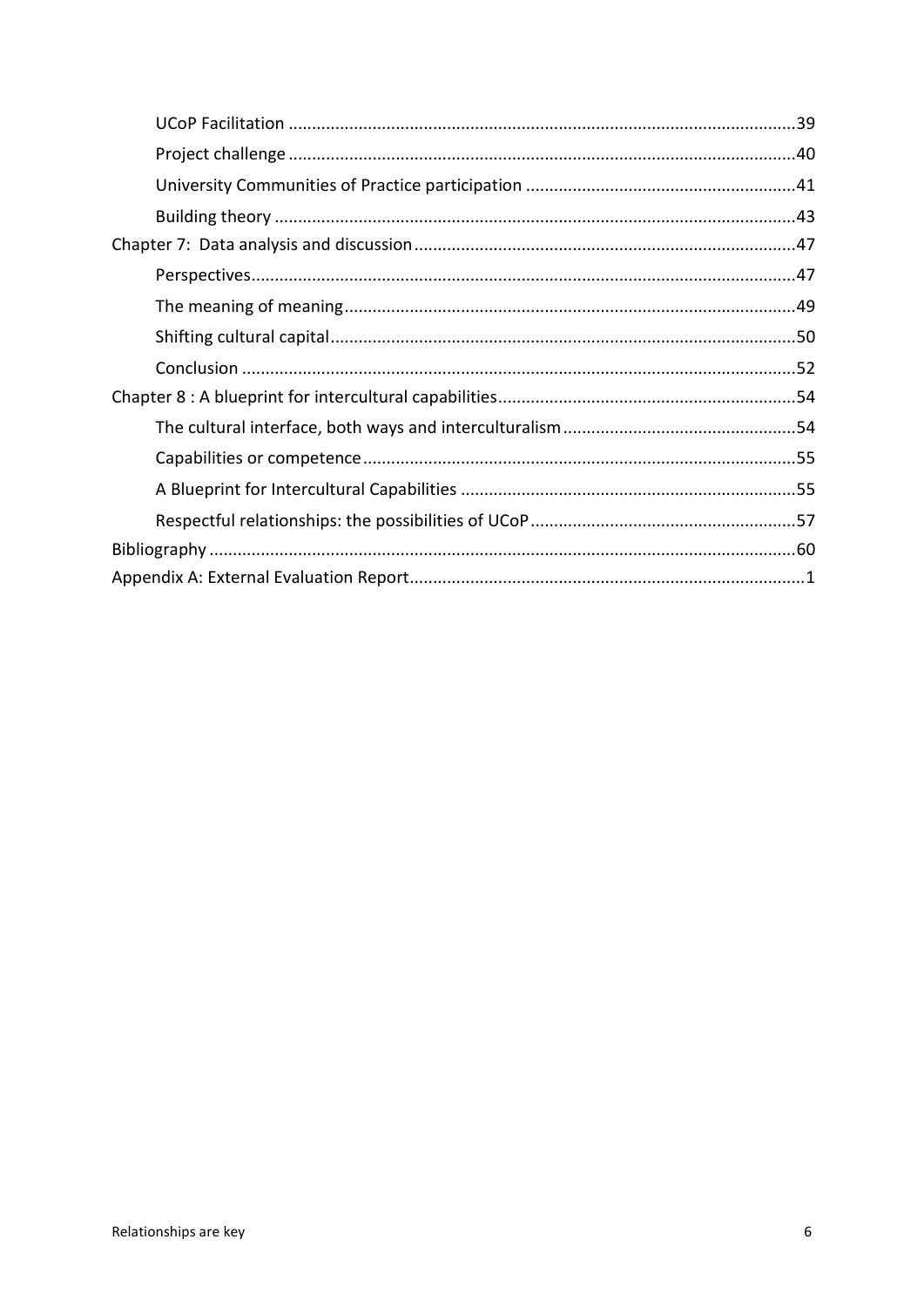### Chapter 1: Keeping on track

In 2008 there were 1527 Indigenous postgraduate students across Australian universities out of a total enrolment of 278,323. This represents approximately 0.54% (DEEWR, 2010) – a clear shortfall against the accepted benchmark of around 3% (IHEAC, 2007). Undoubtedly more needs to be done to recruit Indigenous students into postgraduate programs, and, importantly, these programs need to be designed and taught with special attention to the needs of Indigenous postgraduate students. While there has been significant work in the area of supporting Indigenous researchers and supervisors (Devlin & James, 2007; Laycock et al, 2009), very little research has focused on similar issues for Indigenous students and their teachers within postgraduate coursework programs. The Council of Australian Postgraduate Associations (CAPA) believes that, in general, this is the case for all Australian postgraduate students: "We are unaware however, of any institution-wide policies on facilities and resources for postgraduate coursework students. We believe that this is due to the view, widespread throughout the sector, that the needs - both material and pedagogic of postgraduate coursework students do not differ meaningfully from those of undergraduate students. We dispute this view" (CAPA, 2004, p.4). The *Keeping on Track* project aimed to address this lack of research by focusing on the postgraduate teaching and learning experiences of Indigenous students and their teachers.

#### The Project

*Keeping on Track* was funded project under the *Leadership for Excellence in Learning and Teaching* program. *Leadership for Excellence* projects build leadership capacity in ways consistent with the promotion and enhancement of learning and teaching in contemporary higher education. *Keeping on Track* focused on disciplinary and cross-disciplinary leadership to enhance learning and teaching through leadership capacity-building in discipline structures, communities of practice and cross-disciplinary networks, with an emphasis on strengthening teacher leader capabilities of lecturers involved in the teaching of Indigenous postgraduate coursework students. *Keeping On Track* consisted of an Australian Catholic University (ACU) and James Cook University (JCU) consortium, with ACU as the lead institution.

The overall purpose of *Keeping on Track* is to clearly delineate and to improve teacher leadership practices across higher education institutions in Australia serving Indigenous postgraduate coursework students, as differentiated from practices in supervision of postgraduate research students. This goal is well aligned with the funding body's overall mission and the objectives for the *Leadership for Excellence,* specifically addressing strategic change, and the embedding of good individual and institutional practice in learning and teaching. *Keeping on Track* promotes and supports strategic change in that it addresses and takes action in an area that has been under-researched. Marshall (2008) states that studies that focus on the 'how' of development of leadership capability in learning and teaching are limited. It is the 'how' of teacher leadership which this project addresses, through the design and development of a teacher leadership framework informed by the experiences of Indigenous postgraduate course work students and their teachers.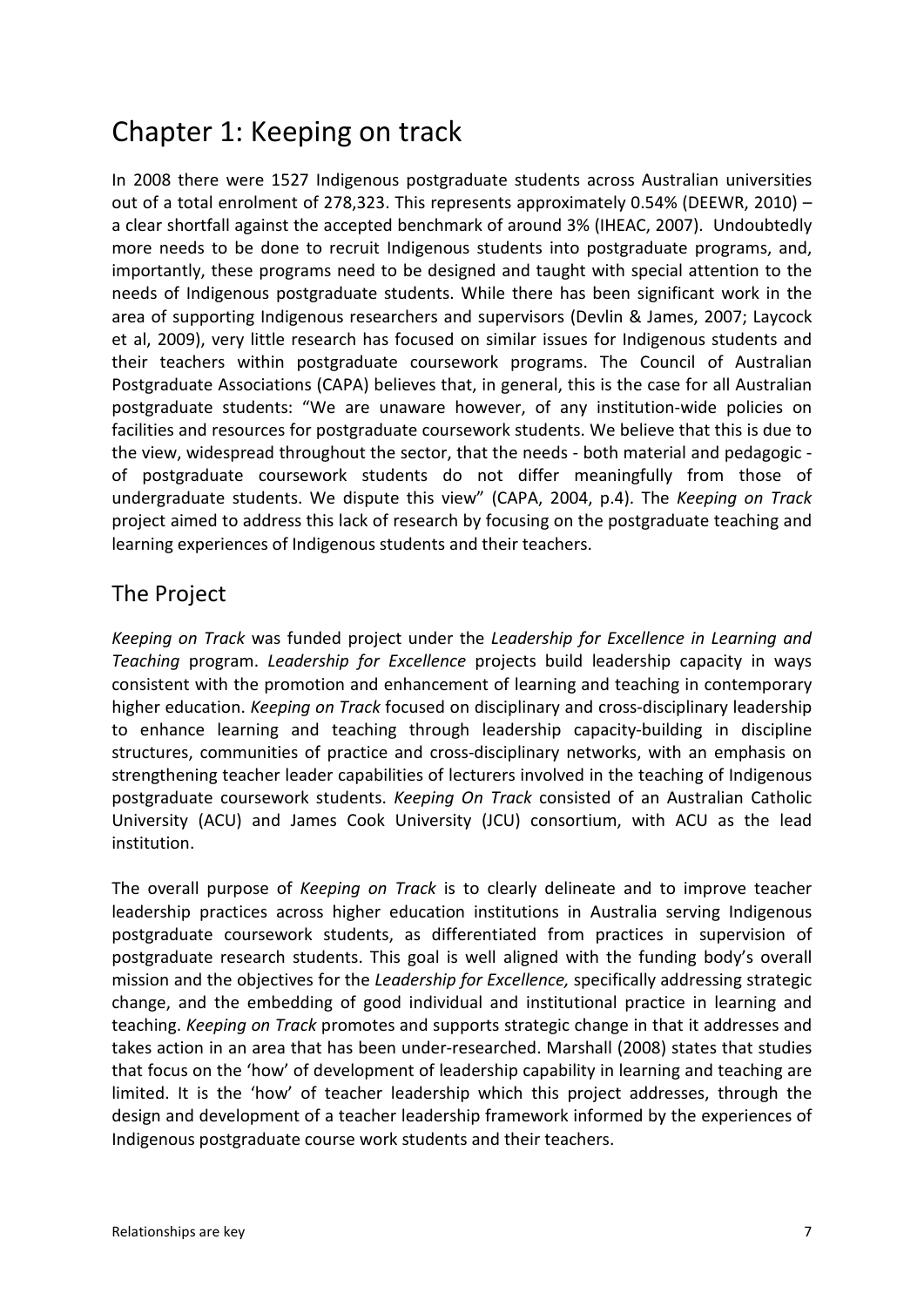The building of institutional leadership through capacity strengthening of teaching staff and the development of teacher capabilities and capacities is an important focus of the project. Teacher leadership is defined as the capacity for teachers to exercise leadership for teaching and learning within and beyond the classroom, and implies a redistribution of power and a re-alignment of authority within the institution (Harris & Muijs, 2008). It means creating the conditions in which people work together and learn together, where they construct and refine meaning leading to a shared purpose or set of goals. Teacher leadership is a shared and collective endeavour that can engage the many rather than the few, and is primarily concerned with enhanced leadership roles and decision-making powers for teachers without taking them out of the classroom. Teachers who are leaders, lead within and beyond the classroom, identify with and contribute to a community of teacher learners and leaders, and influence others towards improved educational practice. Teacher leadership is characterised by a form of collective leadership in which teachers develop expertise by working collaboratively with peers, observing one another's lessons and discussing pedagogy (Harris & Muijs, 2008). A central role of teacher leaders is one of helping colleagues to try out new ideas and to encourage them to adopt leadership roles. The emphasis on continuous learning and excellence in teaching can improve the quality of teachers, while the emphasis on spreading good practice to colleagues can lead to increasing the expertise of teachers throughout the school.

Collegial practices and collective practice are at the core of building teacher leadership capabilities. Capabilities are viewed as an all round human quality, an integration of knowledge, skills, personal qualities and understanding used appropriately and effectively not just in familiar and highly focused specialist contexts but also in response to new and changing circumstances (Stephenson, 2002; Duignan, 2006). Where teachers are able to work together on specific pedagogical tasks or with particular professional goals to achieve, there is evidence that this collaborative or collective activity can drive or at least contribute to transformation and improvement of their institutions (Harris & Muijs, 2008). Teacher leaders facilitate the working together of disparate knowledge systems, where the work of analysis and of acquiring knowledge applies to others as much as to oneself.

*Keeping on Track* took place over two years, commencing late 2010 and concluding late 2012. The principal aims of the project were to:

- collate and analyse the teaching and learning experiences of current and past Indigenous postgraduate students and their teachers;
- collate and analyse the teaching and learning experiences of teachers currently working with, and who have previously worked with, Indigenous students in postgraduate coursework programs;
- consider the implications of the data collected, and make recommendations for strengthening teacher leadership capabilities in the teaching and learning of Indigenous postgraduate students through the development of a teacher leadership capabilities framework; and
- develop, trial and evaluate the teacher leadership capabilities framework through a series of university-based workshops.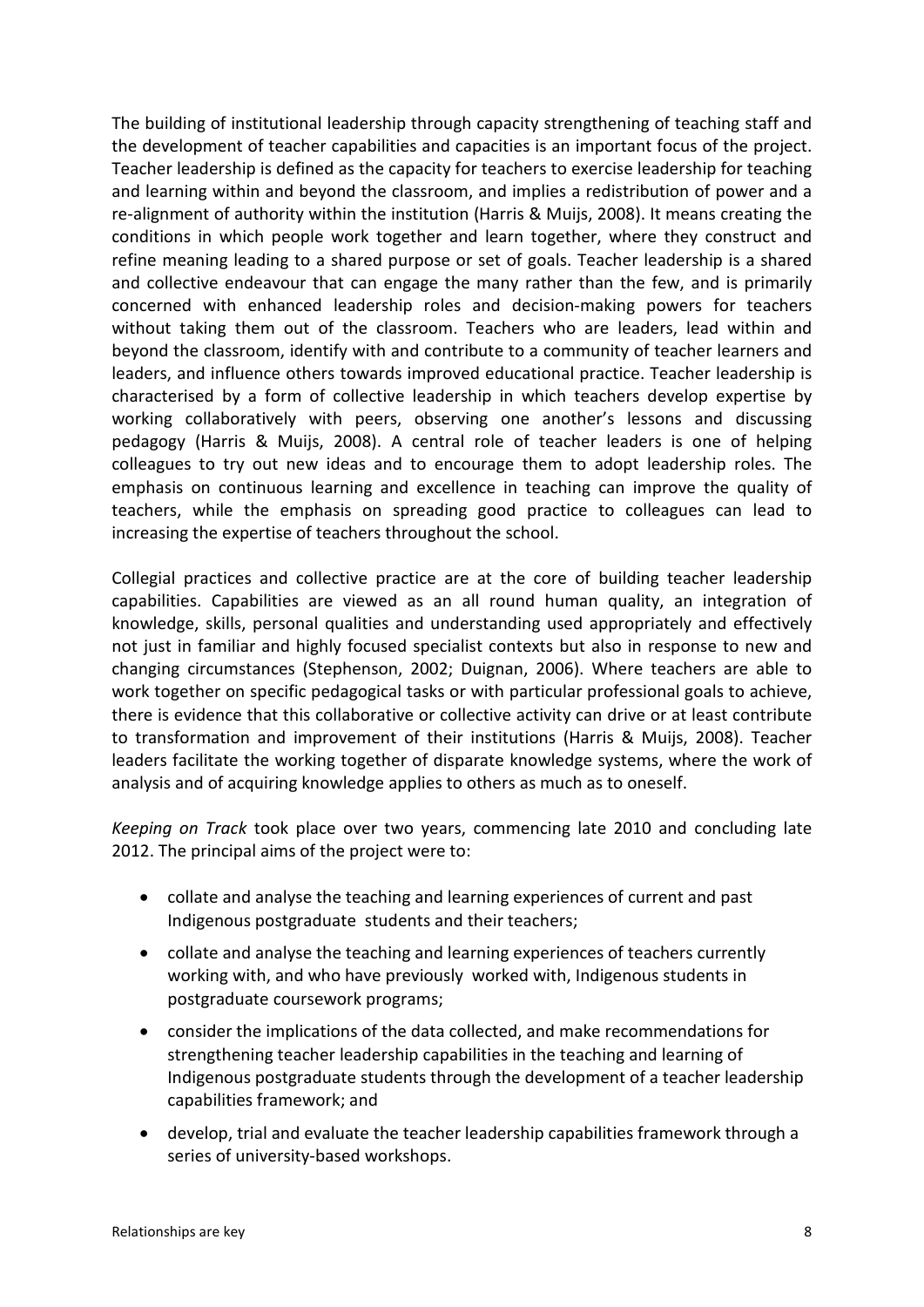In February 2011 two *Keeping On Track* team members attended an ALTC Leadership Project Leaders' Meeting in Glenelg, South Australia at which Dr Milton Cox from Miami University, Ohio gave a keynote presentation on the use of communities of practice within universities. The original proposal for data collection involved surveys and interviews of Indigenous postgraduate coursework students and academics. As an alternative data collection strategy, and informed by the communities of practice literature, the project team agreed to use a university community of practice (UCoP) approach, to collate and analyse the teaching and learning experiences.

One of the first project activities was to conduct a series of literature reviews. The literature reviews generated theoretical foundations which underpinned and enlightened the research problems. The three topics broadly addressed Indigenous postgraduate study, teacher leadership and communities of practice. The following three chapters focus on this literature.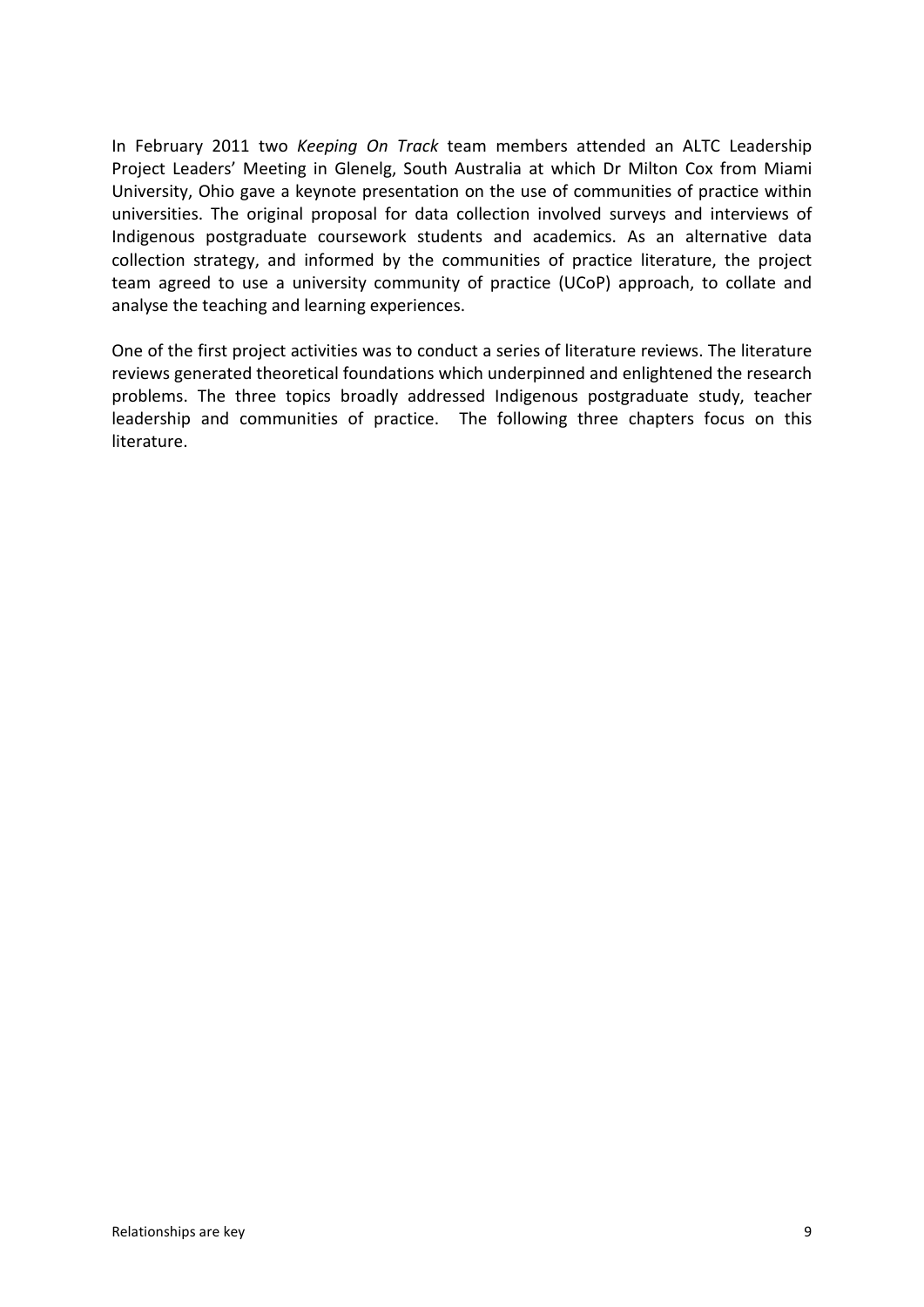### Chapter 2: Indigenous students and postgraduate education

For over twenty years much of the literature on the involvement of Indigenous Australians in tertiary studies (Bin-Sallik, 1989; Encel, 2000; Coates & Krause, 2005; James, Bexley, Anderson, Devlin, Garnett, Marginson, & Maxwell, 2008) has pointed to the "enormous disparity" (Andersen, Bunda, & Walter, 2008, p. 1) in the rate at which Indigenous people participate in higher education by comparison with the rate of participation of the non-Indigenous population. This disparity constitutes a "yawning educational gap" apparent not only in access and participation rates, but also in significantly lower rates of retention, completion and success for Indigenous students.

In 1990 the Australian Government released as a discussion paper the seminal *A Fair Chance for All* (DEET, 1990) which set the objective "that Australians from all groups in society have the opportunity to participate successfully in higher education ... by changing the balance of the student population to reflect more closely the composition of the society as a whole." As Gale and Tranter (2011, p. 37) note "equity in higher education ... became a matter of equal representation". The paper went on to identify six societal groups as underrepresented in higher education: women in non-traditional studies, people from non-English speaking backgrounds, people with disabilities, people from socio-economically disadvantaged backgrounds, people from rural and remote areas, and Aboriginal and Torres Strait Islander people. Martin (1994) further developed this equity framework providing definitions of the six groups and devising the indicators that have enabled tracking of institutional equity performance against national targets. However, while Australia has had a robust system in place to monitor educational disadvantage for the past two decades, a system "unmatched internationally" (Coates et al., 2005, p. 45) and in advance of those in other developed English-speaking countries such as New Zealand, Canada and the United States, and while significant advances have been made in addressing the disadvantage for women, those with disabilities, and those from NESB backgrounds (Gale *et al*., 2011), there has been "persistent under-representation in higher education" (James, 2008, p. 1) of the other three equity groups – people from low socioeconomic backgrounds, those living in rural and remote areas, and Indigenous people, many of whom also share multiple group membership in the two other stalled equity groups.

In 2009 Aboriginal and Torres Strait Islander enrolment in higher education programs for the first time exceeded 10,000 students, an increase of more than 10 per cent on the 2008 figures (DEEWR, 2009; DEEWR, 2010a). Although over the past two decades Indigenous enrolments have fluctuated, with some analyses (Brabham, Henry, Bamblett & Bates, 2002; NIPAAC, 2005) suggesting this has been in line with the changes in government policy towards issues such as the "mainstreaming" in 2000 of Abstudy payments, the long-term trend has been one of increasing involvement. However, when the figures are examined from an equity perspective a different picture emerges, one of an "entrenched low participation rate" (Bradley, Noonan, Nugent, & Scales, 2008, pp 149). In 2009 the 10,465 Indigenous students enrolled in higher education courses made up less than 1 per cent of all higher education enrolments (DEEWR, 2010a) while Indigenous people make up 2.5 per cent of the Australian population (Australian Bureau of Statistics, 2008). However although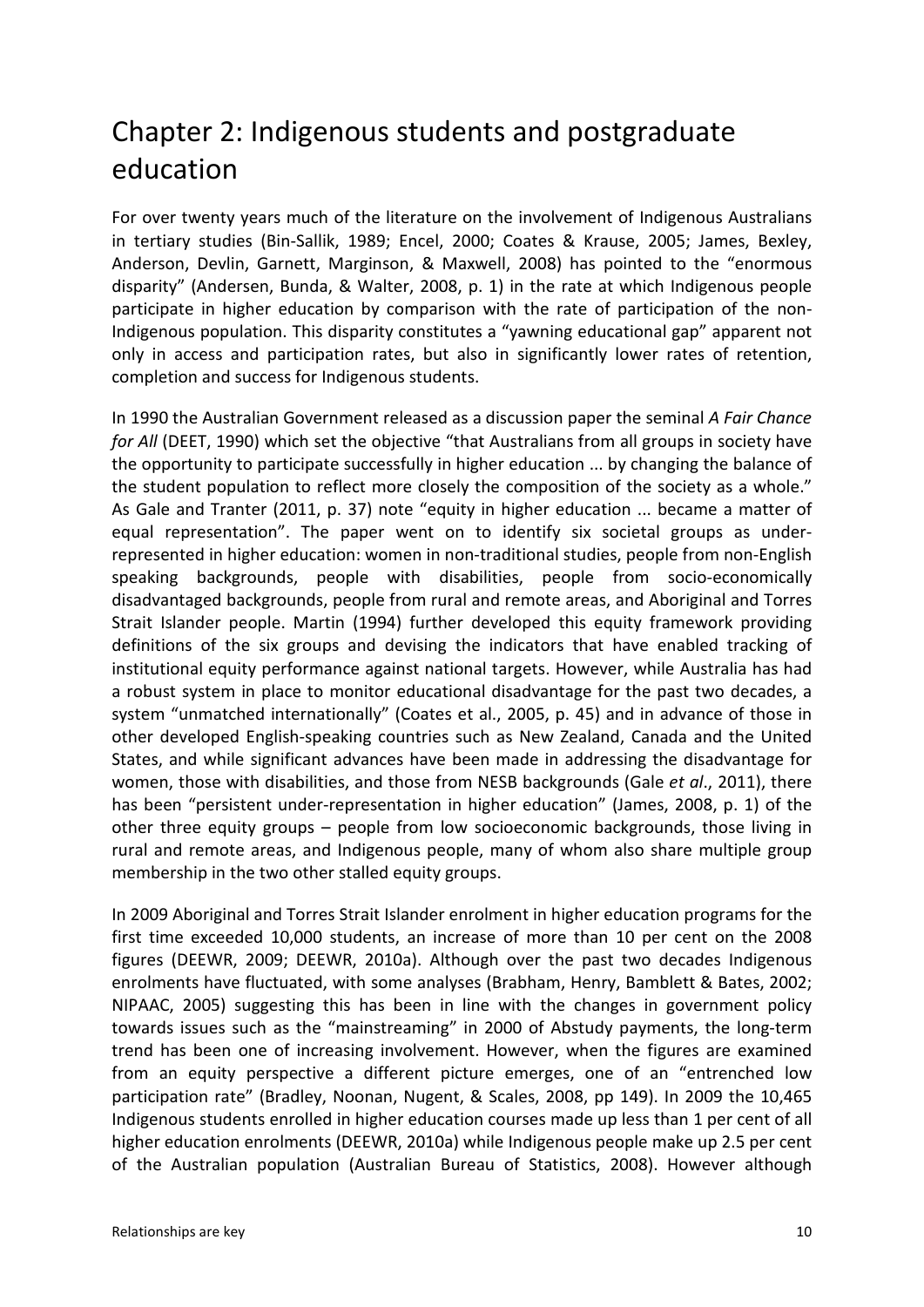Indigenous enrolments have increased, they have not kept pace with increasing domestic enrolments. Consequently the proportion of Aboriginal and Torres Strait Islander students as a percentage of all domestic higher education students has remained almost constant since 2001 at around 1.3 per cent (IHEAC, 2011a). Other salient statistics indicate that Indigenous students are disproportionately represented in sub-degree enabling courses - 12.0 per cent of Indigenous students by comparison with only 3.2 per cent of all students. Their studies are also concentrated in three broad fields with Society and Culture, Education, and Health, making up 69.0 per cent of all Indigenous enrolment (DEEWR, 2010a). And in 2007 the Australian Council for Education Research (ACER) reported that "Indigenous university students have substantially lower completion rates or higher attrition rates than non-Indigenous students" (Marks, 2007, pp 4) estimating that 70 per cent of the Indigenous students in their longitudinal study would fail to complete a university qualification compared to only 18.2 per cent of the non-Indigenous students.

#### Impediments

The question that naturally arises from this situation is 'what are the factors that are preventing so many Indigenous people from accessing higher education or from succeeding at university?' A number of studies have addressed this question identifying impediments many Indigenous students typically face as they contemplate higher education while still at school or when enrolled as undergraduates. Anderson et al. (2008), provide a comprehensive list of fourteen factors that typically act as barriers to the achievement of equitable outcomes for undergraduates: socio-economic disadvantage, rurality, limited family exposure to higher education, lack of physical access to higher education in the home area, individual and cultural isolation, dissatisfaction with course or delivery mode, institutional inflexibility, unfamiliarity with academic skills and requirements, lack of access to educational resources, lack of family resources, crowded housing, family or personal disruption, community or family commitments, and financial problems. To this list can be added endemic educational disadvantage (James *et al*., 2008), language and cultural issues (Nelson, 2002), low aspirations and lack of adequate career advice for those leaving school (Craven & Tucker, 2005) and the alienating cross-cultural nature of the university experience for many Indigenous people (Christie, 1988; Harris, 1988).

For postgraduate students, after having successfully negotiated the hurdles of an undergraduate course, further impediments emerge. A 1997 report by the Council of Australian Postgraduate Associations into Indigenous postgraduate education (CAPA, 1997), cited by Bourke & Bourke (2002), discusses the additional barriers which Indigenous postgraduate students face, some particularly applicable to those undertaking research degrees - difficulties with inappropriate supervision, a lack of mentoring, dubious research ethics, protocols around joint authorship of work; some applicable to postgraduate coursework studies - part-time study while in full-time employment; and some applicable to both - isolation, dealing with entrenched attitudes, lack of a forum for grievances, financial difficulties, insufficient social and academic support, and poorly understood cultural differences.

Anderson, Johnson, Milligan, & Stephanou, (1998) in their study of the "opportunities and obstacles" to postgraduate study, also draw on the 1997 CAPA report to isolate problems of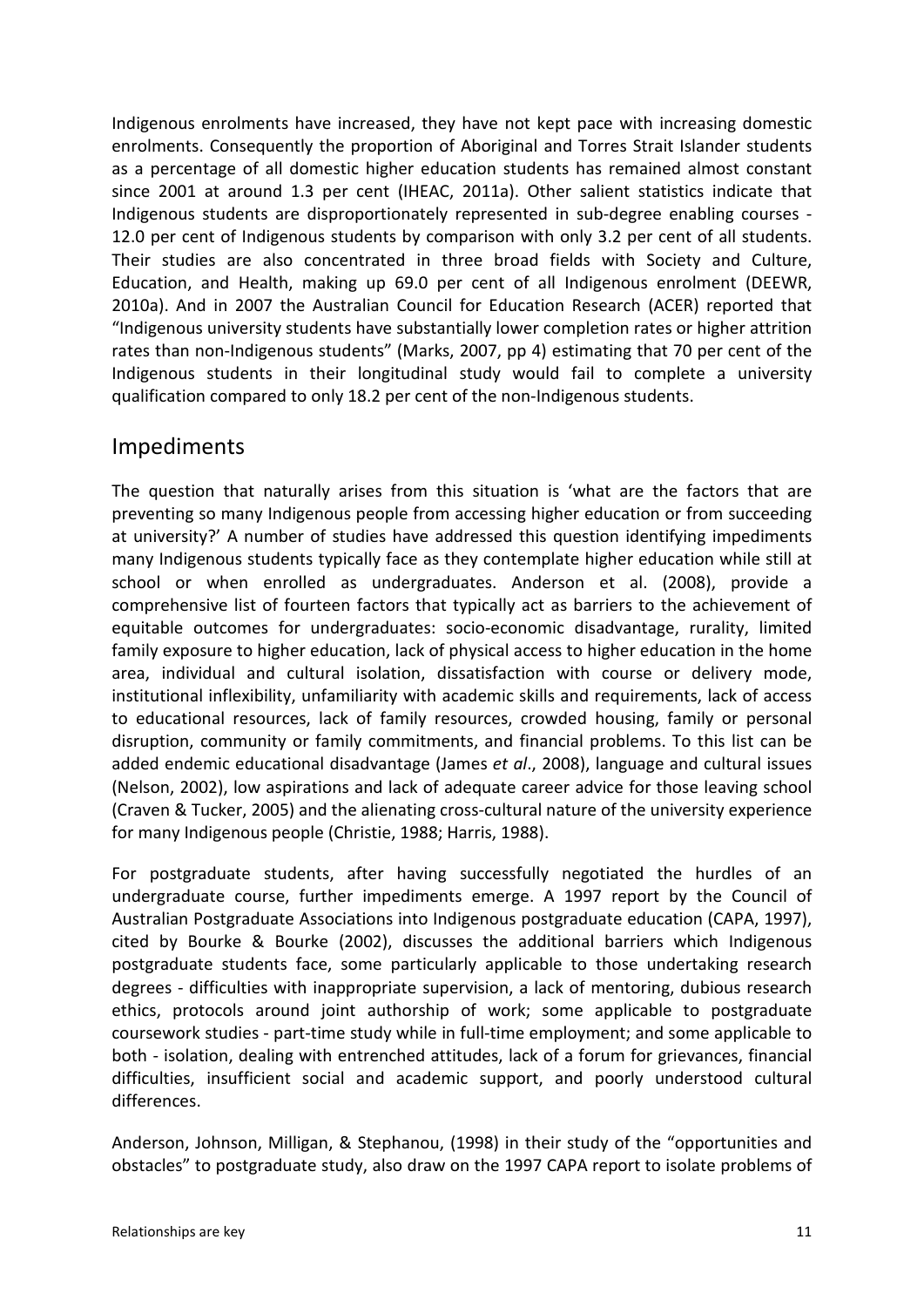particular concern to Indigenous postgraduate students. Among the problems they list that are of relevance to coursework postgraduate students are isolation, especially of those working on their own by distance education; a lack of assertiveness skills needed to interact with staff and lecturers; under-developed academic skills and difficulty dealing with theoretical matter; insufficient mentoring and support; racism, both institutional and personal; staff being unwilling to take cultural advice from the Indigenous support unit; lecturers making few attempts to ensure that teaching styles or assessment methods are adapted to suit the individual needs of students; staff not appreciating the economic and family responsibilities of mature-age students; and, cultural differences - universities operating within a western epistemology that fails to acknowledge or value other ways of knowing.

Similar catalogues of problems are found in the international literature on participation in higher education (Nikora, Levy, Henry, & Whangapirita, 2002; Middleton, 2008) where patterns of school achievement, of barriers to access, of non-completion and underrepresentation of disadvantaged groups, including Indigenous groups (Maori, Pasifika people; Native Americans), follow very similar patterns to those for Aboriginal and Torres Strait Islander people in Australia. As Middleton (2002) points out, the inequity in these diverse education systems "is an international issue which suggests that the issue is systemic, it is something to do with the way these education systems work – or don't work." This underlines the recommendations of the Bradley Review (Bradley *et al*., 2008) that if there are to be equitable outcomes for Indigenous people in higher education in Australia, then the education system as a whole, from the earliest years of schooling through to postgraduate education in the universities, needs to address what are "daunting and multifaceted, but not insurmountable" problems (Anderson *et al*., 2008, pp 2) and reduce or eliminate the current barriers to success in higher education that Indigenous people still face.

#### **Success**

As well as this focus on the barriers to achievement, there is also a body of writing that approaches the issues from the other side and looks at the factors that lead to persistence, retention and success at university. As Devlin (2009, pp 1) argues, "a focus on success must now take its place alongside the existing focus on failure." In the international literature there are various explorations of the subjective experiences of the student. For example in New Zealand Williams (2010) recorded the experiences of sixteen adult Maori students who entered university via special admission and went on to attain undergraduate degrees. Four major factors were found to have contributed to their success: a strong determination to succeed, the extended family, strong social support networks with peers and faculty, and Te Ao Maori - the Maori World. In a similar study in the United States, Garcia (2000) listed the factors behind the ultimate academic success of twelve American Indian doctoral students as family support, spirituality, good role models and mentors, a strong desire to achieve, biculturalism, a belief in giving back, and pride in cultural heritage.

In Australia the focus has been more upon external institutional factors rather than on the student's experiences or personal qualities however Page, Farrington & Daniel-DiGregorio (2007), in a practical study of twelve Indigenous students undertaking a two-year Diploma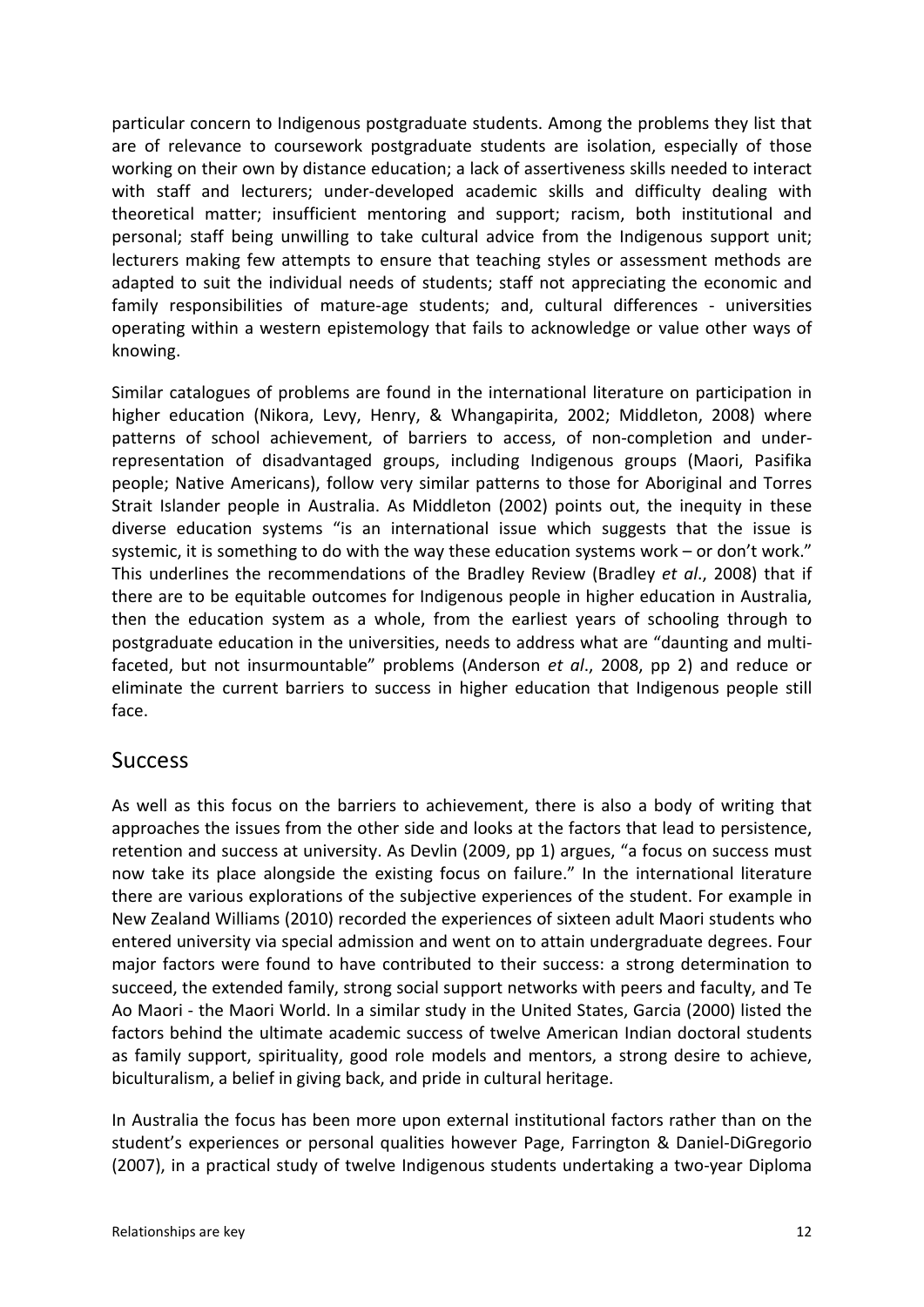course at a large metropolitan university via block mode, advocate "listening to students" as a way of understanding the factors that influence Aboriginal and Torres Strait Islander academic success. In their study they found that retention is fostered when: students are highly motivated to enrol, they enter an Indigenous program that provides a culturally safe place, the staff are approachable, and there is a well designed orientation program. Further strong evidence about the nature of the Indigenous experience of university life comes from the Australasian Survey of Student Engagement (AUSSE) conducted under the auspices of the ACER. The study (ACER, 2011a) found that: Indigenous students are engaged with learning at a similar or slightly higher level than their non-Indigenous peers; they report levels of overall satisfaction equal to or higher than their peers; however they are more likely to seriously consider leaving their institution. They continue to be less likely to complete than their non-Indigenous peers; they are more likely to be female, to be older and to come from regional or remote Australia; they are more likely to be studying externally and many do so by 'Block Mode' intensive programs. Only 58 per cent are studying fulltime on-campus, compared to 74 per cent of non-Indigenous domestic students and they report markedly higher levels of engagement in relation to work-integrated learning. The report notes that the AUSSE results provide "considerable grounds for optimism in terms of Indigenous students' engagement in Australian higher education".

#### Responsive institutions

According to the Bradley Review (Bradley et al., 2008, pp xi) the need for reform of the Australian higher education system is "critical", and this is true nowhere more so than in the way the universities deal with Indigenous higher education. If the ambitious targets that the review sets for Indigenous access, success, retention and completion are to be achieved within the allocated timeframe, then Indigenous education within the universities must really become "a matter of the highest priority" (Bradley, ibid., pp 36). The Review itself, with its numerous recommendations, most of which have been accepted by Government (Australian Government, 2009), sets out an agenda for change and renewal across the system. With respect to Indigenous people there is an acceptance of the importance of outreach and the provision of support. These themes are taken up by Andersen et al. (2008, pp 4) who argue that Indigenous higher education must be seen as "core university business" and not just the responsibility of the Indigenous support units and centres. They go on to provide a four-fold program of ingredients seen as essential for university success: a committed staff across the institution; the provision of vital early support which optimises the degree of comfort for beginning students with respect to cultural and academic issues; recognition and strengthening of Indigenous centres; and, regular reviews of Indigenous support mechanisms. For Bamber & Tett (2000) the responsibility of the university does not end on offering access "but begins at the point of entry". They describe a two-way process in which "non-traditional" students negotiate a series of transformations as they grow within the new social and cultural environment and move towards becoming a professional. The university, on its part, provides "sustained support throughout the course in relation to internal and external factors that affect the learning process." In similar vein CAPA (2008) notes that a university's "responsibilities in support of participation do not end at the point of commencement".

There is also a significant body of international literature relevant to issues of retention and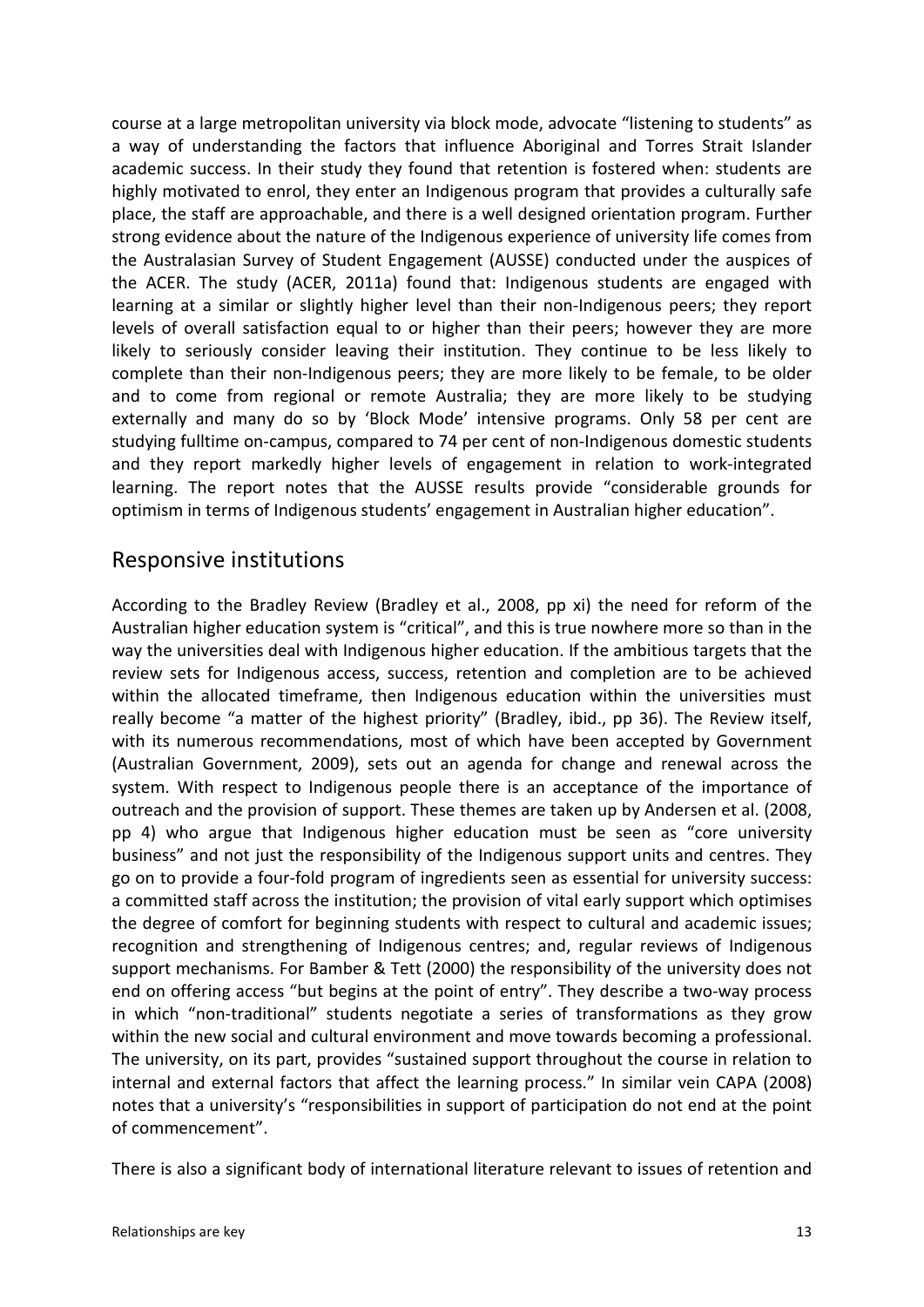success at university, from Tinto's (1993) sociological classic on college attrition in the United States, to major literature reviews such as that by Kuh, Kinzie, Buckley, Bridges, & Hayek (2006) on student success, through to small-scale studies of innovative programs tailored to the needs of educationally disadvantaged students. For example Guillory & Wolverton (2008) propose a "Family Education Model" for Native American students which tries to "create a sense of family in the university", and Miller's (2005) "Prairie Ph.D.", a culturally inclusive, cohort-based, distance-delivered, graduate program. A common element in all these studies is that the problems should not be viewed as an attribute of the student, but rather as an imperative for the institution to become responsive to their needs.

#### Postgraduate experience

Turning now to an examination of the more specialised literature on postgraduate coursework students, and in particular of those who are Indigenous, two caveats must be made. First, as Bourke & Bourke (2002) have pointed out, when talking of postgraduate studies it is often important to make the distinction between postgraduate coursework students and research higher degree students, as although there are many similarities, there are also many significant differences, especially with respect to their teaching and learning experiences. Second, as Cluett & Skene (2006) note, the literature that deals exclusively with postgraduate coursework students is "sparse" and that which deals with Indigenous postgraduate coursework students is even sparser. Consequently in what follows the broader categories of "postgraduate", "Indigenous postgraduate", and "postgraduate coursework" are at times examined to seek clues to the nature and experience of "Indigenous postgraduate coursework" students and to elucidate their special needs.

A report on a recent study of the postgraduate coursework field (ACER, 2011c) labels its awards as "the forgotten qualifications that come in between undergraduate and research higher degrees." The field has also been described as a "rather confusing 'brand' with high levels of uncertainty attached to standards" (Forsyth, Laxton, Moran, Van Der Werf, Banks, & Taylor, (2008, pp 642). Such charges are not new – in the mid-1990s McInnis, James, & Morris (1995) were calling for monitoring of the coursework Masters degree in order that it "retain credibility as a degree of advanced standing". Such concerns are mirrored in several reviews carried out by universities on their own postgraduate courses, for example Swarbrick (2003) at the University of New South Wales, and an Australian National University review (ANU, 2005) which recommended a greater degree of standardisation and a rationalisation of courses. The Council of Australian Postgraduate Associations (CAPA, 2004, pp 24) lays much of the blame for this situation on the deregulation of postgraduate coursework when "universities began creating new courses and degrees as fast as possible". According to CAPA "these changes allowed universities to use coursework postgraduates as they had been using international students – as cash cows". CAPA (2008, pp 25), in its submission to the Bradley Review, stated that ensuring the quality of postgraduate coursework programs in exchange for the fees being charged was "among its core concerns" and called for a comprehensive review of the quality of programs offered and the fees coursework postgraduates are compelled to pay.

Nonetheless, despite the criticisms, there has been no drop in demand for postgraduate coursework programs be they masters by coursework, graduate diplomas or graduate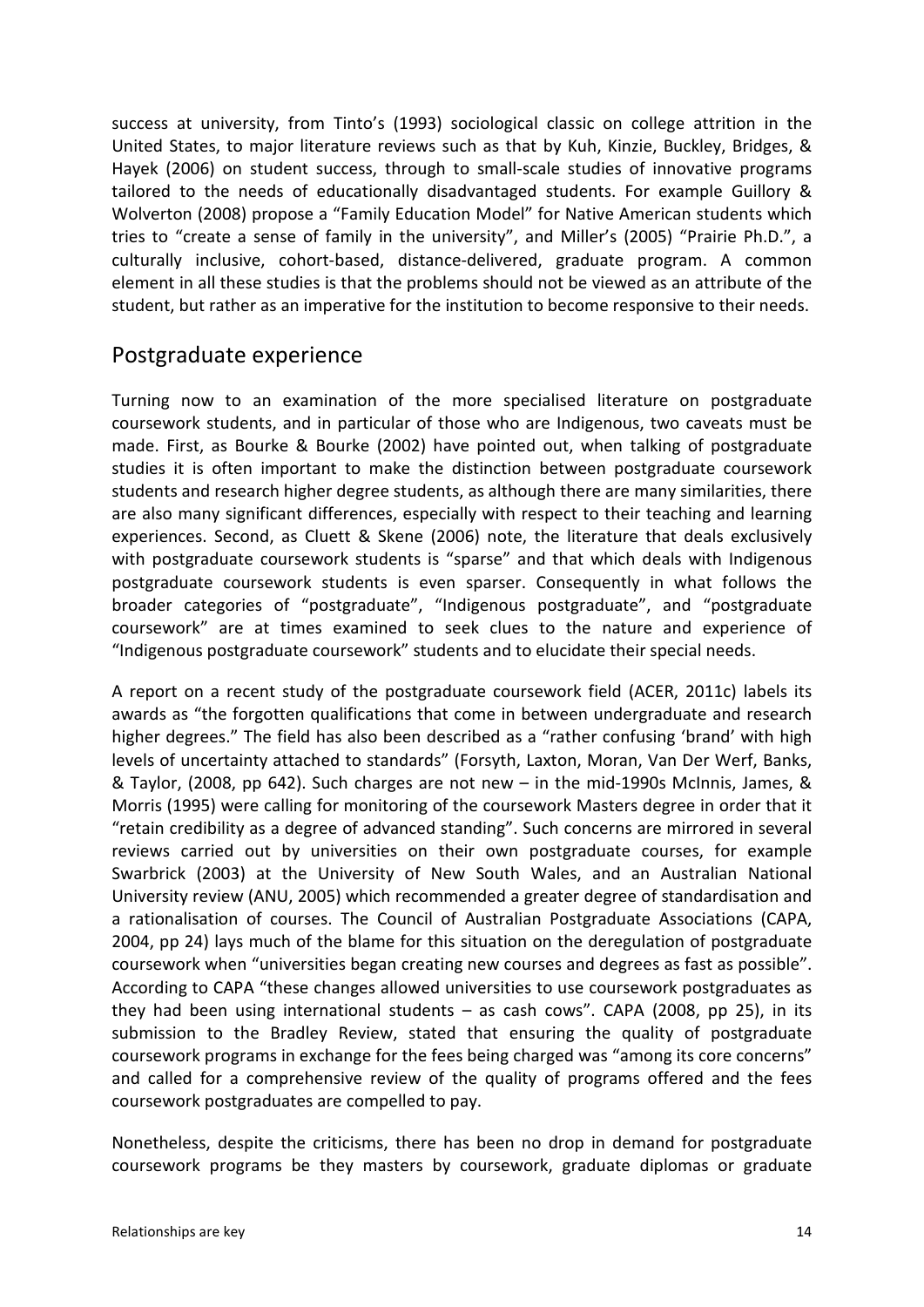certificates. Overall enrolment in such courses rose from 116,813 students in 2001 to 307,973 students in 2009 – a 163.6 per cent increase in under ten years (DEEWR, 2010a). Such has been the popularity of these programs, especially amongst international students, that by 2009 postgraduate students comprised 27.1 per cent of all students, of whom 82.9 per cent were studying in postgraduate coursework programs. With respect to Indigenous enrolments, of the total of 10,465 Indigenous students in 2009, 1,631 or 15.6 per cent were enrolled in postgraduate programs, 74.2 per cent of whom were studying in postgraduate coursework programs. Of these figures, Indigenous postgraduate coursework students make up only 0.47 per cent of all postgraduate coursework students and it would take a five-fold increase for Indigenous students to reach parity with non-Indigenous students in this area. As James *et al.* (2008) and Trudgett (2009) have demonstrated, the disparities in participation rates for Indigenous students increases with the level of the academic program, and this is true from undergraduate enabling courses through to doctorates.

#### Student characteristics

The characteristics of postgraduate coursework students generally, and of specific cohorts within the group such as international students and Indigenous students, have drawn little attention in the literature. Although postgraduate coursework students make up 22.5 per cent of all student enrolments, and 11.6 per cent of all Indigenous enrolments, there is nonetheless "a lack of robust information about coursework students and provision" (ACER, 2011b, pp 2). Seemingly the interests of coursework students can appear secondary to those of postgraduate research students and undergraduate students – they are simply "less visible" (Cluett et al., 2006, pp 1). This is a sector that has been described as "a myriad of discrete and seemingly unconnected bits" (ANU, 2005, pp 1) so it is not surprising that the characteristics of its students may be hard to establish, especially when they are said to be primarily characterised by "diversity" (Forsyth et al., 2008, pp 641).

The Australian Council for Educational Research (ACER, 2011b) has recently gone some way towards providing a useful profile of Australian postgraduate coursework students and their engagement with their studies: about 30 per cent of coursework postgraduates conduct 'all' or 'nearly all' of their study online; only about one in five of these students are enrolled in courses where all classes and study is conducted face-to-face; international students are a notable component of the postgraduate coursework cohort, making up more than 30 per cent of respondents in the ACER study; and more than half of the postgraduate coursework group were from high socioeconomic (SES) areas with fewer than one in ten of these students (7.3%) classified as low SES. Results from the study of coursework postgraduate students' engagement in education suggest that, while coursework postgraduates tend to have higher levels of engagement than undergraduate students, higher education providers could do more to improve student and staff interactions and provide enriching educational experiences.

Cluett *et al.* (2006) extend the profile of coursework postgraduates to student characteristics showing that by comparison with under-graduates, these students are more likely to be mature-aged; more likely to be female; likely to be working full-time or parttime; "overwhelmingly" engaged in professional lives; and have family and/or community commitments. Studies are primarily undertaken for career or professional development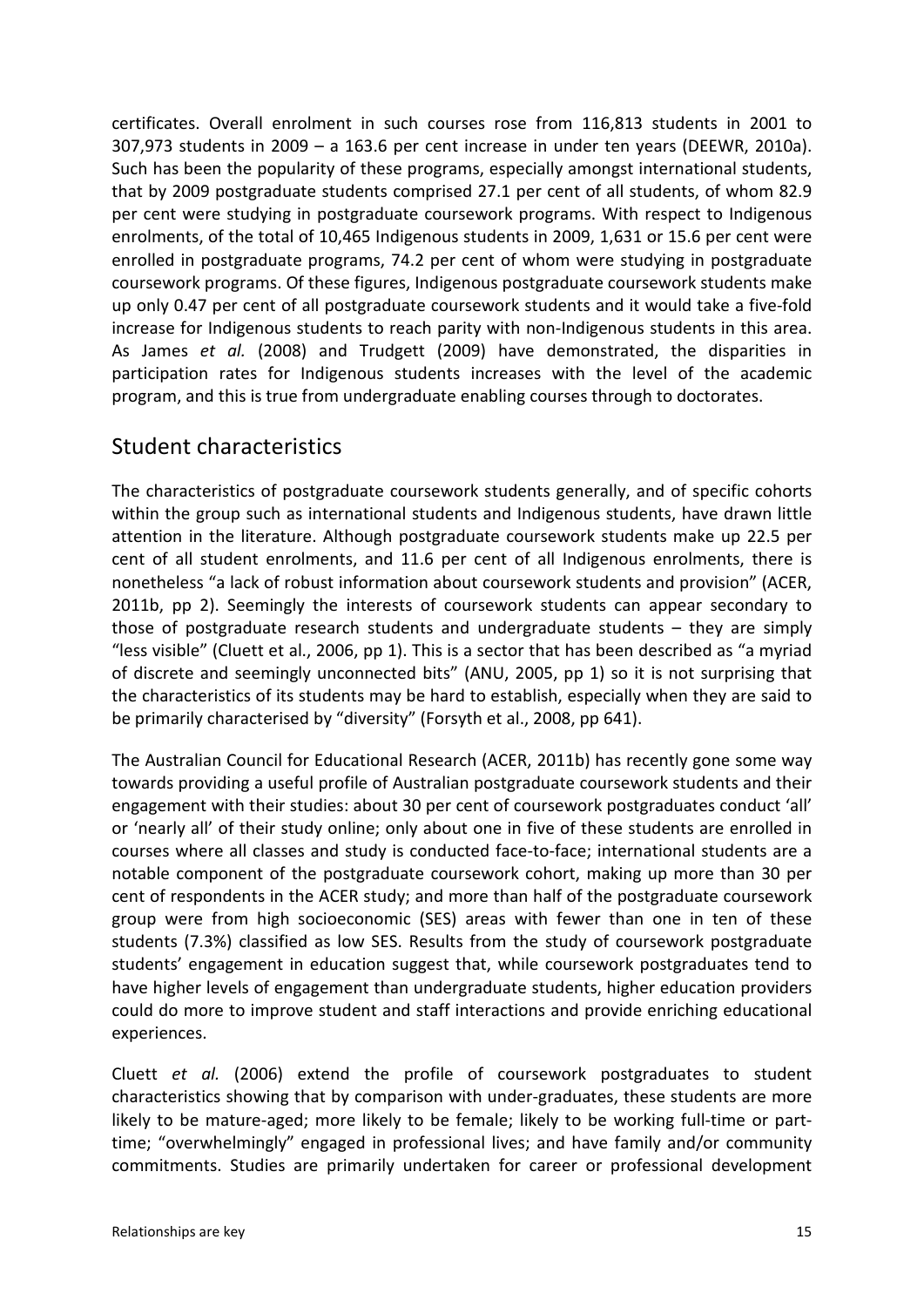purposes, and there is an expectation by students of quality in service delivery – they want "value for money". The work by James et al. (2008) shows that Indigenous postgraduate coursework students share many of these same characteristics, however the actual teaching and learning needs and the motivations of the Indigenous students, as will be discussed below, can be significantly different from those of their non-Indigenous peers. One deleterious factor that is commonly reported by postgraduate students be they international (Su, 2006; Islam & Borland, 2006; Guilfoyle, 2006), domestic non-Indigenous (Coulthard, 2000; Watson, Johnson, & Walker, 2005), or Indigenous (Bourke, Burden, & Moore, 1996; Sonn, Bishop, & Humphries, 2000) is feeling isolated - socially, culturally or both, and this is often experienced when the student is transiting into a new or strange environment.

#### Transition issues

For Indigenous students the transition from school to university and the "First Year Experience" are areas that have received some attention (Skene & Evamy, 2009). Consideration has also been given to the transition needs of Indigenous higher degree research students as they design their research and seek to secure an appropriate supervisor (Coopes, 2006; CAPA, 2010; Chirgwin, 2010; Booth & Frappell, 2011; Trudgett, 2011). However at the postgraduate coursework level the information is more general. Symons (2001), referring to the move from undergraduate student to postgraduate coursework student, calls this the "neglected transition" and claims that for many students this can be "just as daunting" as the earlier move from school or work to university. Guilfoyle (2000), surveying international students, finds transition needs to be very high if somewhat different from those for first year undergraduates. Along with Lang (2002), he points to the characteristics of this group – older, coming from employment and possibly from a position of status, likely to have family or community responsibilities, and academically more accomplished. The primary transition need identified for such students is for support networks or "community". Initial graduation for such groups is described by Humphrey & McCarthy (1999) as a "rite of passage" after which the student is likely to feel a right to privileges such as separate facilities and the opportunity to meet other postgraduate students. Symons (2001) also puts forward what she sees as the main concerns of new coursework students – worries about whether they can succeed; concerns about a 'step-up' in standards for this new level of study; commonly a concern that they have had time away from study; and sometimes anxiety about entering into a new discipline area. These concerns are not easily allayed but the support of peers from within the type of networks advocated by Guilfoyle could be helpful. Symons concludes that often there is "a general belief that since coursework students have completed an undergraduate degree they already know all they need to know about university study". Too often, she claims, there is a mismatch between staff perceptions of need and the student's actual circumstances.

#### Continuing support

All the literature on transition for graduate students referred to above, points to the need for continuing "support". Similarly Bradley et al. (2008, pp149) state that "students from under-represented groups require significant additional support to undertake their studies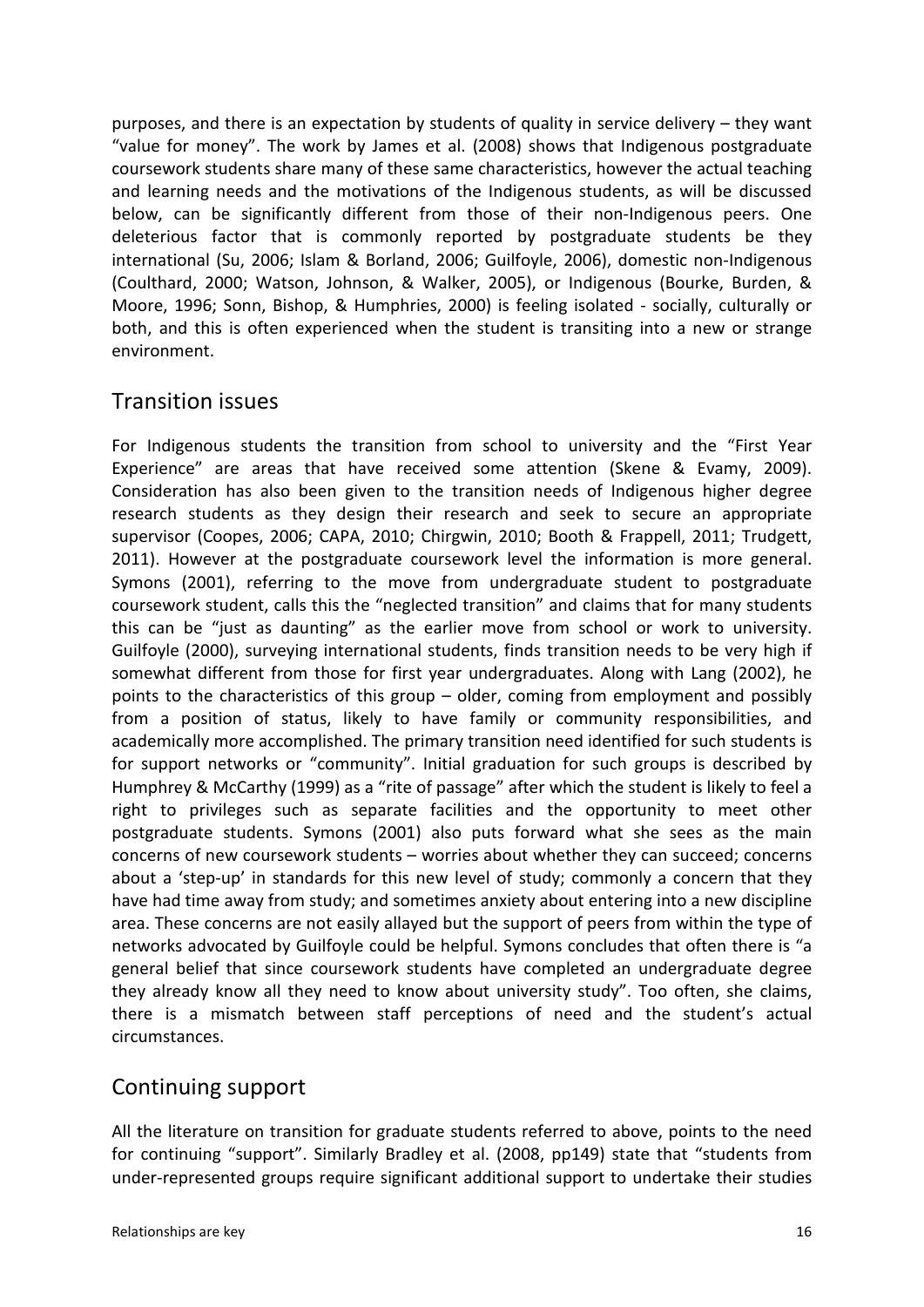successfully". However what this means and who has the responsibility to provide it is not always certain. Tinto (2008), cited in Skene & Evamy (2009, pp 2), makes his position clear:

*It is simply not enough to provide low-income students access to our universities and colleges and claim we are providing opportunity if we do not construct environments that support their efforts to learn and succeed beyond access. Simply put, access without support is not opportunity*.

In the case of Indigenous higher education one of the first institutional forms of support came in 1973 at the South Australian Institute of Technology with the establishment of the first Indigenous Support Unit[1](#page-17-0) (ISU) (Bin-Sallick, 2003) and since that time ISUs have been established in universities across Australia. The work of the ISUs, and their role in providing support to Indigenous students at both undergraduate and graduate levels, has been highly praised (Sonn, Bishop & Humphries, 2000; Morgan, 2001; James & Devlin, 2006; Nakata, Nakata & Chin, 2008) with Page & Asmar (2008, pp112) describing the ISU as "a haven of understanding" for beleaguered students. In a briefing paper issued by the ACER (2011b) on the Australasian Survey of Student Engagement (AUSSE) one third of the Indigenous students surveyed rated ISUs as among the 'best aspects' of how their universities engaged them in learning, leading to the conclusion that such centres play a vital supporting role. Other studies (Beattie & James, 1997; James & Beattie, 1996a; James & Beattie, 1996b; CAPA, 2003; Sharrock & Lockyer, 2008) have examined how support can be provided to external students studying by distance or flexi-mode and located in remote areas, a situation applicable to some Indigenous postgraduate coursework students. The CAPA report, which is focused exclusively on postgraduate students, puts forward many practical suggestions for supporting this "invisible" group including reducing isolation by using (and funding) block mode and residential schools; ensuring staff make special efforts to establish and maintain communications with remote students; having designated contact persons to reduce frustrations; and, taking pains to see that postgraduate procedures are clear and well disseminated. In this context "it is vital that equity of access to higher education is accompanied by equity of access to student support" (CAPA, 2003, pp 32).

With respect to this discussion the recent doctoral study by Trudgett (2008) deserves particular mention. Her research sets out to investigate the forms of support offered to postgraduate Indigenous Australian students. She proposes a three-tiered model for support with responsibilities residing with the Federal Government, the universities and the ISUs, and makes extensive recommendations for action by each of these groups. For Government the recommendations cluster around student funding issues, the reform/renewal of major support programs such as Abstudy and the Indigenous Tutorial Assistance Scheme (ITAS), and the use of communications and information technology to support students. For the universities the issues concern respect for non-Western knowledge traditions, cultural awareness, the involvement of the Indigenous community in aspects of higher education, an expanded role for ISUs, increasing the numbers of Indigenous staff, the provision of facilities, and minimum resource standards for Indigenous postgraduates. For the ISUs she makes recommendations concerning interactions with

<u>.</u>

<span id="page-17-0"></span> $1$  The use of the term Indigenous Support Unit (ISU) follows Trudgett (2008) who herself notes that with many ISUs now aspiring to Faculty status the title may be "outdated".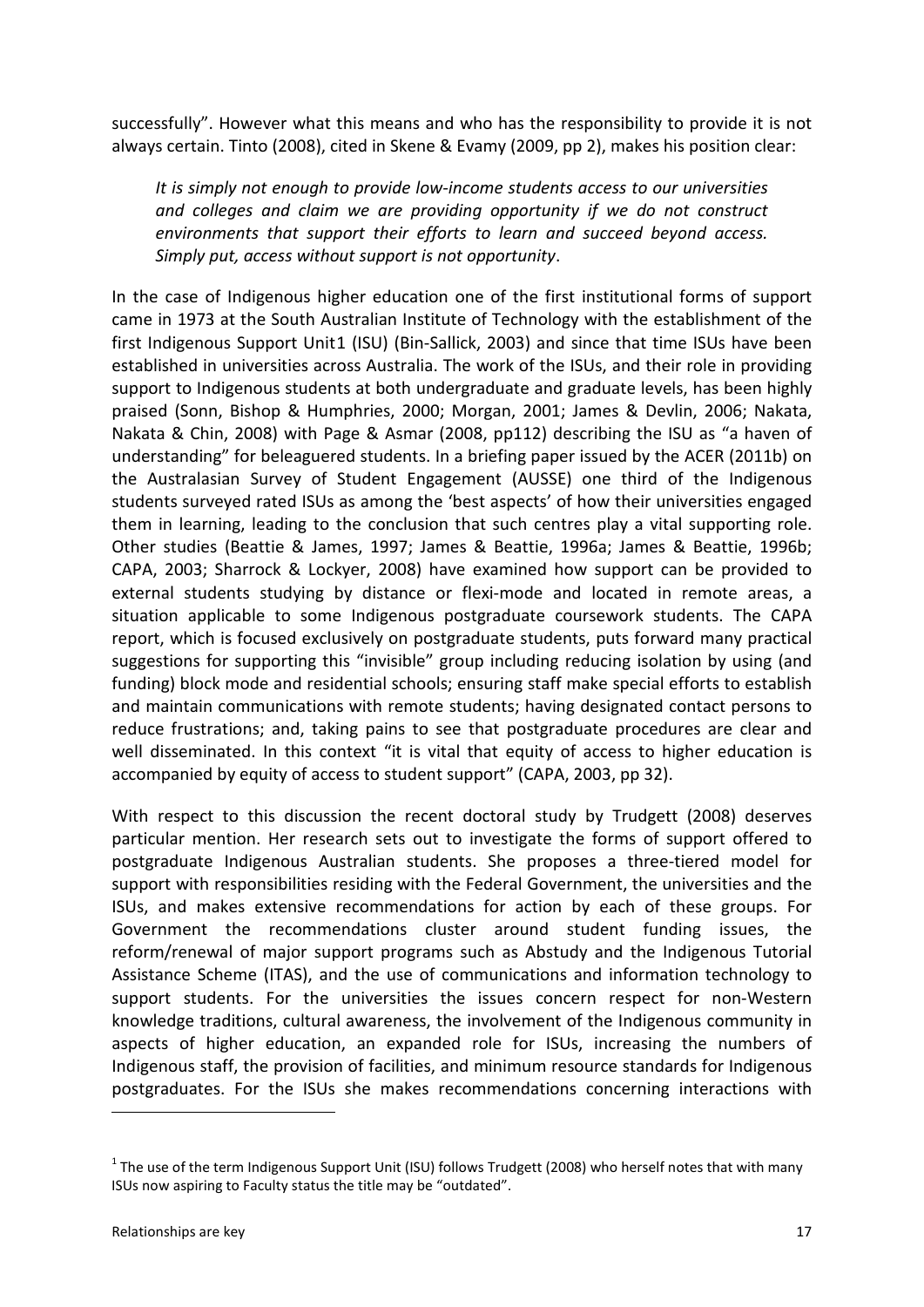clients, employment practices including the establishment of positions for Indigenous postgraduate support officers, services offered including seminars and orientation programs, improved communications, and support groups. While highly supportive of the ISU concept she is also critical of the outworking of some ISUs and comments that they "could provide a higher quality of support to Indigenous postgraduate students" (Trudgett, 2009, pp 12). Overall her analysis (Trudgett, 2008, pp 238) concludes that:

*Indigenous postgraduate students are not as well supported as they need to be to achieve their potential. Apart from the establishment of ISUs, very little has been done within universities to cater for the specific needs of Indigenous students.* 

#### Best practice

Although the term is not used, much of Trudgett's work is an exploration of what "best practice" in the provision of Indigenous postgraduate support might be. Reid, Rennie, & Shortland-Jones (2005), in a report commissioned by the Australian Universities Teaching Committee (AUTC), examine best practice for 'professional' postgraduate coursework degrees within the fields of education, health and business, three of the four most accessed fields of study for Indigenous students. The focus is on students being taught through Faculties as a distinct cohort rather than on students studying through more dispersed courses. An extensive list of 25 best practice principles for professional coursework degrees is developed which can be used as a "practical checklist for developing, teaching, reviewing and benchmarking postgraduate programs". From the perspective of this review the most important of these principles is that "the needs of students with different cultural backgrounds are met". The principle emphasises that the curriculum and teaching and learning approaches should be "culturally inclusive and explicitly value diversity". Cluett *et al*., (2006) have also examined best practice for postgraduate coursework degrees but take a wider perspective. Their study picks up on the assertion by Reid *et al*., (2005) that a lack of group identity is possibly the most important barrier to best practice in the postgraduate coursework area and recommend the provision of a "geographic home" for postgraduate coursework students to raise the profile and visibility of this neglected group. For Indigenous postgraduates such a facility that might be met through an expanded ISU program as proposed by Trudgett (2008). CAPA (2010) has also put out a discussion paper on postgraduate best practice, and although the specific focus is on research higher degree students, many of their recommendations are equally applicable to coursework students. They express as a major concern (CAPA, 2010, pp 1) "a decline in quality, standards and levels of access to services and representation for postgraduate students in particular" and have as their aim the promotion of quality, and continuous improvement in services and support for postgraduates.

#### Resourcing

A related area to best practice for graduate students, effectively a sub-set, is the establishment of minimum resource standards with the Council of Australian Postgraduate Associations (CAPA) a leader in this field (Bexley, 2004; CAPA, 2008). The Council reports that many universities now consistently support higher degree research students with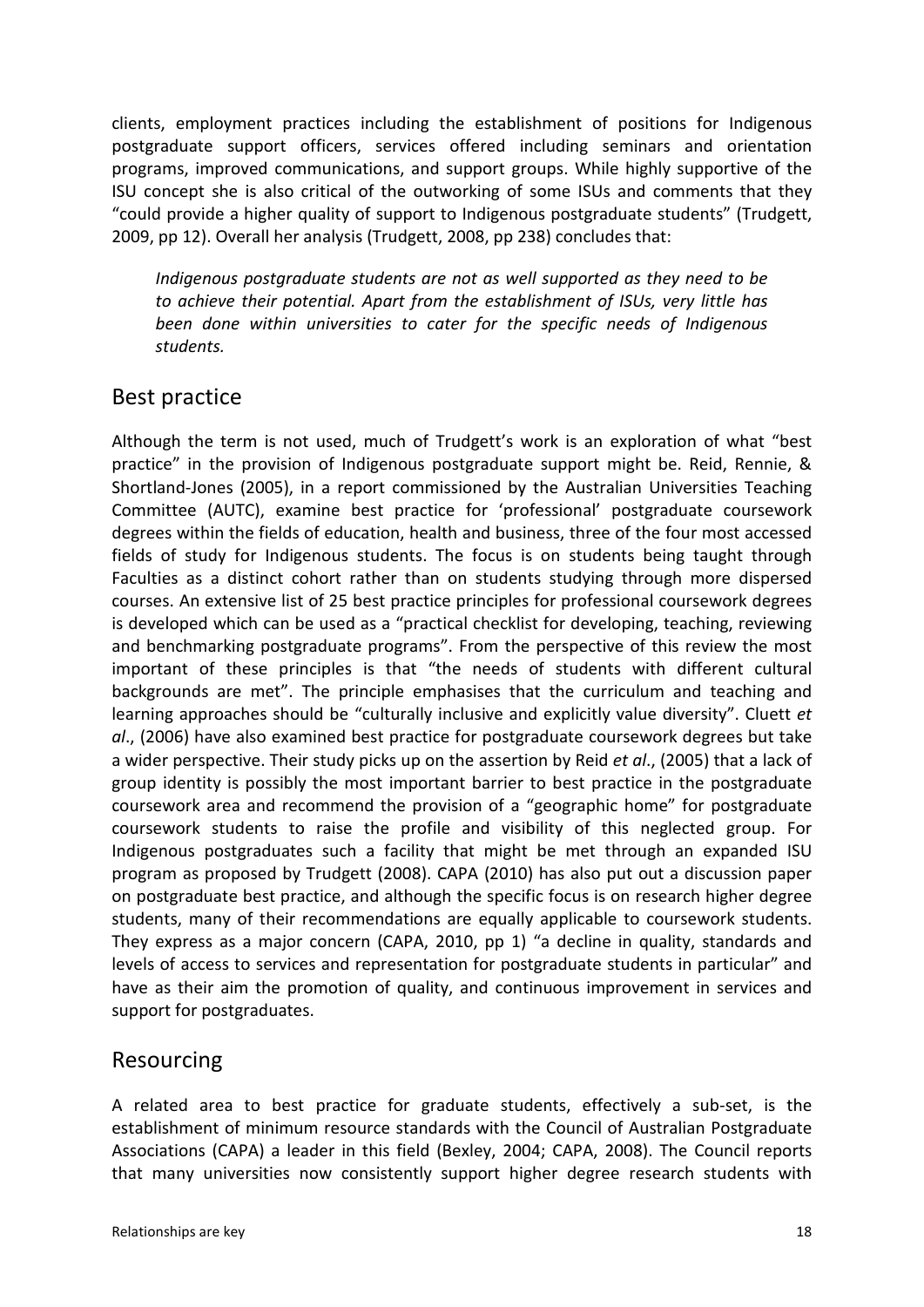funding for study related needs. However, although examples exist where students in some postgraduate coursework programs receive good support for study costs and materials "there is no evidence of ... a clear and consistent university-wide policy in place for coursework postgraduate students" (CAPA, 2008, p. 21). The Council advocates that because of different needs and circumstances, distinctions should be made between coursework and research students. "Off-campus", "part-time", "international" and "Indigenous" are other categories that could potentially warrant particular consideration. However, of the material surveyed the primary differentiation made is between research and coursework needs. CAPA's latest minimum standards document (Palmer, 2010) is organised into six areas - quality assurance provisions; induction and orientation; workspace, facilities and resources; direct costs of research; research for part-time, distance or external students; and postgraduate coursework students with a research component. In preparing the document CAPA found that 32 of the 38 institutions evaluated had minimum resource policies. Examples of such policies are University of South Australia (2003), Edith Cowan University (2008) and RMIT (2010).

Concerns over Indigenous student finances are ever-shifting and contentious. James, Bexley, Devlin & Marginson (2007, p. 3), in a major review of student finances, found that "overall, the students in the most difficult financial positions were full-time undergraduates – especially female students – full-time postgraduate coursework students, and Indigenous students". Summarising the study results Marginson (2008) reported that by comparison with non-Indigenous students, Indigenous students were more likely: to be older, have family responsibilites, be sole carers, have a student loan, work longer hours, miss classes in order to work, and go without food and necessities because of costs. Brabham et al. (2002, p. 13), in an analysis of the changes to Abstudy payments, comment: "For a mature age Indigenous student to make the move from a managed-though-borderline family financial circumstance to the uncertainty of university study is now an undertaking of considerable courage." However, the Bradley Review (Bradley *et al*., 2008), in a series of recommendations accepted by Government (Australian Government, 2009), comprehensively addresses financial support for students in general, and more particularly for both Indigenous students and postgraduate coursework students. While the details are complex and the implementation fluid, the issue to note is that the Government is now beginning to address what has been a precarious situation for many Indigenous postgraduate coursework students.

As well as having minimum resource policies and sufficient levels of finance, the provision of appropriate and adequate human resources is of particular importance to Indigenous people and has a direct bearing on the nature of the support that can be offered to Indigenous postgraduate coursework students. The value of having Indigenous people in the university as researchers, teachers and support persons is widely recognised (Nakata, 2004; Gunstone, 2008; Asmar, Mercier, Ripeka, & Page, 2009; Fredericks, 2009) while the multidimensional and complex roles Indigenous academics are engaged in, have been examined by Asmar & Page (2009). The same researchers have also investigated and described the unrecognised and unacknowledged "hidden dimension" of support that many Indigenous academics provide their students, often to the detriment of their own careers (Page & Asmar, 2008). However, as the recently released National Indigenous Higher Education Workforce Strategy (NIHEWS) shows, Aboriginal and Torres Strait Islander people are "dramatically under-represented" as employees of Australian universities at all levels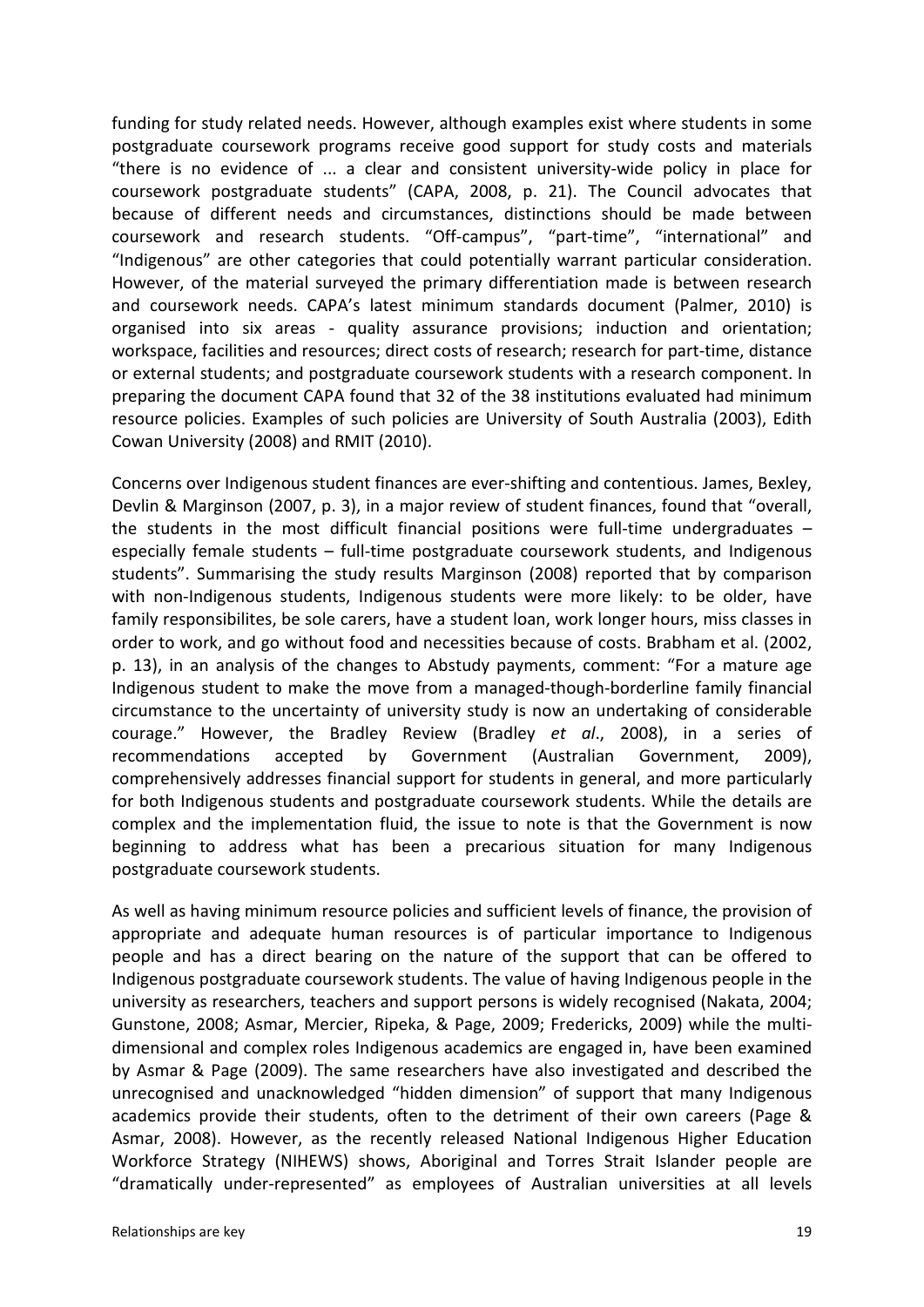(IHEAC, 2011b). In 2009 there were 321 Indigenous academics across Australia's 38 higher education institutions whereas 1,114 Indigenous academics would be required for parity, a 247 per cent increase (IHEAC, 2011b). If the universities are going to be able to respond to the challenges, such as those advanced by Trudgett (2008), to increase the support offered to Indigenous postgraduate students through substantially increasing the Indigenous presence and activities in ISUs, then the strategies set out in the NIHEWS will need serious and sustained attention. As the Workforce Strategy comments (IHEAC, 2011b):

*For representative Indigenous employment within the higher education sector, the principle of equal treatment will not in itself result in equitable outcomes. Treating unequal peoples equally merely entrenches existing inequalities. For significant improvement specific measures will need to be taken to overcome recognised disadvantages.*

#### Leadership

In order to bring about the substantial changes that universities will need to make to reach the Bradley Review targets for Indigenous higher education, strong leadership will be necessary. As the IHEAC states "few things are more critical to the long-term advancement of Indigenous people than increasing the number of Indigenous people in university leadership roles" (James & Devlin, 2006, p. 5). With Indigenous higher education as a "priority for the university sector" (Australian Vice-Chancellors' Committee, 2006) and Indigenous education more generally being a "national priority" (Ministerial Council for Education, Early Childhood Development and Youth Affairs, 2011) much of that leadership will appropriately come from Indigenous people. Nationally, advice is provided to Government by the Indigenous Higher Education Advisory Council (IHEAC), but guidance will also be required at the institutional level. In agreement with the IHEAC stance other Indigenous leaders (McDaniel, Brabham, & Robertson, 2009) have recommended the creation of senior positions in universities, at professorial or perhaps Deputy Vice-Chancellor level, with a mandate to give institutions direction in Indigenous matters. The link with postgraduate coursework programs may seem tenuous, but the goal of substantially increasing the numbers of Indigenous graduates and postgraduates will not be reached without concerted effort: "Indigenous people need powerful advocates in universities" (James & Devlin, 2006, p. 5).

One of the central tasks for Indigenous leadership is to work towards the acceptance by the university community of the centrality to Indigenous people of Indigenous knowledge systems and of the role these systems have to play in the wider university. Bradley *et al.* (2008, p. 33) state that "it is critical that Indigenous knowledge is recognised as an important, unique element of higher education ... As the academy has contact with and addresses the forms of Indigenous knowledge, underlying assumptions in some discipline areas may themselves be challenged". However, the IHEAC claims (James & Devlin, 2006, p. 13) that "Indigenous culture and knowledge do not have an appropriate profile on most Australian campuses" and "typically remain marginalised" (Devlin & James, 2006, p. 19). Coopes (2006, p. 24) puts the situation in even more uncompromising terms: "the exclusion of Indigenous ways of knowing and knowledge on the basis that they do not conform to Eurocentric epistemologies and ontologies is cultural violence." Subsequently the IHEAC has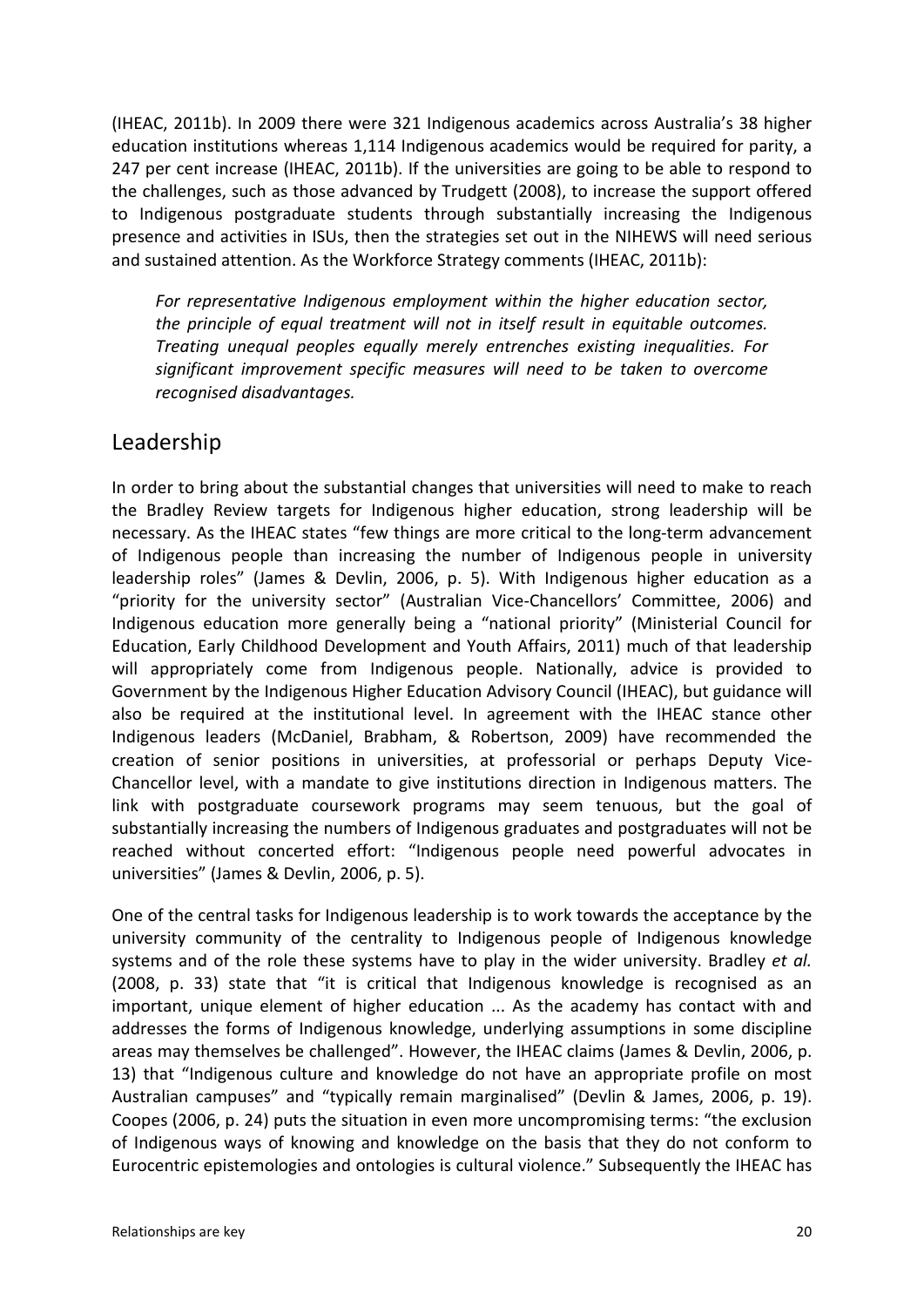set as its fourth priority area for Indigenous higher education "to enhance the status oncampus of Indigenous cultures, knowledge and studies".

#### Tensions

Many Indigenous students however, especially perhaps coursework postgraduate students with developing careers, find themselves in a struggle between resisting or denying their culture and the pressure of assimilation in higher education (Bourke, Burden & Moore, 1996). Page, Daniel-DiGregorio and Farrington (1997) citing McIntyre, Ardler, Morley-Warner, Solomon and Spindler, (1996, p. 140) make the same point: "successful experience in formal education means learning the 'academic culture' of its institutions, which may be in conflict to Indigenous cultural meanings". In New Zealand by McKinley, Grant, Middleton, Irwin, and Tumoana Williams (2011) examined the stress this can create for Maori postgraduate students. They identify two tensions: the first, between the academic disciplinary knowledge framework and the framework of knowledge drawn from the Indigenous world; the second, between the Indigenous student's cultural identity and his or her emerging identity as researcher or scholar. For the Indigenous postgraduate student these are difficulties with which most of their non-Indigenous peers do not have to struggle. However the challenge for Indigenous students is to recognise this "cultural interface" (Nakata, 2007) for what it is  $-$  a place "where gaps in understanding from both sides contribute to failure. But it is in this gap where the possibilities for producing more useful 'intersubjective' understanding clearly reside" (Nakata et al., 2008, p. 143).

#### Engagement

Nakata et al. (2008), in their wide-ranging paper, have provided something of a roadmap for Indigenous students and for those who would engage with them in teaching and learning. The paper offers a useful catalogue of studies on Indigenous tertiary students as learners, albeit most of them written from the perspective of Western theories of learning. Central to the argument is the contention that Indigenous students, particularly those with limited prior academic achievement, bring as important assets to their studies, their own sets of Indigenous knowledge which set them apart from others. The task then is for the development of Indigenous academic skills that equip Indigenous students with "tools for engagement" with the content of Western disciplines.

At a more mundane level there are studies that explore the use of new technologies specifically for the delivery of postgraduate coursework programs. James and Beattie (1996a; 1996b) examine the broad management implications of this delivery mode (standards, cost, infrastructure requirements) in what is now a rapidly changing field; and as Beattie and James (1997) they report on the pedagogical issues, concluding that "on the score of encouraging intellectual independence many non-traditional delivery methods are fairly robust - on managing complexity or uncertainty and encouraging a lively critical inquiry, they fare less well." In their view the most effective strategies at postgraduate coursework level "use integrated delivery approaches to create flexible learning environments with premiums on individual time management and practical application of learning."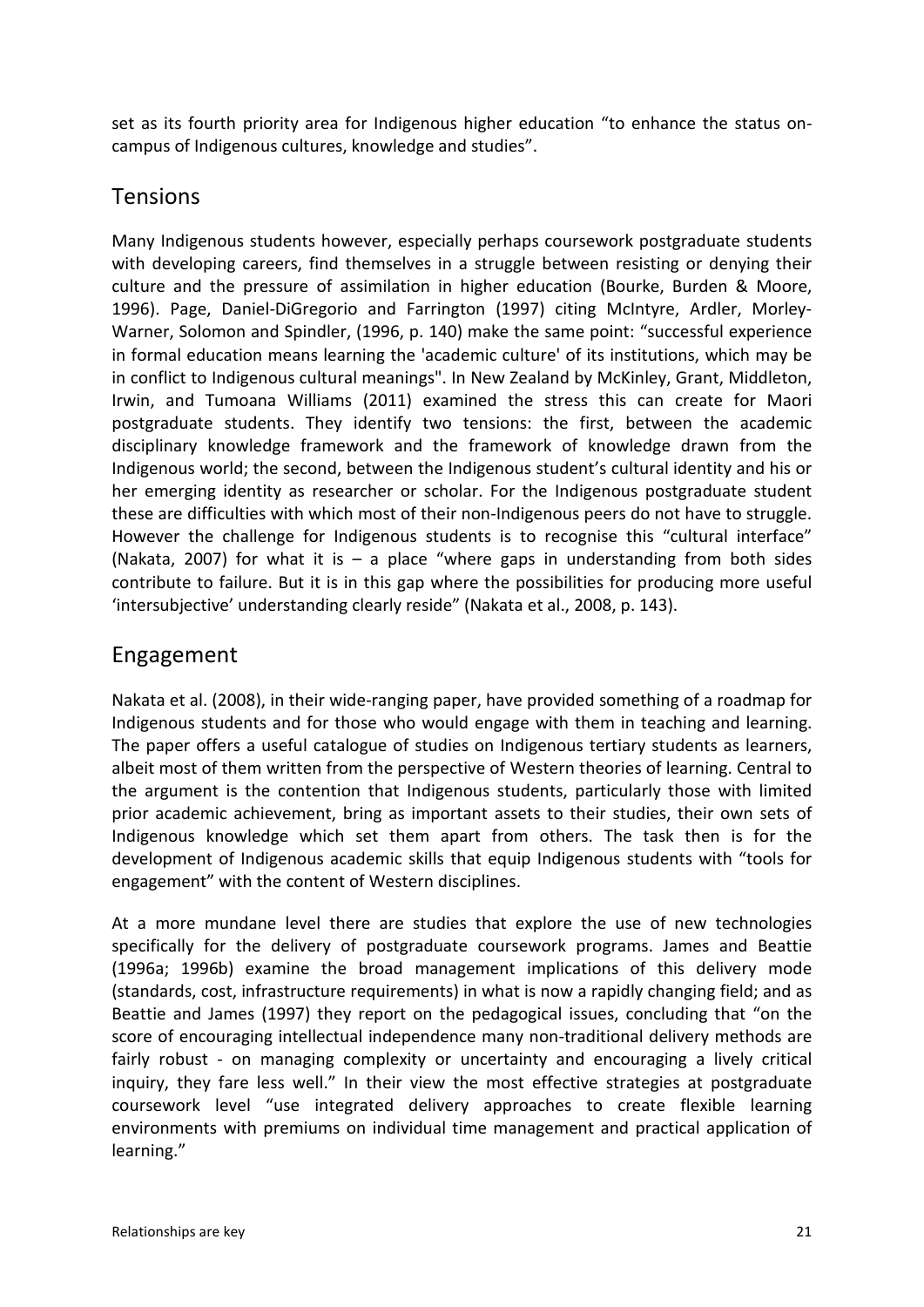Although there is not much in the literature about enhancing the teaching and learning conditions for postgraduate coursework students, Watson, Johnson, & Walker (2005) have explored characterising a group of such students as a "learning community". The study, set within the Education Faculty of an Australian metropolitan university, examines the characteristics and levels of satisfaction of the students with a view to providing a "supportive learning environment that enhances the satisfaction, achievement and retention of this community". However the authors found that for many of the students "the possibilities of forming a viable affinity group were thwarted by a perceived sense of isolation from staff and peers (electronically or in person) and difficulties with finding a satisfactory fit between academic demands and those of family, professional and personal life". The key problem in forming an affinity group or successful learning community was simply the lack of opportunity many postgraduate students had to talk and interact with like-minded people.

In considering the possibility that Indigenous postgraduate coursework students could be perceived as part of a learning community, an important factor is that such a community operate within a culturally safe environment. The National Indigenous Postgraduate Association Aboriginal Corporation (NIPAAC) has set out the elements for a culturally inclusive education that all Indigenous students have a right to receive within higher education institutes: control over their own construction of identity; valid representation of Indigenous perspectives and intellectual traditions; adequate support and culturally appropriate supervision; a higher education wherein benefits flow back to Indigenous communities; and the eradication of cultural prejudice and racism in the university (Bexley, 2003, p. 18).

Much of the literature about Indigenous participation in higher education however is still written from a deficit perspective. While the depiction of Indigenous participation and completion rates may be bleak, this is not the whole story. The AUSSE study quoted earlier, entitled "Dispelling Myths" (ACER, 2011a), shows that Indigenous students who do access higher education and participate, are engaged with learning at a similar or slightly higher level than their non-Indigenous peers. Heagney (2010) has shown with respect to the Group of Eight (Go8) universities, that "once enrolled in postgraduate programs, students from under-represented groups do very well." For example, in 2007 Indigenous students in Masters by coursework programs at Go8 universities had a high success rate of 83.9 per cent. Admittedly the numbers of Indigenous students enrolled at these "elite" institutes is relatively small, in 2009 averaging 188 students per university (DEEWR, 2010) – but the trend, in general, holds up for Indigenous postgraduate coursework students across the system. The DEEWR figures for completion bear this out - in 2009 31.6 per cent of the Indigenous postgraduate coursework cohort successfully completed an award, a figure that compares favourably with the 39.6 per cent of completions for all postgraduate coursework students.

#### **Outcomes**

What then of the outcomes for Indigenous students who do go on and graduate? Edwards and Coates (2011) present results from the Graduate Pathways Survey which shows that for the respondents to the survey, the vast majority of Indigenous people graduating with a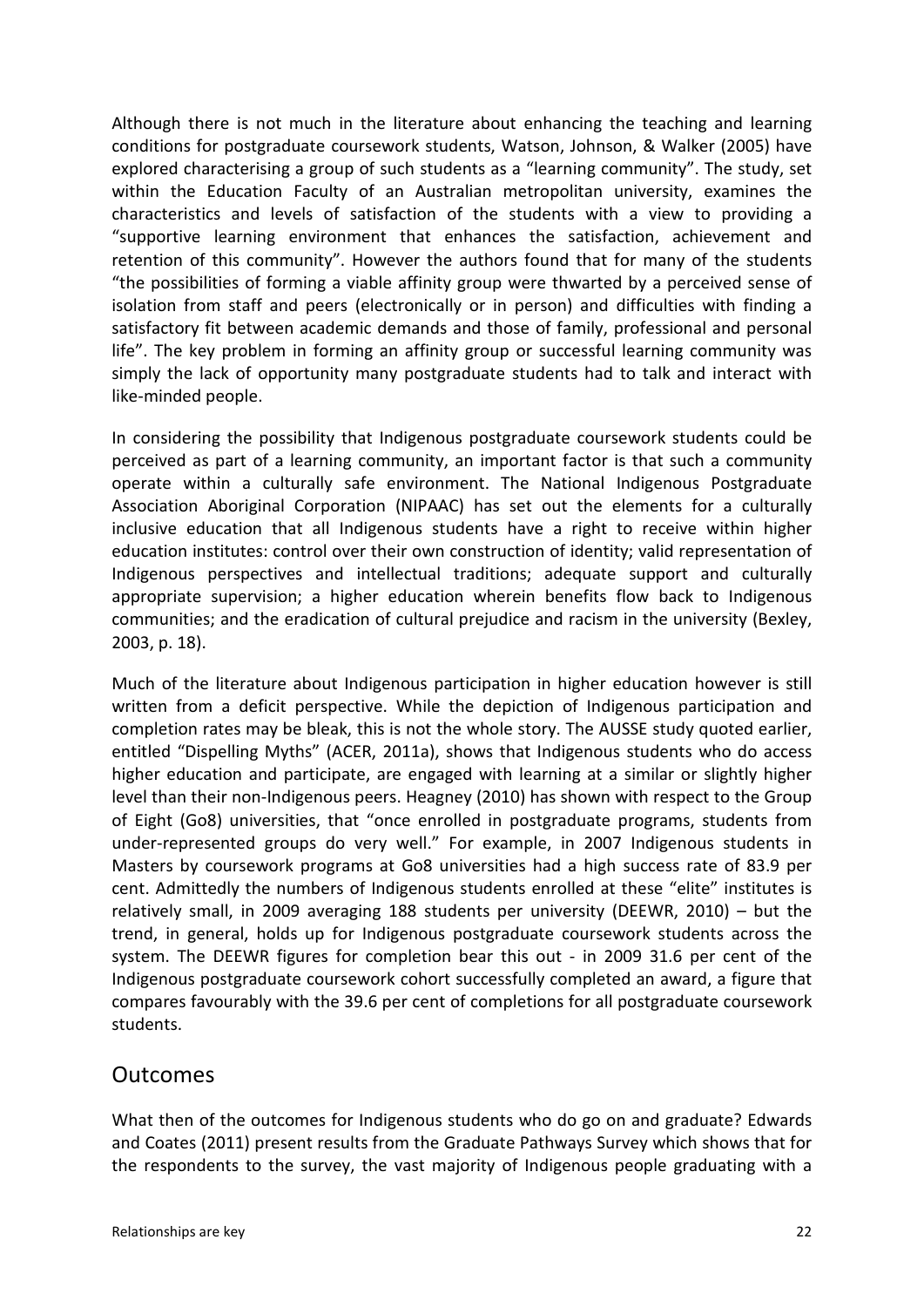Bachelors degree (96.6 per cent) were working by the fifth year after graduation compared with 90.9 per cent of the non-Indigenous graduates. Indigenous graduates also tended to be more positive than other graduates about the overall benefits of their degree to the work they were undertaking and for their long-term career goals. In total 65.4 per cent of Indigenous graduates indicated that their degree had been 'very' beneficial to their work compared with 50.3 per cent of non-Indigenous graduates and 63.8 per cent saw it as 'very' beneficial to their long-term career goals compared with 49.6 per cent of others. The authors claim that "by five years after university graduation, many of the social and cultural barriers to success are removed and significant differences between graduate outcomes on these measures largely disappear". There is no reason to suppose that similarly positive trends would not also apply to Indigenous people who have graduated from higher degree courses including postgraduate coursework programs. With reference to disadvantaged groups, including Indigenous students, the study highlights as an important insight that:

*...university education has helped ameliorate the differences seen in socioeconomic disadvantage on entry into the system. Clearly then the primary challenge resides in improving the access and participation of students from such backgrounds.*

In conclusion, the words of Nakata *et al.,* (2008, p. 143) can serve as a reminder for all those engaged in assisting Indigenous students move towards the goal of graduation:

*The need to understand Indigenous students as learners who are required, in many learning events throughout their study, to negotiate the complex intersections between their own knowledge, perspectives and experience and the authoritative knowledge of the disciplines they must engage with in their courses is both urgent and at the centre of quality, successful Indigenous education.*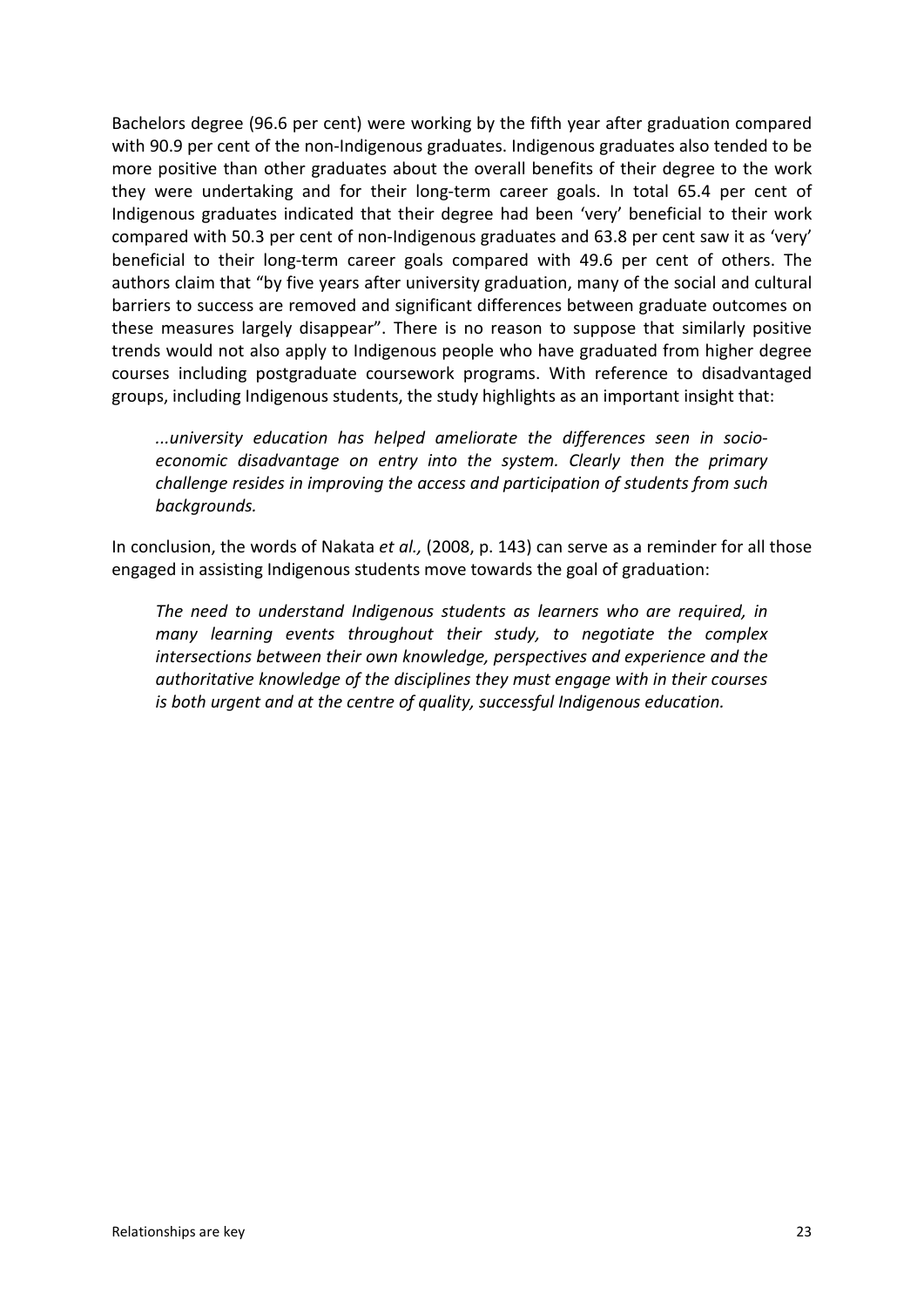### Chapter 3: Teacher leadership

In seeking a clear definition of teacher leadership, which tends to focus on schools an immediate problem emerges, it is evident from the international literature that there are overlapping and competing definitions of the term. Somewhat inevitably, therefore, there exists some conceptual confusion over the exact meaning of teacher leadership. For example, Wasley (1991, p. 23) defines teacher leadership as 'the ability to encourage colleagues to change, to do things they wouldn't ordinarily consider without the influence of the leader'. Similarly, Katzenmeyer and Moller (2001, p. 17) define teacher leaders as: 'teachers who are leaders lead within and beyond the classroom, identify with and contribute to a community of teacher learners and leaders, and influence others towards improved educational practice'. Boles and Troen (1994, p. 11) contrast it to traditional notions of leadership, by characterising teacher leadership as a form of 'collective leadership in which teachers develop expertise by working collaboratively'.

However, the vast leadership literature also reveals that it is largely premised upon individual endeavour rather than collective action, and a singular view of leadership continues to dominate, equating leadership with headship in schools (Day et al., 1999). As Murphy (2000) notes, despite a groundswell towards leadership as empowerment, transformation and community building, the 'great man' theory of leadership prevails. Possibly, this is because schools as organisational structures remain largely unchanged, equating leadership with status, authority and position. In direct contrast, one of the most congruent findings from recent studies of effective leadership is that authority to lead need not be located in the person of the leader but can be dispersed within the school in between and among people (Day et al., 2000; Harris 2002; Jackson, 2002). In this sense leadership is separated from person, role and status and is primarily concerned with the relationships and the connections among individuals within a school.

The literature reveals that the five effective leadership practices are:

- 1. providing a clear sense of direction and/or strategic vision;
- 2. creating and fostering a positive collaborative work environment where staff support and facilitate the direction set;
- 3. having integrity and credibility, being considerate, trustworthy and empathetic, treating staff fairly and acting as a role model;
- 4. communicating developments and providing constructive feedback on performance;
- 5. proactively promoting the interests of the department/institution within and external to the school, respecting existing culture but seeking to advance values through a vision for the department/institution.

#### Leadership in Higher Education

Concepts and theories about leadership can be broadly divided between those that focus on individual, formal or hierarchical forms of leadership and those that focus on collective, participatory or shared forms of leadership. As the research reported on in this review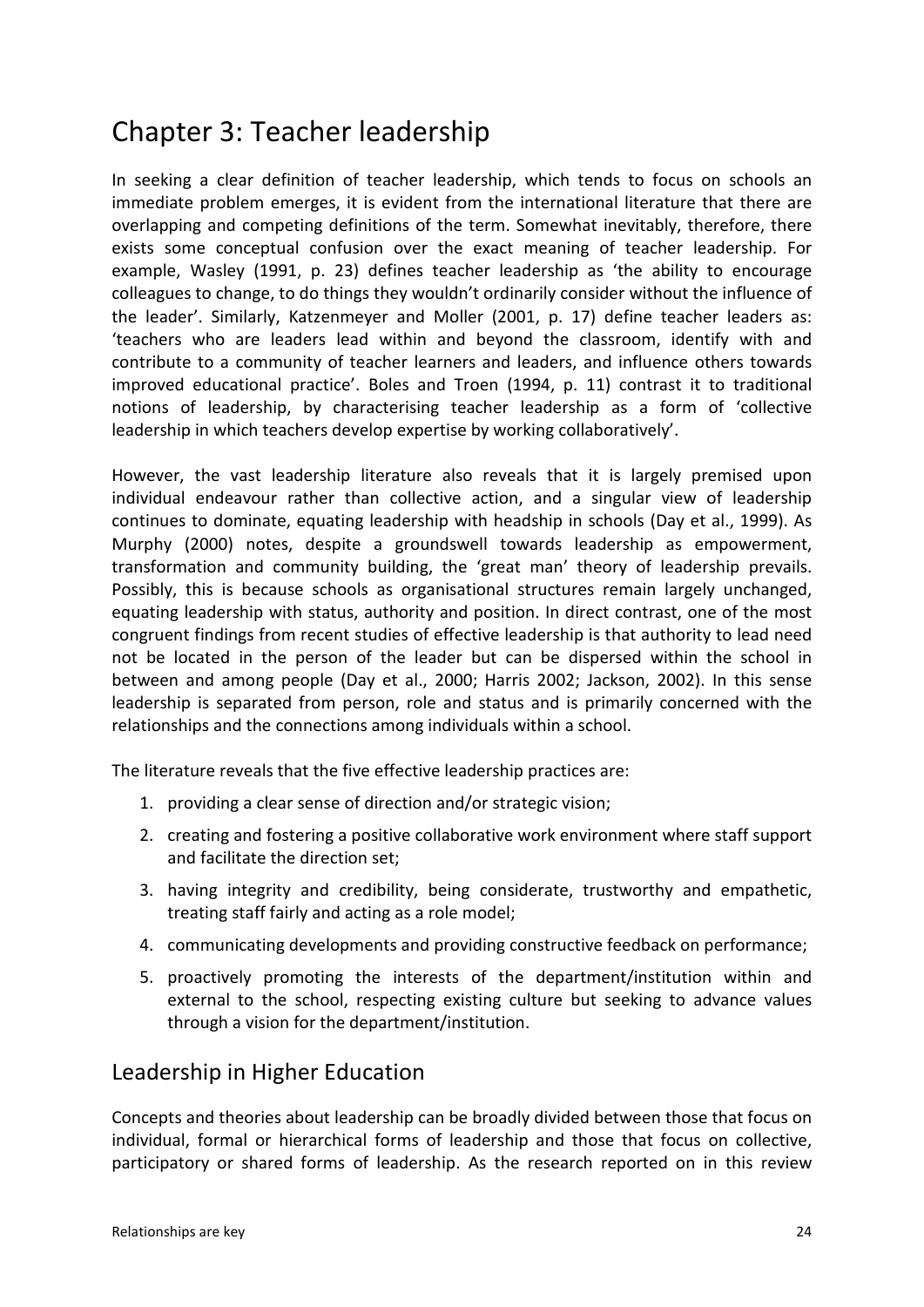indicates, there is an intricate nexus between the values and behaviours of individual leaders and those of the team who are directly involved with students' learning.

Many of the studies into academic leadership in the higher education sector draw from the leadership theories based on transformational and transactional perspectives. However, this emphasis underplays the diversity of approaches and learning that can emerge and inform practice. The premise that effective leadership in higher education involves the leader motivating, inspiring and enabling individuals to achieve an explicit strategic vision is well supported (Gibbs et al, 2009; Hesburgh, 1988; Pounder, 2001; Ramsden, 1998; Rantz, 2002). Leadership is seen to play a pivotal role in the success of higher education institutions and is a critical factor in sustaining and improving the quality and performance of universities (Gibbs, Knapper & Picinnin, 2009; Hesburgh, 1988; Martin, Trigwell, Prosser & Ramsden, 2003; Osseo-Asare, Longbottom & Murphy, 2005). Traditionally effective leadership in higher education has been associated with personal academic achievement for example journal and other scholarly publications, conference presentations, and research supervision of students (Rowley, 1997). More recently effective leadership in a higher education context has evolved to be more explicitly associated with specific indicators and practices (Bryman, 2009; Gibbs et al, 2009; Scott et al, 2008).

Another notion well supported by research and literature is the fact that effective leadership is not about possessing and exercising a concise set of capabilities but rather employing different combinations of leadership practices depending on and appropriate to a particular situation. Promoting collegiality, ensuring that the needs of the organisation are aptly matched to the capacity of available resources and not avoiding difficult or controversial decisions are examples of leadership practices that can significantly impact on effective leadership in most situations in the higher education context (Gibbs, Knapper & Picinnin, 2006 & 2009; Pounder, 2001; Rantz, 2002). Middlehurst, Goreham and Woodfield (2009) identify the relevance and need for transformational leadership in higher education. Transformational leadership is a style of leadership whereby the leader inspires followers through a shared vision for the future. On the other hand, departmental leadership is quoted as the key to improving approaches to teaching and student learning in higher education; the role of the head, or chair, of department needs reworking and this will require improved leadership and management training for department heads (Knight & Trowler, 2000).

Recently the focus of leadership in higher education has moved away from one of the super leader and the premise of developing the individual as a leader to one of realising the potential for effective leadership that exists broadly within an organisation. This concept of leadership has been referred to as collective, shared, dispersed or distributed leadership and in the higher education context it is not intended so much as a successor to traditional leadership but rather a means of complementing and enhancing the hierarchical structures that exist in higher education (Bolden, Petrov & Gosling, 2008).

This distributed perspective of leadership has been acknowledged as being highly appropriate for the higher education sector (Anderson & Johnson, 2006; Bolden et al, 2008; Rowley, 1997) and focuses on the dispersion of leadership among individuals who collectively have the skills to competently manage the range of leadership responsibilities required in various circumstances. Gibbs et al., (2006 & 2009) in their investigation of eleven world-class universities across eight countries found that some form of distributed leadership was prevalent in every case investigated with the formal allocation of roles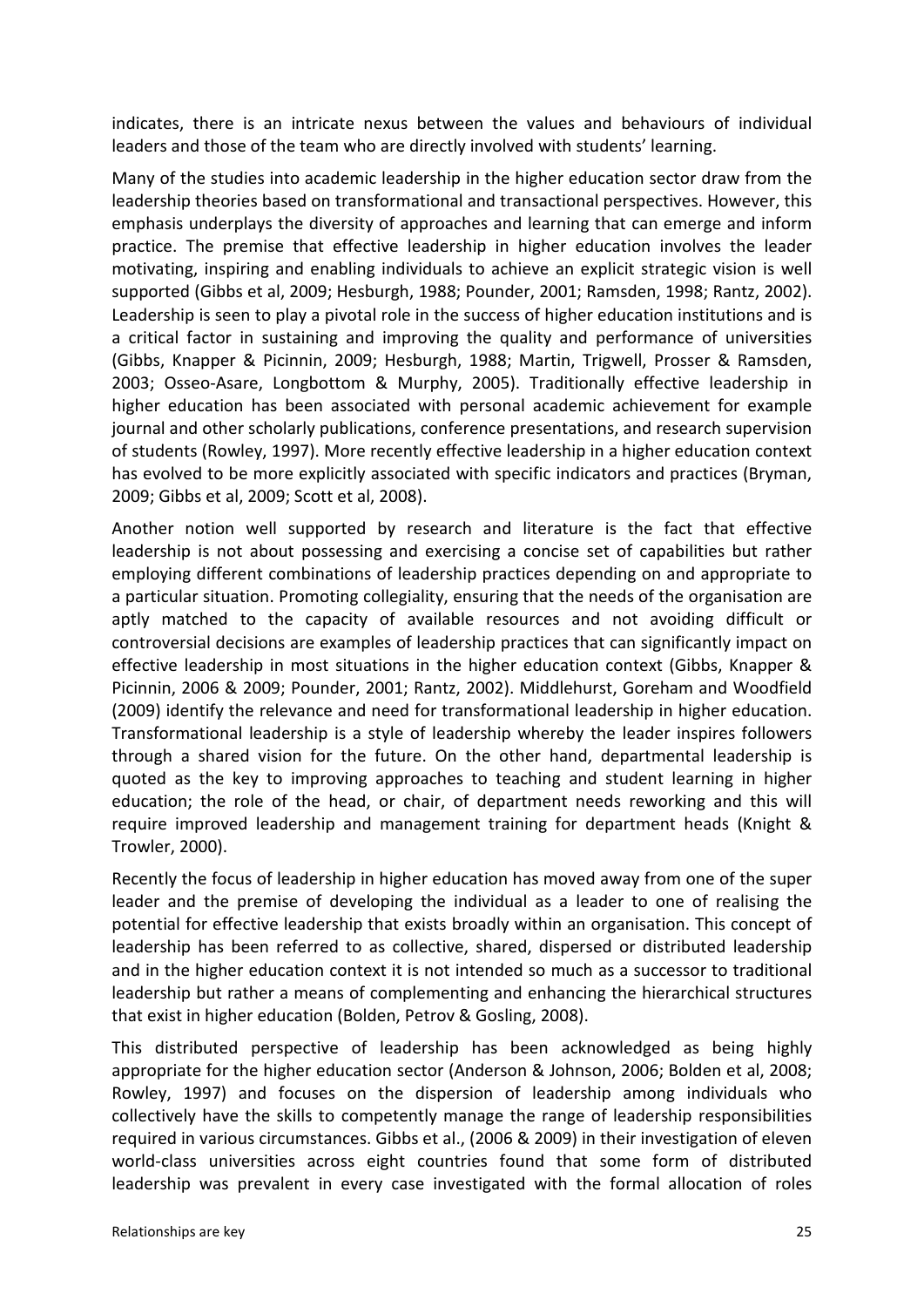common practice. Rowley (1997) also supports this distributed notion of leadership and stresses the need for academic leadership to involve more of a focus on empowering others rather than an individual assuming sole responsibility for leading.

#### Teacher capabilities

Academic staff in their teaching role face probably the biggest set of challenges to their capabilities. They bear the ultimate challenge of having to "do more with less", as student numbers increase without matching funding. They are being asked to teach a wider range of students (mature, disadvantaged, part time) in different ways involving new methods and technologies. Their accountabilities are being sharpened and made explicit, as quality reviews and assessments examine what they do. In this environment a teaching staff member would be expected to possess the following capabilities:

- awareness and understanding of the different ways in which students learn;
- ability to teach a diverse range of students, from different age groups, socioeconomic backgrounds, ethnic groups, etc, throughout a longer day;
- knowledge, skills and attitudes relating to assessment and evaluation of students, in order to help students learn;
- commitment to scholarship in the discipline, maintaining professional standards and knowledge of current developments;
- awareness of IT applications to the discipline, both as regards access to materials and resources world-wide and as regards teaching technology;
- sensitivity to external "market" signals as regards the needs of those likely to employ graduates of the discipline;
- mastery of new developments in teaching and learning, including an awareness of the requirements of "dual mode" tuition with face to face and distance learning using similar materials;
- 'customer' awareness, as regards the views and aspirations of stakeholders, including students;
- understanding of the impact that international and multicultural factors would have on the curricula;
- skills in handling larger numbers of students in formal lectures, seminars or workshops than hitherto, without the loss of quality;
- development of personal and professional "coping strategies".

#### Teaching roles and leadership levels

There are a number of roles an academic can assume, moving from relatively small-scale leadership roles through to whole of course responsibilities. For example, some key roles, in graduated order are:

- tutor/demonstrator;
- unit coordinator of a small course (course developed and convened by another academic);
- unit convener of a small course;
- teaching area coordinator (i.e. oversight of a few units that form a suite or plan);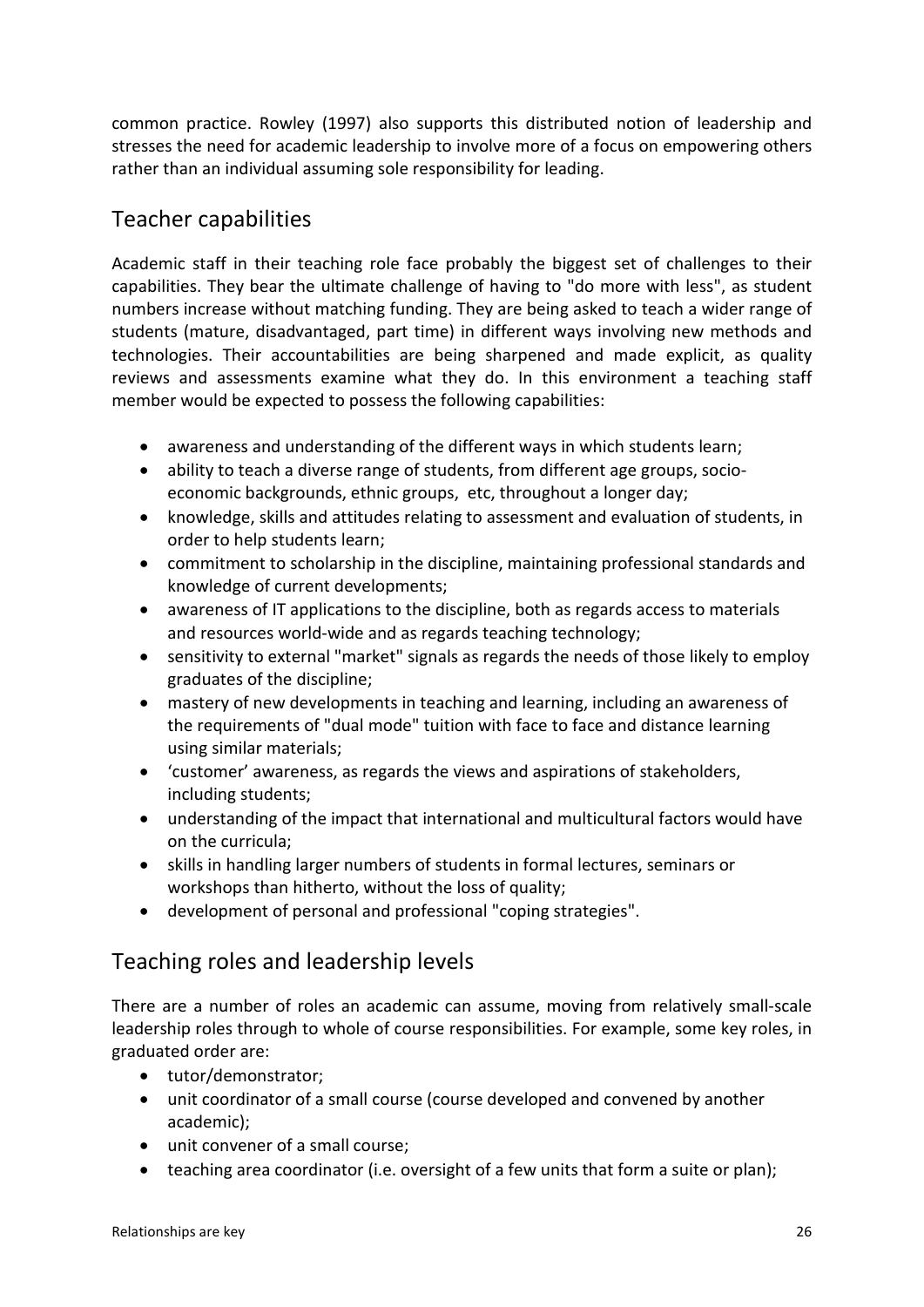- unit coordinator for a large unit (co-coordination or shadow coordination);
- unit convener for a large unit (involving multiple tutorial groups and sessional staff);
- shadow course coordinator;
- course coordinator/convener (a distinction between coordinator and convener is assumed where a coordinator is responsible for the conduct of a course or unit according to another's design and aconvener is responsible for the design of a course/unit and the development of all course/unit materials.)

The Queensland University of Technology's (QUT) *Course Leadership Development Program* (2003*)* proposed three levels of leadership

- 1. Functional leader: is well able to teach in a tertiary context, but is working at an awareness level of policies, protocols, and pedagogical practices.
- 2. Developing leader: Is beginning to develop broader perspective regarding the relationships between units, and course development issues.
- 3. Strategic leader: Has a mature understanding of teaching and learning across a range of tertiary teaching contexts and contributes actively to the improvement of teaching and learning beyond their own units and/or courses in alignment with University and faculty Strategic objectives.

#### **Capabilities**

Walker's *Capability Approach* (2006) identified a list of capabilities for fostering in higher education by compiling different approaches including Nussbaum (2000), Robeyns (2003b), Flores-Crespo (2007), and Narayan & Petesch (2002). In this approach capabilities are understood as both opportunities and skills and capacities that can be fostered. These include:

- 1. Practical reason: being able to make well-reasoned, informed, critical, independent, intellectually acute, socially responsible and reflective choices; being able to construct a personal life project in an uncertain world; and, having good judgement.
- 2. Educational resilience: being able to navigate study, work and life; to negotiate risk; to persevere academically; to be responsive to educational opportunities and adaptive to constraints; being self-reliant; and, having aspirations and hopes for a good future.
- 3. Knowledge and imagination**:** being able to gain knowledge of a chosen subject disciplinary and/or professional – its form of academic inquiry and standards; being able to use critical thinking and imagination to comprehend the perspectives of multiple others and to form impartial judgements; being able to debate complex issues; being able to acquire knowledge for pleasure and personal development, for career and economic opportunities, for political, cultural and social action and participation in the world; an awareness of ethical debates and moral issues; openmindedness; and, knowledge to understand science and technology and public policy.
- 4. Learning disposition: being able to have curiosity and a desire for learning; having confidence in one's ability to learn; and, being an active inquirer.
- 5. Social relations and social networks: being able to participate in a group for learning, working with others to solve problems and tasks; being able to work with others to form effective or good groups for collaborative and participatory learning; being able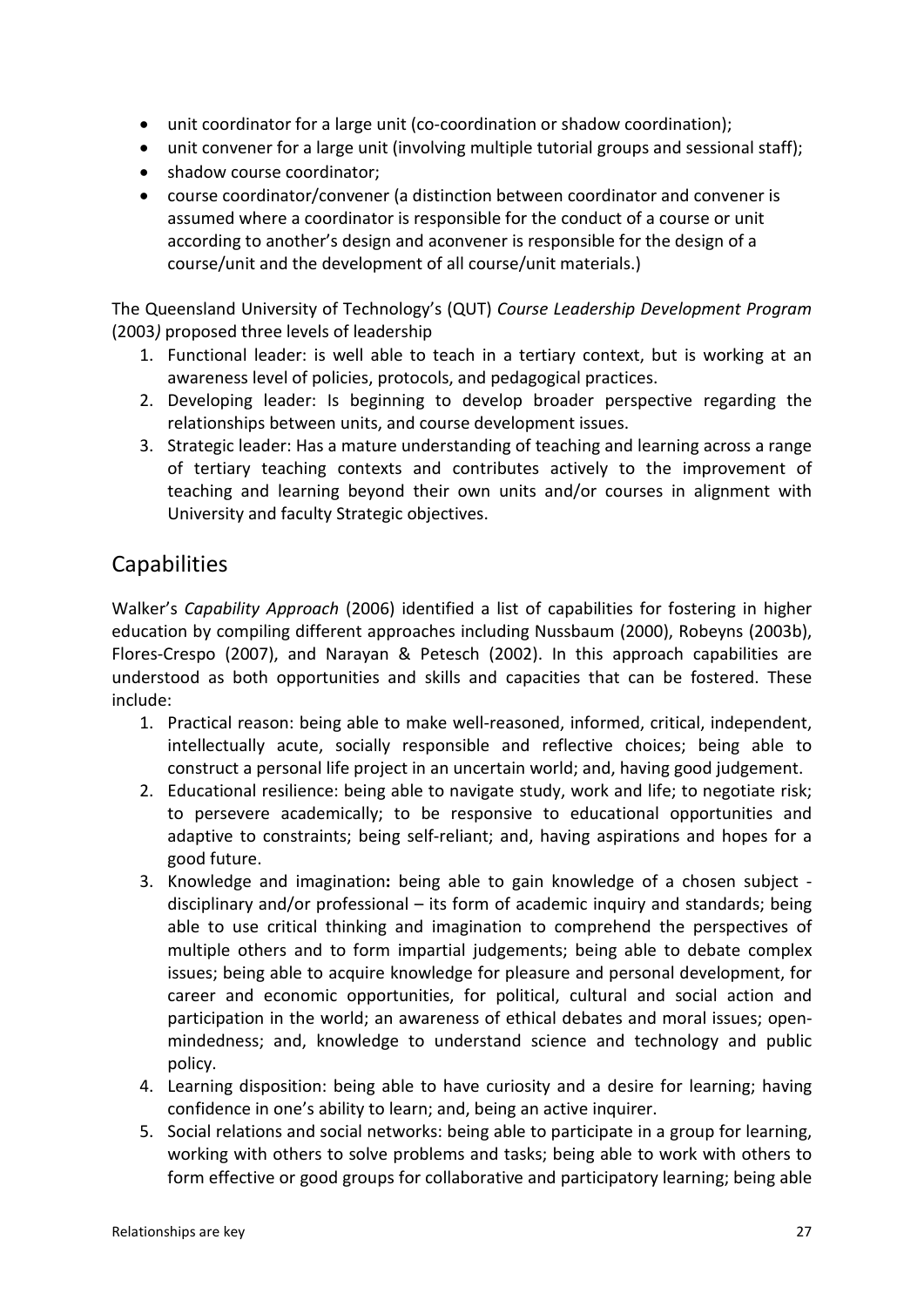to form networks of friendship and belonging for learning support and leisure; and, mutual trust.

- 6. Respect, dignity and recognition: being able to have respect for oneself and for and from others, being treated with dignity, not being diminished or devalued because of one's gender, social class, religion or race, valuing other languages, other religions and spiritual practices and human diversity; being able to show empathy, compassion, fairness and generosity, listening to and considering another person's point of view in dialogue and debate; being able to act inclusively and being able to respond to human need; having competences in inter-cultural communication; having a voice to participate effectively in learning, to speak out, to debate and persuade; and, being able to listen.
- 7. Emotional integrity, emotions: not being subject to anxiety or fear which diminishes learning; and, being able to develop emotions for imagination, understanding, empathy, awareness and discernment.

In the QUT Teaching Capabilities Framework (2003), the scholarship of teaching practice encompasses four key dimensions:

- 1. Engaging learners: engaging learners in the process of learning involves teachers adopting and fostering active, interactive and deep learning approaches so that learners can interact meaningfully with the concepts, materials, processes and people in a course.
- 2. Designing for learning: designing for learning requires planning and design of appropriate curriculum, activities, environments and assessment to support student learning and achieve planned student learning outcomes.
- 3. Assessing for learning: assessment informs what and how students learn. Setting appropriate and challenging standards, assessing the learner and their learning progress (through diagnostic, process and outcome assessment) are integral to learning process.
- 4. Managing for learning: managing teaching and student learning is enhanced by effective administration and organisation of time to plan and generate resources, organise and plan systems and people. It requires an engagement with the policies and organisational priorities that impact on teaching and learning.

These four dimensions serve as overarching principles which can be expanded into a set of contextual elements which cover pedagogical/organisational knowledge, discipline, curriculum, learner, environment and scholarship. Each of these contextual elements can be exploded into a set of scholarly goals that academic staff and teaching teams can draw upon to identify relevant and meaningful capabilities, which can guide their own approaches to teaching and learning.

#### Further research

Much of the research on higher education leadership, teaching and learning is conceptual or theoretical. Case-based data have often been derived only from participants' testimony. These forms of investigation cannot provide a sufficient foundation on which to build broadly applicable, substantial understandings of leadership, teaching and learning. Many of the studies into academic leadership in the higher education sector draw only from the leadership theories based on transformational and transactional perspectives.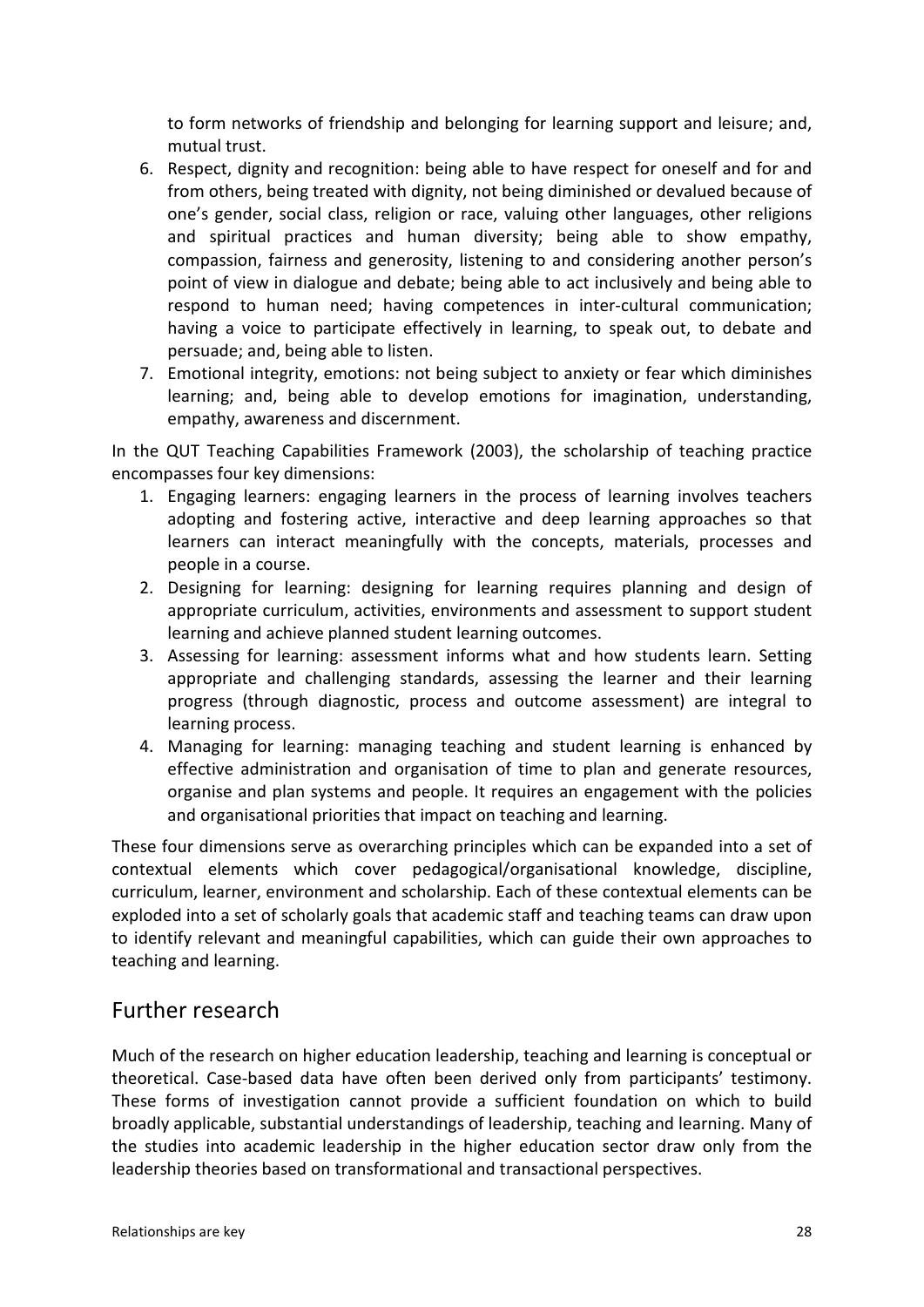Work is needed to conduct large-scale, long-term research to measure the nature and effects of leadership and (teacher) leadership development on student learning to derive more precisely nuanced concepts that can provide more secure guidance to leadership developers and others at all levels within the education sector who are charged with effecting teaching and learning reform.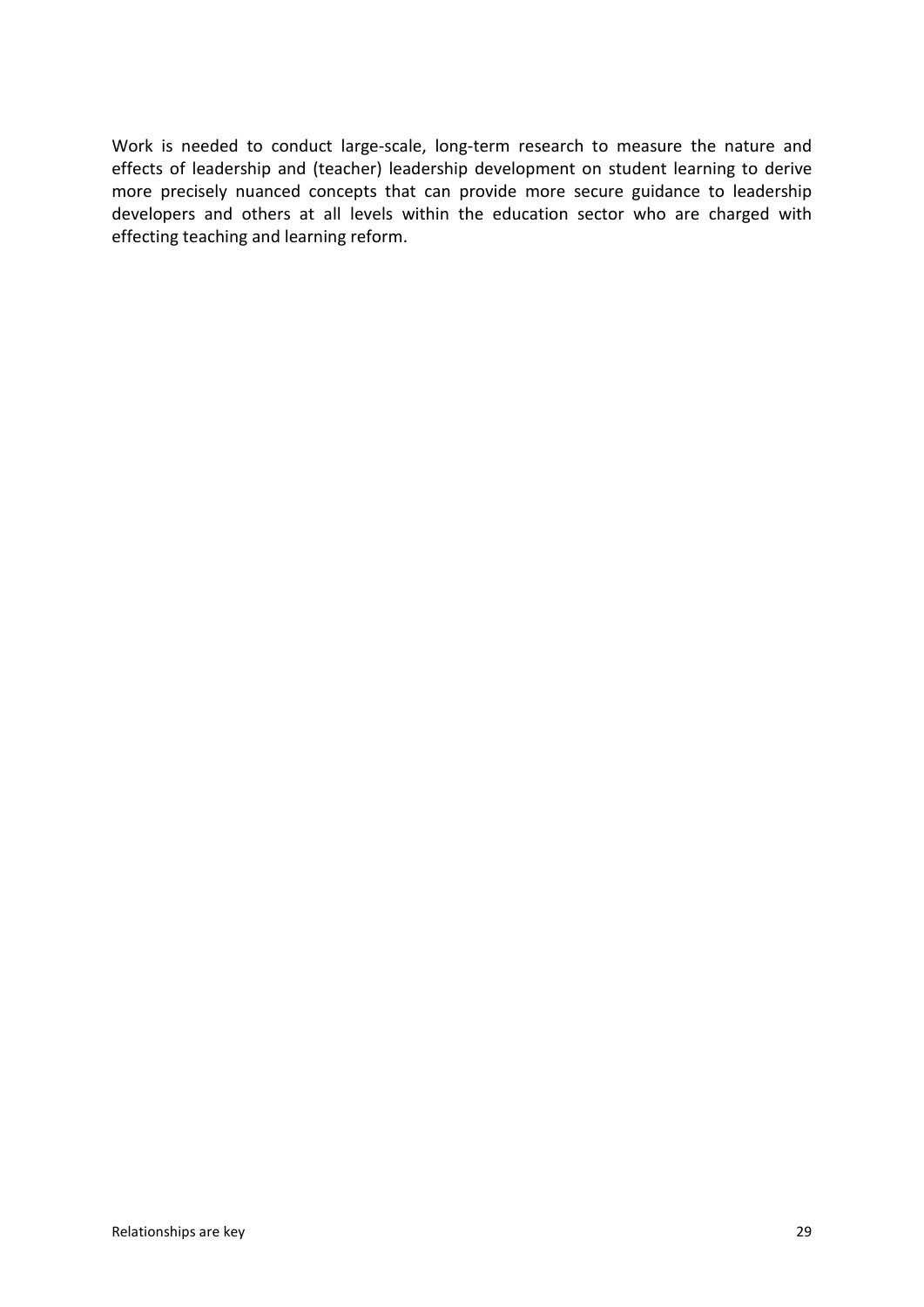### Chapter 4: Community of practice

The term "community of practice" emerged from Lave and Wenger's (1991) study that explored learning in the apprenticeship model, where practice in the community enabled the apprentice to move from peripheral to full participation in community activities. Wenger, McDermott and Snyder (2002) describe communities of practice as:

*Groups of people who share a concern, a set of problems, or a passion about a topic, and who deepen their knowledge and expertise in this area by interacting on an ongoing basis. . . . (As they) accumulate knowledge, they become informally bound by the value that they find in learning together. Over time, they develop a unique perspective on their topic as well as a body of common knowledge, practices, and approaches. They also develop personal relationships and established ways of interacting. They may even develop a common sense of identity. They become a community of practice (pp. 4-5).* 

A Community of Practice (CoP) is different from traditional organisations and learning situations, such as task forces or project teams. While a team starts with an assigned task, usually instigated and directed by an "authority" figure, a CoP does not have a formal, institutional structure within the organisation or an assigned task, so the focus may emerge from member negotiation and there is continual potential for new direction. A CoP encourages active participation and collaborative decision-making by individuals, as opposed to separated decision-making that is present in traditional organisations (Johnson, 2001). Members can assume different roles and hierarchical, authoritarian management is replaced by self-management and ownership of work (Collier & Esteban, 1999). The community focuses on completely authentic tasks and activities that include aspects of constructivism, such as addressing complex problems, facilitation, collaborative learning, and negotiated goals (Johnson, 2001). These characteristics provide an ideal environment for tertiary educators to share, debate and build their learning and teaching expertise, within a "safe" and supportive community of practice environment.

A CoP takes a variety of forms depending on their context; however they all share a basic structure. A community of practice is a unique combination of three fundamental elements (Wenger, 1998). These elements are a *domain* of knowledge that creates a common ground and sense of common identity, a *community* of people who care about the domain and create the social fabric of learning, and a shared *practice* that the community develops to be effective in its domain. In this case study the *domain* of knowledge and *practice* is learning and teaching postgraduate coursework, and the community consists of course leaders and postgraduate students.

#### Community of Practice and assumptions of learning

The CoP approach is based on certain assumptions of how learning takes place, and also on a perspective of professional practice. These assumptions are:

- learning is fundamentally a social phenomenon.
- knowledge is integrated in the life of communities that share values, beliefs, languages, and ways of doing things.
- the process of learning and the process of membership in a CoP are inseparable.
- knowledge is inseparable from practice.
- empowerment the ability to contribute to a community creates the potential for learning.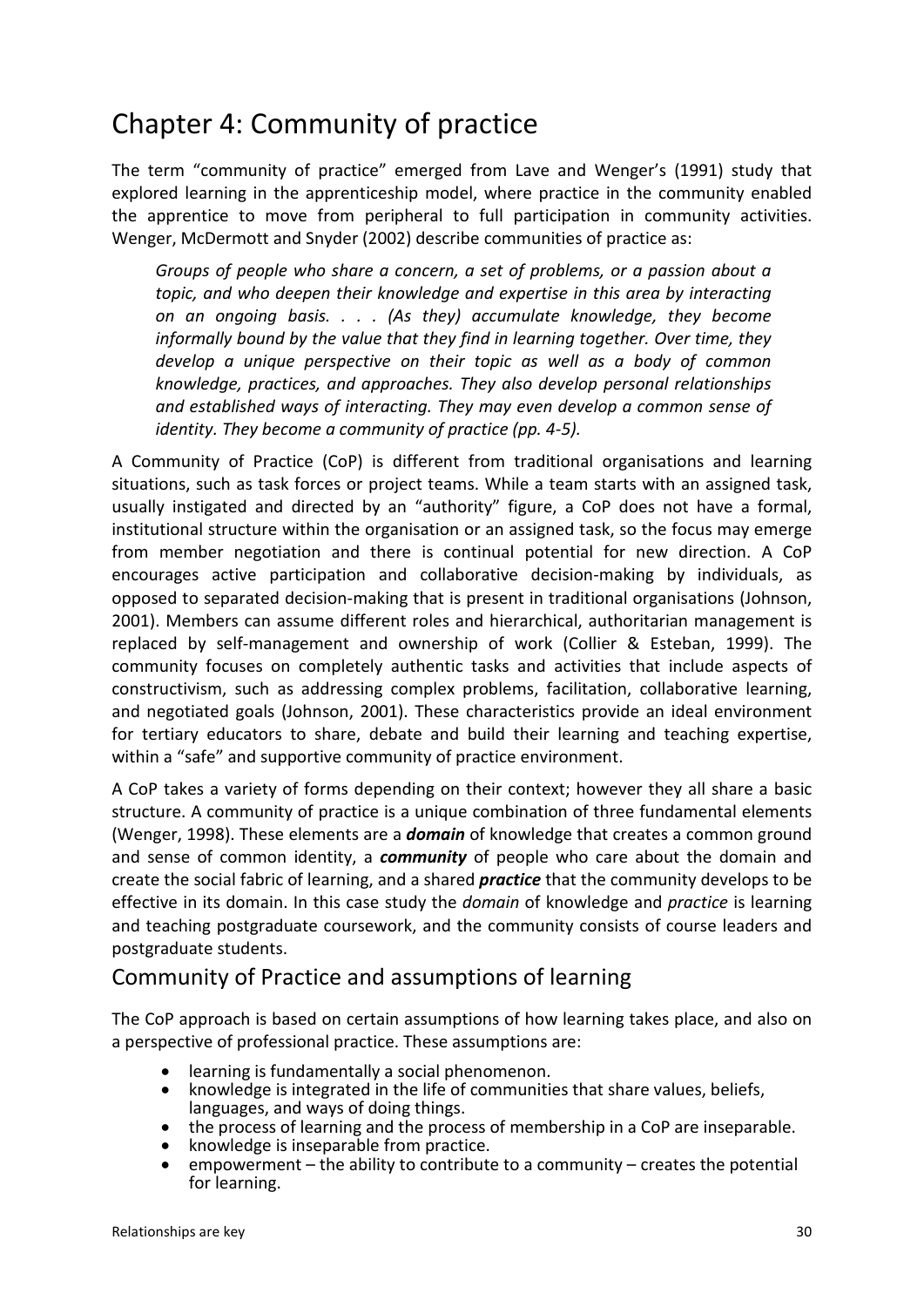According to Wenger et al. (2002), a CoP varies in size (ranging from a few people to thousands of members), life span (long-lived or short-lived), location (co-located or distributed), membership (homogeneous or heterogeneous), boundaries (within businesses, across business units, across organisational boundaries), and formality (spontaneous or intentional, unrecognised or institutionalised). This diverse membership, ranges from oldtimers (masters, mentors) to novices. Through legitimate peripheral participation novices learn from mentors, and then eventually participate fully in the CoP (Lave & Wenger, 1991). Initially the novices are not fully aware of the norms, values, and resources of the CoP but eventually they learn from the core members who are experts of the field. Learning also occurs at the boundaries as learners may not fully participate directly in a specific activity, but participate on the periphery (Altalib, 2002).

Barab and Duffy (2000) suggest that a CoP has three main characteristics:

- 1. a common culture and historical heritage members share a common historical heritage, with shared practices, goals and meanings;
- 2. an interdependent system members work and interconnect to the community, sharing purpose and identity;
- 3. reproduction cycle new members are enlisted who then become practitioners and guide the community into the future.

#### Community of practice in the Australian higher education context

An online search to identify CoP in Australian higher education institutions found limited evidence of reported CoP on university web sites, although literature searches and personal contacts identified the existence of informal or planned implementation of CoP. The Australian National University has a Carrick Institute for Learning and Teaching in Higher Education grant to investigate leadership in teaching and learning using a CoP approach; Griffith University's School of Business has a CoP centred around learning and teaching issues; and, Deakin University has established two teaching fellowships through their Institute for Teaching and Learning to implement CoP across the University. Other examples are references to resources provided for communities of practice in learning and teaching by the flexible support and development network at the University of New South Wales and the call for CoP to support transnational educators at Southern Cross University (Dunn & Wallace, 2005). The University of Southern Queensland probably has the most wellestablished COP (McDonald& Star, 2006).

Does the lack of a sector wide application of CoP in Australian higher education mean that communities of practice are more suited to industry and training organisations? Historically that may be the case, but the case study at *'The University'[2](#page-31-0)* in this paper suggests that a University Community of Practice (UCoP) is an innovative means of regenerating current learning and teaching practice, and that they are a particularly appropriate way of building a dynamic academic community striving to address the range of issues facing postgraduate coursework Indigenous students. Cox (2006) suggests that CoPs create opportunities for mutual learning, align with learning organisation theory and practice, can meet the demands of rapid change, and are well suited to higher education.

1

<span id="page-31-0"></span> $2$  A pseudonym.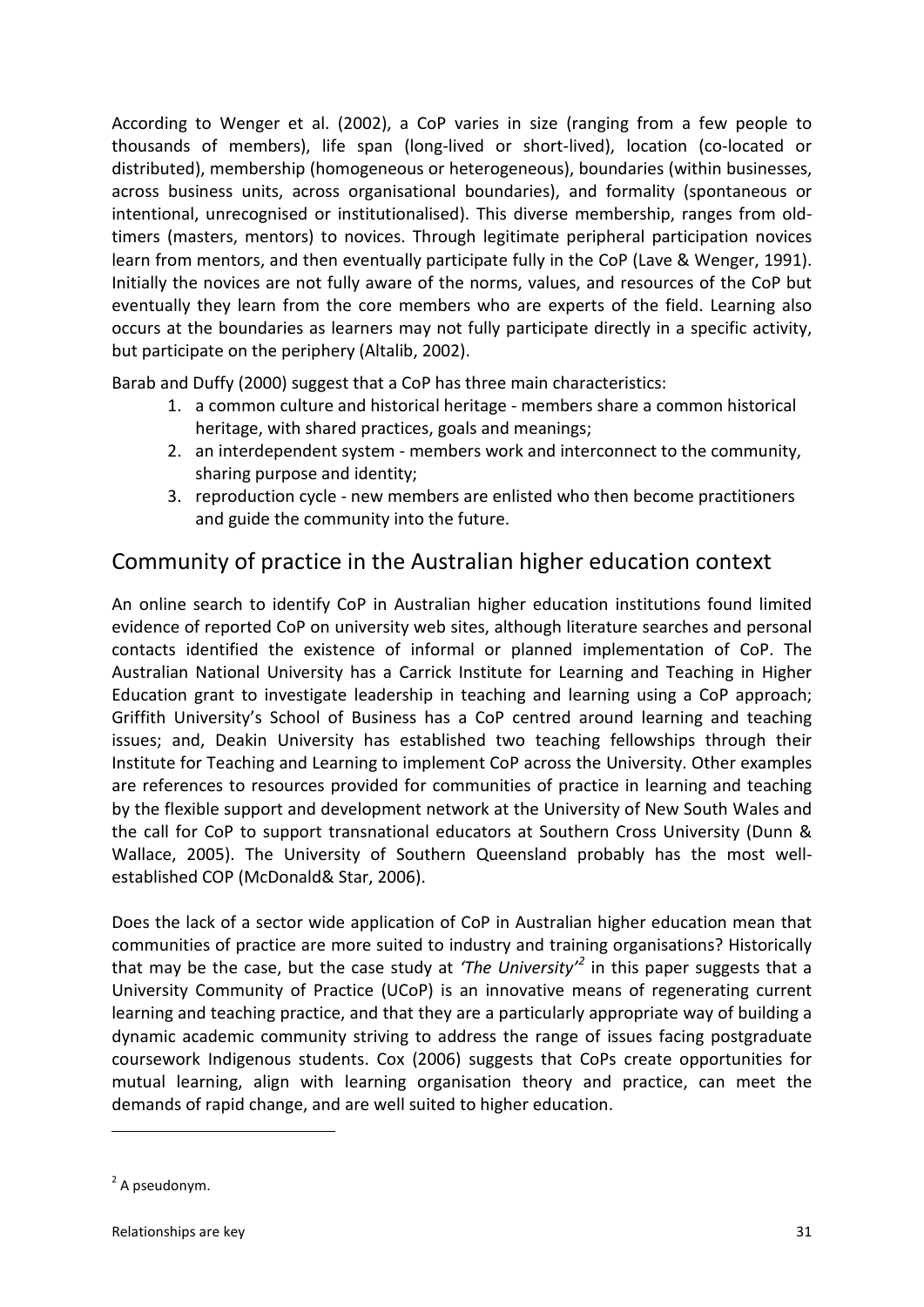#### University Communities of Practice

In this project, a University Community of Practice (UCoP) approach to teaching and learning in higher education provided a space for staff and postgraduate Indigenous students to collaboratively reflect, review and regenerate current teaching and learning practices. Within higher education, the organisational structures and culture of individualism (Laurillard, 2006), produce a situation where many individuals are often isolated and unaware of the practices of others and of the real worlds of Indigenous students. While initiatives to overcome this individualism within research endeavours, such as research centres and research networks, are well advanced, these are less common in relation to teaching in higher education (Laurillard, 2006). The consequences of a lack of formal or informal structures for sharing of learning and teaching practice contributes to a lack of institutional memory regarding teaching and learning innovations, little acknowledgement or recognition of the diversity of good teaching and learning practices outside formal award mechanisms, and little support for individuals in need of mentoring or guidance in reforming, improving, or reflecting on their teaching and learning practices.

UCoP specifically grow, or are fostered, to provide a shared space around shared concerns – in this case, the learning outcomes of postgraduate Indigenous students. Individual members face shared challenges provided by their student cohorts (Sharrock, 2000; Biggs 2003), their institutional context, and the challenges facing the wider higher education sector (Harman, 2004; Schapper & Mayson, 2004; Marginson & Considine, 2000). These shared challenges provide the basis for a common understanding between members, which in our case was further strengthened by the collaborative identification of priority issues to be addressed by the group. Establishing and nurturing a shared sense of identity provided the missing element in ensuring the sharing of teaching and learning practices. It also provided a safe place for reflection and experimentation on teaching and learning for individual staff members and postgraduate students.

#### Possibilities and Limitations

The literature review indicated that centrally-provided resources, workshops, or formal teaching programs has marginal impact on disciplinary 'teaching and learning regimes' (TLRs) (Boud & Middleton, 2003; Viskovic, 2006). This term, coined by Trowler and Cooper (2002) referred to the way disciplinary understandings of learning and teaching are internalised over time and become inextricably linked to academic identity. Trowler and Cooper (2002) distinguished between these 'unique mini cultures' and communities of practice. The former can secure a level of teaching quality within a discipline, and block new perspectives and marginalise innovators, while UCoP can be designed to counter the noxious effects of TLRs, without detracting from their value (Roxa, 2005).

However, successful UCoP are thin on the ground in universities (McDonald & Star 2006). Those successful UCoP reported in the literature tend to consist of small, motivated groups of staff (e.g., Walker 2001; Warhurst 2006). Unlocking the potential for UCoP to support wider shifts in disciplinary pedagogy means grappling with the specificities of the workplace environment in higher education, particularly in relation to the material/industrial constraints. Harnessing the resources necessary to develop and sustain UCoP is challenge. UCoP require money for administrative and technical support, particularly if web-enabled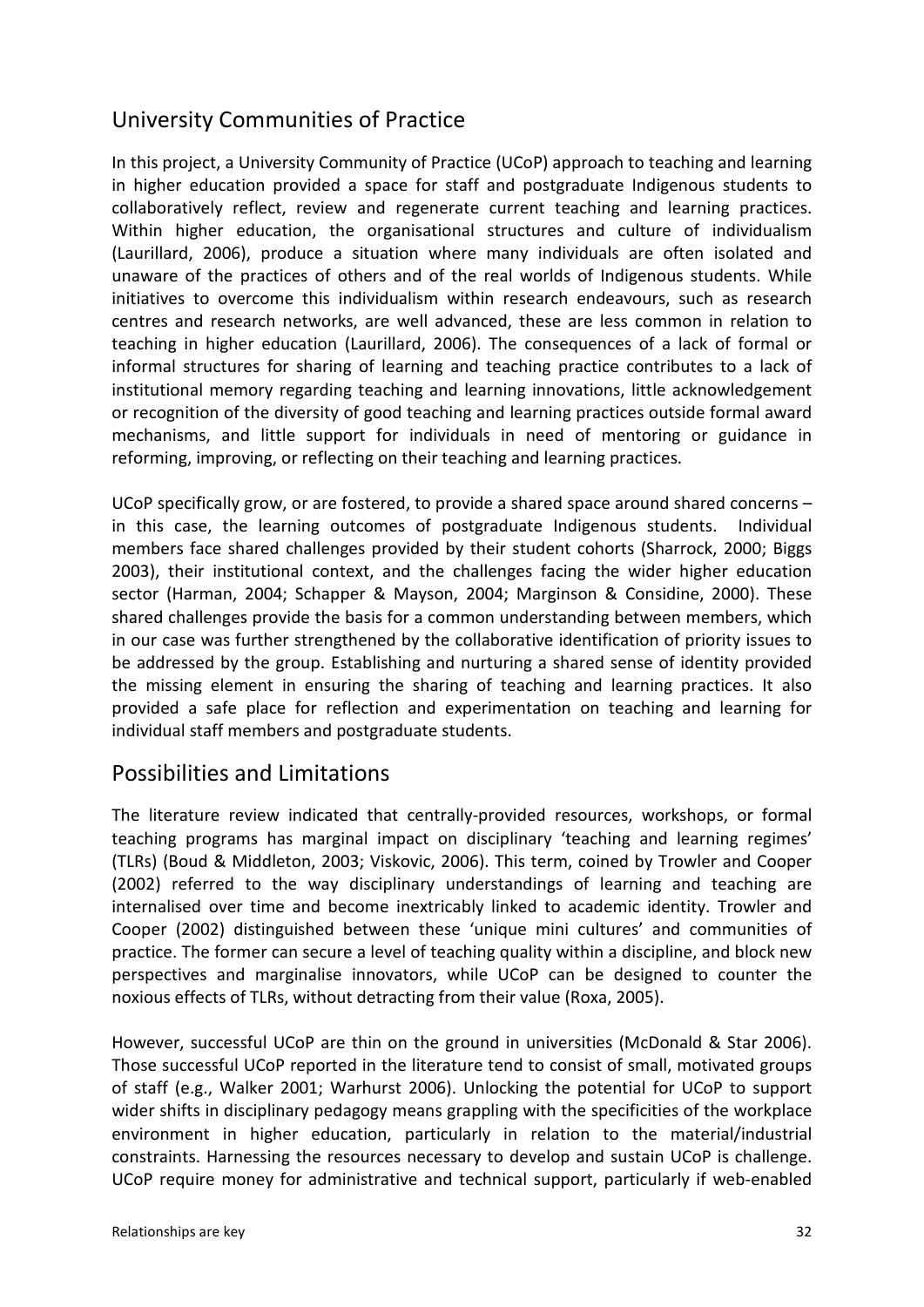communication and resources are involved. They also require time from academics who are already struggling with increasing teaching workloads, within a culture (they feel) devalues this aspect of their role. Face-to-face events also require a place to meet, but traditional meeting places on many campuses have been sacrificed to accommodate increasing student numbers, and in any case, many faculties now operate as multi-campus entities.

Gaining the material support necessary to develop UCoP therefore means convincing management of their high value; this challenge can be difficult to surmount, as accounts of funding application knock-backs illustrate (e.g., McDonald & Star 2006). Other challenges arise as a result of academic values and work practices. Academics may well be suspicious of the concept of 'community'. Academic life is a "curious and conflicted thing": the ideal of collegiality develops paradoxically in a culture "infamous for fragmentation, isolation, and individualism" (Palmer in Cox 2006, p.94). For many, teaching, in particular, means "pedagogical solitude" (Shulman 1993 p.6). Moreover, the "current rules of the 'academic game'" can function to exclude some groups, such as women, more than others from the collegiality (Churchman 2005, p.15). So can employment conditions, particularly for sessional staff. High rates of casual employment, high staff turnover, and lack of institutional support position sessionals as permanent novices on the 'tenuous periphery' of the workforce (Kimber 2003). Without the funding available to attend meetings or staff development programs, sessionals are effectively cut off from legitimate participation in the cultural and organisational life of the faculty.

In this context, Lave and Wenger's commonly evoked development trajectory from the periphery to the core raises several questions. What happens when senior staff are imported from elsewhere (see also Fuller et al, 2005) – a common occurrence in universities, given our highly mobile workforce and increasingly fluid paths to promotion within academe? Do these experienced new comers skip the peripheral stage, and head straight for the core? Moreover, we can't assume that any experienced staff has the motivation or the time to function as (teaching) mentors, when current reward systems offer no incentive to do so (Viskovic 2006). Neither can we assume that tutors can, or want to view their position as an 'apprenticeship' into academia – in many vocationally oriented faculties, tutors tend to be mature and established professionals. Although Lave and Wenger (1991, p.117) acknowledge that "everyone's participation is legitimately peripheral in some respect", the linear trajectory implied in much UCoP thinking paradoxically "shares one characteristic with the standard paradigm ... they set out to oppose", that is, the top down teacher-centred model (Fuller et al, 2005, p.52).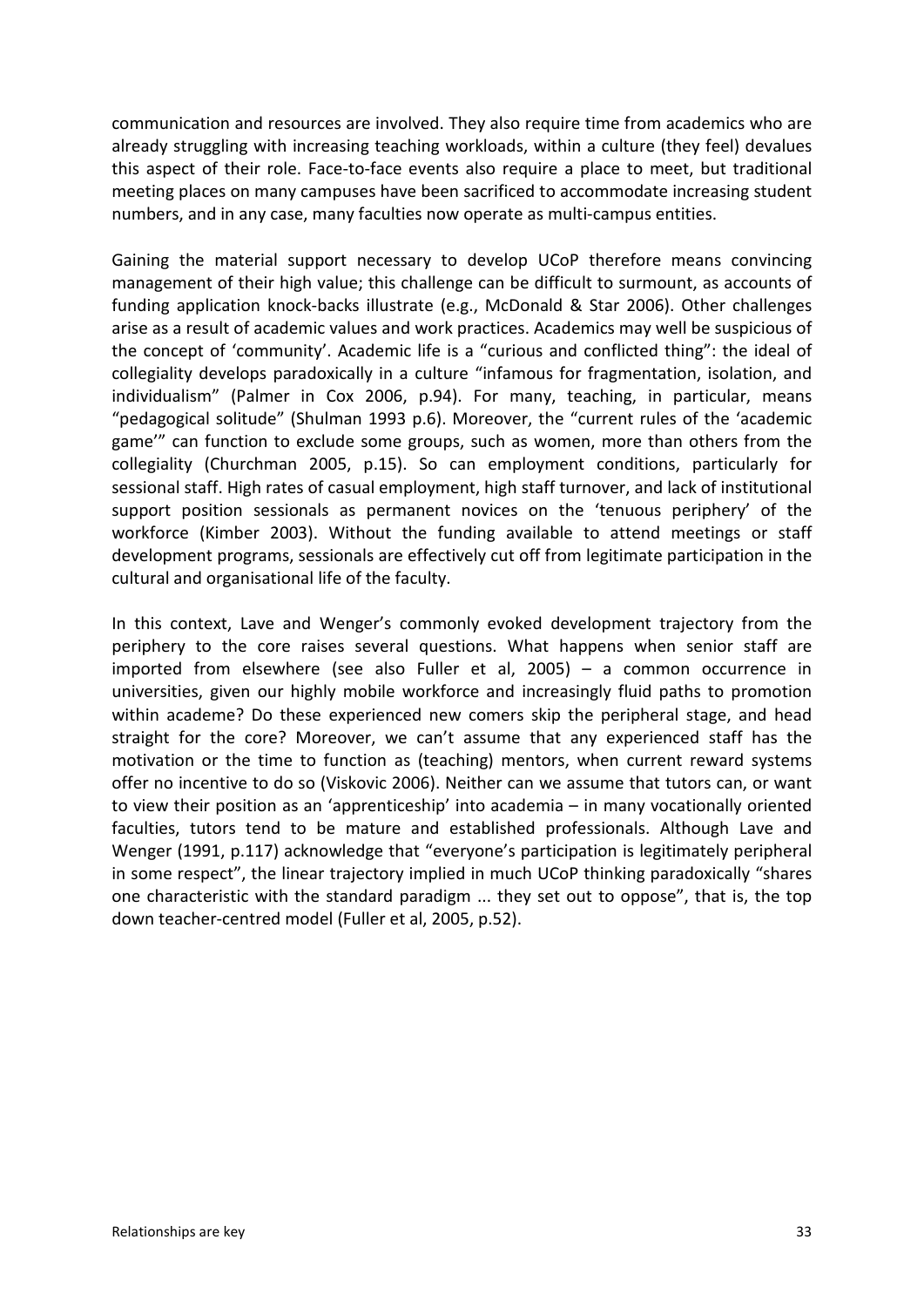### Chapter 5: Methodology

*Keeping On Track* used two methodologies: quantitative, in the form of an online survey designed to collect responses to several statements; and qualitative, in the form of interviews and focus group discussions. The three main research questions on which the survey and the interviews were based were:

- 1. what are the teaching and learning experiences of current and past Indigenous postgraduate students?
- 2. what are the teaching and learning experiences of their lecturers?
- 3. what are the implications of these experiences for strengthening academic leadership capabilities for the teaching and learning of Indigenous postgraduate students?

The number of informants, participating universities and location of sites were determined by the outcome of an extensive search of government reports, individual university handbooks and their annual reports, and reports made by key organisations such as NIPAAC and IHEAC. This identified cohorts of students, specific postgraduate coursework programs and cohorts of academics of these programs. Universities that had high enrolments of Indigenous postgraduate coursework students were invited to participate, with four<sup>[3](#page-34-0)</sup> accepting the invitation.

It is important to note that data collected from students, especially from the UCoP meetings, formed the basis for the development of the blueprint which was enhanced by the data from their lecturers.

#### Survey

The online survey for both students and lecturers required responses to several statements that focussed on teaching and learning. In their study of departmental leadership for quality teaching Gibbs, Knapper and Picinnin (2007) state that good quality learning is defined by the approach students take to their learning. They based their data collection on three measures of which *Keeping On Track* used and modified: the Approaches to Studying Inventory (ASI), the Course Experience Questionnaire (CEQ) and the Approaches to Teaching Inventory (ATI).

The *Keeping On Track* Survey required student participants to rate their responses using a five-point scale from *strongly disagree* to *strongly agree* to the following statements:

- 1. The teaching staff demonstrate understandings of Indigenous cultures and traditions.
- 2. The teaching staff of this course motivate me to do my best work.
- 3. The teaching staff make a real effort to understand the difficulties I might be experiencing with my studies.
- 4. The teaching staff give me helpful feedback on how I am progressing with my studies.
- 5. The teaching staff work hard to make their subjects interesting.

1

<span id="page-34-0"></span> $3$  During the course of the project one university withdrew their participation because of changes to staff.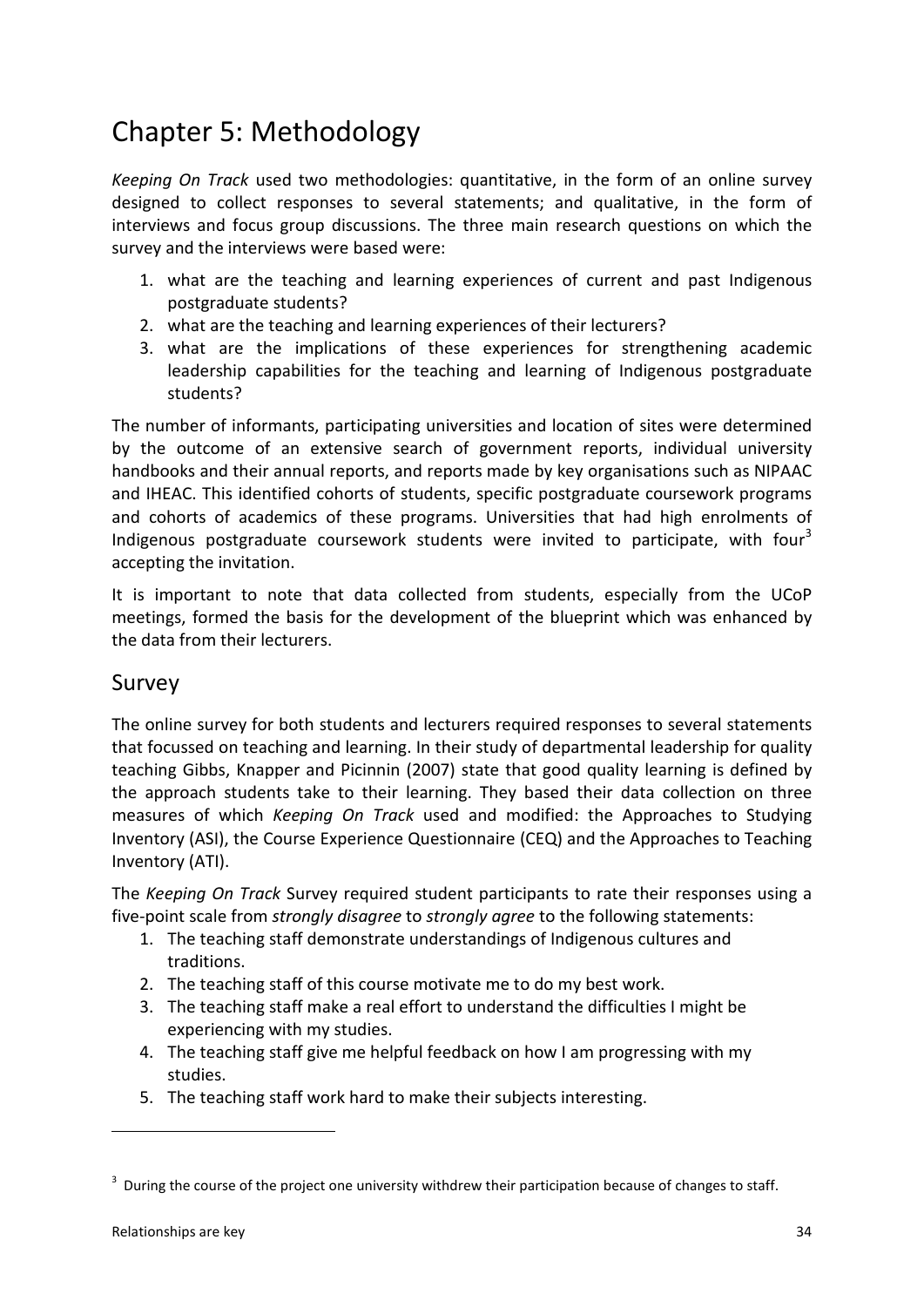- 6. The teaching staff provide relevant assessment tasks.
- 7. The teaching staff provide timely and constructive feedback on learning.

In addition student participants had to choose:

- 8. Four (4) best aspects of my postgraduate experience:
- Course content
- Assessment and feedback
- Academic support
- Course organisation and management
- Learning resources
- Personal development
- 9. Four (4) aspects of teaching that need improvement.
- An understanding of adult learning principles
- An understanding of working in cross-cultural settings
- Adaptation of course materials to suit students learning styles
- Preparation for lectures/tutorials/workshops
- Enthusiasm for the subject
- Proficiency in actual delivery of lectures

The *Keeping On Track* Survey required lecturer participants to rate their responses using a five-point scale from *strongly disagree* to *strongly agree* to the following statements:

- 1. The institution prepares lecturers to work with Indigenous students.
- 2. There is a need for teaching staff to attend workshops, seminars, etc., specifically about teaching Indigenous students.
- 3. I understand the similarities between undergraduate and postgraduate coursework study needs for Indigenous students.
- 4. I understand the differences between undergraduate and postgraduate study needs for Indigenous students.
- 5. The transition needs of Indigenous students from undergraduate to postgraduate coursework are well catered for at this institution.
- 6. The modes of coursework delivery at this university are effective ways of delivering postgraduate coursework to Indigenous students.
- 7. The teaching/learning strategies promote authentic experiences for Indigenous postgraduate coursework students.
- 8. I have a good understanding of what is meant by teacher leadership.

In addition lecturer participants had to choose:

- 9. What are the four (4) major challenges facing postgraduate Indigenous students?
- Sustaining motivation
- An understanding of academic language and literacy
- The capacity to understand and engage within cross-cultural university contexts
- The acquisition of research skills
- The acquisition of academic writing and referencing skills
- The development of skills in critical reading
- The development of skills in oral presentation
- The development of skills in the use of a variety of technologies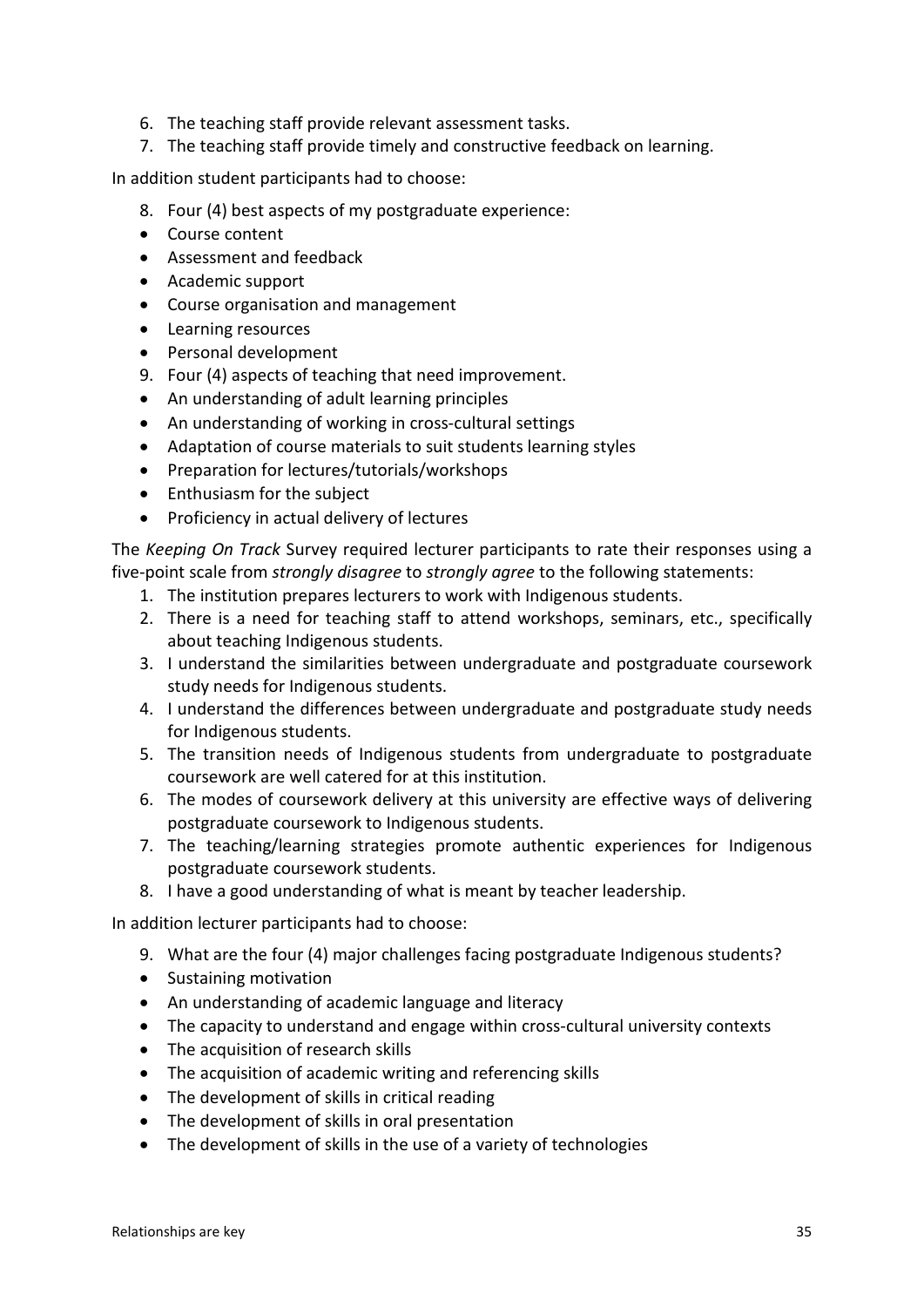- 10. What are the four (4) teacher leadership capabilities that need strengthening in order to improve learning outcomes of postgraduate coursework Indigenous students at this university?
- Applying adult learning principles
- Being well-prepared to teach the subject in cross-cultural settings
- Understanding the cultural worlds of Indigenous students
- Willingness to help beyond the minimum requirements
- Ability to stimulate further learning and independent study
- Capacity to encourage student participation
- Punctuality
- Treating students in a fair and equal manner

### Interviews and focus group discussion

Qualitative data was collected through the establishment and operation of UCoP at participating Universities, with each UCoP meeting at least three times during the first eight months of 2012. Each UCoP had a Facilitator who was supported by a *Keeping On Track* team member (UCoP Coordinator) who assisted with establishing and coordinating the UCoP activities by:

- developing a UCoP Facilitator guide
- conducting UCoP Facilitator training
- providing ongoing support and assistance to UCoP

UCoP were based on notions of participation as reciprocity and exchange with both students and lecturers participating in UCoP meetings. In the following case study at '*The University*', the facilitator and *Keeping On Track* team member strove to develop a *praxis* in that particular context; addressing concerns revolved around the meaning of 'community' and 'practice', identity and boundaries, access and inclusion, and finally, agency.

### *The University* UCoP

Participants were drawn from two of *The University's* Campuses A and B, and were identified by word of mouth via the student cohort. Teaching staff and coordinators of Postgraduate Coursework programs across the campuses were also asked, at the time of contact, to invite students who were known to identify. However most of the student pool came through word of mouth from student -to -student. The total student participant pool represented one fifth of entire Indigenous postgraduate by coursework cohort, and at the time of writing consisted of ten students across both campuses. The academic participant pool consisted of seven teaching staff across both campuses.

Participants came from the disciplines of Business, Education, Health, Indigenous Australian Studies, Social Science, and Social Work, with Health being the discipline for six of the seventeen participants. All were enrolled in, or had completed masters by coursework. All have had professional lives and careers prior to enrolment, and as mentioned, many hold positions of responsibility within their communities.

Data was collected primarily from UCoP meetings, individual interviews, and focus group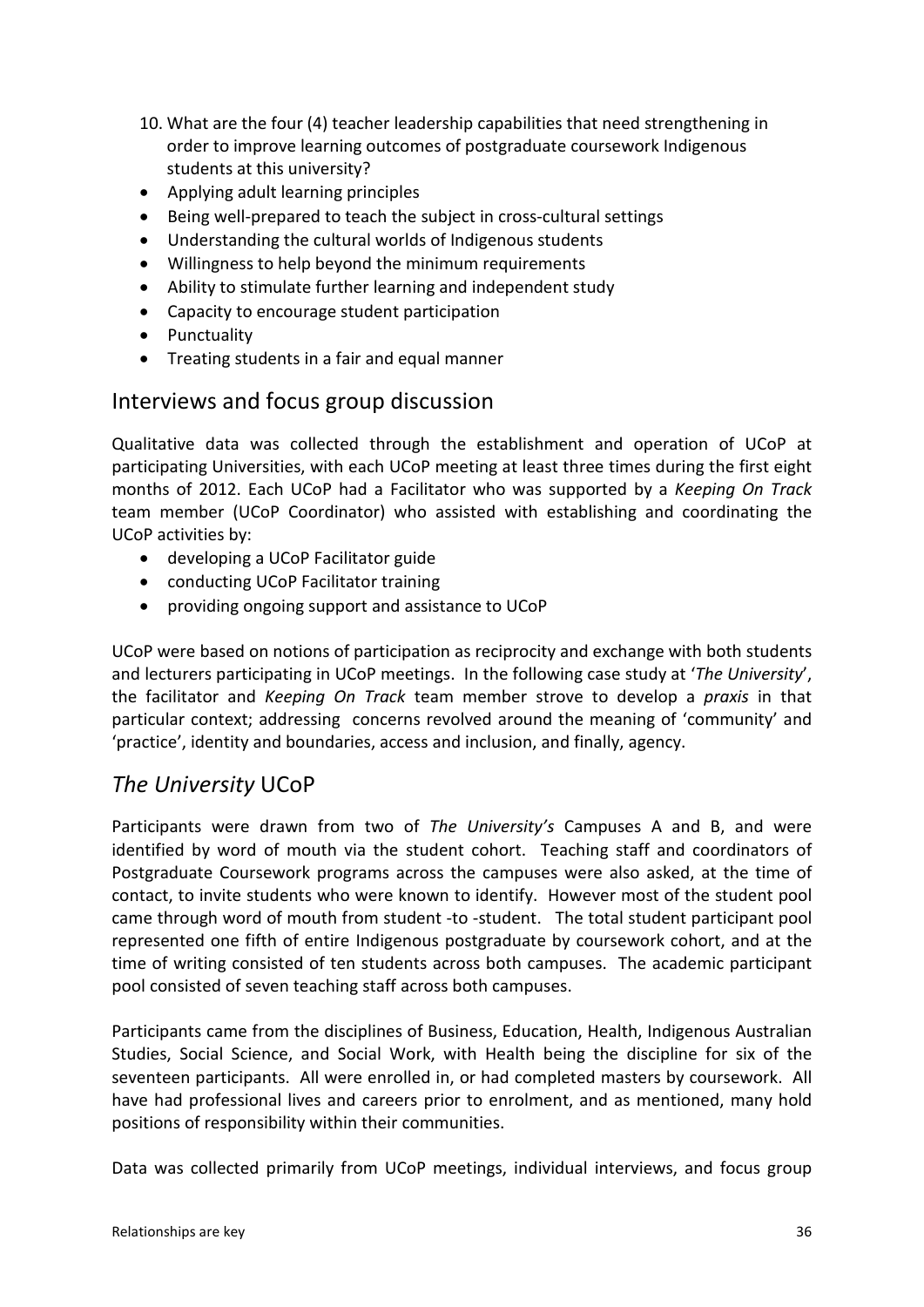activities. Online surveys were distributed; however, many participants did not complete the survey online, as they felt that their responses were too broad or varied and did not comfortably fit into the survey categories.

UCoP meetings provided a platform for understanding context, regional, and campus dynamics. Focus group activity within or following UCoP meetings grounded interview rounds and developed approaches for subsequent rounds. Five UCoP meetings were held: two with Campus A students only, two with Campus B students and lecturers, and one with participants from both groups, and both campuses. The central function of these meetings consolidated participant membership, established a *community* and maintained momentum over the duration of the study.

Despite being focused on the one study, the nature of these meetings were notably divergent across the two campuses. Campus A student pool were all enrolled through the one school, most were geographically distant to the campus, only coming into the city a few times per year for block mode study. One of these blocks had just occurred prior to data collection. Campus B meetings, in contrast, were dynamic and lively. Participants willingly shared personal stories of identity, values, experiences of racism and the meaning behind academic pursuit. These meetings became quite central to the data collection process across both campuses, and were pivotal in creating a platform for finalising interview rounds, generating new organically derived foci for individual interviews, creating a comfortable 'home base' for focus group activities, and perhaps even more importantly, a context for subsequent interviews.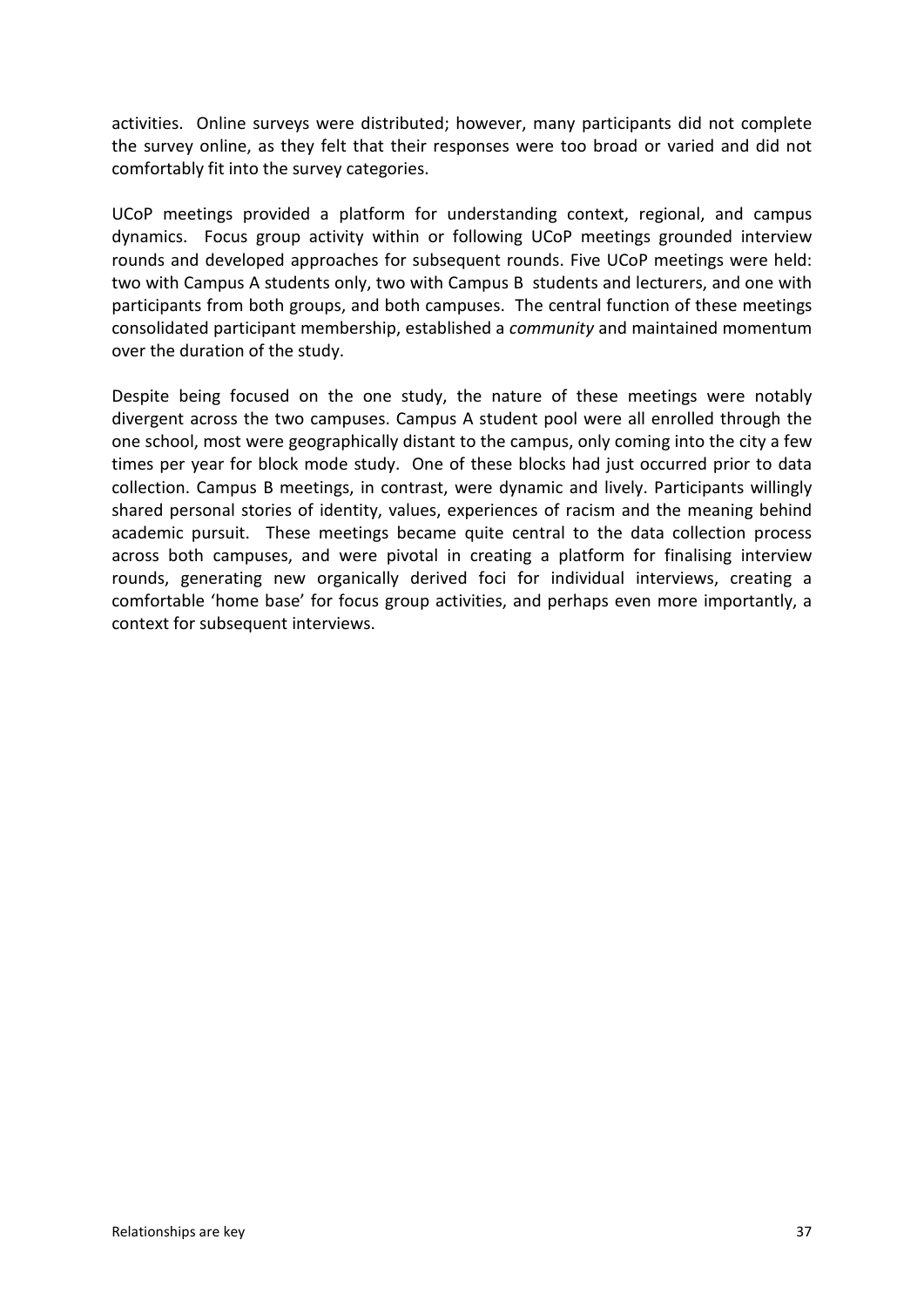# Chapter 6: Data collection and building theory

Data were collected at UCoP meetings, using online surveys, person-to-person and phone interviews, and informal meetings. Data collection at interviews and UCoP Meetings focused on three questions:

- 1. What are the teaching and learning experiences of current and past Indigenous postgraduate students?
- 2. What are the teaching and learning experiences of their lecturers?
- 3. What are the implications of these experiences for strengthening teacher leadership capabilities for the teaching and learning of Indigenous postgraduate students?

Data were gathered at the three participating sites by the UCoP facilitators. These meetings proved to be far more effective with both the students and their lecturers. Data were rich for multiple interpretations and managed to uncover many issues and challenges.

### Data collection

Broadly speaking, the UCoP facilitators at Sites A, B and C recruited participants and undertook the data collecting activities. Data were collected from UCoP meetings, individual interviews, and focus group activities. Online surveys were distributed; however, many participants did not complete the survey online, as they felt that their responses were too broad or varied and did not comfortably fit into the survey categories. The interview questions developed by the project coordinator were asked and recorded with the process generally taking between fifteen and twenty minutes. The mp3 files were sent to a transcribing service and sent back to the project coordinator. This process generally took around five to seven days. The manuscripts were then de-identified. Individual interviews were coded based on recurring themes and topics, underlying context of individual voices, participant histories, campuses and disciplines. These were then collated and main themes cross referenced for similarities and differences between teaching staff and students. As a measure to eliminate dominant participant voices interviews were analysed as a collective according to a priori codes of original interview schedule, questions and topics that arose organically, recurring themes and organic changes following interview rounds, focus group activity and *Community of Practice* meetings.

#### UCoP Meetings at Site A

The UCoP facilitator worked closely with the UCoP coordinator who provided research advice including interview and discussion techniques. Due to the distances amongst the research participants, the UCoP Facilitator conducted three teleconferences over the data collecting period.

#### UCoP Meetings at Site B

Two UCoP meetings were held, the first in April, and the second in July 2012. Five students, one graduate and two lecturers attended the first meeting; with five students, one graduate, an Aboriginal academic, the UCoP Coordinator attending the second. The meetings followed a loose agenda but generally facilitated discussion.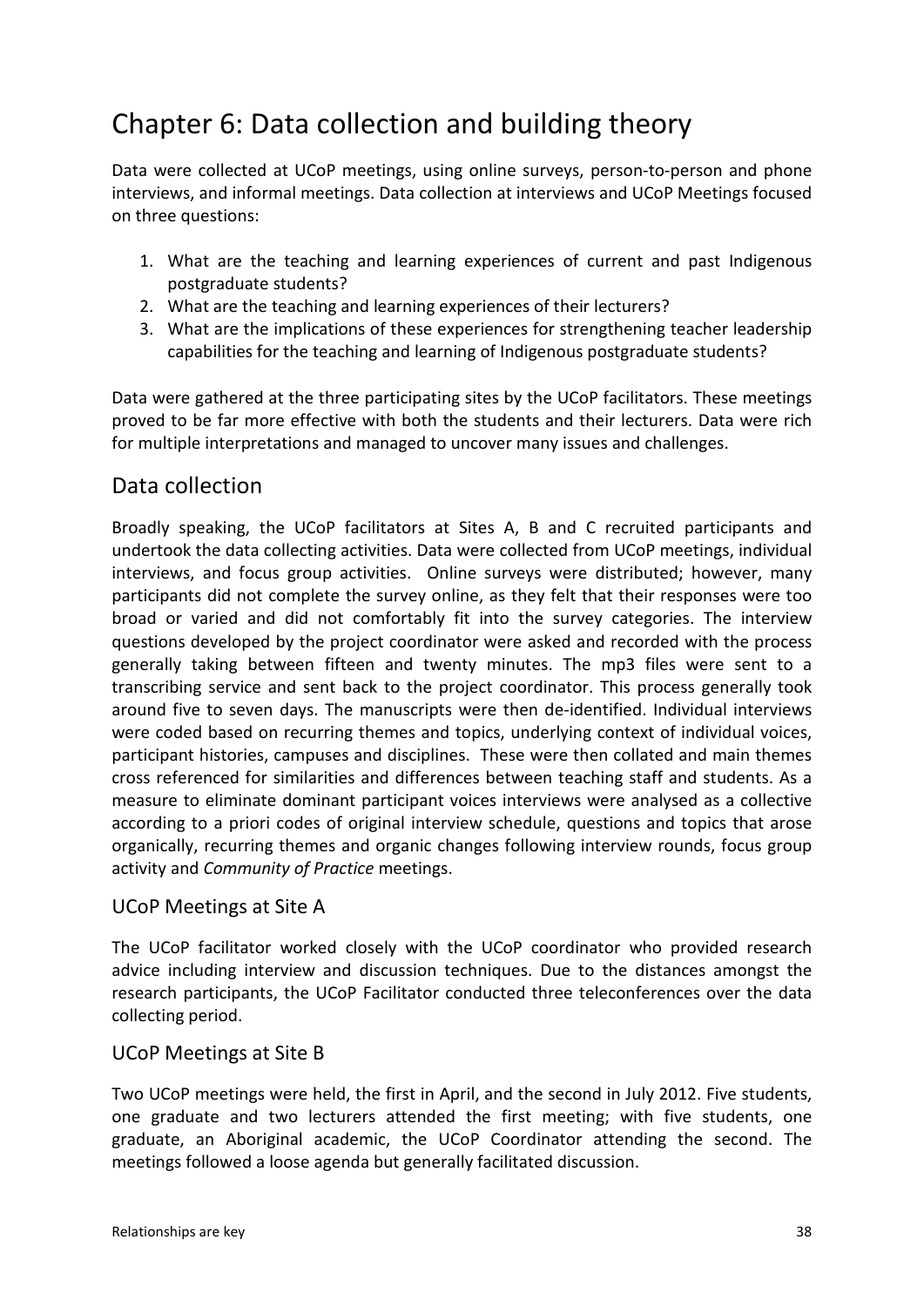#### UCoP Meetings at Site C

The UCoP Facilitator's induction and ongoing support by the UCoP Coordinator was important to the project outcomes. The UCoP Facilitator's contact and interactions with the participants during the second UCoP meeting was integral to the richness of the data gained, and ongoing enthusiasm for the project. This was seen as an invaluable input into the project. Two colleagues at Site C actively supported the UCoP Facilitator through communications with participants, encouragement and support of independent action and professional development throughout the duration of the project. One of these colleagues was instrumental in recruiting participants while on a writer's retreat.

#### Online Survey

These Surveys were not well received with only one student and twelve lecturers completing the survey questionnaires. Time and access were the main reasons given for this paucity of responses. The data from the one student was not considered to be insightful enough to warrant inclusion.

### Data

Data were collected at UCoP meetings, using online surveys, person-to-person and phone interviews , and informal meetings. There were a total 40 interviews: eight with lecturers, six with lecturer and student groups, and sixteen with students. There were 13 responses to the survey: twelve by lecturers, and one by a student. There were minutes from 7 UCoP meetings which varied in duration from thirty minutes to one hour. In addition there were minutes from one UCoP Facilitators' meeting.

## UCoP Facilitation

UCoP discussion groups and individual interviews within the qualitative process of grounded theory provided the most appropriate approach. A space was created for the conceptualisation of experiences, through the dialogic nature of open conversation. The complementary use of grounded theory, discussion groups within the UCoP and interviews created the dialogic relationship between participants as both narrators and audience. Through the interaction of retelling, reliving and recreating their experiences in conversations, Indigenous postgraduate coursework students and their lecturers conceptualised their individual subjectivities in a process of self-construction.

How the UCoP were facilitated was critical. Indigenous students and their lecturers talked about the frustrations and implications of inappropriate research being conducted by researchers with Indigenous individuals and communities. Although these students were not higher degree research students, they constantly reminded the facilitators that it was not always necessarily a matter of researchers being ignorant of, or insensitive to Indigenous methodologies, but rather an ingrained attitude that placed Western-based methodologies as the only valid and rigorous approach to research, ones that would present the researcher's work as being acceptable in established, hegemonic Western academia. It is not just Western-based methodologies but the entire university learning experiences that Indigenous students found particularly disempowering. As Frawley, Nolan and White (2009) state: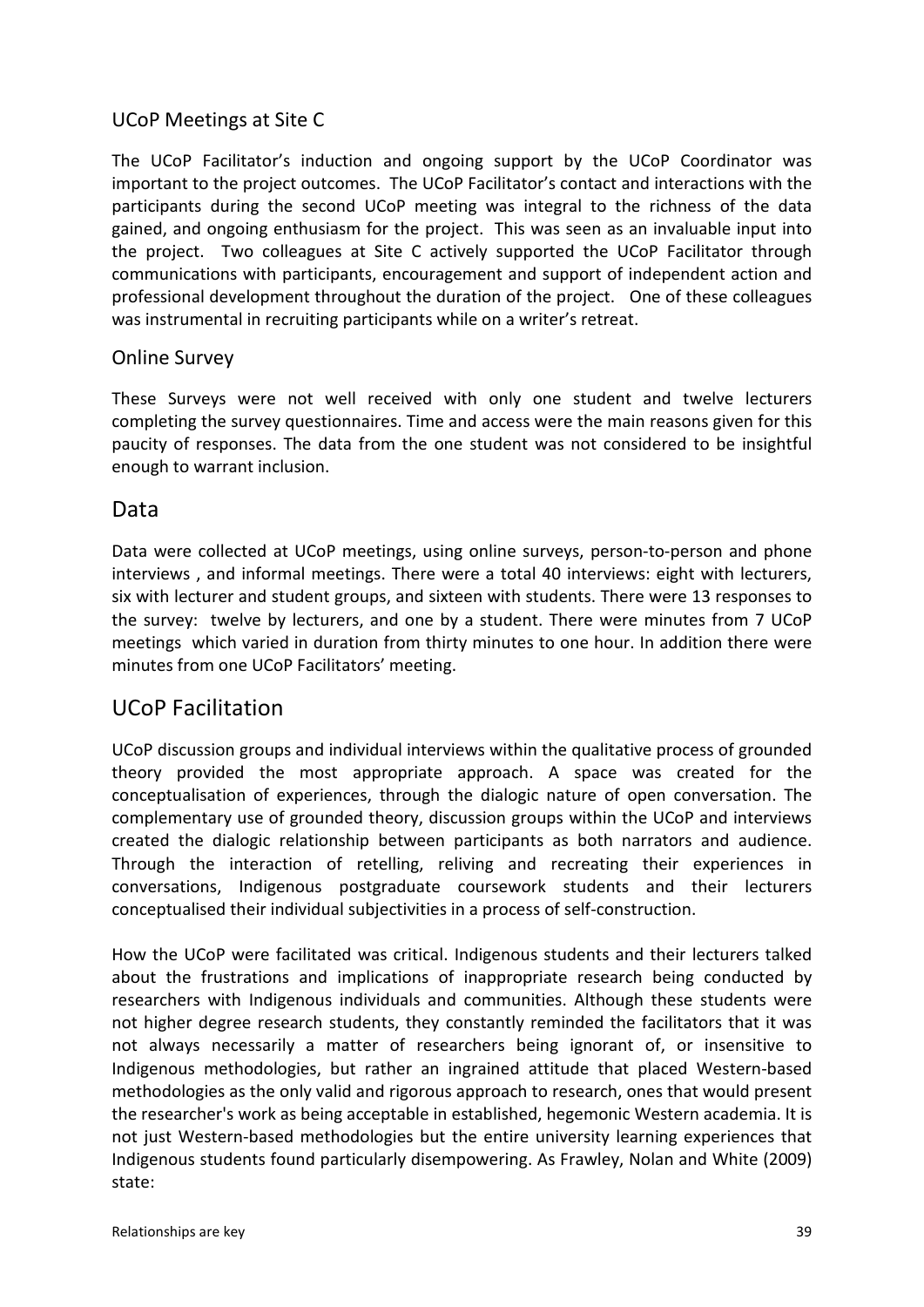*Given the statistical evidence, it would be hard to deny that there has been significant growth in the participation of Indigenous students over the past two decades. However, we must constantly ask whether the learning journeys of those students have been quality experiences undertaken in culturally supportive learning environments, and whether Indigenous students…today truly feel part of the academy. For many Indigenous people, universities have remained white man's institutions', places where, of necessity, they have engaged in learning that has given them a qualification that is recognised in the outside world but has done little to enhance their value as Indigenous people. University curricula, governance and leadership have traditionally been attuned to the dominant Western paradigm with no acknowledged place for Indigenous knowledge systems, Indigenous pedagogy and Indigenous forms of governance and leadership' (p. 1).* 

Similarly, in their Report to Members of the United Nations Permanent Forum on Indigenous Issues (2009), the National Indigenous Higher Education Network (now the National Aboriginal and Torres Strait Islander Higher Education Consortium), argued that:

*The successful implementation of the Rights of Indigenous Peoples to Education rests upon the acceptance and implementation by nation states of a more culturally astute and competent education system. This system must be based upon a more inclusive set of criteria and an explicit set of values that underpin the development of policies to enhance the level of Indigenous participation and progression within the western education system. Such a system must be based upon a framework that is inclusive of Indigenous epistemologies and practices contained within the scholarship of Indigenous knowledge systems and cultural world views. Such a world view needs to underpin the disjuncture that exists between Indigenous and non Indigenous education and the appalling retention and graduation rates of minority students within mainstream institutions. While this is of major concern for Indigenous men, it raises particular issues for Indigenous women. Statistically they are three times more likely than their male counterparts to enrol in post compulsory education, the retention and graduation rates of Indigenous women continues to be an area of concern. There are many factors that contribute to this situation. Impoverishment, high incarceration and mortality rates of many Indigenous men, limited support networks and poor health act to inhibit the ability of many Indigenous women to progress successfully through the education system. The Australian Government's commitment to "closing the gap" on Indigenous poverty and enhancing their emotional and social wellbeing will be to little avail if more strategic action is not given to address these issues (p. 4).* 

## Project challenge

The project challenge was then to acknowledge and convey the call by Indigenous peoples for more culturally appropriate research approaches that recognised Indigenous methodologies and demanded respectful relationships (Huggins, 1998; Moreton-Robinson,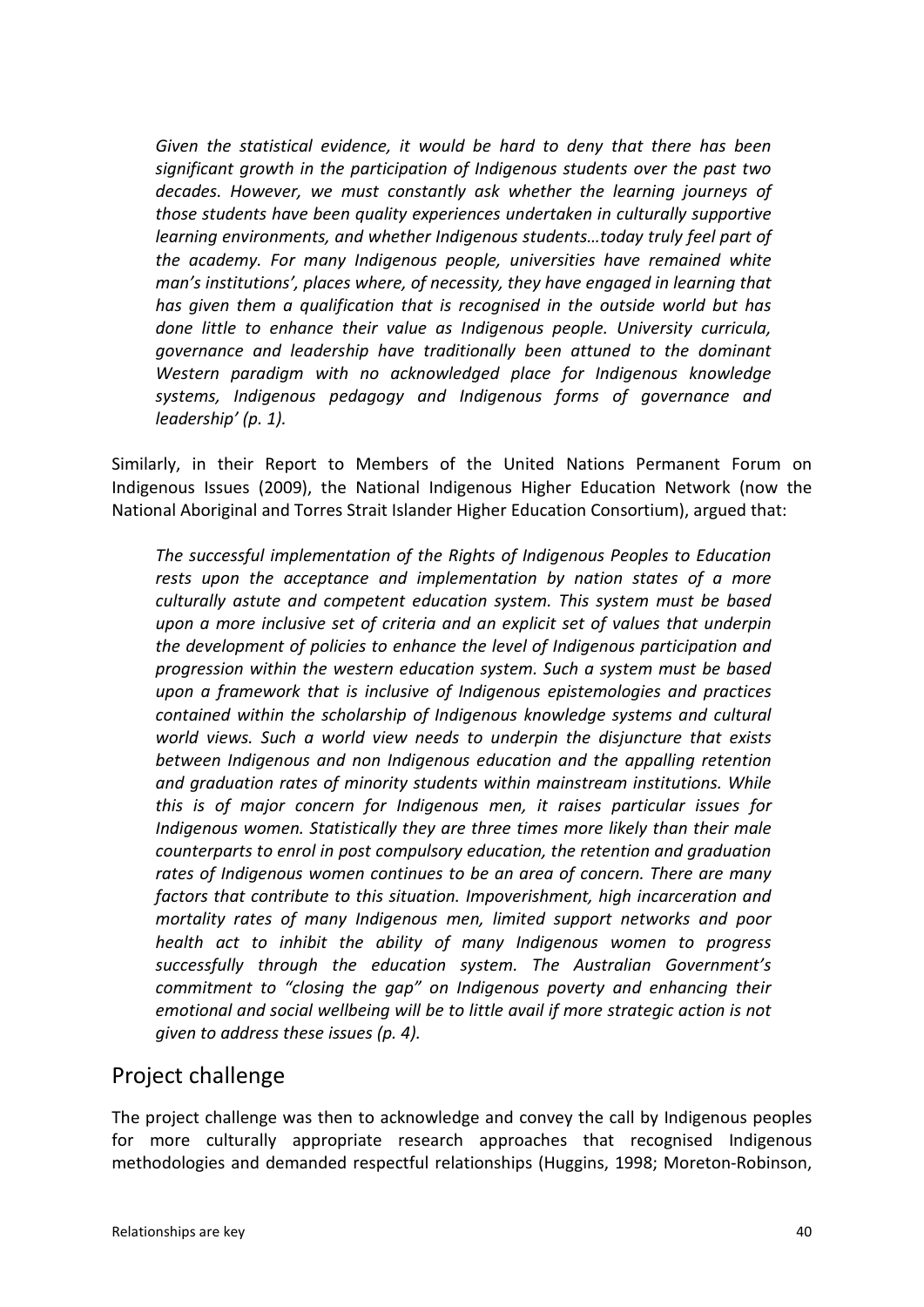2000; Sheehan, 2004; Smith, 1999). This might not only have the potential to change the way knowledge is produced but also acknowledges that Indigenous peoples may have distinctly different ways of thinking about and naming research in bringing their values, attitudes and practices to the forefront (Smith, 1999, p. 124). This was emphasised by one lecturer participant:

*Many of the methodologies in Indigenous research require things like participatory action research or grounded theory or other qualitative approaches and many ethics committees don't understand that.* 

There is always a certain vulnerability for the participants and the researcher, our relationships, and ultimately for the study. In the current climate of "post modernist " scholarship there is much engagement with power, cultural authority, representation and agency. Not only had we needed to ask why we were doing this study, but also who would it benefit, how productive would it be for the Indigenous postgraduate coursework students and their lecturers, and how would the use of UCoP and grounded theory serve the aims of the study?

One of the students, Ross<sup>[4](#page-41-0)</sup> said to one of the facilitators that he trusted her to do the right thing by him and the others. Students also had unspoken reservations and this is where continued consultation is vital in maintaining focus and accountability. Nakata (2004, pp. 2- 3) emphasises the importance of opening "difficult dialogues" on a conceptual level as the "essence" of the necessary restructuring of Indigenous/non-Indigenous relationships. It is certain that the complexities involved in such dialogues will produce discomfort and risk for those willing to participate.

Indigenous students were viewed as not being "powerless" in this situation. They had the option to withdraw at any time, making the research inoperable. In caring about their opinions of the facilitators as ethical researchers, they had the power to negate their efforts and erode their self-perceptions. According to Foucault (2002, p. 298), power relations between people in any situation will always be present and unbalanced, but the point is to work at lessening the level of domination one holds over another.

In searching for new theory emerging from the context-embedded interview texts, a process of combining the use of grounded theory, UCoP discussion groups and individual interviews offered possibilities for creating respect in research relationships. Respect in research is essential for it is "a reciprocal, shared, constantly interchanging principle which is expressed through all aspects of social conduct" (Smith, 1999, p. 120).

## University Communities of Practice participation

When asked for their opinions on how they felt about participating in the UCoP and its suitability for further use, some of the student participants' responses were:

-

<span id="page-41-0"></span> $4$  In keeping with ethical requirements of this project, pseudonyms are used throughout this paper in order to maintain confidentiality.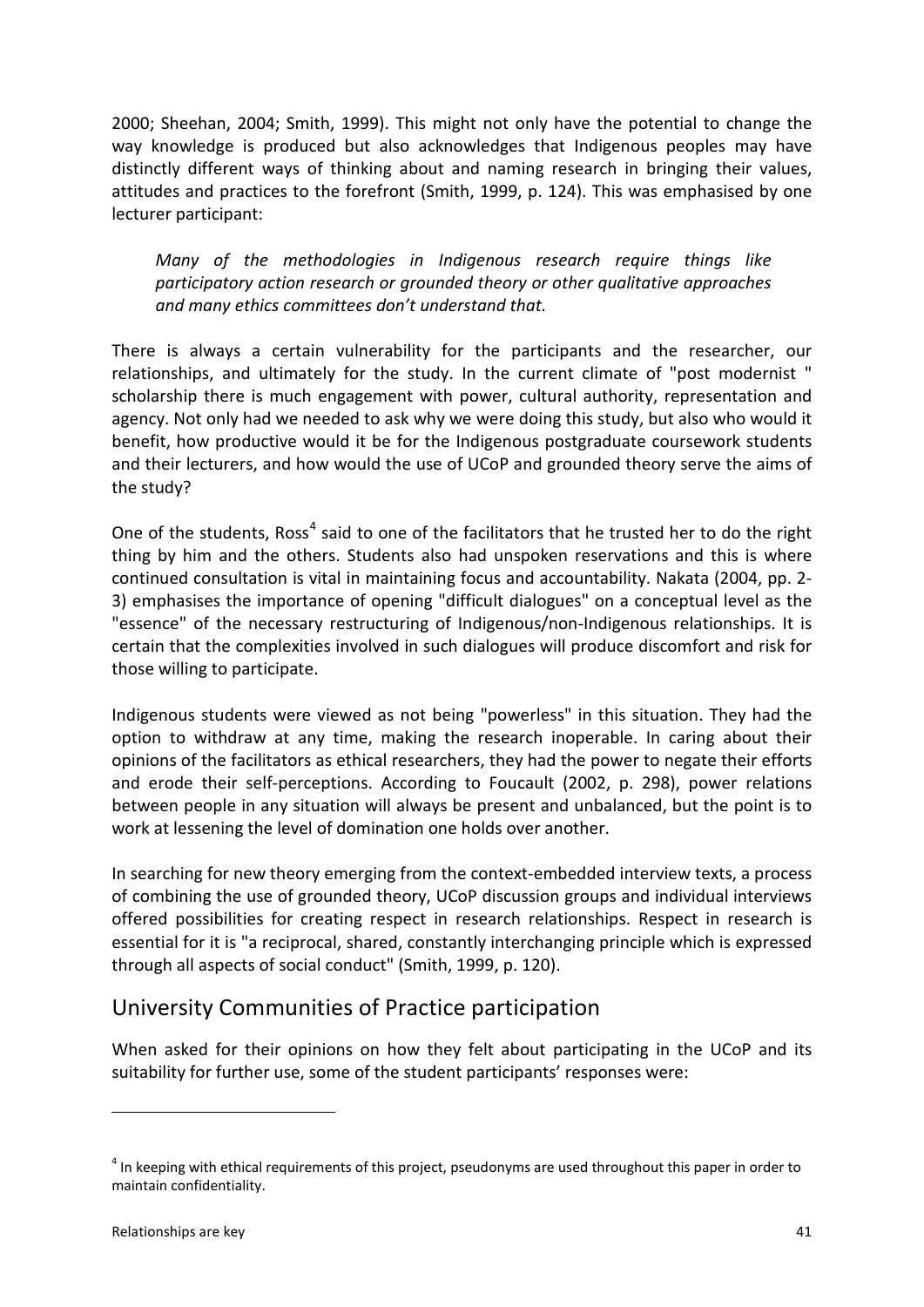*The UCoP is not a new concept to Aboriginal people ... generally speaking, a group of people getting together in community consultation, collaboration and decision-making, sometimes of mixed gender and different ages is representative of cultural practice and still is now (KOTS1)[5](#page-42-0) . It was fantastic to talk to other Indigenous students about our issues and problems (KOTS2). It's a bit funny ... it's a strange thing for me ... I take a step backwards because I'm a reclusive sort of person ... but I think this works OK ... because there are four people here so you can listen to each other's stories ... have a bit more of an open conversation. Someone will tell you a story and you'll feel some way about that story and that will remind you of an experience you had then you'll talk about it ... something good is going to come of it (KOTS3). Personally, I don't mind this style of research (KOTS4). I only knew one other person ... I felt a bit uncomfortable to a certain degree .., I didn't really want to talk. Yeah ... but I'm quite happy with the way things went today ... I think today was great (KOTS5).*

Even though the student participants' candid responses suggested some reservations, their feelings mostly indicated that the idea of using Community of Practice principles as a means of gathering field texts had legitimacy and was worth investigating as a continuing method.

In creating a relaxed physical space, students had the option of choosing their time and level of participation according to their preferred social and cultural communication practices. Conversations evolved with the students deciding on how and when they contributed and the field texts emerged as narrative rather than prescriptive answers. In a group situation there was space for physical silences, cultural knowledge silences, and gender and age priorities; for example, who could speak, when they could speak, when it was time to defer to others. The situations also acknowledged the multiplicity of life experiences, subjectivities and individual personalities. Accordingly, the use of discussion groups as a means of collecting field texts did not necessarily suit all participants and alternative options were discussed.

At the same time, the UCoP operated as a dialogic space where students entered relationships with the other participating students as both narrators and members of an audience. As a result they would construct the self through a process of re-envisioning their life experiences as Indigenous tertiary postgraduate students and lecturers.

In borrowing from Wortham (2001, p. 7), the sharing, comparing and sorting of stories with others helped the students and academics to express and manage multiple, sometimes fragmented or contradictory selves. Operating as an open conversational space extended the dimensions and possibilities of discourses beyond the narrowing scope of formal focus groups. Sampson (1993, p. 97) described conversations between people as "communication in action" and that as they dominated our lives, it was time that they were taken seriously as a tool for counteracting the monologic construction of Western privilege.

1

<span id="page-42-0"></span> $5$  KOTS1 – date code: Keeping On Track (KOT); Student (S); 1 (participant number).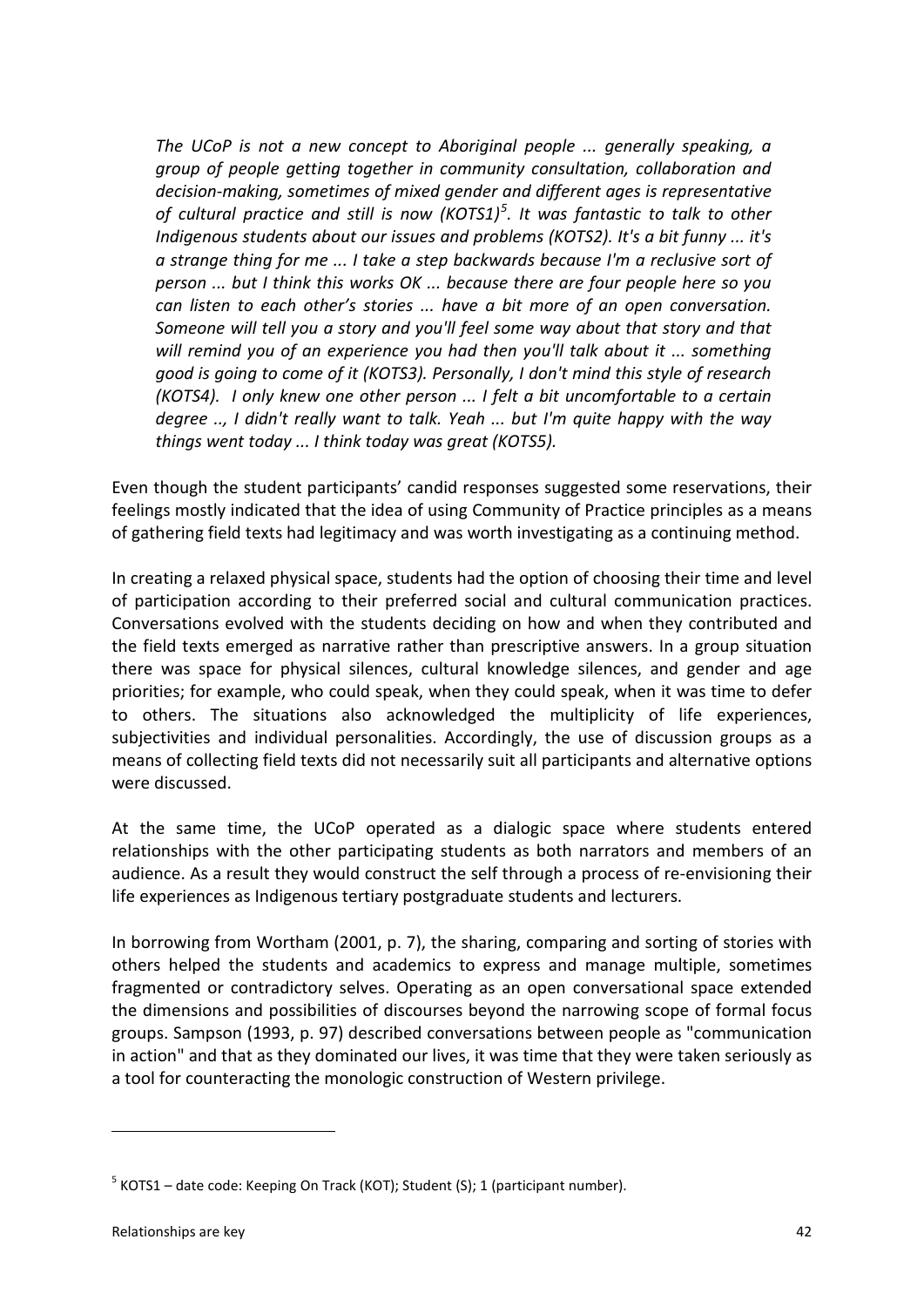## Building theory

By adapting the grounded approach to building theory (Strauss & Corbin, 1998), emphasis was placed on theory construction through the conceptualisation of what was contained in conversations and the verification of such interpretations through either re-examining the field texts or speaking with the participants to confirm or modify. In many instances the students themselves gave voice to phenomena and named them in conceptual terms. Examples of this were the use of terms such as " cultural capital ", " breaking the code " and "role model", which they then developed by sharing experiences and drawing together the overriding concept of how they "operated in two worlds" in gaining their life successes.

While the students found related concepts among their varied experiences, it remained clear that differences between individuals were present regardless of any commonalities that existed in their groups. They had their Indigeneity in common but may have had little else in common pertaining to their backgrounds, affiliations and goals. Individuals in the groups brought with them to the discussions awareness of such diversity among all group members and served to dispel the notion of the binary Indigenous/non-Indigenous category (including an essentialist Indigenous category) in which either could be positioned as the Other.

In the past, and in many cases still present, this binary notion based on race and culture has prescribed what is attached to each category representing each as unique, separate and oppositional in entity. As a result, discourse within the paradigm sets itself up to negate individuals' voices, those often being the voices of people already historically silenced. Persistence of a binary position in failing to recognise the complexities of all people's lives only serves to perpetuate the condition and prevent a moving forward in understandings and relations among people.

However, Nakata (2000, p. ix), with McConaghy's (2000, p. 2) challenge "old discursive regimes", that is, it is not necessary to erode "the cultural, linguistic and political resources of Indigenous people." It involves a working through of the issues surrounding an essentialist view rather than a total dismissal of its existence. Participating in UCoP discussions and interviews hopefully gave Indigenous students the opportunity to employ "different intellectual theorisations of their positions in relation to all the discourses that intersect their lives" (Nakata, 2000, p. ix). Nakata (1997), in his experiences as a Torres Strait Islander, dispels the simplicity of the "them" and "us" positions and proposes an "interface" between the two, a political space that circumscribes the ways in which Islanders make sense of and enact their lives. An opportunity to speak and be heard is supported by hooks (1992, p. 116) and Foucault (1980) who advocate the possibility of resistance in the form of developing agency within the power/knowledge struggle that takes place between all participants in such discourse.

Indigenous students did not want to talk about their Otherness and wanted to celebrate it through a dialogic alternative (Sampson, 1993, p. 14). In providing an alternate space for voice freedom, all participants could have the opportunity to express themselves, which included not only defending their positions but also making effective use of those opportunities for significant change. Within a designated space, Indigenous students, in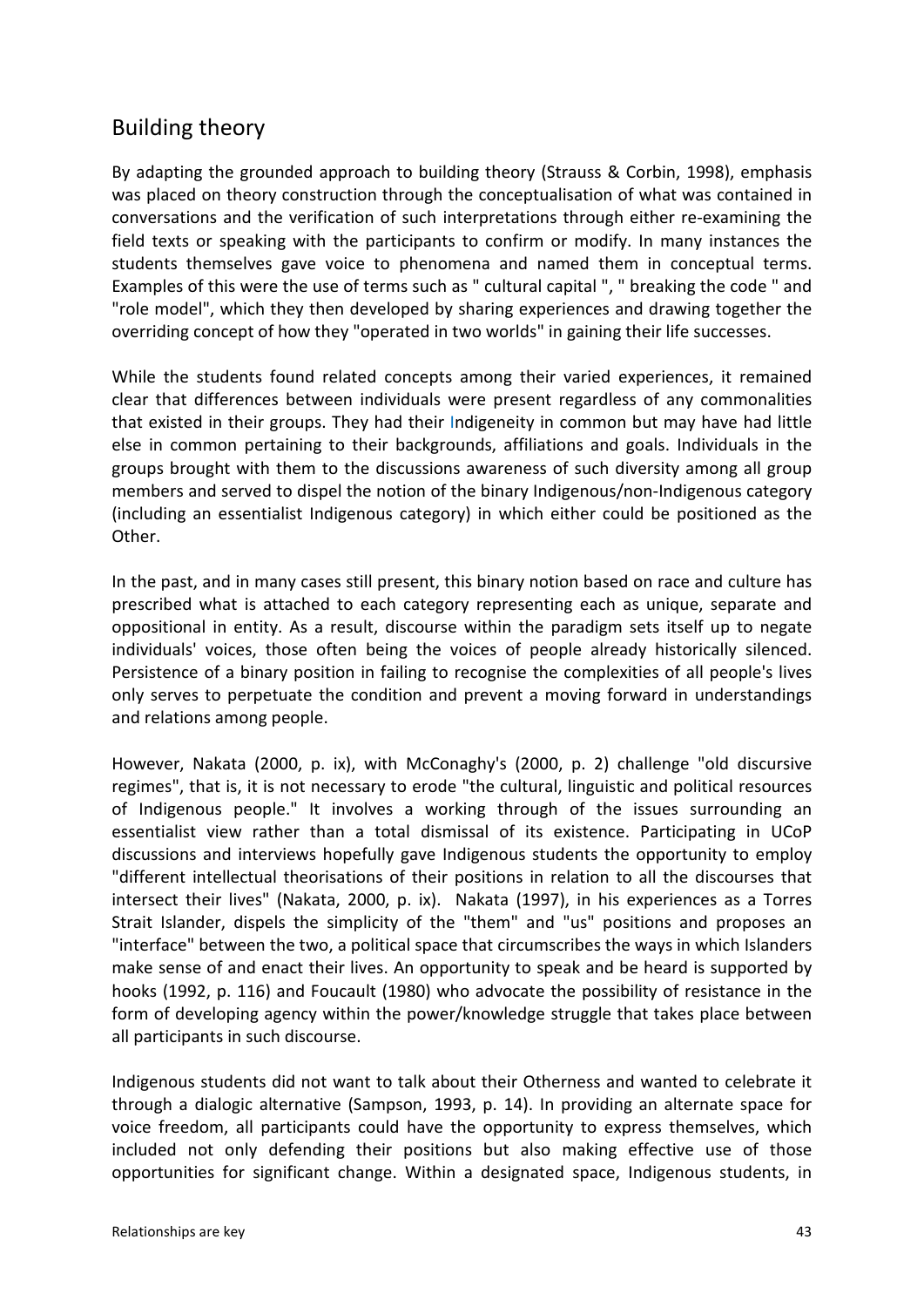particular, could perhaps negotiate those margins, gaps and locations where agency could be found. This was how the facilitators hoped the students would view their participation.

In adopting certain concepts of Charmaz's (2000) constructivist grounded theory, depth and richness of dialogue was necessary for revealing deep meanings in Indigenous students' life experiences. The UCoP encouraged a flow of ideas and cultivated deeper conceptual thinking. However, the use was limited, if not inhibited, by time. The development of thick description as the flow of ideas may move too quickly for detailed development of stories and ideas. Therefore, having the option of one-on-one conversations at a later date, which did happen, proved successful. That allowed them more time to individually build on stories and ideas raised in the UCoP and provided privacy for revealing things that perhaps were too personal or sensitive to disclose in their group situations.

Gaining meanings from the interactions was complicated through the shifting combinations of parties to the conversations. In the extended audience of the UCoP the students may have taken on different personas or subjectivities as they positioned themselves according to others and their own experiences. Wortham (2001, p. 160) claims that where an individual has a group audience there is opportunity for a more dialogically rich ground upon which to develop a conceptual understanding in emerging multi-voiced conversations. Multiple layered stories produce conceptual propositions of which the students at the time (and the researcher later) either consciously or subconsciously link, through world and experiential knowledge, into relational webs (Bower & Morrow, 1990, p. 44). Evolving conceptual patterns can also be linked to interpretations of students' interactional positioning through dialogic descriptions of time-space relationships such as those of Bakhtin (1986).

Within the climate of the UCoP the students were able to speak relatively freely and, by interpreting and giving meaning to their experiences, could be able to access a process of "conscientisation" that Freire (1985, p. 68) proposes, of not only being in the world but with the world, together with others. In this sense then the students were making conscious contributions; attempting to construct something meaningful and coherent to further our understanding as well as their own.

Reason (1998, p. 264) believes that people are to varying degrees self-determining in their intentions and purposes. In accordance with the Project's ethical stance on researcher/participant relationships, it was vital for the validity of the research to acknowledge that what they said and how they interact in the UCoP would be largely determined by them. Therefore, it was anticipated that formulating theory together from retelling and recreating experiences placed them in a position of co-researching with the facilitators in a research relationship (Stewart & Mackinlay, 2003, p. 4).

Together multiple perspectives as co-researchers helped to validate the existence of differing ways of knowing, with recognition that all ways of knowing are significant in the role they play in resisting oppression and exploitation. The Project's intention was to move away from an assumption in ethnography that the Indigenous students would be there to be constituted as others and to be known by the facilitators from a distance (Nakata, 1995, p. 41). This process placed the practices of grounded theory and UCoP in accord. Theories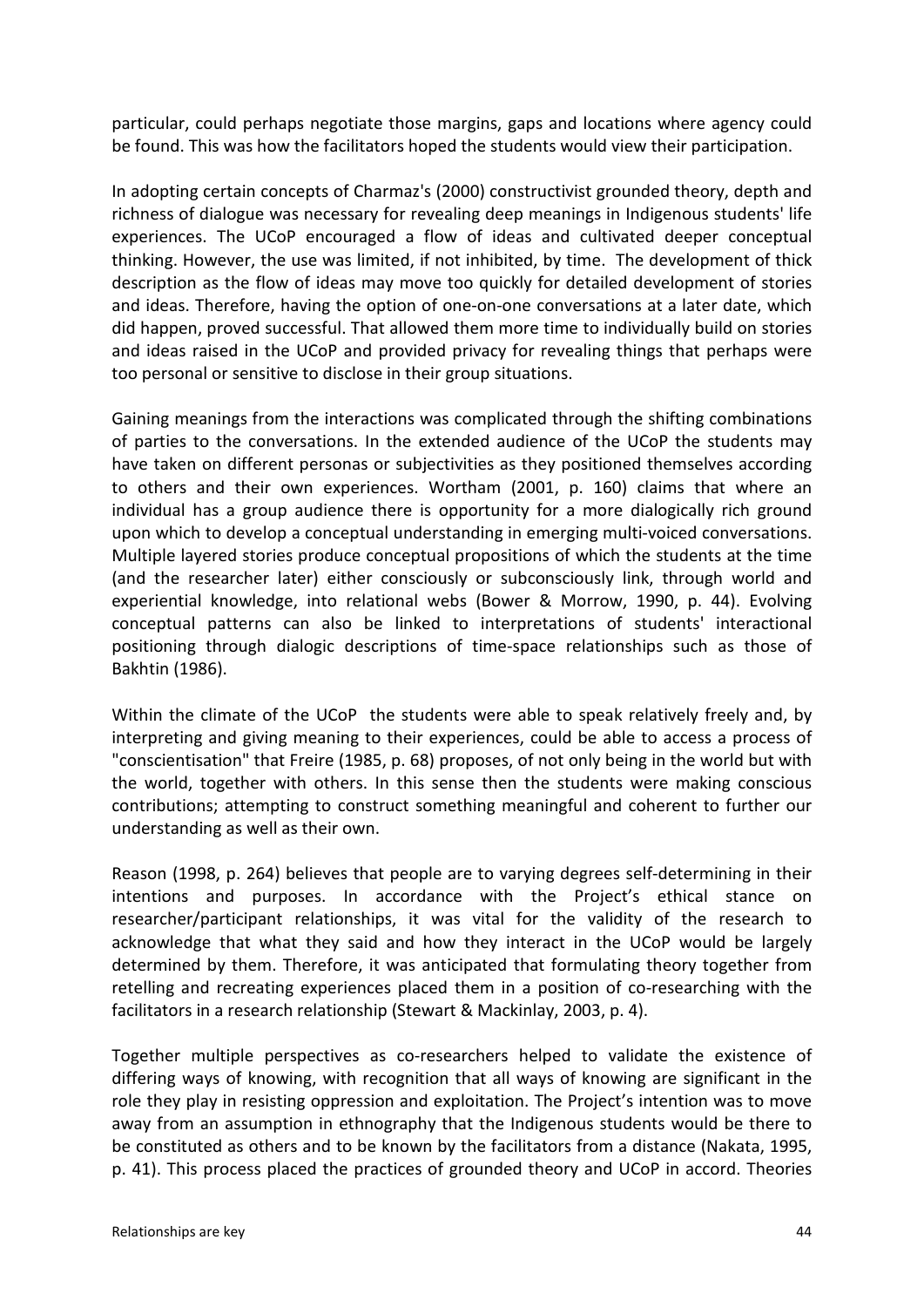must emerge from specific contexts in order to examine such contexts critically; in this case the context of the co-researchers within the environment of the UCoP and the context of their lived experiences. It was important that the concept of Indigenous students as "intellectuals", as creators of theory but also as consenting and effective participants, was modelled.

Bruner (1987, pp. 19, 21) discusses the developing "empowerment and subjective enrichment" of the individual's performance in the group allowing that person to stand back from the unfolding story as one who is neither formed by nor owns experience. He also speaks of an undercurrent of consciousness in which there is a shift in the narratives from expository to perspectival language and the person becomes a protagonist in his or her own story. In one of the discussions a student could "see" her shifting position as she interacted in the dialogue with seemingly "empowered" other Indigenous students:

*[life experience] changes your perception of what success is, what failure is ... just today I've seen something ... 'failure is an event, not a person' ... and that's it you know ... so it's how you do it and what you want to get out of it really (KOTS1). I'm getting there ... I'm working at it now (KOTS2). I just know it's all happening in this time and space right now where my whole life is changing both internally, spiritually (KOTS3).*

This story, as did those of the other students, became not merely an articulated reflection of their individual university experiences but products of engaging in the social networks of the group (Gergen, 1994, p. 22). Wortham (2001, p. xii) draws on "slippery Bakhtinian concepts" when he concludes that the relational context of a group has significant, if somewhat complicated, effects on the transformative power of re-envisioned life stories. The utterances take on a life of their own in the context of the group interactions. Participation could produce varying degrees of acceptance or resistance comprising multiple, shifting and unpredictable variables as the conversations and narratives unfolded.

Complexities and cycles in human relationships act to confuse methodological procedures and impact on the meaning-making process in field texts. In dealing with the seemingly endless challenges that continually arise, this quote has provided an insightful message. "Nonlinearity means that the act of playing the game has a way of changing the rules" (Gleick, 1987, p. 24). In such uncertain situations such as these UCoP, mutual respect for everyone becomes paramount. In accepting that the choice of methodology in working with Indigenous students would not still criticism and "solve problems", relinquishing some control over the process allowed most to be gained from the complementary use of grounded theory and group discussions. UCoP offer an opportunity for the construction of narratives and grounded theory proposes a meaning-making process for those narratives.

Rather than use the restricting prescriptiveness of how focus groups are organised, conducted and evaluated with the expectation of definitive results (Patton, 2002, p. 385), the basic elements of a group of people coming together for discussion was adapted to suit the requirements of the UCoP. The term "conversation" was used, preferring to instil a suggestion of casualness, which would hopefully encourage freeflowing dialogue that did not impede, control or limit the Indigenous students' and their lecturers 'contributions.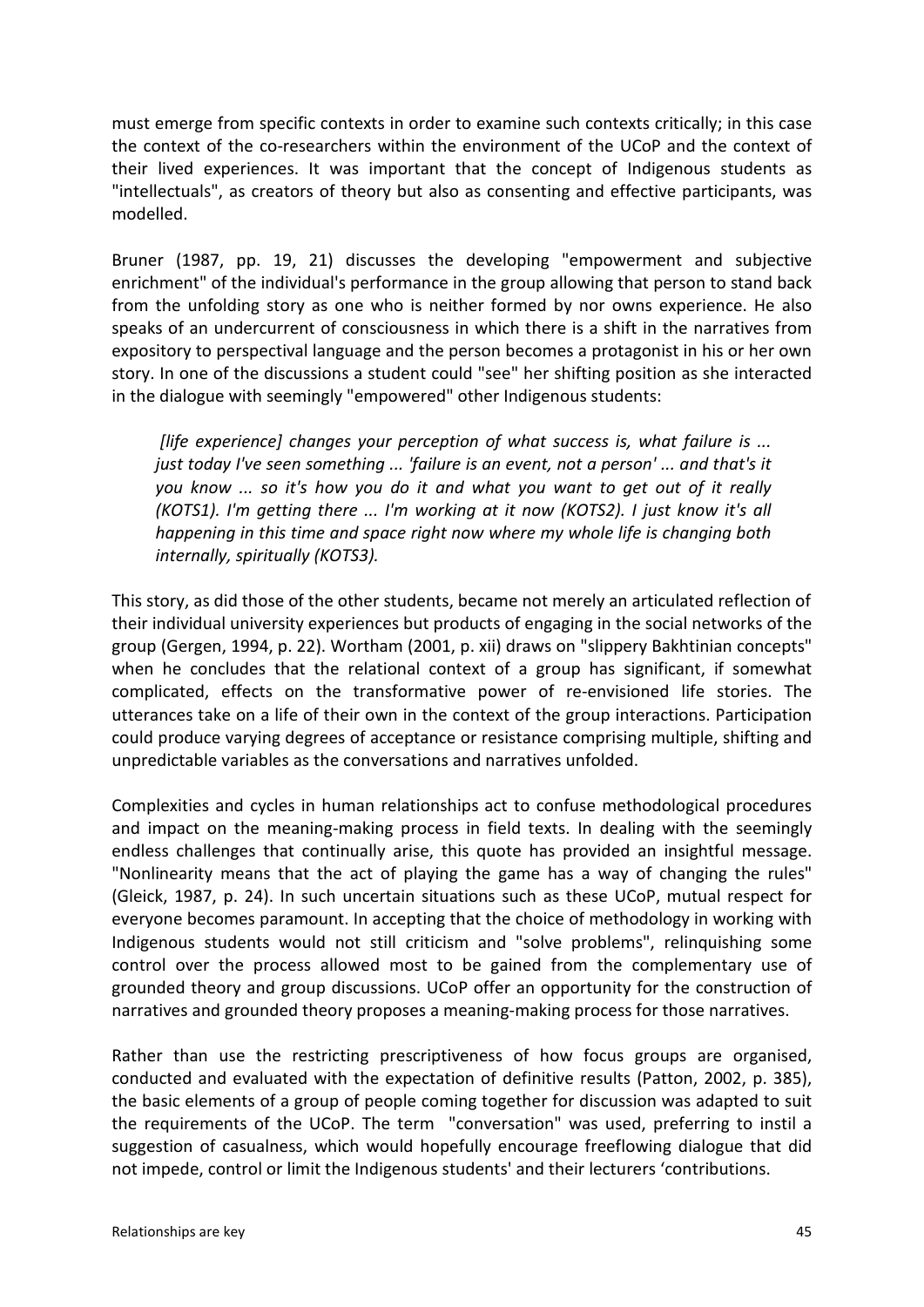Establishing right relationships was critical to the UCoP. At the very first meetings ethical issues regarding confidentiality and trust were discussed. The UCoP facilitators and Project Consultant discussed in detail the process. All discussions that could be identified would not be disseminated outside of the UCoP. Firstly, these discussions and transcripts of interviews would be de-identified with acronyms used before being made available to wider audience. For example, students would be identifies only as 'Keeping on Track Students' (KOTS) and a number beginning with 1 (KOTS 1).

Relationships are key to postgraduate Indigenous coursework students. The comments below were echoed throughout interviews, surveys and focus groups.

*The teaching staff, while it's a very professional relationship, they're still very much part of the group. People don't feel afraid to come and ask and those sorts of things. I think that's where people do become motivated, that somebody actually cares and support them. (KOTS 3)*

*You want to connect to the content but to connect to the content you want to connect to the person that's delivering the content. I don't know if that's different to non-Indigenous people or it's a personality trait or whatever but I tend to think we want to be more comfortable with the person and then I think that helps us with information. – (KOTS 4)*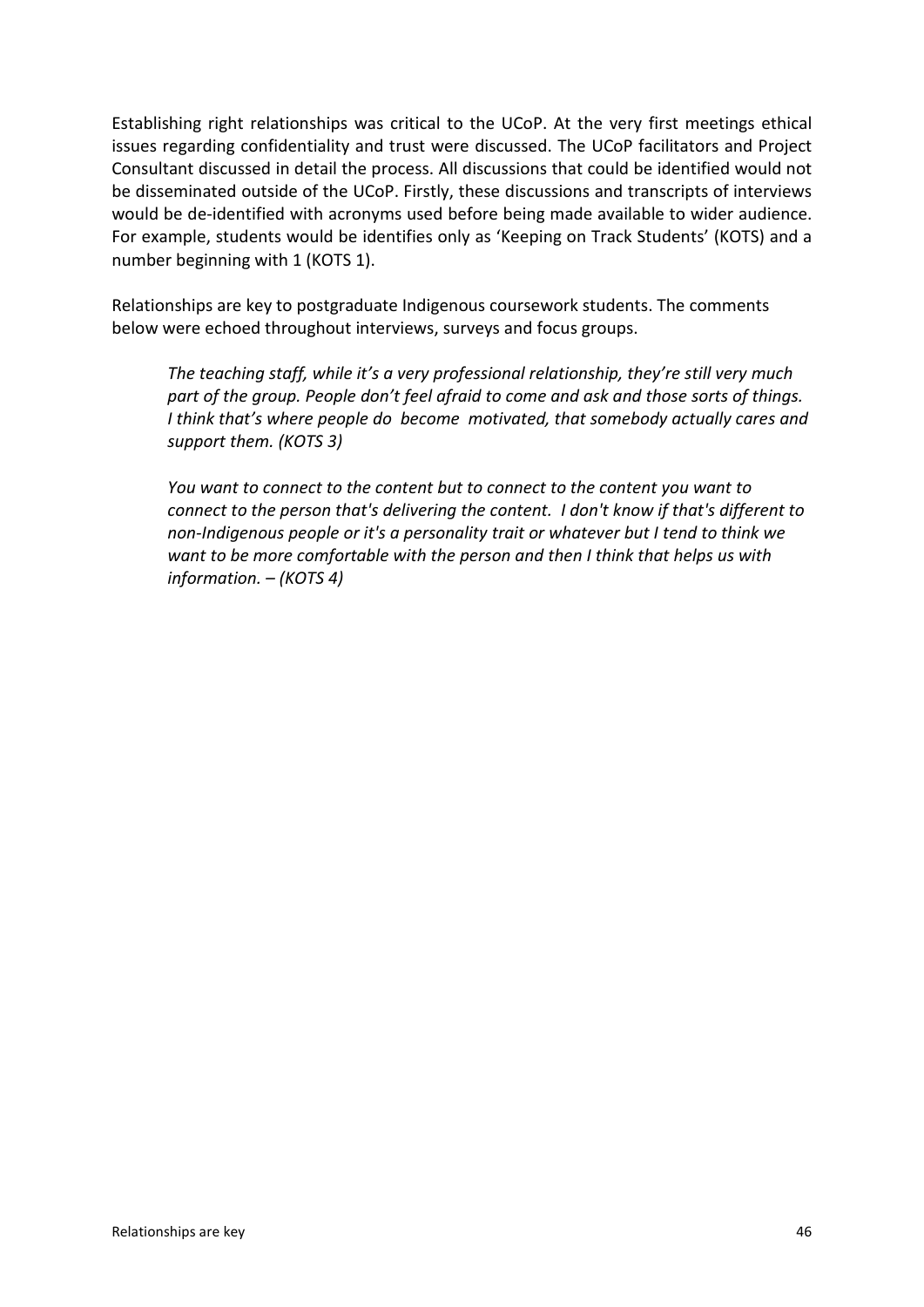# Chapter 7: Data analysis and discussion

A strong focus on building relationships with students echoed across UCoP sites, with lecturers giving voice to the importance of these relationships in terms of supporting offcampus, remote and distance students. This voicing, like most other aspects of Indigenous postgraduate by coursework factors, is complex, and multifaceted. As a way in to discussing relationships as the central underpinning theme in the data analysis, let us take a brief look, at the relationship mismatches between staff and students that result in difficulty when it comes to meeting student need.

### Perspectives

The figures below, aim to represent relationship dynamics as found in preliminary analysis, although the authors acknowledge that the reality is far more complex than can be truly captured here. From the student perspective, community is the primary consideration *(Fig. 1)*. Effects of study on community, positions of responsibility and family obligations serve to provide support, and also to inhibit performance. While academic performance is the goal, and as such is diametrically positioned – community must be situated in the middle. For many students, community is the driving factor behind the desire for academic and professional achievement. After this come peer interactions and strength drawn from peers, interactions and support from academics, and finally institutional affiliation and recognition of the institution as a limiting or liberating factor.



Fig1. Student perspective

Compare this to the experiences of academic staff *(Fig. 2)*, who unanimously mention the institution and governmental restrictions, in terms of limiting or prohibiting factors in student success and improved outcomes. For staff, the institution, policies, funding and commonwealth agenda's fill the position of community; something that both supports, and inhibits the goal of improved outcomes for students. Efforts to create constructs and institutional frameworks to support student capacity are usually sought through external funding. In this model the students are diametrically linked to the academics – as the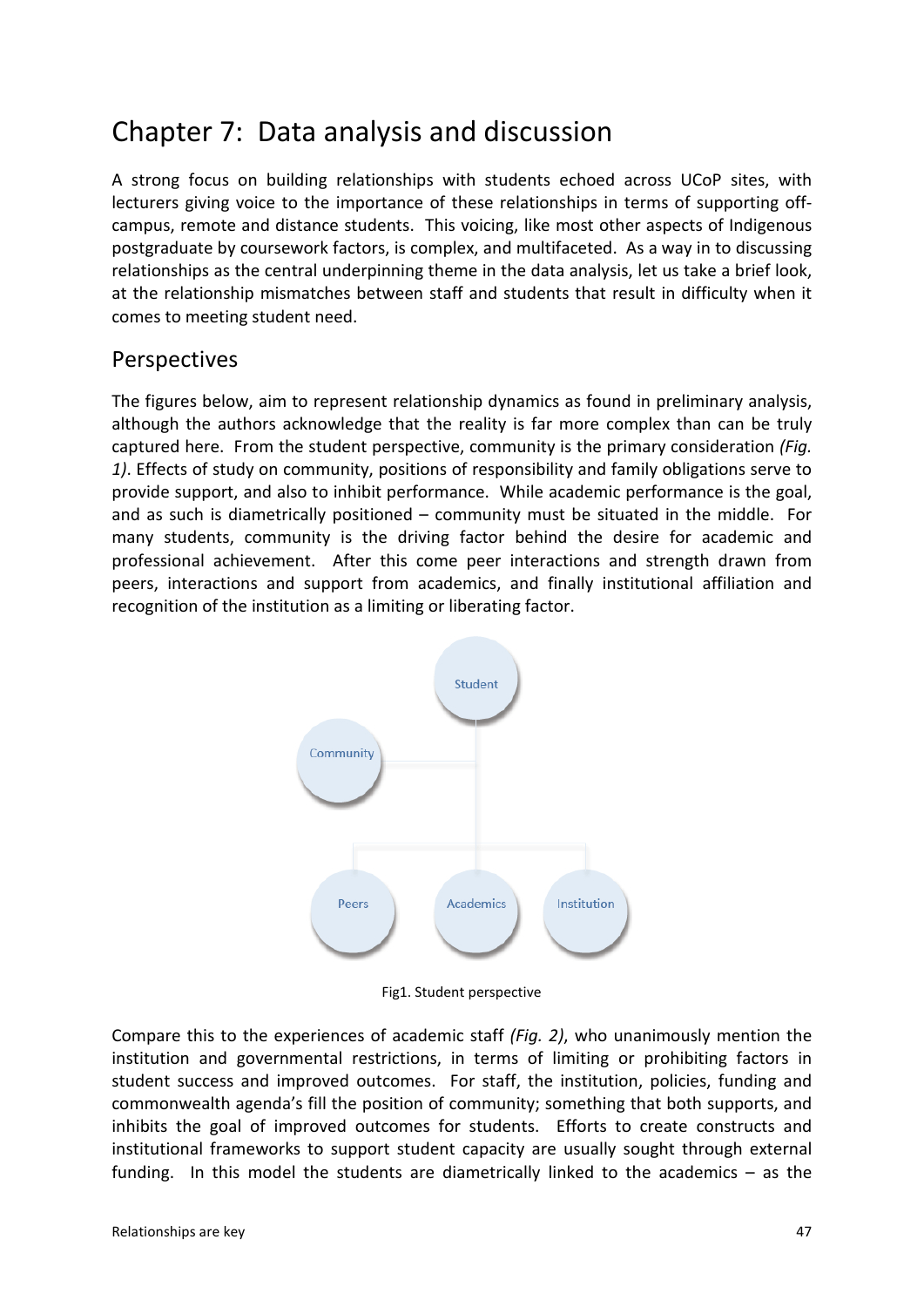students represent the primary area of concern, but between the academic and the student lie the institutional and governmental obstructions. For example, in response to the Bradley Report (2008), universities have been directed to become more efficient and selfsupporting. This readily translates to institutions narrowing the curricula with a strong emphasis on retaining only those subjects and degrees that demonstrate income generation. Therefore, community engagement comes last primarily though lack of time, resources and funding – not because of lack of willingness or desire.



Fig. 2 Academic perspective

The notion that improved outcomes for students need be negotiated through institutional funding is certainly not new, or surprising, and in terms of relationships as a central theme rests on the idea that relationships between academics and institutions, while essential to maintaining student support, are strained. The issue of funding, workplace formula and academic workload is recurring, and underlies improved outcomes, evoking the notion of improved outcome for academic staff as intimately connected to improved outcomes for students.

*Everything is online, but she can't access it half the time. You know I'm downloading stuff and actually faxing her material…and then I'm talking her through material… she can't do…because she's…got a really, really slow download…I have to adjust the assessment…She's on her own, in one of the most remote parts of Australia, very dodgy internet connection, very dodgy phone connection, and she's not entitled to any help…so all the time that I'm spent supporting her, and it's a lot of time, is completely unfunded. What she needs to get through and the time I need to put in is completely unfunded…these people are asserting their agency…and that assertion needs to be funded. (KOTL*2).

The desire for community that supports, renews, refreshes and motivates is reflected throughout data as the most central, consistent theme, and is voiced by students and teaching staff alike. Beyond the need for a professional community that supports academics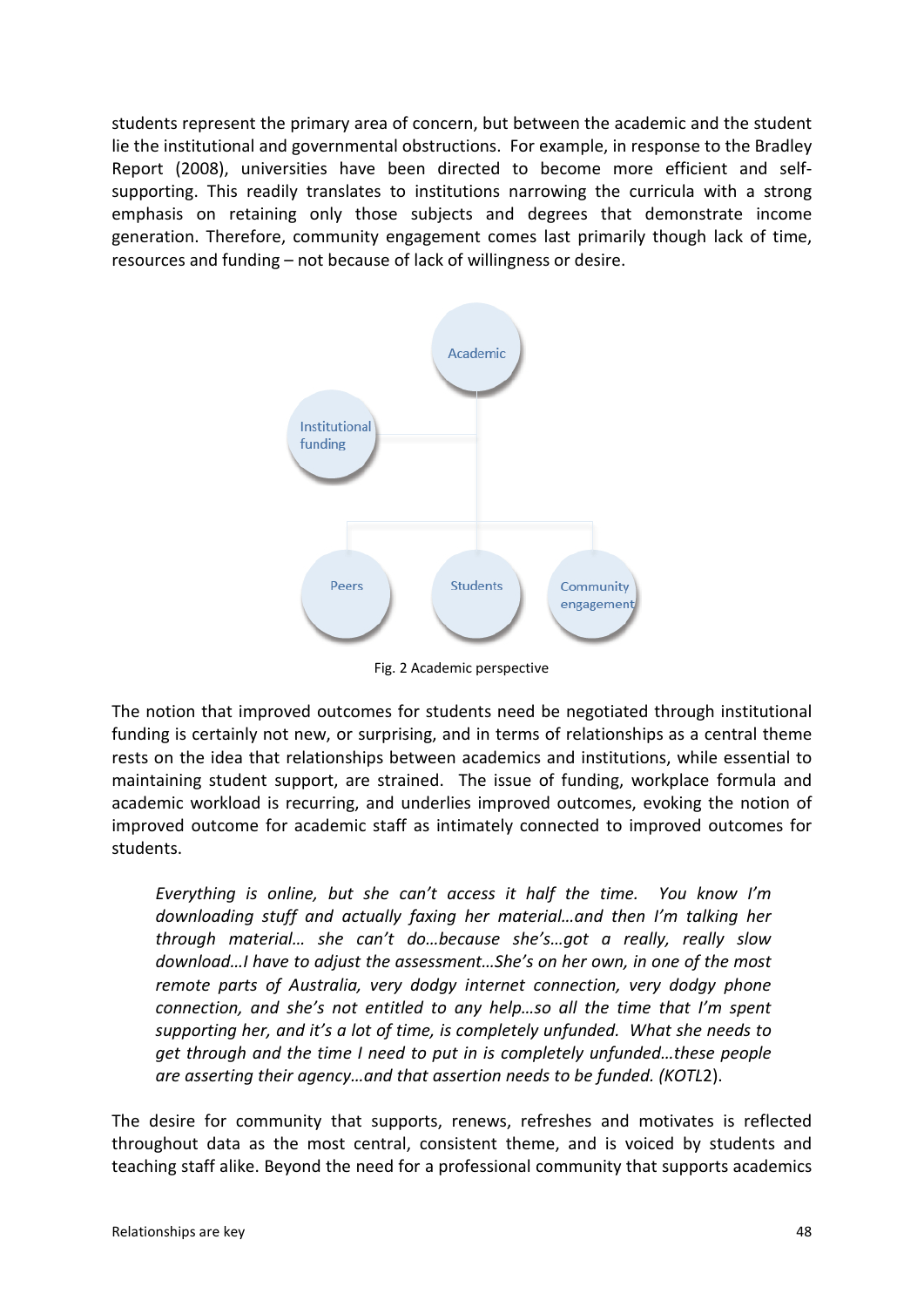to support their students, is the need for personal relationships between staff, students, community and peers, that nourishes meaning and supports motivation:

*We want a personal relationship, we connect more and that's a different cultural thing too. We're looking to connect to our lecturers and our tutors personally…I think we have a different desire… its relationship based, we want to be able to connect to the person…" (KOTS3). To me having a safe place or a safe base is about being together and building relationships and building trust and all that kind of stuff in an environment where you're together... (KOTS9). You get to meet other students; you build a network; you've got them as support' (KOTS10). It is necessary to develop solid relationships with students – to understand their backgrounds… If students trust you and you trust them, and you respect them and they respect you – if there's genuine care in that process… you actually have to care (KOTL3.) Fundamentally the other motivation that people have – is they want to get it done for their family for their community, because of things people have sacrificed for them to be here and to do it, people know what the elders sacrificed. (KOTL10)*

## The meaning of meaning

The original interview schedule consisted of open-ended responses to the survey questions. This approach provided a way to ascertain survey response while allowing the opportunity for participants to respond in a more personal and in-depth manner. The original survey questions varied slightly in nature between teaching staff and students – but were primarily based on pedagogical support and interactions on a subject level. The main foci for improved outcomes at this stage were relationships, expectation, identity, coursework materials, mode of study, levels of support, transition preparation, and institutional flexibility. Institutional flexibility is an essential thread in terms of sustainable and immediate improved outcomes.

Whilst these themes continued to appear, the nature of conversation and reflection moved toward more personal experiences as the participants had time to reflect on their experiences, desires and motivations. Relationships remained central to these reflections, and were discussed in terms of student success, engagement, motivation, authentic assessment, incorporation of Indigenous worldviews and types of knowledge, institutional and interpersonal racism, increasing postgraduate coursework student numbers, and the *meaning* of postgraduate qualifications to the individual and community.

Underpinning all of these themes, as an essential component to success for postgraduate coursework students is the notion of *meaning*. When asked the question "What is an improved outcome for Indigenous postgraduate coursework students in your view?" No answers were directed specifically toward a qualification in and of itself; rather, they were directed toward *personal meaning*. This questions attitudes toward Indigenous education that are "*spoken about in utilitarian terms. Get him a job, putting the men to work, you know?" (KOTL2*), and directs our attention to attitudes toward coursework that have impacted on Indigenous students, who have experienced "…*a few comments that made me feel really uncomfortable about doing coursework. [as if] It wasn't as good as doing*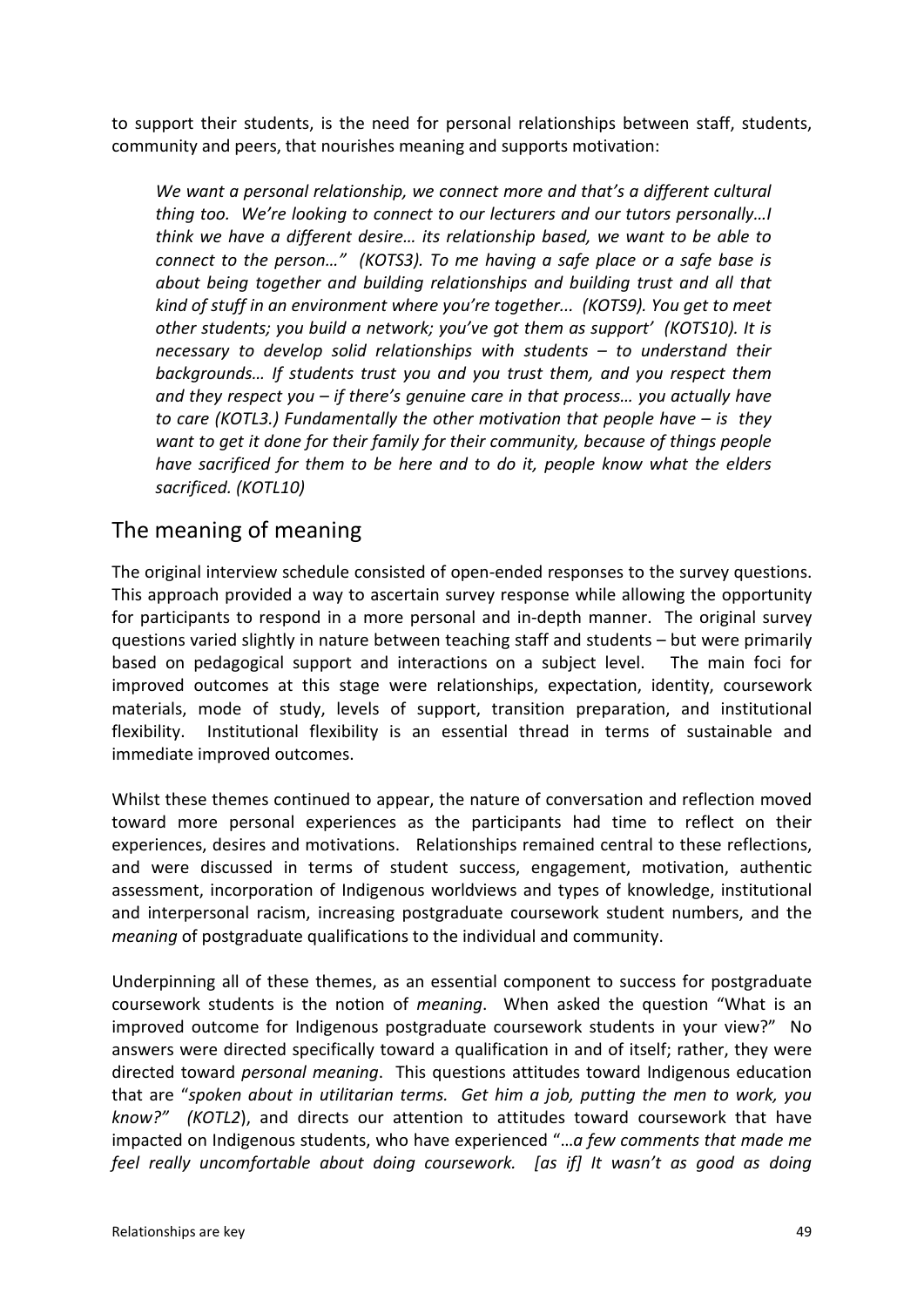*research." (KOTS2).* In contrast to these attitudes, responses to indicators of improved outcomes for Indigenous students belied the often utilitarian view of postgraduate studies by coursework, and included statements such as:

*Standing proud and standing strong as an Indigenous person … Being able to articulate issues and respond confidently (especially in conflict situations) … Confidence to question the status quo … More Aboriginal and Torres Strait Islander students participating and completing (Anon UCoP workshop responses). Recognition, validation … (KOTS16) … It will build that capacity to bring the community along with us and not really about us … obviously it's personal for you and your family. But it's got to be more than that; it can't just be about your own individual betterment (KOTS5) … You also gain an appreciation of how big the Indigenous think tank is out there and the capacity within the group to articulate what's happening in and around Indigenous communities and Indigenous people (KOTS3) … So the interaction is good but I think something that's missing is for the university also to nurture those think tanks in terms of bringing out their voice and helping them to gain a voice to speak. Because I think that Indigenous student networks can have a big impact as well on how policy is formulated and how service is delivered. But it's something I think that is missing at the moment (KOTS4).*

## Shifting cultural capital

Fostering intangibles such as meaning and relationships within an institutional environment need not be as difficult as it initially appears, after all, universities are filled with people, and our innate tendency is to seek relationships with those around us. However, as mentioned above, the inhibiting factor in these relationships is the disembodied institution. Preliminary data suggests that we have open to us a pathway that can bring the mismatched relationships into closer alignment. This requires reconsideration of what coursework looks like, does, and sets out to achieve. According to one participant:

*We think of coursework as something we teach to people. We don't do it as a colearning experience. Postgraduate coursework is an opportunity for practitioners and academics to sit together on an equal playing field and to explore something. But I think we don't explore enough, for Indigenous practitioners, who are doing coursework, to relate it to – not just work-based learning, but to relate it to reflective practice. Actually, I don't think we sell that enough as authentic learning – creditable piece of work. (KOTL7)*

Independent study subjects enable a two-way learning, recognise cultural knowledge and prior professional, or life experience, and foster relationships between students and teaching staff, and strengthen relationships between students and community. However, the potential significance of independent research subjects is really situated in the possibility of fostering shared meaning and relationships between institutions and communities. Historical distrust, social and cultural inequity in capital, language and access to education currently inhibit these important relationships. This is exemplified in the following quote: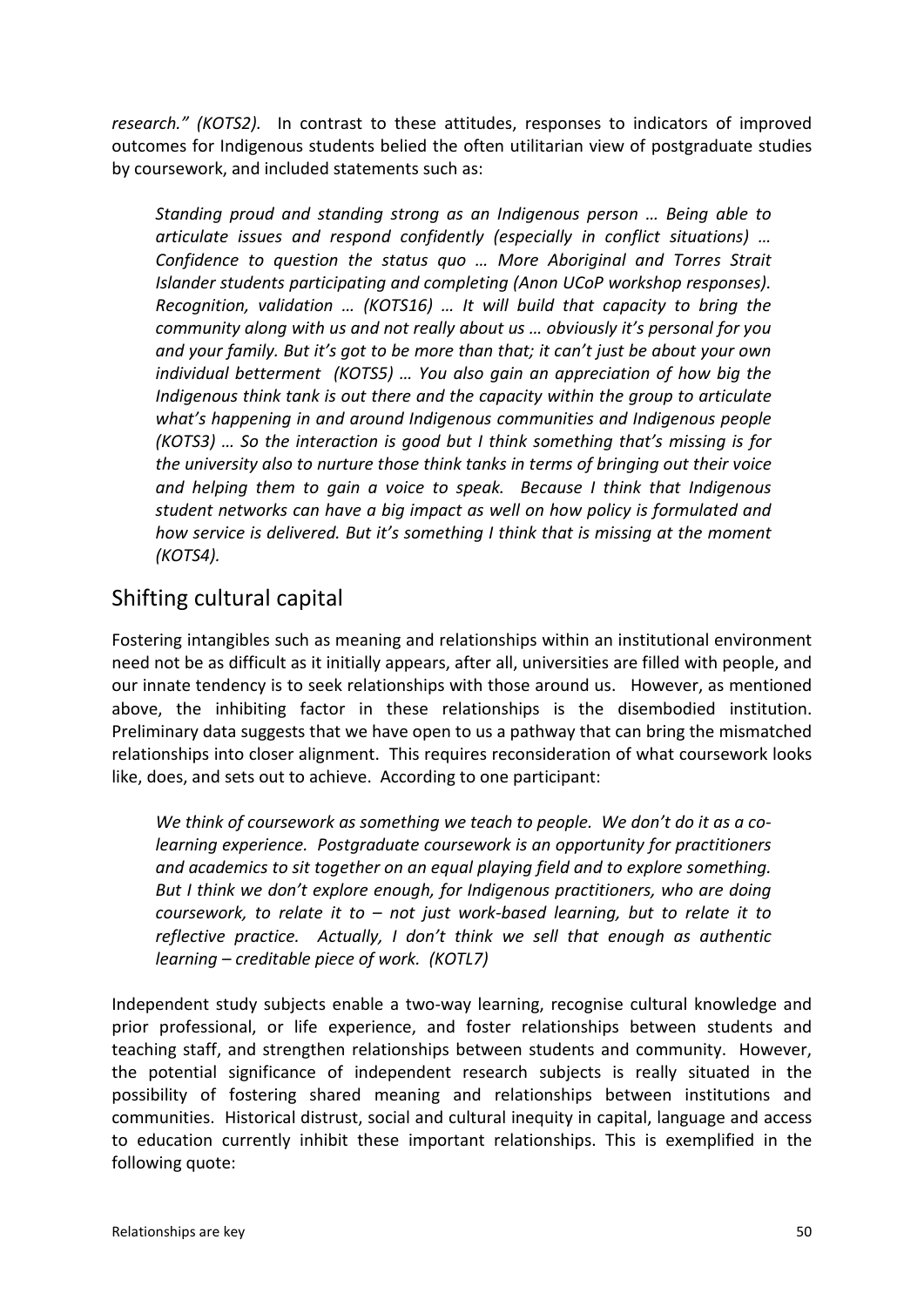*I had a student explain to me that she crosses a river every day to come to work. That she lives in a world that she has to leave to come in to this world. Then she spends the day in this world – then she has to cross the river to go home. That she has a different standing in those two different worlds. At university, within higher education – there's a higher status than when she's on the other side of the river…. Her way of coming across the river and going back across the river in a canoe, that she has to make her own canoe, was a really powerful way for me to understand that when she's sitting with me, studying and learning that she's made a conscious effort to come out and cross that river (KOTL8).*

Both teaching staff and students recognised cultural and linguistic barriers as inhibiting factors for positive learning outcomes, relationships and experience. These barriers can also bring into question, or challenge personal meaning for students. These challenges can create self doubt: *"…it's just that you're coming into a foreign language or even a foreign way of doing something and you just mentally build it in your head that it's insurmountable" (KOTS16).* They can also reinforce previous experiences of being or feeling marginalised and discounted by researchers: *"I think that's the hardest thing for us as Indigenous students and especially post-grad students that we can't make a difference – we can't even change the thinking at that level" (KOTS7).* Or they can promote lack of engagement or inhibit deep engagement:

*I think that is why a lot of people disengage… it's like you just have to play this role or you have to subscribe to their way of thinking to get anywhere and then once you get there you can then kind of influence and change things. It's like you've got to do it in the system to get to that level and then you may have some influence. But I don't know how many people actually really – I don't know how many managers of people, the teachers and professors and that, really do try to think about what it would be really like to be an Aboriginal person and walk in our shoes. (KOTS6).*

Preliminary analysis suggests that overcoming these doubts, fears, prejudices and past experiences will require implementation of strategies that enable Indigenous students to utilise their own cultural and workplace capital. Introduction of, or promotion of independent research subjects that can be utilised in ways that incorporate this capital will go a long way toward addressing these multi-layered challenges. What is important about this research is that it has emphasised the importance of interpersonal relationships to them. Relationships that provide and support shared meaning. Meaning *can* be supported by the institution in ways that relate to a '*direct positive outcome'* for Indigenous people or communities.

*It's not about a vessel being topped up all the time. It's a vessel that's actually overflowing, that actually needs some time to catch some of that overflow and make some sense of it. The space within an independent study subject, is to say – okay, you've been doing this type of work for 10 year in this community. Sit down and write your framework. Don't go out and read other stuff. Use the time to order and make sense of and develop models of what you are doing…I think we*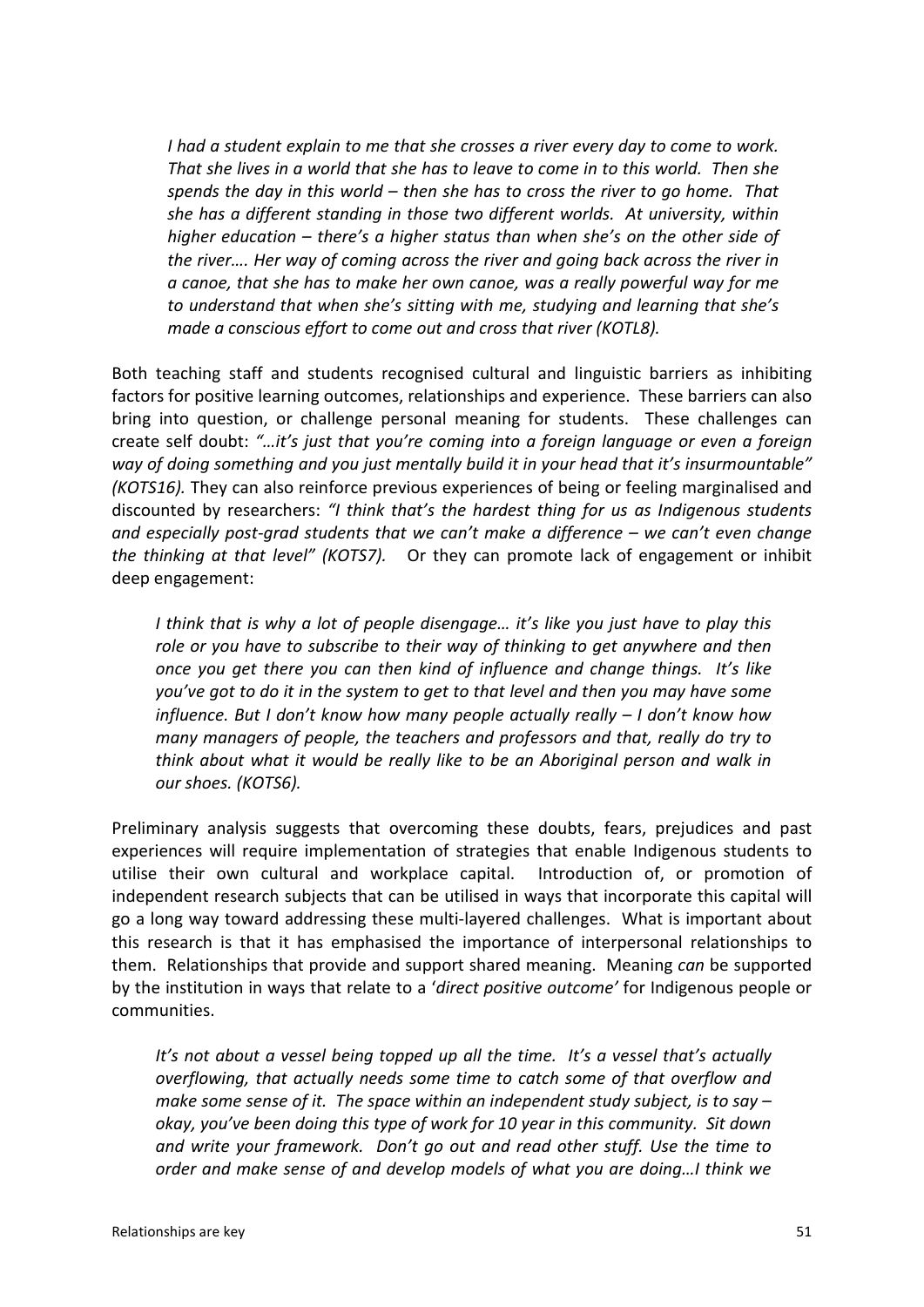*need a lot more of that type of postgraduate coursework. Coursework that doesn't predefine structures, content and processes. That actually just creates postgraduate coursework space for people to systematise their own understanding – from their own practices. So if we say we are going to let you in because you've got this experience, and then we negate that experience by then teaching you something – God help us. (KOTL6.)*

Shared meaning and strong relationships assist in breaking down, or reducing cultural and linguistic barriers. Independent research subjects have the potential to truly engage students in ways that echo the sentiment:

*to me our motivations have to be about improving our mob...for our communities and for our families…I think the way in which our mob live in the world, the fact that we're people centred and our value systems, make a huge contribution to the world we live in. It's not just about our mob it's for everybody too. (KOTS11).*

### Conclusion

Academic and support staff who work with, and for Indigenous postgraduate by coursework students, want to assist in levelling the unequal power relationships of cultural and social capital for these students, their families, and communities.

*The building of relationships is also related to the developing of social capital…It's often – and I find that with the Indigenous students. They're very keen; they often want to contribute to their communities, so that is building social capital, that's what they want to do. (KOTL6*).

However, there are society-wide "*old habits of racism…patronisation…underestimation and inability to deal with the different ontologies" (KOTL2)*. There also exist relationships of unequal power, negative politics and mostly we have been *'tinkering at the edges'* (Tinto 1987, p. 9) for too long now. As Chappell and Price (2009, p. 8) suggest "Representation of Aboriginal and Torres Strait Islander students as a disadvantaged group provides a framework for equity and social inclusion initiatives at national and institutional levels but this still concentrates on changing individuals not systems."

*I think … a lot of problems originate from the federal government. So called productivity and what they do is they clamp down on completion times, and unfortunately, people from complex backgrounds sometimes take longer to get through … if we want to give priority to people from difficult backgrounds, then we have to allow a bit of extra time without it cutting into funding. Otherwise it becomes discriminatory … I think the inflexibility is coming from the Commonwealth … and that moves downstream about completing time and if there's a clamp on time, then you will have a deterioration of completion rates, so universities that deliberately try to accommodate people from difficult backgrounds will end up losing, whereas the more carnivorous universities, who won't even bother to do that will, obviously, get more funding. (KOTL1).*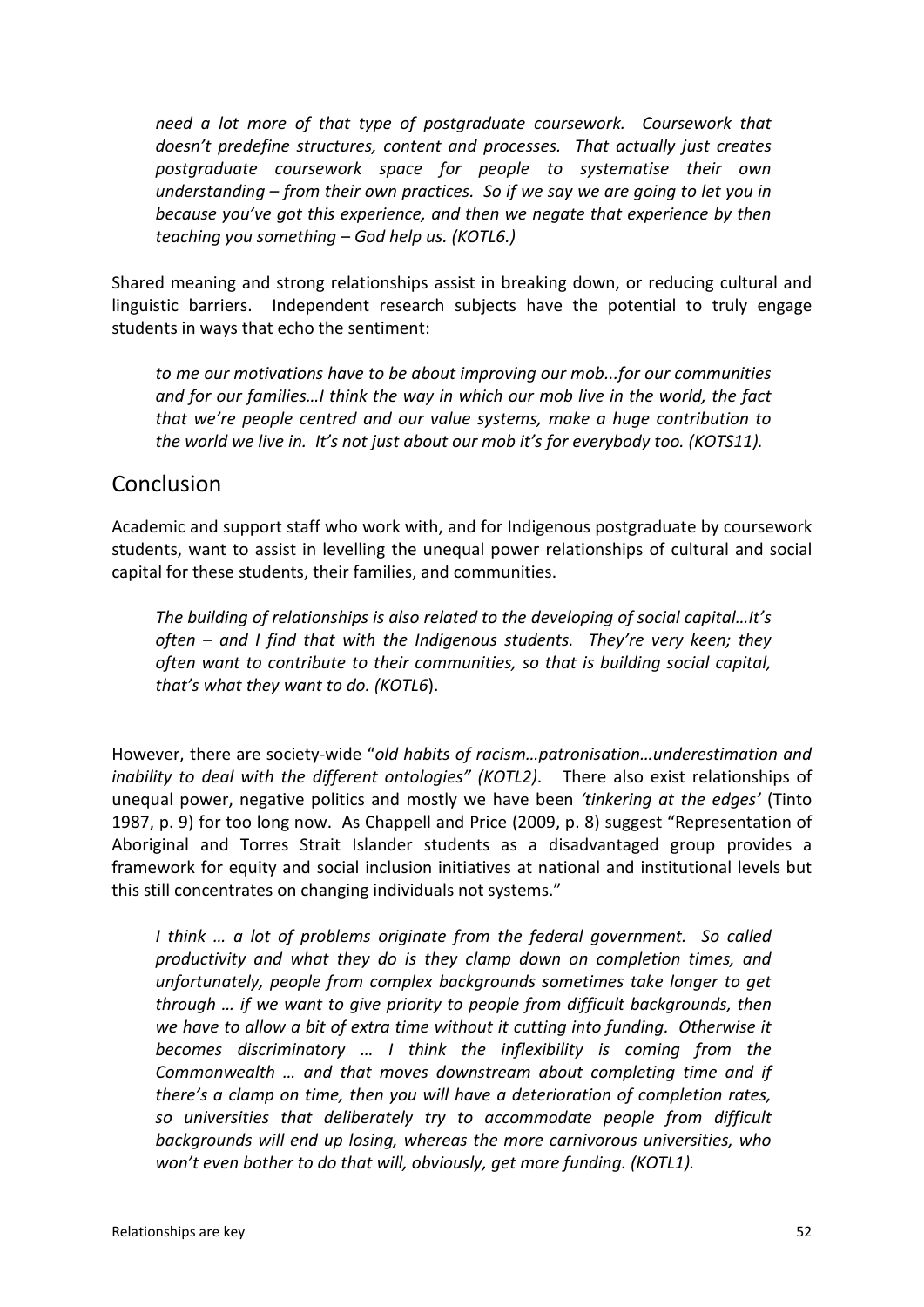The staff and student voices in this study are asking not only for acceptance and understanding but also for time. Development of relationships that matter, that can hold and support students, staff and communities, and allow academic work to grow and develop into something that has 'real' outcomes for Aboriginal and Torres Strait Island people are essential. Underneath the call for acceptance and understanding, is the call for recognition of "*the fact that we're people who are centred and our value system can make a huge contribution to the world we live in" (KOTS5).*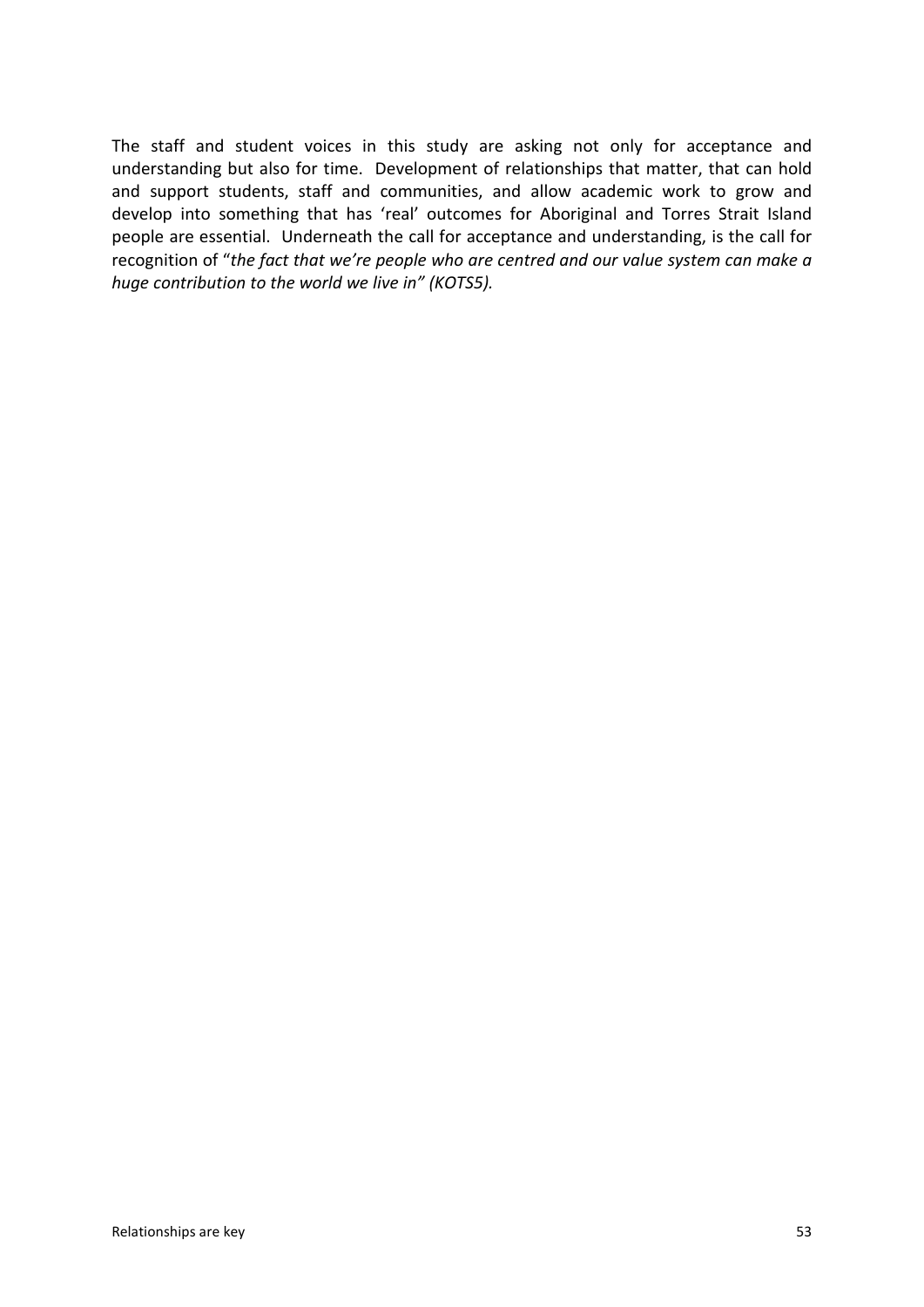# Chapter 8: A blueprint for intercultural capabilities

The *Keeping on Track* data revealed that most of the Indigenous coursework students are pursuing postgraduate study on a part time and/or external basis. Most of these students attend university only for block residential periods. They are of mature age and many are working full time. Some have young families and juggle work, home and study responsibilities. University study is very high up on the list of priorities as many are the first and sometimes only member in their families to attend a tertiary institution. Some are accepted into postgraduate study based on recognition of prior learning which in itself adds to the challenges of tertiary study. Trying to juggle time to meet all the demands and commitments is often a concern:

*Because I'm up front about my situation that I'm a sole parent and sometimes I just can't find child minding (KOTS7) … But the thing was that because I'm the first one out of my family to come and do university, it was very scary for me (KOTS9)* … *I guess it's hard when you work during - well, shift work and you need to get in contact with people at the uni, and it's not that easy because you finish at nine at night (KOTS4) …They come into postgraduate study, and we assume they have quite significant study and research skills, and they don't, often (KOTL8).*

Data analysis uncovered the urgency for building relationships through intercultural understandings. This was critical to improving the experiences of postgraduate coursework Indigenous students and their lecturers.

## The cultural interface, both ways and interculturalism

As noted earlier, the challenge for Indigenous students is to recognise the "cultural interface" (Nakata, 2007), that is a place "where the possibilities for producing more useful 'intersubjective' understanding clearly reside" (Nakata et al., 2008, p. 143), requiring the development of academic skills that equip Indigenous students with "tools for engagement" with the content of Western disciplines. The flip-side to this, is the requirement for non-Indigenous academics to acquire similar tools of engagement, however these tools are neither specific Indigenous or non-Indigenous tools. The space that the engagement takes place is not one or the other, it is a negotiated space, a both ways/intercultural one.

Aboriginal people have been suggesting an alternative educational ideology for many years, referred to as 'both ways' (Ober & Bat, 2007), which is 'a way of talking about the knowledge systems of two cultures working together' (Marika, Ngurruwutthun & White 1992, p. 28). At its simplest, 'both ways' is about the linking and intersection of two cultural worlds where through the encounter an overlap occurs (Frawley & Fasoli, 2012). The overlap is the intercultural space.

'Both ways' has similarities with the concept of interculturalism. Interculturalism 'is an idea that proposes an encounter between cultures that take place from fundamental characteristics, matrices, and unique aspects of each individual culture' (Coll 2004, p. 27). To be engaged in an intercultural process, 'is a releasing experience for each of the cultures involved leading to an awareness of the limits that are inherent to our own cultures and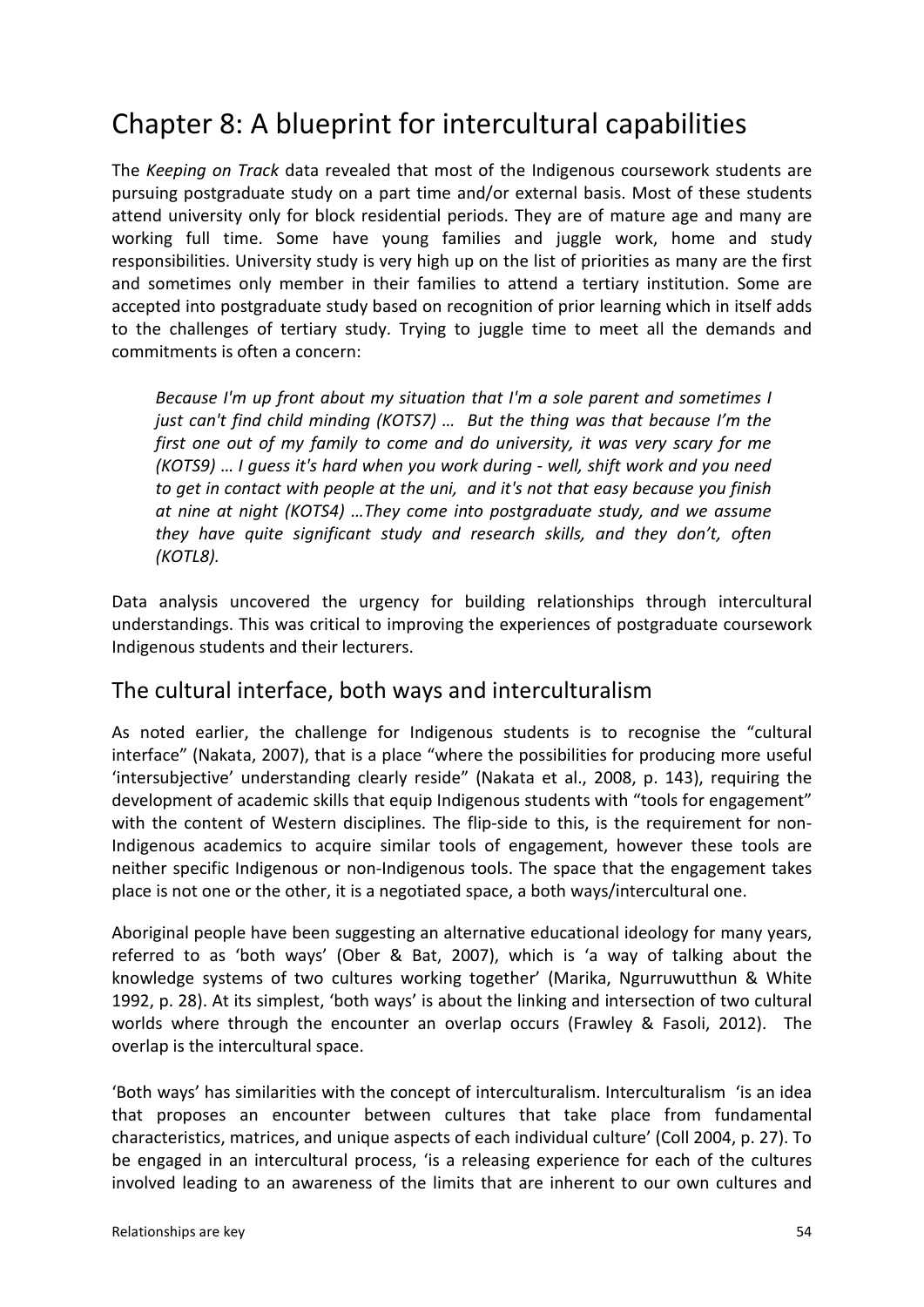worlds' (Coll 2004, p. 28). From this basis, meaningful dialogue can occur in order to shape and negotiate the development of the intercultural space. This requires intercultural reasoning that, 'emphasises the processes and interactions which unite and define the individuals and the groups in relation to each other' (Abdallah-Pretceille 2006, p. 476).

The perspectives on interculturalism and 'both ways' can be synthesised to identify a number of common features: mutuality in recognising that a space for collaboration in search of shared meaning is a desirable and achievable state, and the benefits it generates for those engaged; valuing diversity and authentic relationships; and, reciprocity (Frawley & Fasoli, 2012). An essential 'tool of engagement' is respectful relationships.

Respectful relationships built on successful intercultural interactions are at the heart of working with postgraduate Indigenous students. Together with teaching the skills of research, writing and communicating at postgraduate level, it is critical that as part of the engagement process, the players (the students and academics) interact successfully with each other. In an intercultural space, this requires certain capabilities for *all* players.

## Capabilities or competence

In the early 2000s, the literature on leadership frequently described it in terms of a set of 'competencies'. Current literature overwhelmingly rejects this approach. Instead, it recognises leadership as inherently bound to particular contexts; sees professional performance as an interrelated whole rather than as a list of skills; and sees the skills themselves in terms of a continuum rather than a yes or no checklist. Instead of competencies, it may be better to use Duigan's (2006) concept of 'capabilities', in which skills must be associated with confidence, commitment, character and judgement in order to be effective. Analysis of the data in the 'Keeping on Track' Project confirms the importance of the above concept. This is also aligned with University of Australia (2011) when discussing the notice of culture competence<sup>[6](#page-55-0)</sup> to include "*the ability to critically reflect on one's own culture and professional paradigms in order to understand its cultural limitations and effect positive change."*

## A Blueprint for Intercultural Capabilities

The UNESCO guidelines on intercultural education (2006) state that intercultural education cannot be just a simple 'add on' and so it needs to address wider teaching and learning. Further, to be engaged in an intercultural process, 'is a releasing experience for each of the cultures involved leading to an awareness of the limits that are inherent to our own cultures and worlds' (Coll 2004, 28). From this basis, meaningful dialogue can occur in order to shape and negotiate the development of the intercultural space. This requires intercultural reasoning that 'emphasises the processes and interactions which unite and define the individuals and the groups in relation to each other' (Abdallah-Pretceille 2006, 476). Therefore, the capabilities that inform an intercultural blueprint applies both equally to students and their teachers. It is suggested by *Keeping on Track* that all participants in a postgraduate coursework context – whether Indigenous or non-Indigenous – be viewed as

1

<span id="page-55-0"></span> $6$  Keeping on Track project suggests 'cultural capabilities' is a more encompassing term.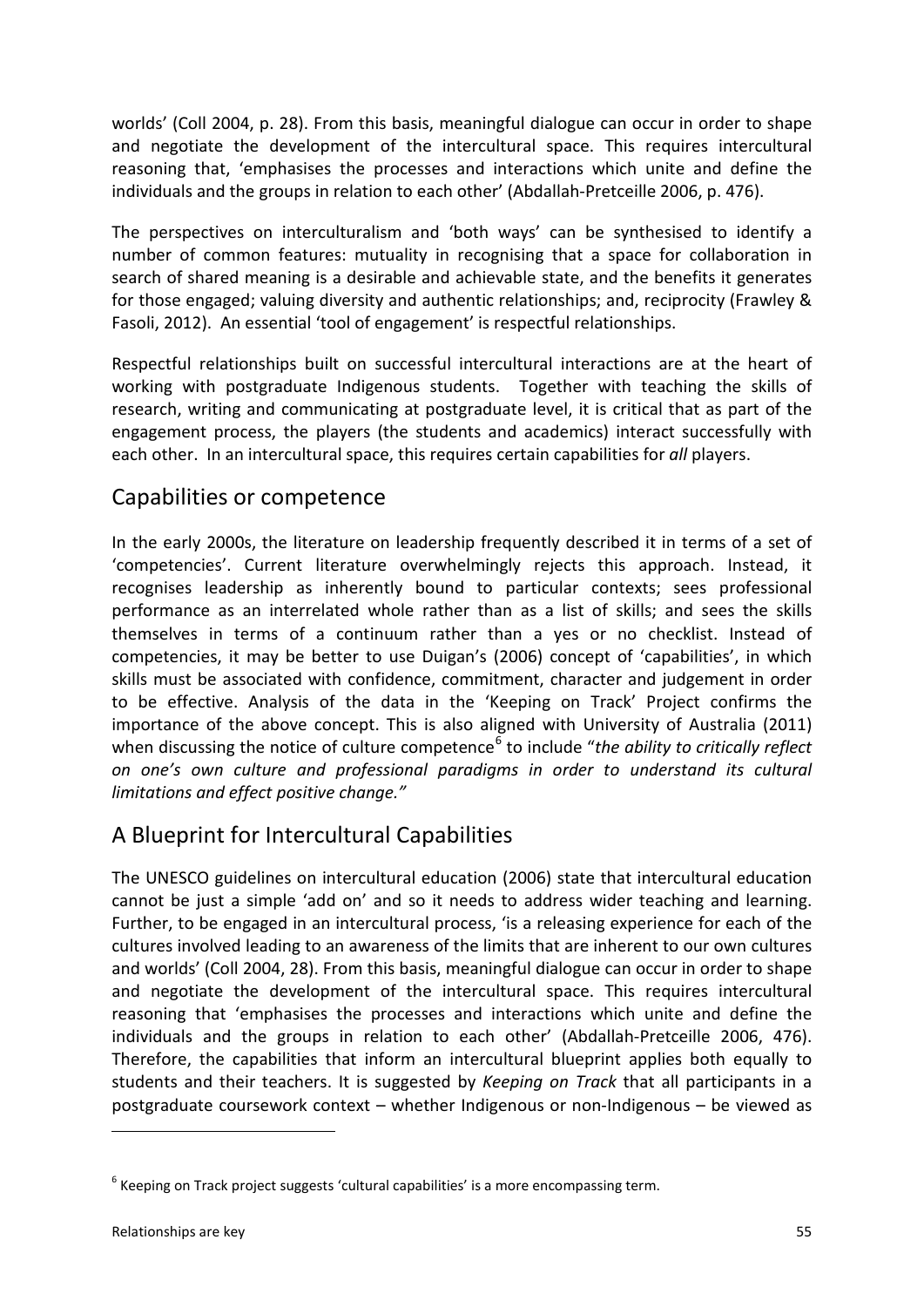working together, and not apart, and that intercultural capabilities apply equally to both. Therefore, the proposed *Blueprint for Intercultural Capabilities* consists of a number of elements that have emerged from the data analysis. These are: attitudes, knowledge, skills, and outcomes (internal and external).

*Attitudes* are critical, those of respect, openness, curiosity and discovery. Openness and curiosity imply a willingness to risk and to move beyond one's comfort zone. As noted by a lecturer: *I think more interaction with students would be better (KOTL2).* In communicating respect to others, it is important to demonstrate that others are valued. There is an appeal for this: *They think they know what's right for our mob and how to counsel stuff and how to make the difference and more times than not the real high powered researchers they whether they want to or they don't want to or they think it's irrelevant, particularly don't worry about that stuff getting in the road, they just go ahead anyway. I think that's the hardest thing for us as Indigenous students and especially postgrad students that we can't make a difference - we can't even change that thinking at that level (KOTS7*). Establishing the right attitudes to encourage openness are foundational to the further development of knowledge and skills needed for intercultural capability.

*Knowledge* consists of a cultural self-awareness, that is the ways in which one's culture has influenced one's identity and worldview; culture-specific knowledge; and, deep cultural knowledge including understanding other world-views. Being strong about identity for both students and lecturers was seen as being important: *I think one of the best strategies is for the lecturer to be really competent and confident in their own identity. I think if you are then you are respectful of other cultures too. I think it's when lecturers are not too sure how to deal with other cultures, they've never really thought through their own culture. (KOTL6)*. Knowledge also includes being safe in culture and ensuring that due respect is given across cultures: *I've also seen another lecturer get up before we start any of our workshops and talk about feeling culturally safe, and that's for everybody, and the respect that's due from one person to another. (KOTS2)*

**Skills** includes not only the acquisition and processing of knowledge through observation, listening, evaluating, analysing, interpreting, and relating but also the ability to engage in meaningful ways. *So you've got to be able to engage with those students in ways that are meaningful, and that means sometimes going outside the box. Not just standing up the front, and talking like mad (KOTL9).* Engagement is also about honouring contributions: *Our community mob are nothing if not about contribution and relationship. So I think for everybody that I've seen it's been about being valued and having your contribution recognised. I think the more ways we find to honour people and to do that, then the better we will be at supporting people (KOTS5).* It is also about being reflective of values, beliefs and practices: *I don't know how you can be well prepared to teach a subject in cross-cultural setting, it's a process of continually preparing, and it's a process of reflection (KOTL8).*

**Outcomes** (internal) consists of flexibility, adaptability, an ethno-relative perspective and empathy. These are aspects that occur within the individual as a result of the acquired attitudes, knowledge and capabilities necessary for intercultural competence. At this point, individuals are able to see from others' perspectives and to respond to them according to the way in which the other person desires to be treated. *You've got to be able to get*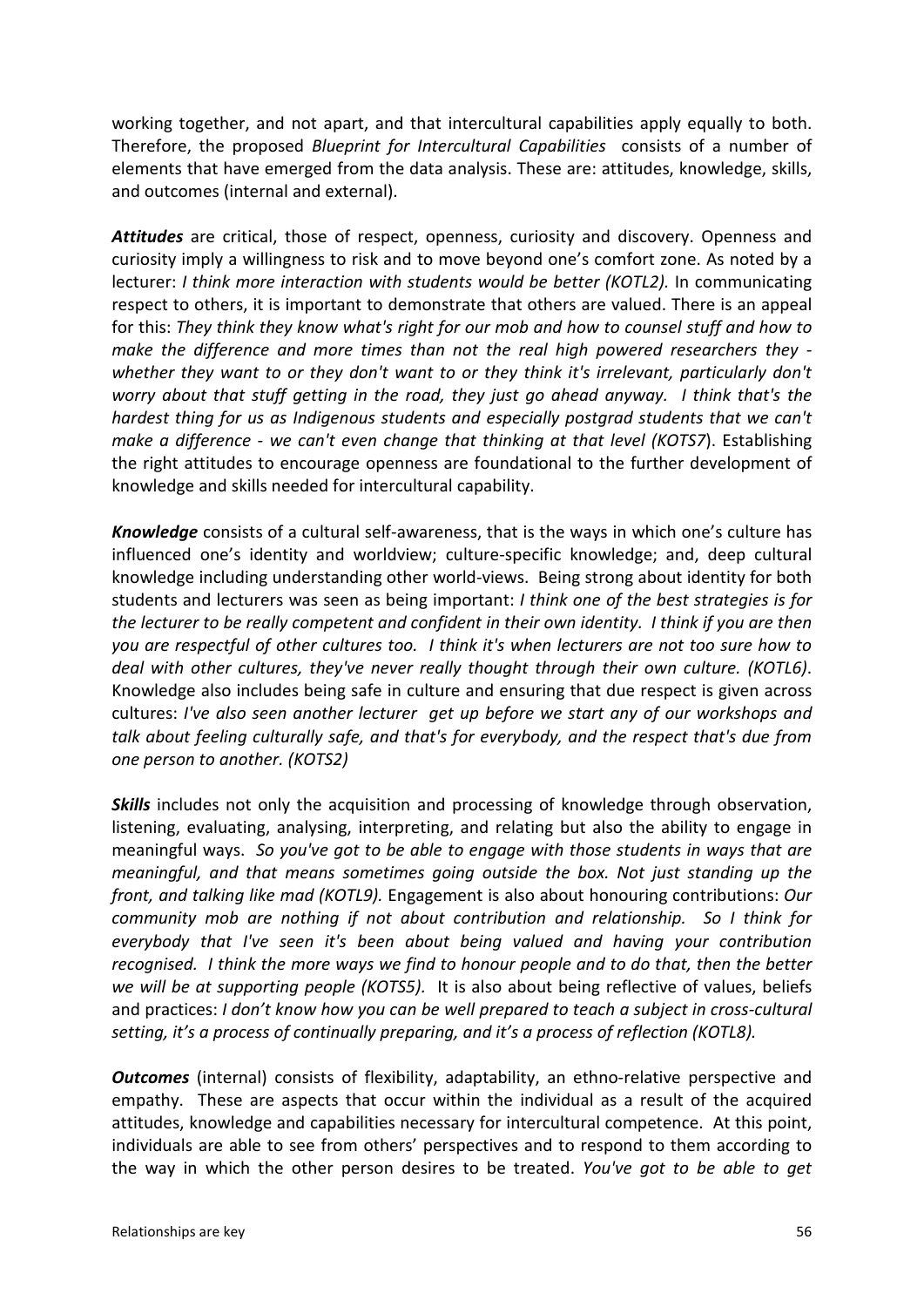*students to trust you, and you have to have a - it's reciprocity process. If students trust you and you trust them, and you respect them and they respect you - if there's genuine care in that process - there is care involved. It's not just being a robot up the front or whatever. You actually have to care, I think. (KOTL8).* Individuals may reach this outcome in varying degrees of success. *Look, some people in academia are very good at relationships that are not - a lot aren't. A lot of these kind of people that it's my way or the highway kind of - and they're really not very good at negotiating outside of their own way of seeing the world and they're very dogmatic and I don't know whether any number of workshops would change that (KOTL3.)*

**Outcomes** (external) are demonstrated through the effective and appropriate behaviour and communication of the individual, which become the visible outcomes of intercultural capability experienced by others. It is important to understand the implications of "effective" and "appropriate" behaviour and communication. *They might have had experience in working with Indigenous people but the biggest challenge is that there is no real understanding of where Aboriginal people are coming from. They use technical terms of things like epistemology, ontology, axiology and I think that if they could understand that fundamentally we come from a completely different viewpoint if you like, that would go a long way to see people understanding how to teach Indigenous students (KOTS2).*  Effectiveness can be determined by the individual while the appropriateness can only be determined by the other person – with appropriateness being directly related to cultural sensitivity and the adherence to cultural norms of that person. *For me, it seems like cultural awareness might be an introduction to a culture that - a brief overview - where cultural confidence, you can demonstrate that you have the cultural knowledge to be able to teach or embed cultural knowledges in your subject. (KOTL7)*

## Respectful relationships: the possibilities of UCoP

The *Keeping on Track* project aimed to answer three research questions focused on the Indigenous postgraduate coursework experience by collecting and analysing the teaching and learning experiences of Indigenous students and their teachers in postgraduate coursework programs. Project end aims were to consider the implications of the data collected, and make recommendations for strengthening teacher leadership capabilities in the teaching and learning of Indigenous postgraduate students through the development of a teacher leadership capabilities framework which would be developed, trialled and evaluated. Four things have become abundantly clear in the project:

- 1. the value of UCoP in forming an intercultural space in which the process of teaching and learning is the focus;
- 2. that intercultural capabilities are required by both teachers and students to engage fully with the cultural interface of teaching and learning;
- 3. that this requires intercultural sensitivity (Bennett, 2004); and,
- 4. that relationships are key to intercultural exchanges and building intercultural sensitivity.

As such, there is no recommendation for a teacher leadership framework, but rather a recommendation for encouraging intercultural development through student/teacher encounters facilitated through the establishment of UCoP. This can be best described as an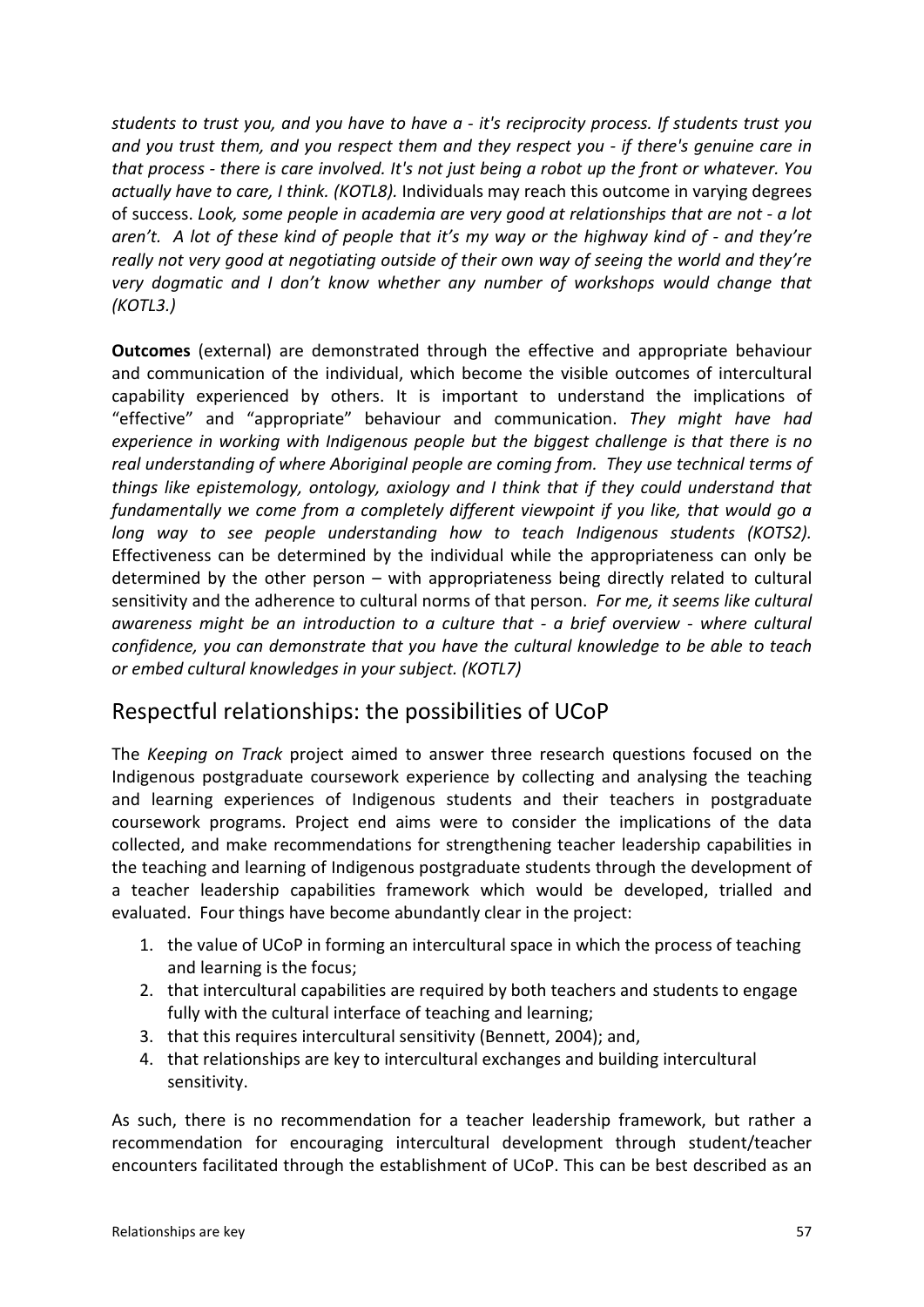intercultural encounter for those engaged in the teaching and learning of Indigenous students in postgraduate coursework programs (Fig. 3).



Fig 3. An intercultural encounter

Furthermore, it will be from this blueprint that contextualised frameworks can be developed and trialled at each institution. The applicability of the intercultural blueprint extends beyond the Indigenous and non-Indigenous intercultural encounter. It has the capacity to be very effective in any situation where cultural and linguistic differences are evident and acknowledged.

The blueprint illustrates that it is possible for an individual to have the requisite attitudes and be minimally effective and appropriate in behaviour and/or communication, even without further knowledge or skills. Adding the necessary knowledge and skills may ensure that an individual can be more effective and appropriate in one's intercultural interactions. With the added flexibility, adaptability, and empathy, one can be even more effective and appropriate in intercultural interactions.

This encounter, in the context of a UCoP, illustrates that intercultural capability is a process – a lifelong process – and there is no one point at which an individual becomes completely interculturally capable, although it is a developmental process where those engaged in the encounter develop over a number of intercultural sensitivity stages (Bennet, 2004). Thus, it is important to pay as much attention to the development process – of how one acquires the necessary knowledge, skills, attitudes and outcomes – as one does to encounter and as such, critical reflection becomes a powerful engagement tool in the process of working at the cultural interface (Nakata, 2007).

Intercultural capabilities unfortunately do not "just happen" for most; instead, they must be intentionally addressed. Intentionally addressing intercultural capabilities development at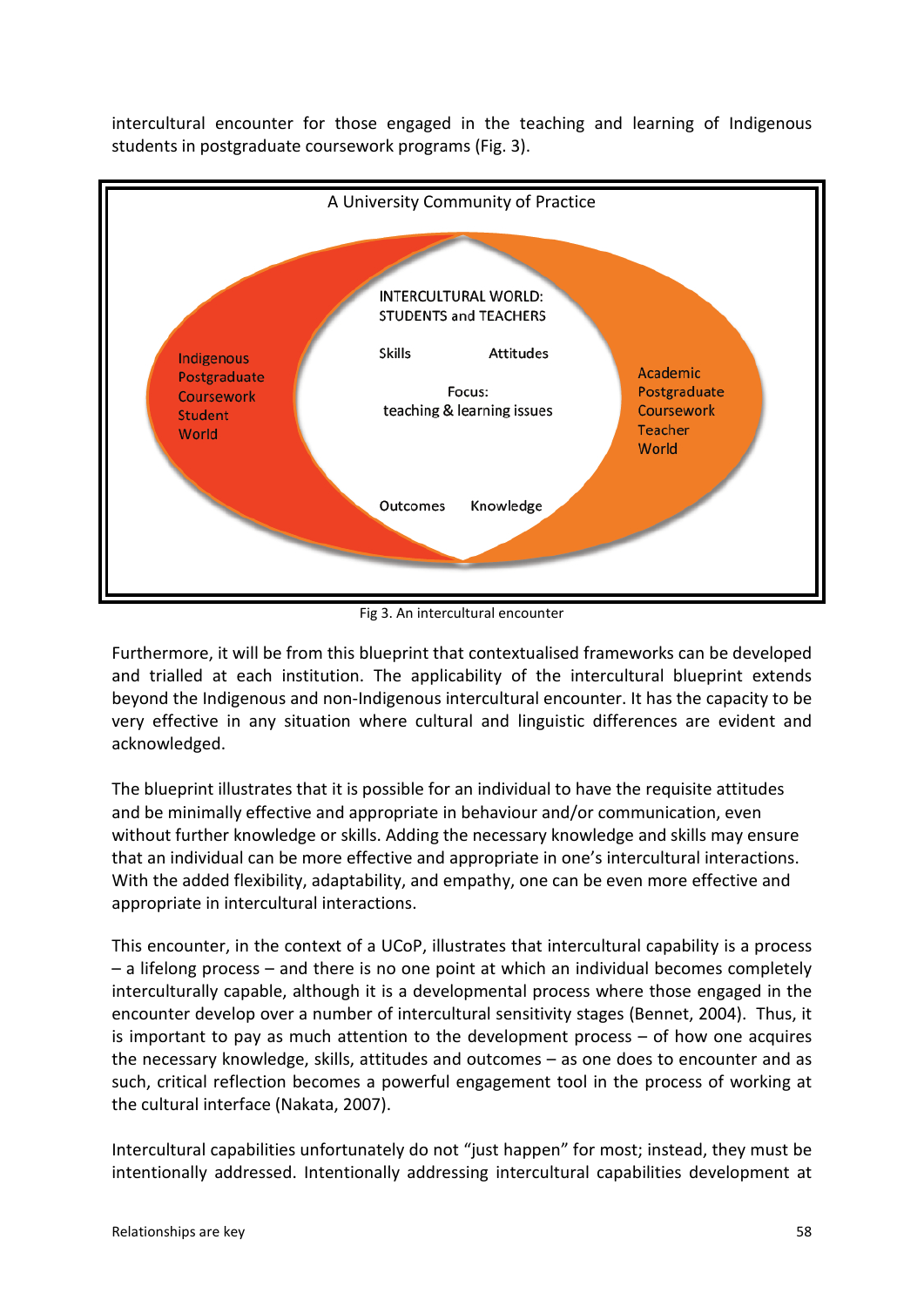the tertiary level through programs, orientations, experiences, and courses – for both our domestic students, both Indigenous and non-Indigenous, and international students is essential if we are to graduate global-ready and global-aware students and academics. Having a blueprint for intercultural capabilities such as the one discussed in this chapter can help guide our efforts in ensuring a more comprehensive, integrated approach.

Since intercultural capabilities are not a naturally occurring phenomenon, we must be intentional about addressing this at our institutions- through curricular and co-curricular efforts. In utilising such a blueprint in our orientations, our efforts toward developing intercultural capabilities in our students and academics can be included in a more comprehensive, integrated approach instead of through random, ad-hoc approaches that often occur. It is also important that we assess our efforts – both to improve what we are doing to develop intercultural capabilities among students and academics and to also provide meaningful feedback that could aid everyone on their intercultural journey. Developing Intercultural capabilities is complex but doable, and absolutely essential in moving the field toward a greater understanding of teaching and learning in an intercultural world.

Therefore, within an institutional academic context, the *Keeping on Track* project makes two recommendations:

- 1. where UCoP aren't established, that Universities through their Learning and Teaching Centres (or equivalent departments), facilitate the development of one; and,
- 2. that the *Blueprint for Intercultural Capabilities* forms the basis for the functioning of UCoP.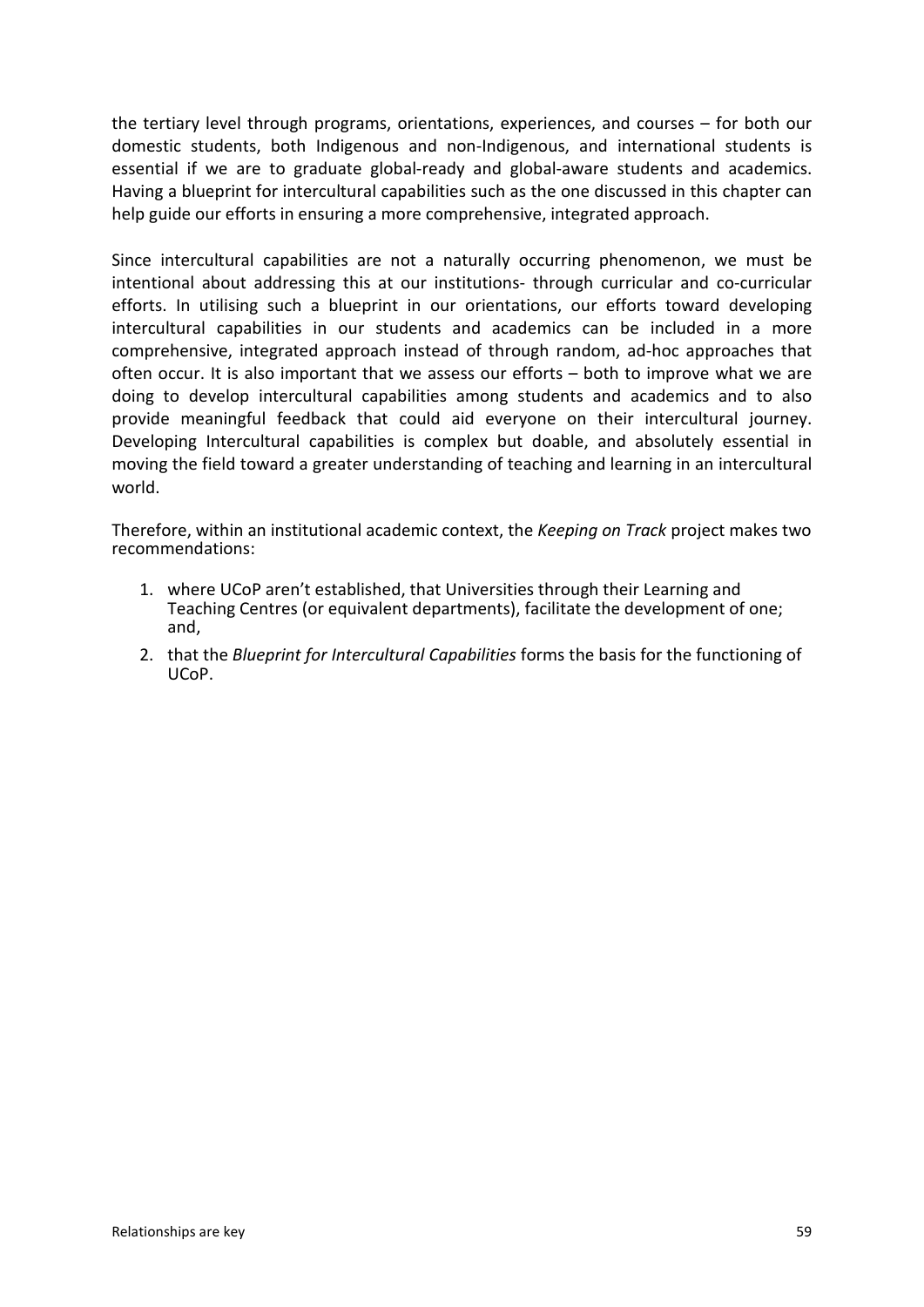## Bibliography

- Andersen, C., Bunda, T. & Walter, M. (2008). Indigenous Higher Education: The Role of Universities in Releasing the Potential. *The Australian Journal of Indigenous Education, 37*, 1-8
- Anderson, M. & Coates, H. (2009). Balancing act: Challenges for educational leadership. *Professional Educator, 8*(1)**,** 32-37.
- Anderson, D. & Johnson, R. (2006). Ideas of leadership underpinning proposals to the Carrick Institute: A review of proposals from the 'Leadership for Excellence in Teaching and Learning Program'. *Carrick Institute Leadership Forum.* Sydney, Australia.
- Anderson, D., Johnson R. & Saha, L. (2002). *Changes in academic work: implications for universities of the changing age distribution and work roles of academic staff*  (Commissioned report). Canberra: Department of Education, Science and Training (DEST).
- Anderson, D., Johnson, R. & Milligan, B., with Stephanou, A. (1998). *Access to Postgraduate Courses: Opportunities and Obstacles.* A report commissioned by the National Board of Employment, Education and Training. Higher Education Council (HEC). Canberra: Australian Government Publishing Service.
- Asmar, C. & Page, S. (2009). Sources of satisfaction and stress among Indigenous academic teachers: findings from a national Australian study. *Asia Pacific Journal of Education 29*(3), 387-401
- Asmar, C., Mercier, O. Ripeka, & Page, S. (2009) ['You do it from your core': priorities,](http://books.google.com.au/books?hl=en&lr=&id=QuSa_spTW1oC&oi=fnd&pg=PA146&ots=wMtqra6iKH&sig=iMsqOiMl1F9lGTEqDO88y2grVTk)  [perceptions and practices of research among Indigenous academics in Australian and](http://books.google.com.au/books?hl=en&lr=&id=QuSa_spTW1oC&oi=fnd&pg=PA146&ots=wMtqra6iKH&sig=iMsqOiMl1F9lGTEqDO88y2grVTk)  [New Zealand universities.](http://books.google.com.au/books?hl=en&lr=&id=QuSa_spTW1oC&oi=fnd&pg=PA146&ots=wMtqra6iKH&sig=iMsqOiMl1F9lGTEqDO88y2grVTk) In A. Brew & L. Lucas (Eds.), *Academic Research and Researchers* (pp. 146-159). The Society for Research into Higher Education, Open University Press.

Australian Bureau of Statistics. (2008). *1301.0 - Year Book of Australia*, Canberra, ABS

- Australian Council for Educational Research (ACER), and Australasian Survey of Student Engagement (AUSSE). (2011a). *Dispelling myths: Indigenous students' engagement with university.* Camberwell, Victoria.
- Australian Council for Educational Research (ACER), and Australasian Survey of Student Engagement (AUSSE). (2011b). *Monitoring risk and return: Critical insights into graduate coursework engagement and outcomes.* Camberwell, Victoria.
- Australian Council for Educational Research (ACER), (2011c) *Study provides first insight into coursework postgrad student engagement.* Press release, 21 April, 2011.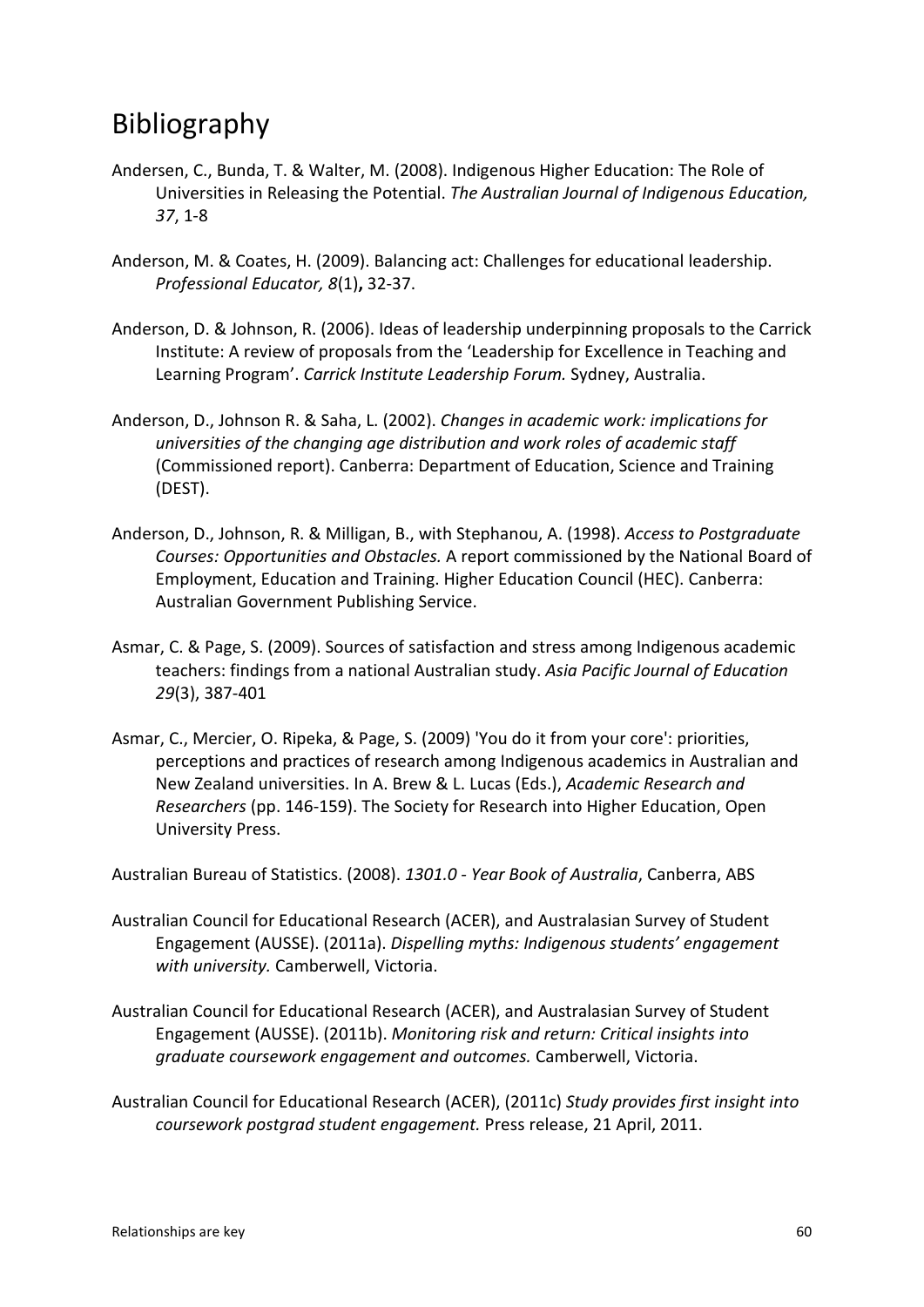- Australian Council for Educational Research (ACER), (2011d) *Indigenous students highly engaged with university study.* Press release, 5 May, 2011.
- Australian Government. (2009). *Transforming Australia's higher education system*. Canberra: Department of Education, Employment and Workplace Relations.
- Australian Vice-Chancellors' Committee. (AVCC) (2006c). *Indigenous Higher Education - a priority for the university sector* (Press release).
- Bamber, J. & Tett, L. (2000). Transforming the Learning Experiences of Non-traditional Students: a perspective from higher education. *[Studies in Continuing Education,](http://www.ingentaconnect.com/content/routledg/csce;jsessionid=167nafwci7u0d.alexandra) 22*(1) 57-75
- Bakhtin, M. (1986). The problem of the textin linguistics, philology, and the human sciences (V. McGee, Trans.). In C. Emerson & M. Holquist (Eds.), *Speech genres and other late essays* (pp. 103-131). Austin, TIC: University of Texas Press.
- Barab, S. A., & Duffy, T. M. (2000). From practice fields to communities of practice. In S. M. Land & D. H. Jonassen (Eds.), *Theoretical foundations of learning environments*. Mahwah, New Jersey: Lawrence Erlbaum Associates, Inc.
- Beattie, K. & James, R. (1997). Flexible coursework delivery to Australian postgraduates: How effective is the teaching and learning? Higher Education 33, 177-194.
- Bennett, Milton. (1993). "Toward Ethnorelativism: A Developmental Model of Intercultural Sensitivity." In *Education for the Intercultural Experience*, ed. R. Michael Paige. pp. 21- 71. Yarmouth, ME: Intercultural Press.
- Bennett, M. J. (2004). Becoming interculturally competent. In J.S. Wurzel (Ed.) *Toward multiculturalism: A reader in multicultural education*. Newton, MA: Intercultural Resource Corporation.
- Bexley, E. (2003). *Improving access and equity for postgraduates from rural and isolated areas*. Council of Australian Postgraduate Associations (CAPA).
- Bexley, E. (2004). *Statement of Minimum Resources for Postgraduate Study*. Carlton, Victoria, Council of Australian Postgraduate Associations (CAPA)
- Biggs, J. (2003). *Teaching for quality learning at university* (2nd ed.). Buckingham: The Society for Research into Higher Education & Open University Press.
- Bin-Sallik, M. A. (1989). *Aboriginal Tertiary Education in Australia: How well is it serving the needs of* Aborigines? South Australian College of Advanced Education, Adelaide.
- Bin-Sallik, M. A. (2003). Cultural safety: Let's name it! *The Australian journal of Indigenous Education, 32*, 21-28.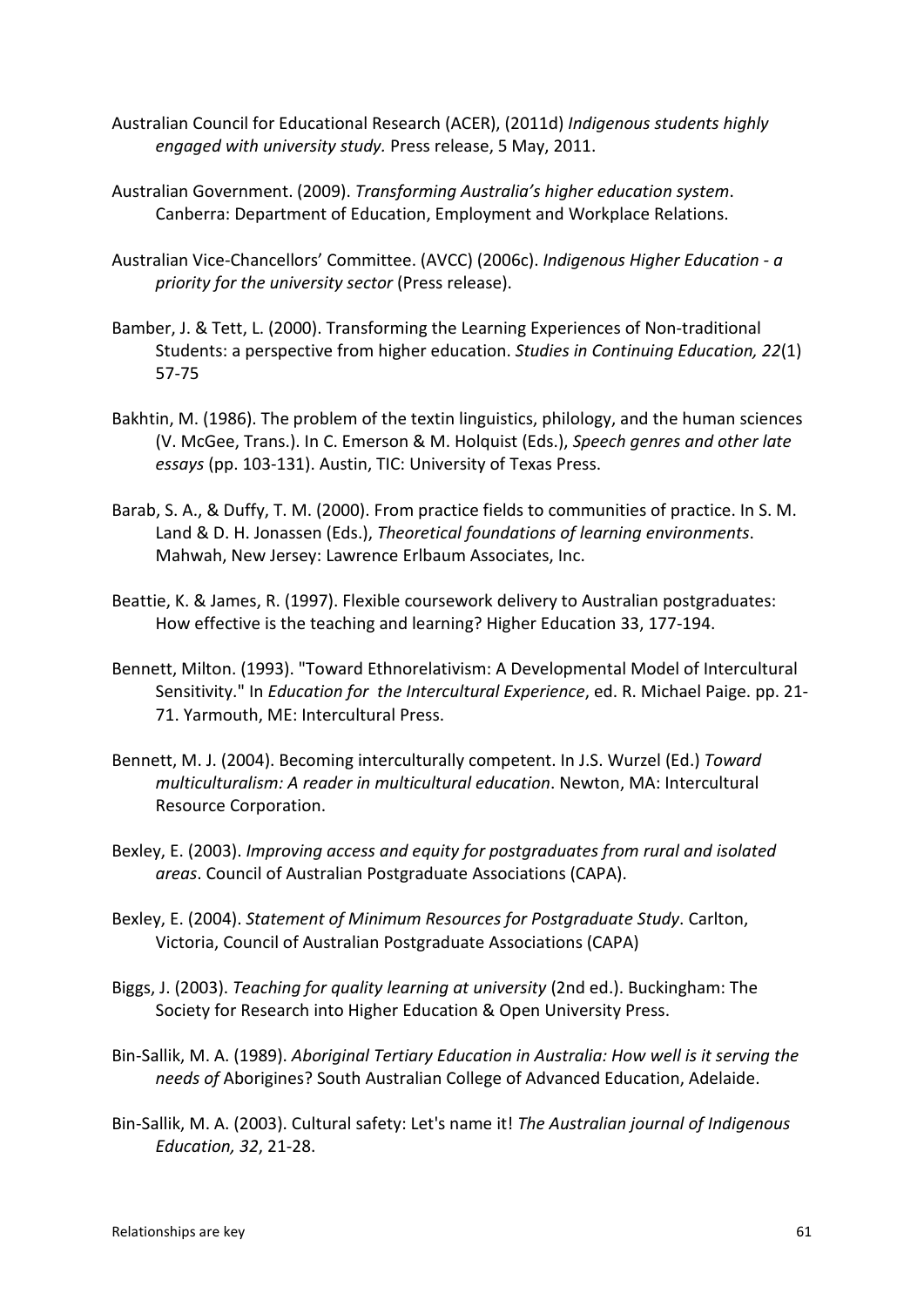- Bolden, R., Petrov, G. & Gosling, J. (2008). Developing collective leadership in higher education. In H. Goreham, H. (Ed.), *Research and Development Series.* London, Leadership Foundation for Higher Education
- Boles, K. & Troen, V. (1994) *Teacher Leadership in a Professional Development School*. Paper presented at the Annual Meeting of the American Educational Research Association, New Orleans, LA.
- Booth, S. & Frappell, P. (2011). *Evaluation Criteria and Evidence for a Self Review of Higher Degree Research*. AUQA Occasional Publications Series.
- Bourke, C., Burden, J. & Moore, S. (1996) *Factors Affecting Performance of Aboriginal and Torres Strait Islander Students at Australian Universities: A Case Study*. Evaluations and Investigations Program, Higher Education Division, DEST
- Bourke, C. & Bourke, E. (2002). Indigenous Studies: New Pathways to Development. Journal of *Australian Studies, 74*,181-201
- Bower, G., & Morrow, D. (1990). Mental models in narrative comprehension. *Science,* 247, 44-48.
- Brabham, W. & Henry, J. with Bamblett, E. and Bates, J. (2002). Australian Participation in Higher Education: The Realities of Practical Reconciliation. *Australian Universities Review, 45*(1), 10-14.
- Bradley, D., Noonan, P., Nugent, H. & Scales, B. (2008). *Review of Australian Higher Education, Final Report.* Canberra: Department of Education, Employment, and WorkplaceRelations. Retrievedfrom [http://www.deewr.gov.au/Higher](http://www.deewr.gov.au/Higher%20Education/Review/Pages%20/default.aspx)  [Education/Review/Pages /default.aspx](http://www.deewr.gov.au/Higher%20Education/Review/Pages%20/default.aspx)
- Brooks, C. & Fyffe, J. (2004). Are we comfortable yet? Developing a community of practice with PhD students at the University of Melbourne. In Atkinson, R., McBeath, C., with PhD students at the University of Memodrile. In Atkinson, K., McBeath, C., <sub>st</sub><br>Jonas-Dwyer, D., and Phillips, R. (Eds) *Beyond the comfort zone: Proceedings of the 21 ASCILITE conference* (pp. 163-169).
- Brosnan, K., & Burgess, R. (2003). Web based continuing professional development a learning architecture approach. *Journal of Workplace Learning*, *15*(1), 24-33.
- Brown, J. S., & Duguid, P. (2000). Balancing act: How to capture knowledge without killing it. *Harvard Business Review, 78*(3), 73-80.
- Bruner, J. (1987). Life as narrative. *Social Research,* 54(1), Spring, 11-32.
- Bryman, A. (2004). Qualitative research on leadership: A critical but appreciative review. *The Leadership Quarterly, 15*(6), 729-769.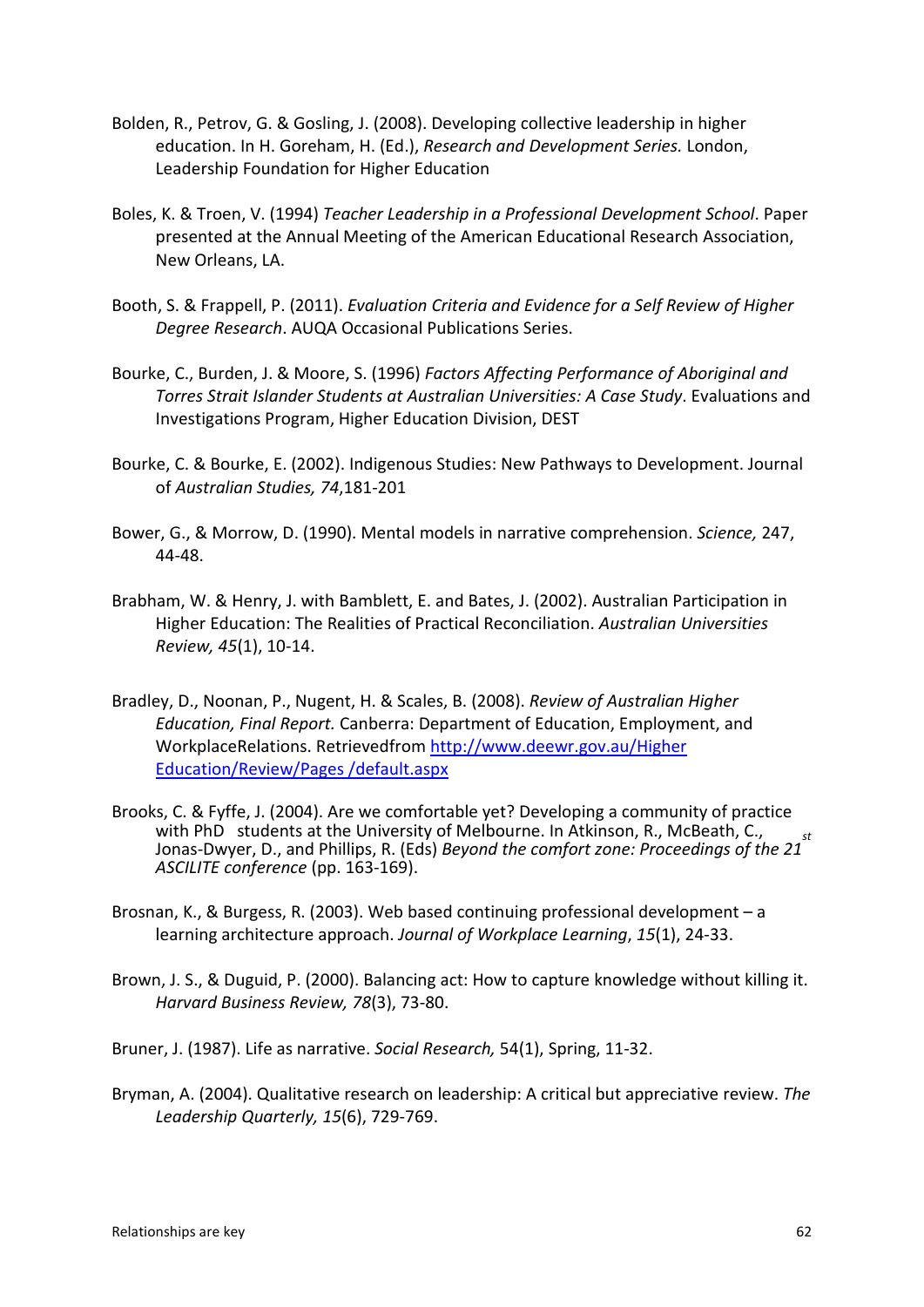- Bryman, A. (2007a). Effective leadership in higher education. In H. Goreham, (Ed.), *Research and Development Series.* London, Leadership Foundation for Higher Education.
- Bryman, A. (2007b). Effective leadership in higher education: A literature review. *Studies in Higher Education*, *32*(6), 693-710.
- Bryman, A. (2009). Effective leadership in higher education. *Research and Development Series.* London, Leadership Foundation for Higher Education.
- Buysse, V., Sparkman, K. L., & Wesley, P. W. (2003). Communities of practice: Connecting what we know with what we do. *Exceptional Children, 69*(3), 263-277.
- Byram, Michael. (1997). *Teaching and Assessing Intercultural Communicative Competence*. Clevedon: Multilingual Matters.
- Carter, K. (2006). Leadership and emotional intelligence what the link? *Training and Development in Australia, 31*(1), 12-16.
- Charmaz, K. (2000). Grounded theory: Objectivist and constructivist methods. In N. Denzin & Y. Lincoln (Eds.), *Handbook of qualitative research* (pp. 509-35). Thousand Oaks, CA: Sage.
- Chen, Guo-ming, & Ran An. (2009). "A Chinese Model of Intercultural Leadership Competence." In *The SAGE Handbook of Intercultural Competence*, ed. Darla K. Deardorff. pp. 196-208. Thousand Oaks, CA: Sage.
- Chirgwin, S. (2010). Meeting needs and moving around mountains: The issues surrounding research training for our future indigenous researchers. In Kiley, M. (Ed.) *Proceedings of the 2010 Quality in Postgraduate Research Conference.* Adelaide, 13-15 April, 2010.
- Christie, M. (1988). "The invasion of Aboriginal education." In Harvey, B. and McGinty, S. (Eds.), *Learning My Way: Papers from the National Conference on Adult Aboriginal Learning.* Perth: Western Australian College of Advanced Education.
- Cluett, L. & Skene, J. (2006). Improving the Postgraduate Coursework Student Experience: Barriers and the Role of the Institution. In *Proceedings of the Australian Universities Quality Forum 2006: Quality Outcomes and Diversity.* Perth, 5-7 July, 2006.
- Coates, H. & Krause, K. (2005). Investigating ten years of equity policy in Australian higher education. *Journal of Higher Education Policy and Management, 27*(1), 35-47
- Coll, A.N. (2004). *The Intercultural Challenge*. Pipal Tree: Bangalore.
- Coopes, R. (2006). Indigenous Research: Ethics, Intellectual Property and the Role/Importance of Indigenous Researchers. In *Australian College of Educators. (2007). Bridging the gap between ideas and doing research: Proceedings of the Inaugural Postgraduate Research Conference*. Armidale 8-11 August 2006.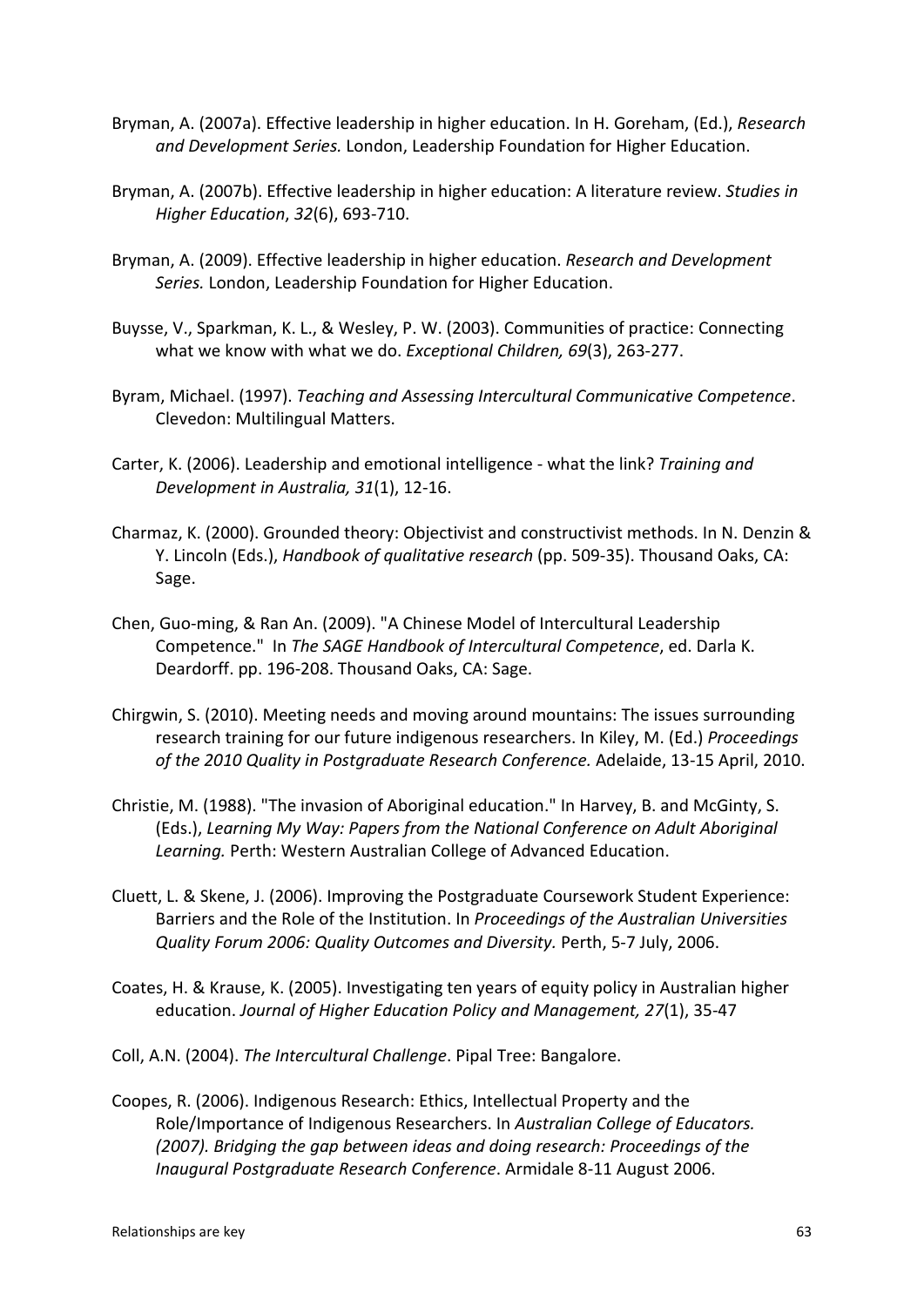- Coulthard, D. (2000). *Identifying the Changing Needs of Australian Coursework Postgraduate Students*. Evaluations and Investigations Program of the Commonwealth Department of Education, Training and Youth Affairs, Canberra.
- Council of Australian Postgraduate Associations. (1997). *Indigenous postgraduate education: a project into the barriers which indigenous students must overcome in undertaking postgraduate studies*. Melbourne: CAPA.
- Council of Australian Postgraduate Associations. (2003). *Out of sight, out of mind? Strategies for supporting external postgraduate students.* Constituent Briefing Paper: Melbourne: CAPA.
- Council of Australian Postgraduate Association. (2004). *Twenty Five Years of CAPA – The fight is far from over. A Commemorative History by the Council of Australian Postgraduate Associations.* Retrieved from http://www.capa.edu.au/about
- Council of Australian Postgraduate Associations.(2008). *Submission to the Review of Higher Education.* Melbourne: CAPA
- Council of Australian Postgraduate Associations (2010). *Toward Best Practice Services and Representation for Postgraduates: Discussion Paper 1 - Research Postgraduates*. Melbourne: CAPA.
- Cox, M. (2006). Phases in the development of a change model: Communities of practice as change agents in higher education. In L. Hunt, A. Bromange & B. Tomkinson (Eds.), *The realites of change in higher education: Interventions to promote learning and teaching*  (pp. 91-100). London: Routledge.
- Craven, R.G., Tucker, A., Munns, G., Hinkley, J., Marsh, H.W., & Simpson, K. (2005). *Indigenous students' aspirations: Dreams, perceptions and realities.* Canberra: Department of Education, Science and Training, Commonwealth of Australia.
- Daniel, B. K., Sarkar, A., & O'Brien, D. (2004). *A participatory design approach for a distributed community of practice in governance and international development*. Paper presented at the World Conference on Educational Multimedia, Hypermedia and Telecommunications, Lugano, Switzerland.
- Day, C. & Harris, A. (2003) 'Teacher Leadership, Reflective Practice and School Improvement', in *International Handbook of Educational Administration*, pp. 724–49. Dordrecht: Kluwer.
- Day, C., Harris, A. & Hadfield, M. (2000) 'Grounding Knowledge of Schools in Stakeholder Realities: A Multi-Perspective Study of Effective School Leaders', *School Leadership and Management* 21(1): 19–42.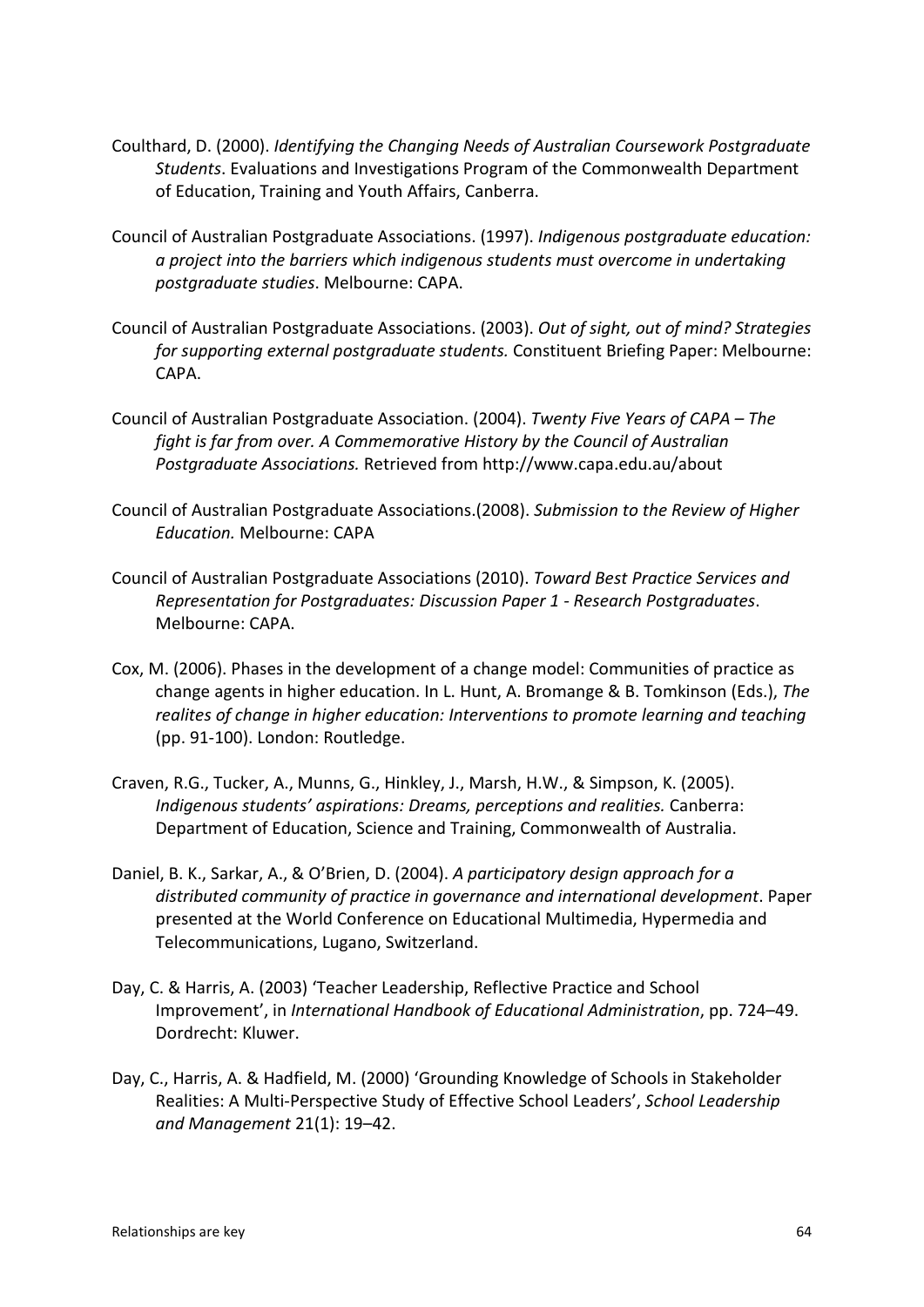- Deardorff, Darla K. , ed. (2009). *The SAGE Handbook of Intercultural Competence.* Thousand Oaks, CA: Sage.
- Deardorff, Darla K. (2009). "Implementing Intercultural Competence Assessment." In *The SAGE Handbook of Intercultural Competence*, ed. Darla K. Deardorff. pp. 477-491. Thousand Oaks, CA: Sage.
- Deardorff, Darla K. (2006). "The Identification and Assessment of Intercultural Competence as a Student Outcome of Internationalization at Institutions of Higher Education in the United States." *Journal of Studies in International Education* 10:241-266
- Department of Education, Employment and Workplace Relations (DEEWR) (2010a). *Selected Higher Education Statistics 2009*.
- Department of Education, Employment and Workplace Relations. (2010b). *National Goals for Indigenous Education. The National Aboriginal and Torres Strait Islander Education Action Plan (NATSIEAP) 2010-2014.*
- Department of Education, Employment and Workplace Relations (DEEWR) (2009). *Selected Higher Education Statistics 2008*.
- Department of Employment, Education and Training (DEET) (1990). *A fair chance for all: Higher education that's within everyone's reach*. Canberra: Australian Government Publishing Service.
- DEST 2008, Student enrolments [Electronic Version]. Retrieved 22 February 2010 from *www.dest.gov.au/.../2008StudentSummaryTablesAllHEproviders\_xls.htm*
- Devlin, M & James R. Strengthening Indigenous Research Culture in Australian Universities and Higher Education [Electronic Version]. Retrieved 22 February 2010 from [www.deewr.gov.au/Indigenous/SiteCollectionDocuments/higherEducation/Programs/](http://www.deewr.gov.au/Indigenous/SiteCollectionDocuments/higherEducation/Programs/) IHEAC/IHEACResearchConferenceReport18May2007.pdf
- Devlin, M. (2009). Indigenous higher education student equity: focusing on what works. *The Australian Journal of Indigenous Education, 38*, 1-8.
- Devlin, M. & James, R. (2006) *Partnerships, Pathways and Policies - Improving Indigenous Education Outcomes.* Conference Report of the Second Annual Indigenous Higher Education Conference 18-19 September 2006.
- Duignan, P. (2006). *Educational leadership: Key challenges and ethical tensions*. Cambridge: Cambridge University Press.
- Dunn, L. & Wallace, M. **(**2005). Promoting communities of practice in transnational higher education.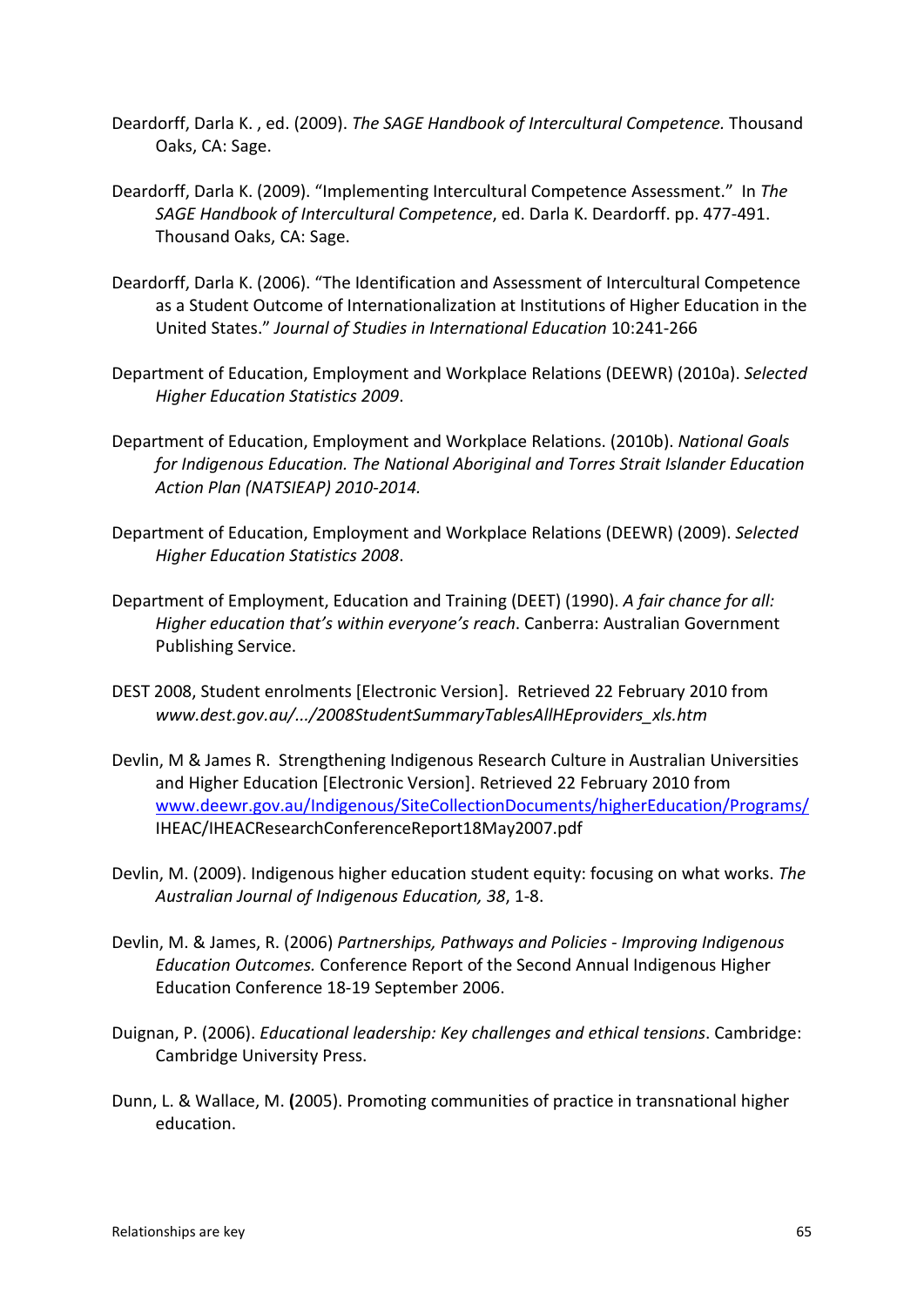- Edith Cowan University (ECU) (2008). *Postgraduate Research Student Support Policy*. Edith Cowan University, Perth, Western Australia.
- Edwards, D. & Coates, H. (2011). Monitoring the pathways and outcomes of people from disadvantaged backgrounds and graduate groups. *Higher Education Research & Development, 30* (2), 151-163.
- Encel, J. (2000). *Indigenous Participation in Higher Education.* Canberra: Department of Education, Training and Youth Affairs.
- Flores-Crespo P (2007), Situating education in the human capabilities approach, in Walker, M. & Unterhalter, E. (eds.) Amartya *Sen Capability Approach and Social Justice in Education*. Great Britain, USA: Palgrave.
- Fontaine, M. (2001). Keeping communities of practice afloat. *Knowledge Management Review*, *4*(4), 16-21.
- Forgasz, H. & Leder, G. (2006). Academic Life: Monitoring Work Patterns and Daily Activities.(Retrieved 8 August, 2012) http://www.aare.edu.au/aer/online/0601b.pdf.
- Forsyth, H., Laxton, R., Moran, C., Van Der Werf, J., Banks, R. & Taylor, R. (2008). *Postgraduate coursework in Australia: issues emerging from university and industry collaboration*. Published online: Higher Education 57:641–655. DOI 10.1007/s10734- 008-9167-8
- Foucault, M. (1980). *Power/knowledge: Selected interviews and other writings,* 1972-1977. London: Harvester Press.
- Foucault, M. (2002). Confronting governments: Human rights. In J. D. Faubion (Ed.), *Power: Essential works of Foucault,* 1954-1984 (Vol. 3). London: Penguin.
- Frawley, J. & Fasoli, L. (2012). Working together: Intercultural leadership capabilities for both-ways education. *School Leadership & Management: Formerly School Organisation*, 32:4, 309-320
- Frawley, J., Nolan M., & White, N., eds. (2009) *Indigenous issues in Australian universities : research, teaching, support.* Darwin: Charles Darwin University Press.
- Fredericks, Bronwyn L. (2009). Moving from Awareness to Knowing, Understanding, Speaking and Doing: Indigenous Women Academics in Higher Education. In *National Tertiary Education Union National Women's Conference*, 18-19 July 2009, South Melbourne.
- Freire, P. (1985). *The Politics of Education: Culture, Power and Liberation.* South Hadley, MA: Bergin and Garvey.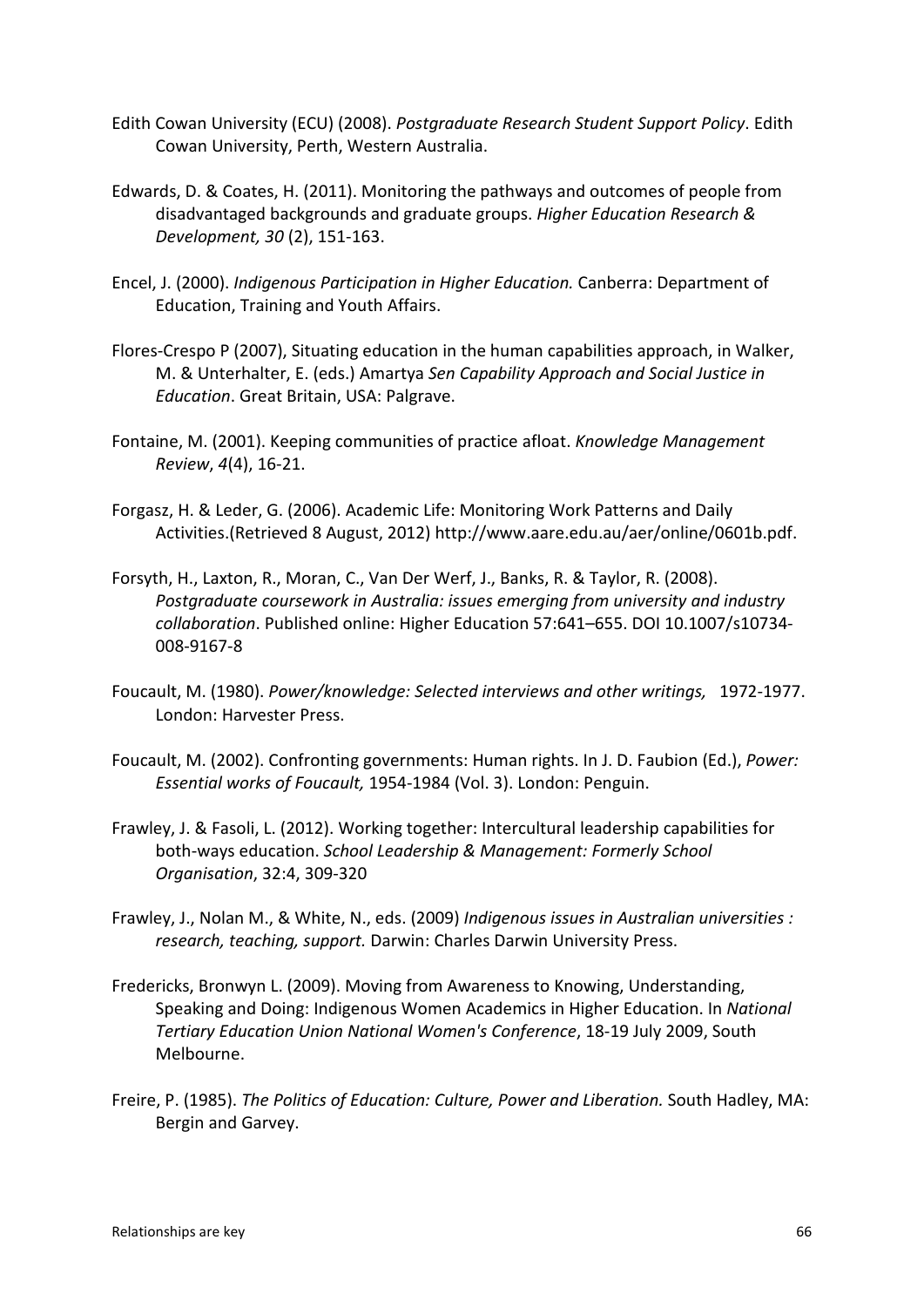- Fulton, K. P., & Riel, M. (2005). *Professional development through learning communities*. Retrieved April 13, 2012, from http://www.edutopia.org/php/ article.php?id= Art\_481&key=238
- Gale, T. &Tranter, D. (2011). Social justice in Australian higher education policy: an historical and conceptual account of student participation. *Critical Studies in Education, 52*(1), 29-46
- Garcia, F.M., (2000). Warriors in Education: Persistence among American Indian Doctoral Recipients. *Tribal College Journal, 11*(3) 46-50
- Garrety, K., Robertson, P. L., & Badham, R. (2004). Integrating communities of practice in technology development projects. *International Journal of Project Management, 22*, 351-358.
- Gergen, K. (1994). *Realities and relationships: Soundings in social construction.* Cambridge, MA: Harvard University Press.
- Gibbs, G., Knapper, C. & Picinnin, S. (2006). Departmental leadership for quality teaching an international comparative study of effective practice. Retrieved October 18, 2011, from<http://www.lfhe.ac.uk/research/projects/ggexcel.doc/>
- Gibbs, G., Knapper, C. & Picinnin, S. (2009). Departmental leadership of teaching in research-intensive environments. *Research and Development Series.* London, Leadership Foundation for Higher Education.
- Gleick, J. (1987). *Chaos: Making a new science.* New York, NY: Penguin.
- Grauerholz, L. (2001). Teaching holistically to achieve deep learning. *College Teaching*, *49*(2), 44-50. Fink, L.D. (2003). *Creating significant learning experiences*. San Fransisco: Jossey-Bass.
- Gray, B. (2004). Informal learning in an online community of practice. *Journal of Distance Education, 19*(1), 20-35.
- Guilfoyle, A. (2006). Peers, family, community, supervisors and governance: A review of key sites for supporting international postgraduate students' transitional learning experiences. *Teaching and Learning Forum,* The University of Western Australia, Perth.
- Guillory, R., & Wolverton, M. (2008). It's about family: Native American Student Persistence in Higher Education. Journal of Higher Education, 79(1), 58-87.
- Gunstone, E. (2008). Australian University Approaches to Indigenous Policy. *The Australian Journal of Indigenous Education, 37*, 103-108
- Hara, N. (2000). *Formal and informal learning: Incorporating communities of practice into professional development*. ERIC document ED 454 188.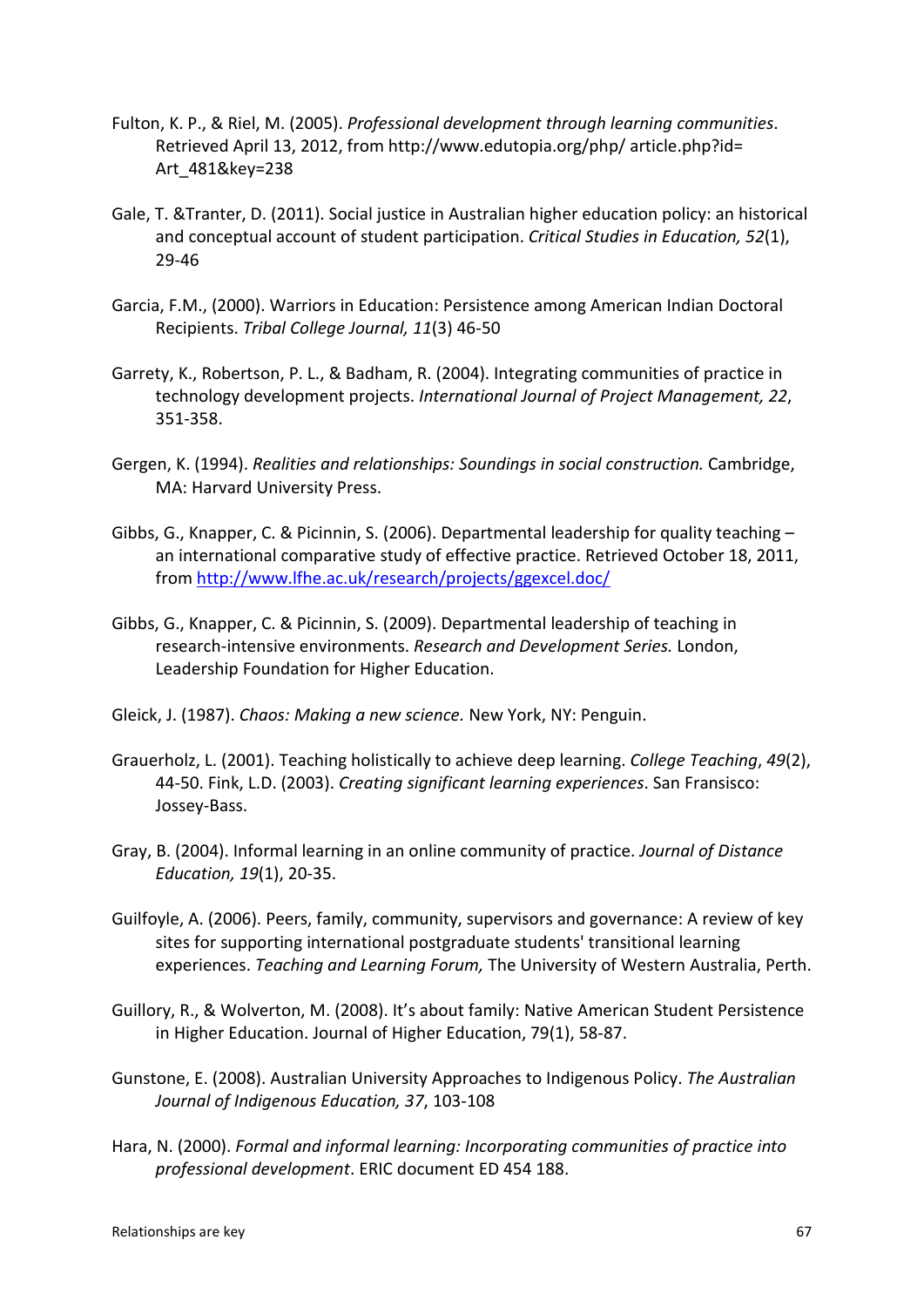- Hara, N., & Kling, R. (2002, November 18-21). *Communities of practice with and without information technology.* Paper presented at the American Society for Information Science and Technology, Philadelphia, PA.
- Harris, S. G. (1988). "Coming up level without losing themselves: The dilemma of formal tertiary training for Aborigines." In Harvey, B. and McGinty, S. (Eds.), *Learning My Way: Papers from the National Conference on Adult Aboriginal Learning.* Perth: Western Australian College of Advanced Education.
- Harris, A. (2002) *School Improvement: What's in it for Schools?* London: Falmer.
- Harris, A., & Muijs, D. Teacher leadership: a research project funded by the General Teaching Council and National Union of Teachers [Electronic Version]. Retrieved 22 February 2010.
- Harman, G. (2005). Australian social scientists and transition to a more commercial university environment. *Higher Education Research & Development*, *24*(1), 79-94.
- Harvey, A., & Kamvounias, P. (2008). Bridging the implementation gap: a teacher-as as learner approach to teaching and learning policy. *Higher Education Research and Development*, *27*(1), 31-41.
- Heagney, M. (2010). Access and Retention of Under-represented Groups in Postgraduate Education. *Informa Higher Education Series*, 3 June 2010.
- Henderson, M. (2007). Sustaining online teacher professional development through community design. *Campus-wide information systems*, *24*(3), 162-173.
- Hesburgh, T. (1988). Academic leadership. *New Directions for Higher Education, 61*(1)**,** 5-8.
- Hildreth, P., Kimble, C., & Wright, P. (2000). Communities of practice in the distributed international environment. *Journal of Knowledge Management, 4*(1), 27-38.
- Hoadley, C., & Pea, P. (2002). Finding the ties that bind: Tools in support of a knowledgebuilding community. In K. Renninger & W. Shumar (Eds.), *Building virtual communities: Learning and change in cyberspace* (pp. 321-354). Cambridge, UK: Cambridge University Press.

hooks, b. (1992). *Black looks: Race and representation.* Boston, MA: South End Press.

- Huggins, J. (1998). *Sister girl: The writings of Aboriginal activist and historian Jackie Huggins.* St Lucia, QLD: University of Queensland Press.
- Humphrey, R. & McCarthy, P. (1999). Recognising difference: Providing for postgraduate students. *Studies in Higher Education. 24*(3) 371-386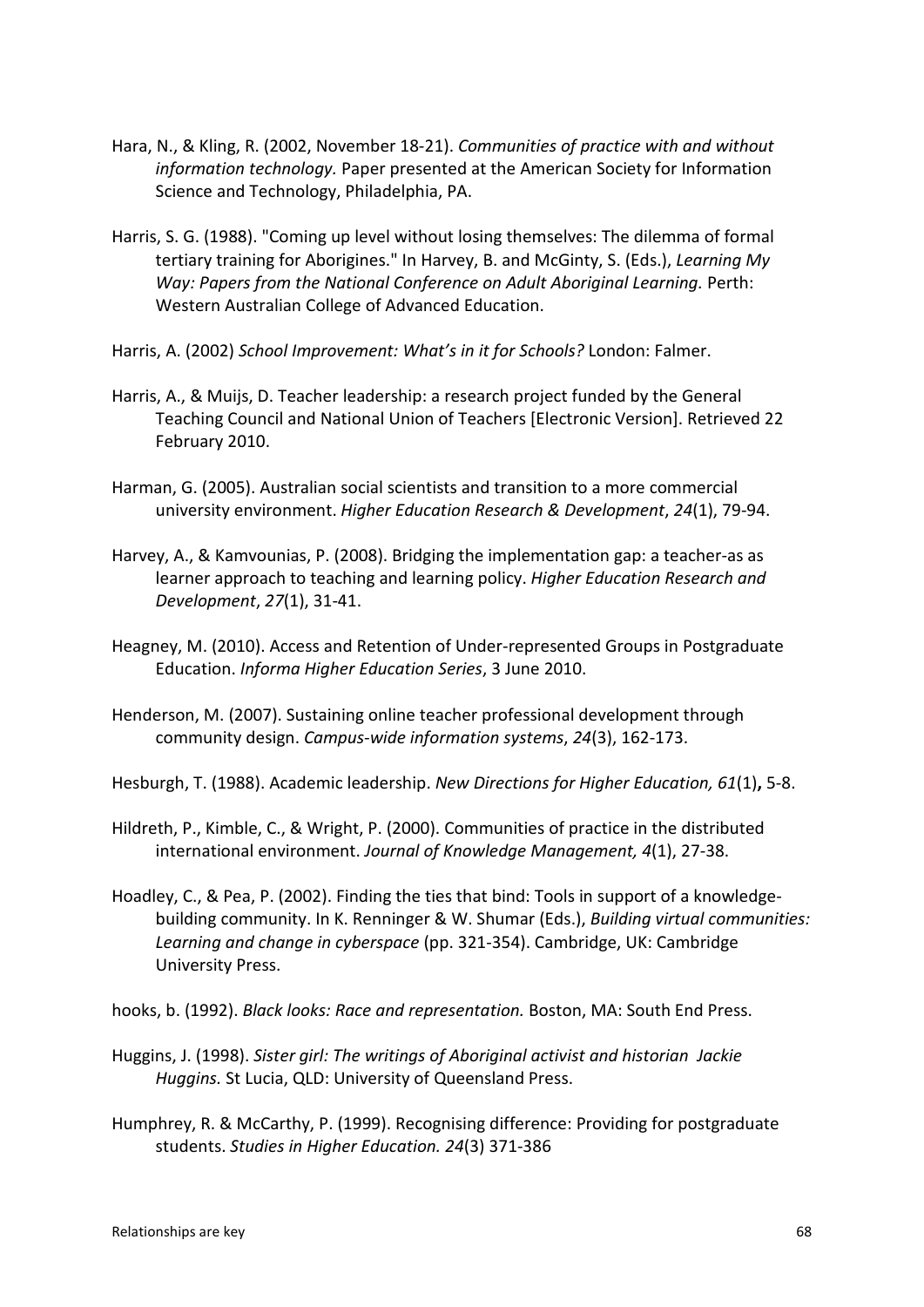- Indigenous Higher Education Advisory Council. (2011a). *Submission to the Review of Student Income Support Reforms.*
- Indigenous Higher Education Advisory Council. (2011b). *National Indigenous Higher Education Workforce Strategy (NIHEWS)*
- Indigenous Higher Education Advisory Council. (2008). *Submission to the review of Australian higher education.*
- Islam, W. & Borland, H. (2006). South Asian Students' Adaptation Experiences in an Australian Postgraduate Coursework Environment. *ISANA International Education Association online paper*
- James, R. (2008). *The challenge of widening participation in higher education across the life course: Towards new conceptions of higher education.* Paper prepared for the New Zealand Association for Research in Education (NZARE) Conference, November 2008.
- James, R. & Beattie, K. (1996a). Expanding Options: Delivery Technologies and Postgraduate Coursework, DETYA [EIP 96/2], Canberra: Australian Government Publishing Service
- James, R. & Beattie, K. (1996b). Postgraduate coursework beyond the classroom: Issues in implementing flexible delivery. *Distance Education, 17*(2), 355-368
- James, R., & Devlin, M. (2006). *Improving Indigenous outcomes and enhancing Indigenous culture and knowledge in Australian higher education*. IHEAC report to the Minister for Education, Science and Training. Canberra: Commonwealth of Australia.
- James, R., Bexley, E., Anderson, A., Devlin, M., Garnett, R., Marginson, S. & Maxwell, L. (2008). *Participation and Equity: A review of the participation in higher education of people from low socio-economic backgrounds and Indigenous people*. A commissioned report for Universities Australia, Centre for the Study of Higher Education, Melbourne, Vic.
- James, R., Bexley, E., Devlin, M. & Marginson, S. (2007). *Australian university student finances 2006: final report of a national survey of students in public universities*. Australian Vice-Chancellors' Committee, Canberra, A.C.T.
- Janesick, v. (1998). The dance of qualitative research design metaphor, methodolatry, and meaning. In N. Denzin & Y. Lincoln (Eds.), *Strategies of qualitative inquiry* (pp. 35-55). London: Sage.
- Johnson, C. M. (2001). A survey of current research on online communities of practice. *Internet and Higher Education, 4*(1), 45-60.
- Katzenmeyer, M. & Moller, G. (2001) *Awakening the Sleeping Giant. Helping Teachers Develop as Leaders*. 2nd edn. Thousand Oaks, CA: Corwin.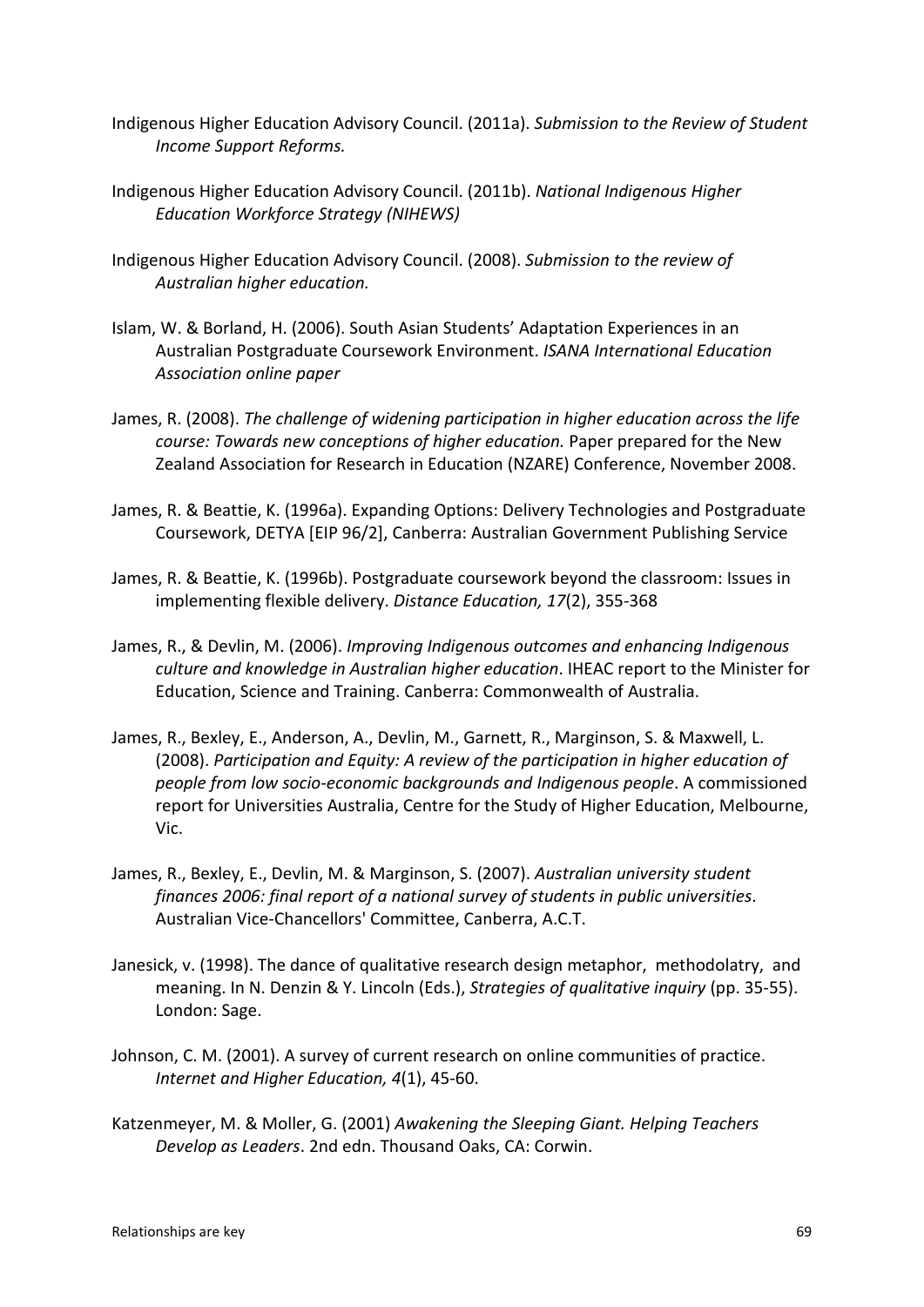- Kimble, C., & Hildreth, P. (2004). *Communities of practice: Going one step too far*? Retrieved September 22, 2011, from [http://papers.ssrn.com/sol3/delivery.cfm?SSRN\\_](http://papers.ssrn.com/sol3/delivery.cfm?SSRN_) ID634642\_code427303.pdf?abstract\_id=634642mirid=1
- Knight, P. T., & Trowler, P. R. (2001). *Departmental Leadership in Higher Education*. Philadelphia: Open University Press.
- Kuh, G., Kinzie, J., Buckley, J., Bridges, B. & Hayek, J. (2006). *What Matters to Student Success: A Review of the Literature.* Commissioned Report for the National Symposium on Postsecondary Student Success: Spearheading a Dialog on Student Success. National Postsecondary Education Cooperative.
- Lang, C. (2002). *Addressing the transition needs of coursework post-graduate students*. Retrieved from http://www. fyhe. qut. edu. au/FYHE\_Previous/papers02/LangPaper. Doc
- Lather, P (1991). *Getting smart: Feminist research and pedagogy with/in the postmodern.*  New York, NY: Routledge.
- Laurillard, D. (2006). E-Learning in higher education. In P. Ashwin (Ed.), *Changing Higher Education: The Development of Learning and Teaching.* London: Routledge.
- Lave, J. (1991). Situated learning in communities of practice. In L. Resnick, J. Levine, & S. Teasley (Eds.), *Perspectives on socially shared cognition* (pp. 63-82). Washington, DC: American Psychological Association.
- Lave, J., & Wenger, E. (1991). *Situated learning: Legitimate peripheral participation*. Cambridge, UK: Cambridge University Press.
- Laycock, Alison & Cooperative Research Centre for Aboriginal Health (Australia) (2009) *Supporting indigenous researchers : a practical guide for supervisors,* CRC for Aboriginal Health, Casuarina, N.T.
- Mackinlay, E. (2003). *Disturbances and dislocations: Understanding teaching and learning experiences in Indigenous Australian women's music and dance.* Unpublished PhD thesis, University of Queensland, Brisbane, Queensland.
- Macnamara, L. (2007). Casual staff pick up the slack. *The Australian, Higher Education section*, 28 February, 34.
- Madriz, E. (2000). Focus groups in feminist research. In N. Denzin & S. Lincoln (Eds.), *Handbook of qualitative research* (2nd ed. pp. 835 -850) Thousand Oaks, CA: Sage.
- Marginson, S. (2008). *Trends and Issues in Australian Higher Education Participation*. A power point presented at the Forum on Higher Education and Social Inclusion, Centre for the Study of Higher Education, University of Melbourne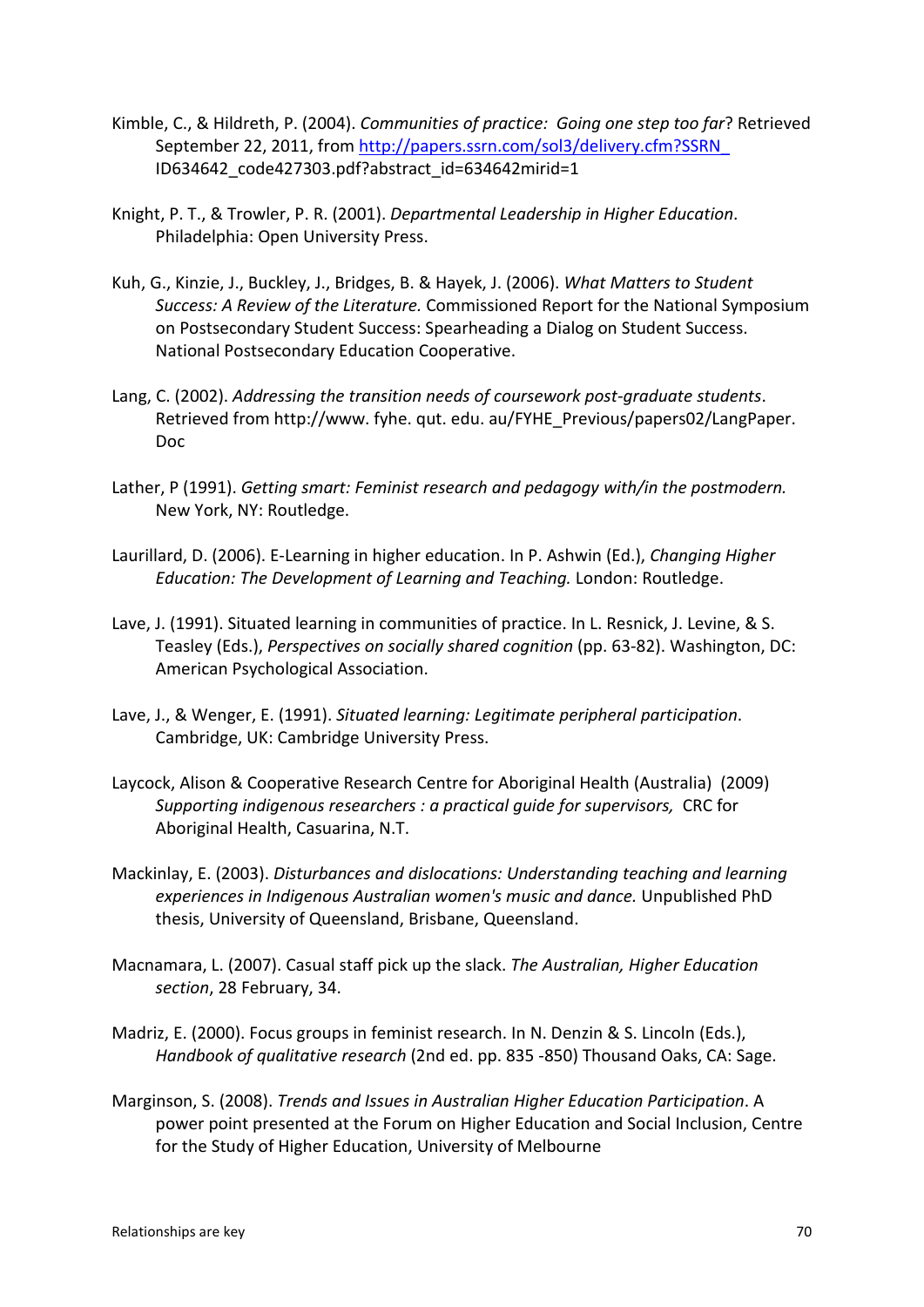- Marginson, S. (2006). Dynamics of National and Global Competition in Higher Education. *Higher Education: The International Journal of Higher Education and Educational Planning*, *52*(1), 1-39.
- Marginson, S. & Considine, M. (2000). *The enterprise university: Power, governance and reinvention in Australia.* Cambridge: Cambridge University Press.
- Marks, G. (2007). *Completing University: Characteristics and Outcomes of Completing and Non-completing Students*. Research Report 51. Melbourne, Australian Council for Educational Research (ACER).
- Martin, L. (1994). *Equity and General Performance Indicators in Higher Education.* Canberra: Australian Government Publishing Service.
- Martin, E., Trigwell, K., Prosser, M. & Ramsden, P. (2003). Variation in the experience of leadership of teaching in higher education *Studies In Higher Education, 28*(3)**,** 247-259.
- McConaghy, C. (2000). *Rethinking Indigenous education: Culturalism, colonialism and the politics of knowing.* Flaxton, QLD: Postpressed.
- McDaniel, M., Brabham, W. & Robertson, B. (2009). *Report on the Review of Indigenous Education at the University of Sydney.* Commissioned by the Deputy Vice-Chancellor (Education), the University of Sydney.
- McDermott, R. (2001). *Knowing in community: 10 critical success factors in building communities of practice*. Retrieved September 22, 2011,, from http://www.co-il.com/coil/knowledge-garden/cop/knowing.shtml
- McDermott, R. (1999). Learning across teams: The role of communities of practice in team organizations *Knowledge Management Review*, May/June, 1999. Retrieved September 22, 2011, from http://www.co-i-l.com/coil/knowledge-garden/cop/learning.shtml
- McDonald, J & Star, C. (2008). The Challenge of building an academic community of practice: An Australian case study. HERDSA 2008 Conference.
- McDonald, J. & Star, C. (2006). Designing the future of learning through a community ofpractice of teachers of first year courses at an Australian university. In R. Philip, A Voerman & J. Dalziel (Eds), *Proceedings of the First International LAMS Conference 2006: Designing the Future of Learning* (pp. 65-76). Sydney, Australia.
- McInnis, C., James, R. & Morris, A. (1995). The Masters Degree by Coursework: Growth, Diversity and Quality Assurance, DETYA [EIP 95/6], Canberra: Australian Government Publishing Service.
- McIntyre, J., Ardler, W., Morley-Warner, T, Solomon, N., & Spindler, L. (1996). *Culture matters: Factors affecting the outcomes of participation in vocational education and*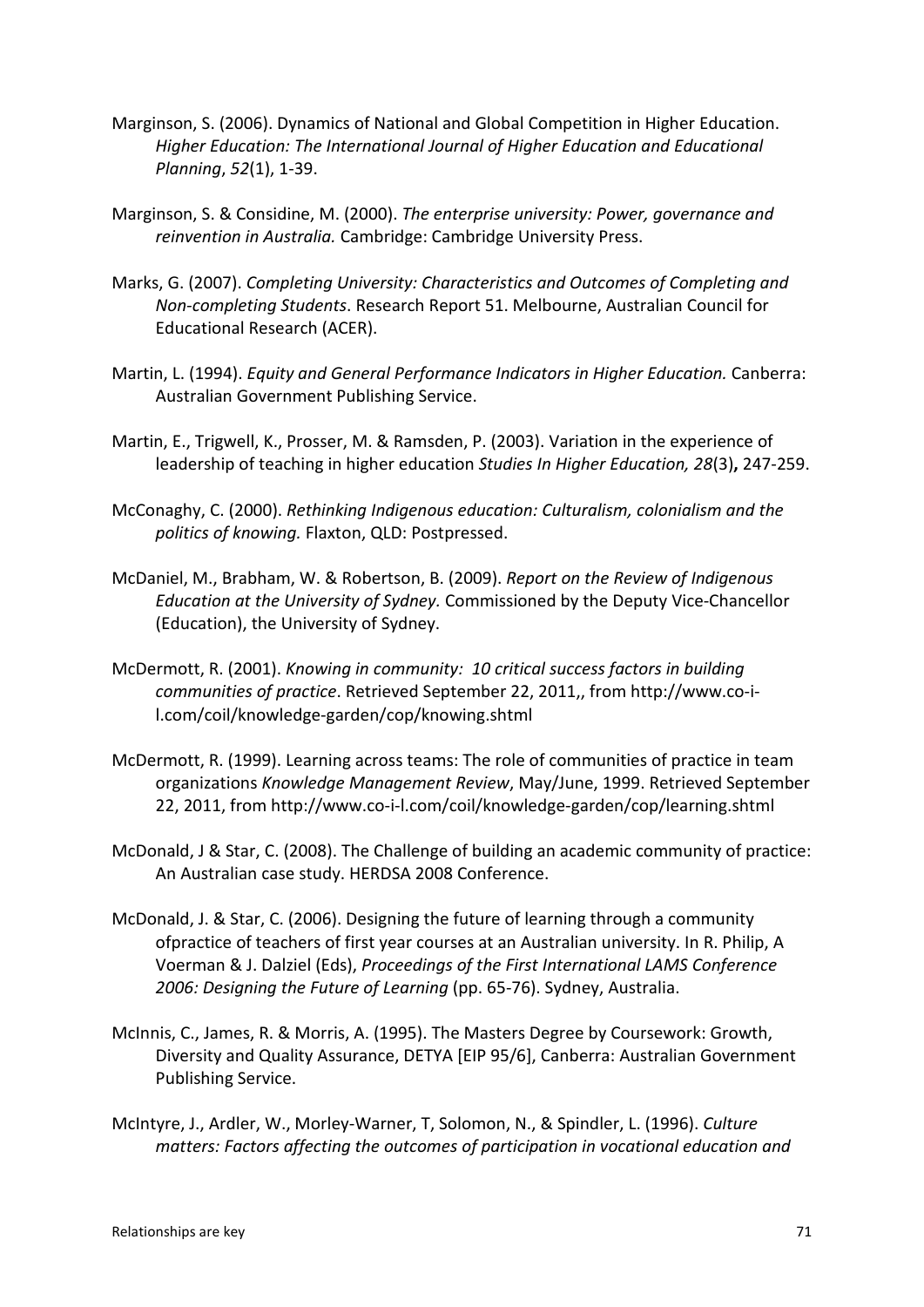*training by Australian Indigenous peoples*. University of Technology, Sydney: Broadway, New South Wales.

- McKinley, E., Grant, B., Middleton, S., Irwin, K. & Tumoana Williams, L. (2011). Working at the Interface: Indigenous Students' Experience of Undertaking Doctoral Studies in Aotearoa New Zealand. *Equity & Excellence in Education, 44*(1), 115-132
- McLaughlin, T. H. (2003). Teaching as a practice and a community of practice: The limits of commonality and the demands of diversity. *Journal of Philosophy of Education, 37*(2), 339-352.
- Middleton, S. (2008). Beating the filters of failure: Engaging with the disengaged in HigherEducation. In Engaging Communities: *Proceedings of the 31st Higher Education Research and Development Society of Australasia (HERDSA) Annual Conference*. 1-4 July 2008, Rotorua, New Zealand.
- Middlehurst, R., Goreham, H. & Woodfield, S. (2009). Why research leadership in higher education? Exploring contributions from the UK's leadership foundation for higher education. *Leadership, 5*(3)**,** 311- 329.
- Miller, H. (2005). The Prairie Ph.D.: A New Model for Tribal Graduate Education. In *Different: People of Color in Predominantly White Institutions: Proceedings of the 10th Annual National Conference: Perspectives on Majority Rules*, University of Nebraska, Lincoln, NE.
- Ministerial Council for Education, Early Childhood Development and Youth Affairs (MCEECDYA) (2011). *The Aboriginal and Torres Strait Islander Education Action Plan 2010-2014.*
- Mitchell, L., & Cubey, P. (2003). *Characteristics of effective professional development linked to enhanced pedagogy and children's learning in early childhood settings: Best evidence synthesis*. Wellington: Ministry of Education.
- Mitchell, J., & Young, S. (2002). *White paper on how communities of practice are reshaping professional practice and improving organisational productivity in vocational education and training*. Retrieved September 23, 2011, from http://reframingthefuture.net/research/wp14302.pdf
- Moreton-Robinson, A. (2000). *Talkin' up to the white woman: Indigenous women and feminism.* St Lucia, QLD: University of Queensland Press.
- Morgan, D. (2001). Indigenous education: Factors affecting students' decisions to continue or withdraw from Tertiary Studies at Flinders University. *International Education Journal 2*(4) 233-239
- Nakata, M. (2007). The cultural interface. *The Australian Journal of Indigenous Education, 36*, 7-14.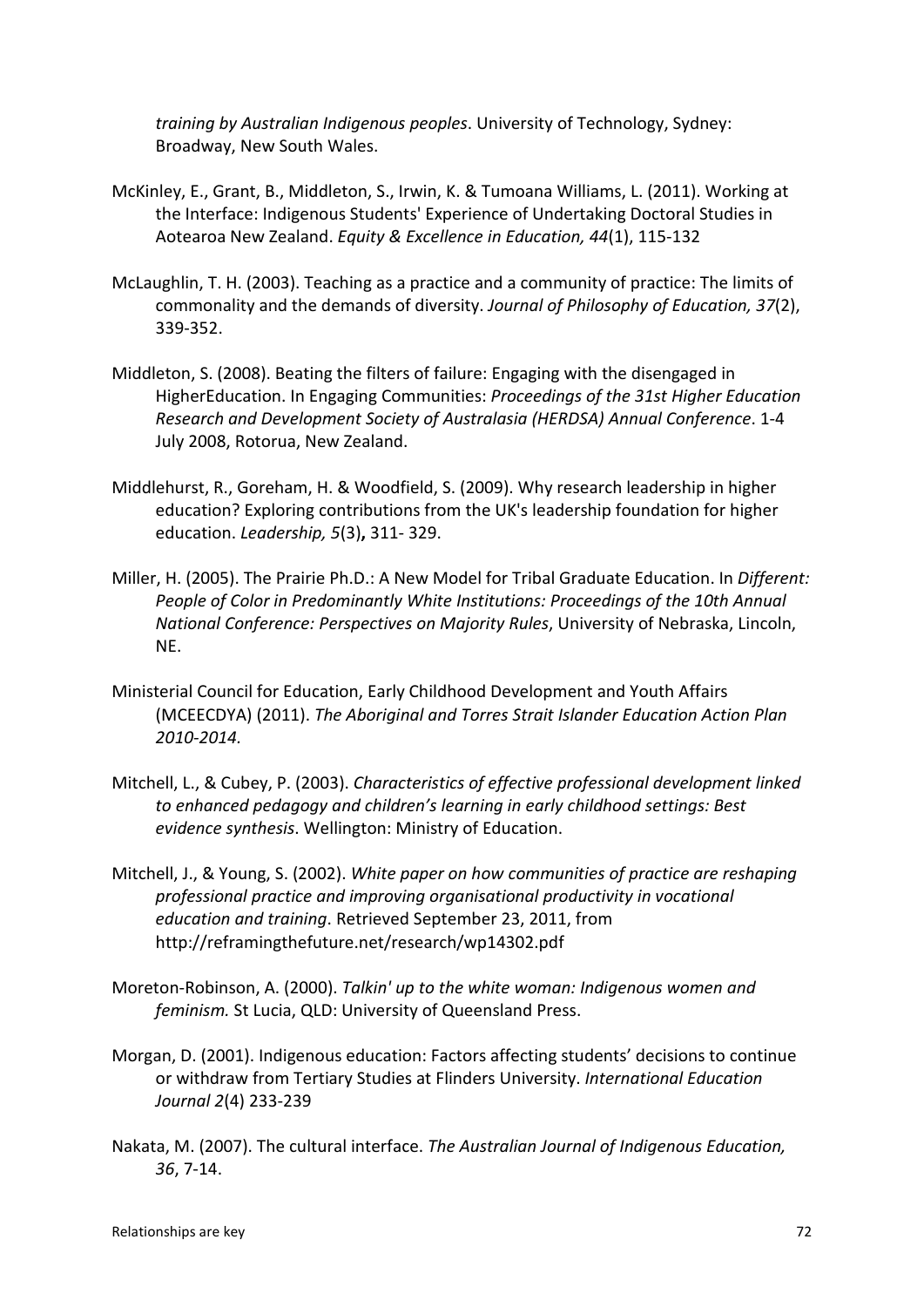- Nakata, M. (2004). Indigenous Australian Studies and Higher Education. *The Wentworth Lectures 2004.* Canberra, Australian Institute of Aboriginal and Torres Strait Islander Studies.
- Nakata, M. (2004). Ongoing conversations about Aboriginal and Torres Strait Islander research agendas and directions. *The Australian journal of Indigenous Education,* 33, 1-6.
- Nakata, M. (2000). Foreword. In C. McConaghy, *Rethinking Indigenous education: Culturalism, colonialism and the politics of knowing (pp. vii-x). Flaxton, QLD:* Postpressed.
- Nakata, M. (1997). *The cultural interface: An exploration of the intersection of Western knowledge systems and Torres Strait Islanders positions and experiences.* Unpublished PhD thesis, James Cook University, Townsville, Queensland.
- Nakata, M. (1995). Culture in education: Apolitical strategy for us or for them. *Ngoonjook: A journal of Australian Indigenous Issues,* 11, 40-61.
- Nakata, M., Nakata, V. & Chin, M. (2008). Approaches to the academic preparation and support of Australian Indigenous students for tertiary studies. *The Australian Journal of Indigenous Education, 37,* 137-145
- National Indigenous Postgraduate Association Aboriginal Corporation (NIPAAC) (2005). *A submission to the Department of Education, Science and Training review into the impact of ABSTUDY policy changes that came into effect in 2000*. February 2005.
- Nelson, B. (2002). *Achieving Equitable And Appropriate Outcomes: Indigenous Australians In Higher Education.* An issues paper from The Higher Education Review. Canberra, DEST.
- Nikora, L., Levy, M., Henry, J., & Whangapirita, L. (2002). *Evaluation of TE RAU PUAWAI WORKFORCE 100 Addressing the recruitment and retention of Maori students in tertiary education institutions: A Literature Review*. Technical report no. 2 Prepared for the Ministry of Health By Maori & Psychology Research Unit, University of Waikato
- Nussbaum, Martha C. (2000) *Women and Human Development: The Capabilities Approach.* Cambridge University Press: Cambridge.
- Nwosu, Peter. (2009). "Understanding Africans' Conceptualizations of Intercultural Competence." In *The SAGE Handbook of Intercultural Competence*, ed. Darla K. Deardorff. pp. 158-178. Thousand Oaks, CA: Sage.
- Osseo-Asare, A. E., Longbottom, D. & Murphy, W. D. (2005). Leadership best practices for sustaining quality in UK higher education from the perspective of the EFQM Excellence Model. *Quality Assurance in Education, 12*(2)**,** 148-170.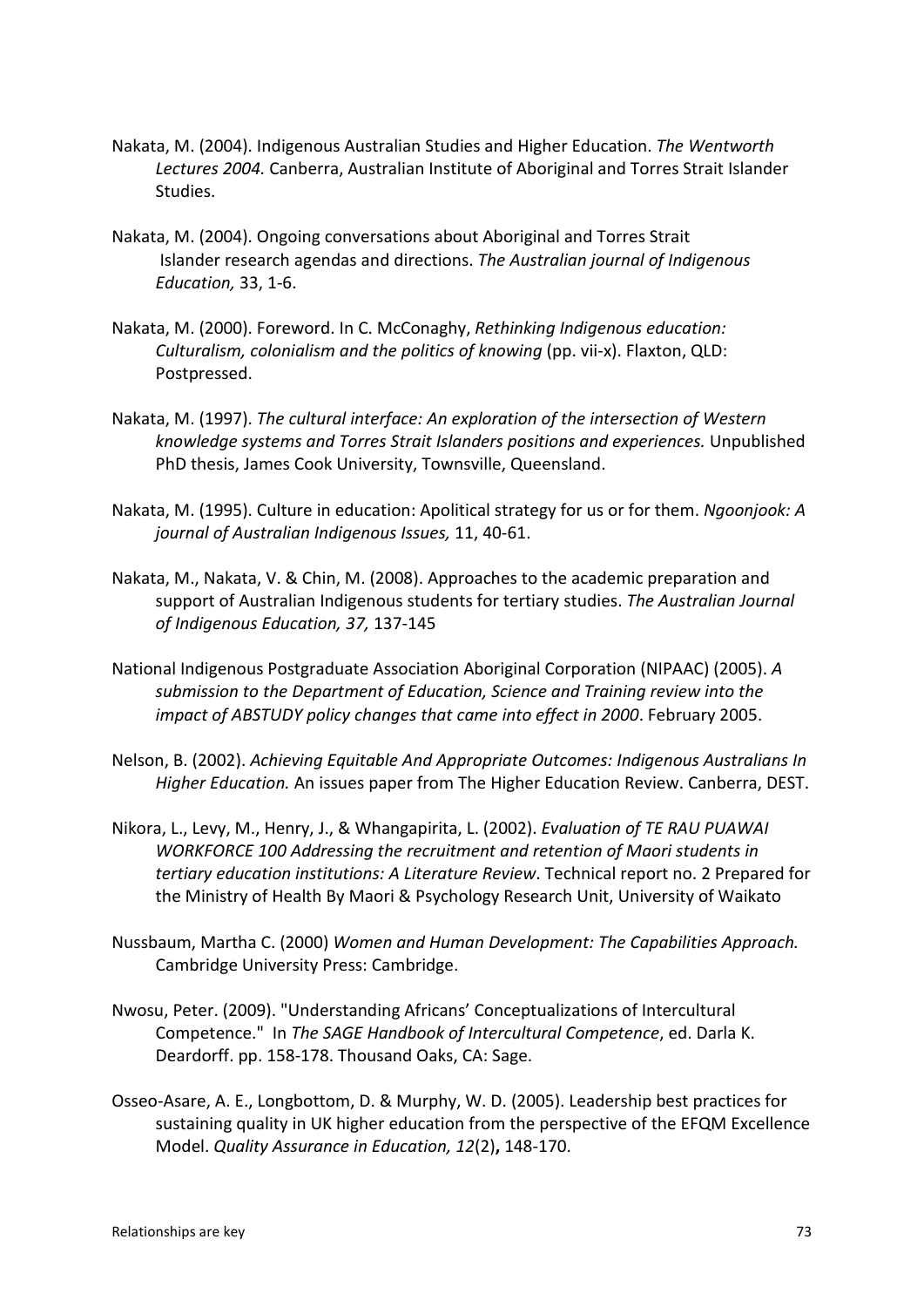- Page, S. & Asmar, C. (2008). Beneath the teaching iceberg: exposing the hidden support dimensions of Indigenous academic work. *The Australian Journal of Indigenous Education, 37*, 109-117.
- Page,S., Daniel-DiGregorio K. and Farrington, S.(1997) *The Student Experiences Study: Understanding the Factors that Affect Aboriginal and Torres Strait Islander Students' Academic Success.* A Paper Presented at the Annual Conference of the Australian Association for Research in Education Brisbane, Queensland 30 November - 4 December 1997.
- Palmer, N. (2010). *Minimum Resources for Postgraduate Study, 2010*, Melbourne: Council of Australian Postgraduate Associations (CAPA).
- Patton, M. (2002). *Qualitative research and evaluation methods.* Thousand Oaks, CA: Sage.
- Pounder, J. S. (2001). "New leadership" and university organisational effectiveness: Exploring the relationship. *Leadership & Organization Development Journal, 22*(6)**,**  281-290.
- Price, M. (2005). Assessment standards: the role of communities of practice and the scholarship of assessment, *Assessment and Evaluation in Higher Education, 30*(3), 215- 230.

Queensland University of Technology (2003). Course Leadership Development Program.

- Queensland University of Technology (QUT) (2004). *Study and learning.* Retrieved on October 21, 2011, From [http://www.talss.qut.edu.au/service/sal/](http://www.talss.qut.edu.au/service/sal/index.cfm?fa=display) [index.cfm?fa=display](http://www.talss.qut.edu.au/service/sal/index.cfm?fa=display) Page&rNum=620017.
- Queensland University of Technology (QUT) (2003). *QUT Teaching Capabilities Framework.*Manual of Policies and Procedures. Policy C/7.8. Retrieved onOctober 21, 2011, from http://www.qut.edu.au/admin/mopp/C/C\_07\_08.html.

Ramsden, P. (1998). *Learning to lead in higher education,* London, Routledge.

- Rantz, R. (2002). Leading urban institutions of higher education in the new millenium. *Leadership and Organization Development journal, 23*(8)**,** 456-466.
- Reason, P (1998). Three approaches to participative inquiry. In N. Denzin & Y. Lincoln (Eds.), *Strategies of qualitative inquiry* (pp. 261-289). Thousand Oaks, CA: Sage Publications.
- Reid, I., Rennie, L. & Shortland-Jones, B. (2005). *Best Practice in Professional Postgraduate Coursework: Report of an investigation commissioned by the Australian Universities Teaching* Committee.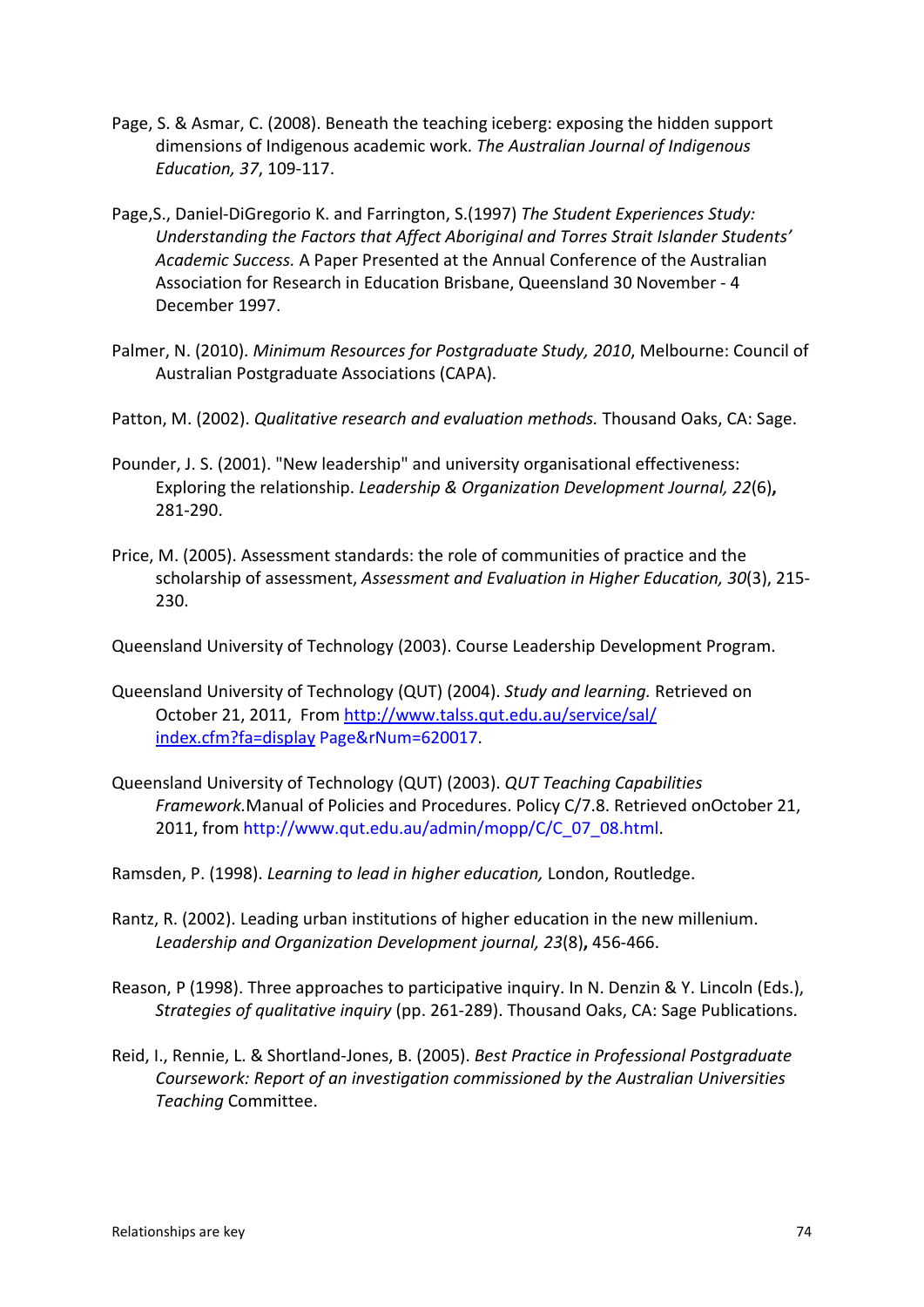- Riel, M., & Becker, H. (2000). *Teacher professional engagement and constructivistcompatible computer use*. Center for Research on Information Technology and Organizations, University of California.
- Riel, M. & Polin, L. (2004). Online learning communities: Common ground and critical differences in designing technical environments In S. Barab, R. Kling, & J. Gray (Eds.), *Designing for virtual communities in the service of learning* (pp. 16-50). Cambridge, UK: Cambridge University Press.

RMIT University (2010). *Minimum resources policy*. RMIT University, Melbourne, Victoria.

- Robeyns, Ingrid. (2003). *Sen's capability approach and gender inequality: selecting relevant capabilities*. Feminist Economics 9(2/3): 61-92.
- Robeyns, Ingrid. (2005). *The Capability Approach: A Theoretical Survey.* Journal of Human Development 6(1) 93-114.
- Robinson, V. (2008) Putting education back into educational leadership, *Leading and Managing*, 12(1), pp. 62
- Rowley, D. J. & Sherman, H. (2003). The special challenges of academic leadership. *Management Decision, 41*(10)**,** 1058-1063.
- Rowley, J. (1997). Academic leaders: Made or born? *Industrial and Commercial Training, 29*(3)**,** 78-84.
- Sampson, E. (1993). *Celebrating the other a dialogic account of human nature.* New York, NY: Harvester Wheatsheaf.
- Scardamalia, M., & Bereiter, C. (1994). Computer support for knowledge-building communities. *The Journal of the Learning Sciences, 3*(3), 265-283.
- Schapper, J. M., & Mayson, S. E. (2004). Internationalisation of curricula: An alternative to the taylorisation of academic work. *Journal of Higher Education Policy and Management*, *26*(2), 189-205.
- Schlager, M. S., & Fusco, J. (2004). Teacher professional development, technology, and communities of practice: Are we putting the cart before the horse? In S. Barab, R. Kling, & J. Gray (Eds.) *Designing for virtual communities in the service of learning* pp. 120-153). Cambridge, UK: Cambridge University Press.
- Schlager, M., Fusco, J. & Schank, P. (2002). Evolution of an online education community of practice. In K. Renninger & W. Shumar (Eds.), *Building virtual communities: Learning and change in cyberspace* (pp. 129-158). Cambridge, UK: Cambridge University Press.
- Scott, G., Coates, H. & Anderson, M. (2008). Learning leaders in times of change: Academic leadership capabilities for Australian higher education Retrieved Oct 21, 2011, from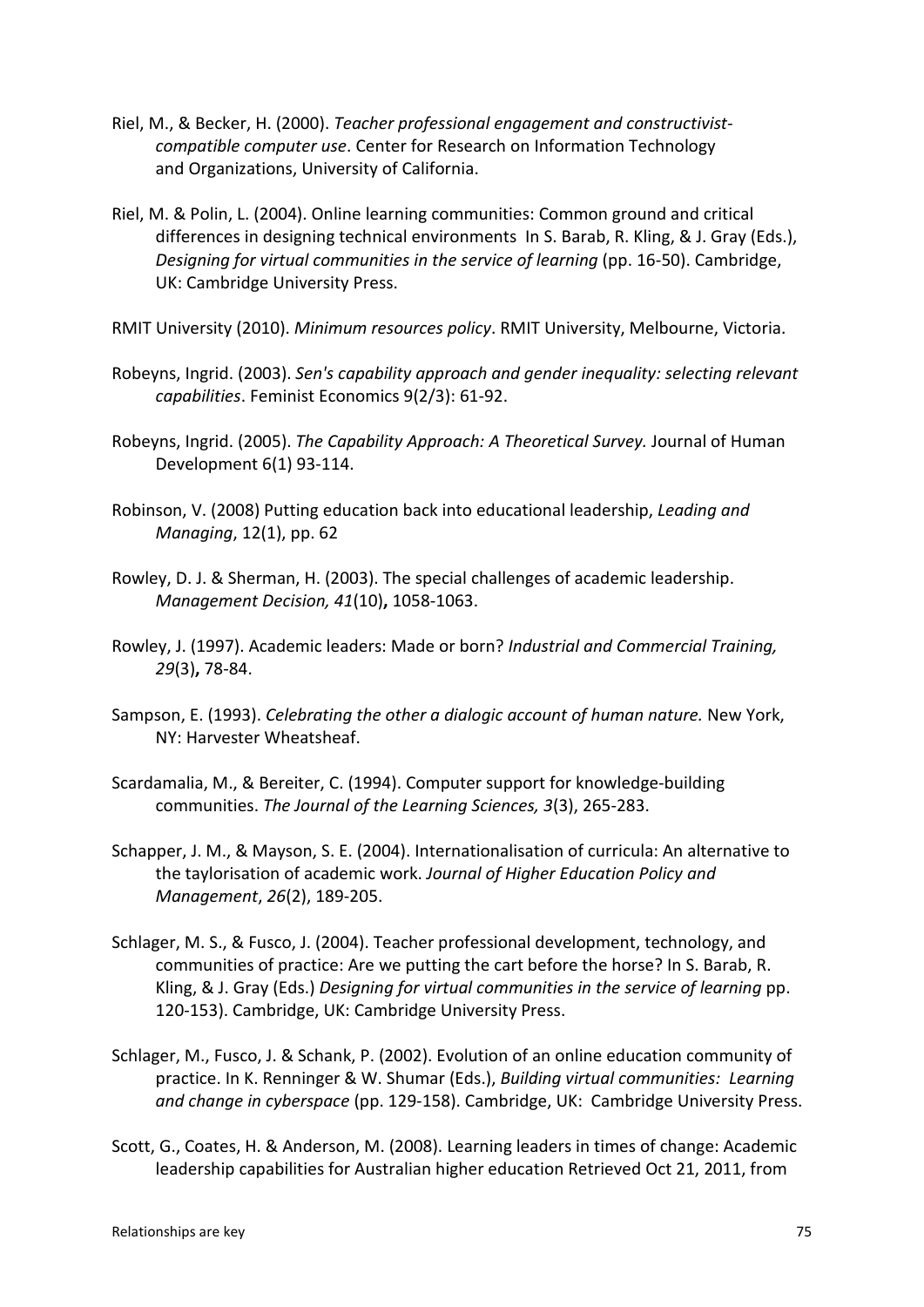[http://www.altc.edu.au/carrick/webdav/site/carricksite/users/siteadmin/public/grant](http://www.altc.edu.au/carrick/webdav/site/carricksite/users/siteadmin/public/grants_leadership_uws_acer_finalreport_june08.pdf) s leadership\_uws\_acer\_finalreport\_june08.pdf

- Sharrock, G. (2000). Why students are not (just) customers (and other reflections on Life After George). *Journal of Higher Education Policy and Management*, *22*(2), 149-164.
- Sharrock, P. & Lockyer, H. (2008). One to one and face to face: a community based higher education support strategy for retaining Indigenous Australian university students. *The Australian Journal of Indigenous Education, 37,* 28-39
- Sheehan, N. (2004). *Indigenous knowledge and higher education: Instigating relational education in a neo-colonial context.* Unpublished PhD thesis, University of Queensland, Brisbane, Queensland.
- Skene, J. & Evamy, S. (2009). Does access equal success? The critical role of the FYE in achieving equity in Higher Education. Referred paper presented at First Year In Higher Education Conference, 2009
- Smith, L. (1999). *Decolonising methodologies: Research and Indigenous peoples.* New York: Zed Books.
- Sonn, C., Bishop, B. & Humphries, R. (2000). Encounters with the dominant culture: Voices of indigenous students in mainstream higher education. *Australian Psychologist, 35*(2), 128-135
- Spitzberg, Brian, & Gabrielle Changnon. (2009). "Conceptualizing Intercultural Competence." In *The SAGE Handbook of Intercultural Competence*, ed. Darla K. Deardorff. pp. 2-52. Thousand Oaks, CA: Sage.
- Stephenson, J. (2000). *Corporate capability: implications for the style and direction of workbased learning*. Sydney: Research Centre for Vocational Education and Training, University Technology Sydney.
- Stewart, J., & Mackinlay, E. (2003). *Fostering voice and representation: Exploring the use of focus groups with Indigenous Australian tertiary students* (Ngulaig 19). Brisbane, QLD: Aboriginal and Torres Strait Islander Studies Unit, University of Queensland.
- Strauss, A., & Corbin, J. (1998). *Basics of qualitative research: Techniques and procedures for developing grounded theory.* Thousand Oaks, CA: Sage.
- Su, S. (2006). Give me wings to fly What can be done better to smooth Chinese students' academic adaptation experience at one Australian university? *ISANA International Education Association online paper.*
- Swarbrick, H. (2003). *Quality in Postgraduate Coursework Infrastructure and Support.* Postgraduate Coursework Committee of the Academic Board, University of New South Wales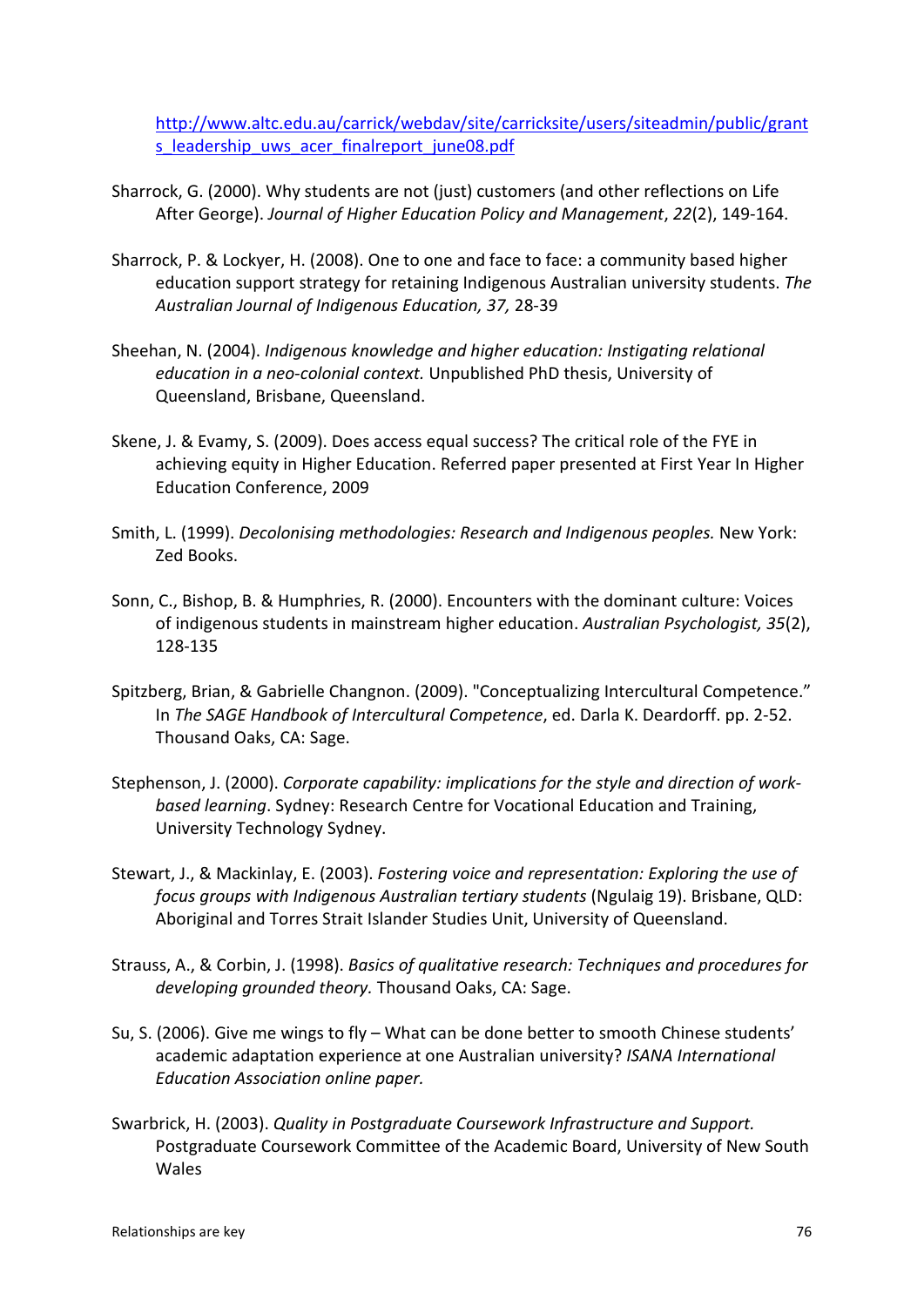- Symons, M. (2001). *Starting a coursework postgraduate degree: The neglected transition*. Paper presented at the Changing Identities: Language and Academic Skills Conference, University of Wollongong, 29-30 November 2001
- Tinto, V. (2008) *Access without Support is Not Opportunity*. 36th Annual Institute for Chief Academic Officers, The Council of Independent Colleges, Seattle, Washington.
- Tinto, V. (1993). *Leaving College: Rethinking the Causes and Cures of Student Attrition (2nd edition).* Chicago. University of Chicago Press.
- Trentin, G. (2002). From distance education to virtual communities of practice: The wide range of possibilities for using the Internet in continuous education and training. *International Journal on e-Learning, Jan-March*, 55-66.
- Trudgett, M. (2011). Western places, academic spaces and Indigenous faces: supervising Indigenous Australian postgraduate students. *Teaching in Higher Education, 16*[\(4\),](http://www.informaworld.com/smpp/gotoissue~db=all~content=a937901008)  389-399.
- Trudgett, M. (2009). Build it and they will come: Building the capacity of Indigenous units in universities to provide better support for Indigenous Australian postgraduate students. *The Australian Journal of Indigenous Education, 37,* 9-18.
- Trudgett, M. (2008). An investigation into the support provided to Indigenous postgraduate students in Australia. Unpublished EdD thesis, University of New England, Armidale.
- University of South Australia (UniSA) (2003). *Statement of minimum resources for higher degrees by research students.* University of South Australia, Adelaide, South Australia.
- Universities Australia.(2011)*.National Best Practice Framework for Indigenous Cultural Competency in Australian Universities.*
- Viskovic, A., (2006) Becoming a tertiary teacher: learning in communities of practice. *Higher Education Research and Development*, *25*(4), 323-339.
- Walker, M. (2006). Towards a capability-based theory of social justice for education policymaking. Journal of Education Policy. 21(2), 163-185. Walker, M. (2006). Higher education pedagogies. Maidenhead. Open University Press.
- Wasley, P.A. (1991) *Teachers Who Lead: The Rhetoric of Reform and the Realities of Practice*. New York: Teachers College Press.
- Watson, G., Johnson, G. & Walker, T. (2005). Building a better understanding of the learning community of postgraduate coursework students. In *Higher Education in a Changing World: Proceedings of the 28th Higher Education Research and Development Society of Australasia (HERDSA) Annual Conference*. Sydney, Australia, 3-6 July 2005.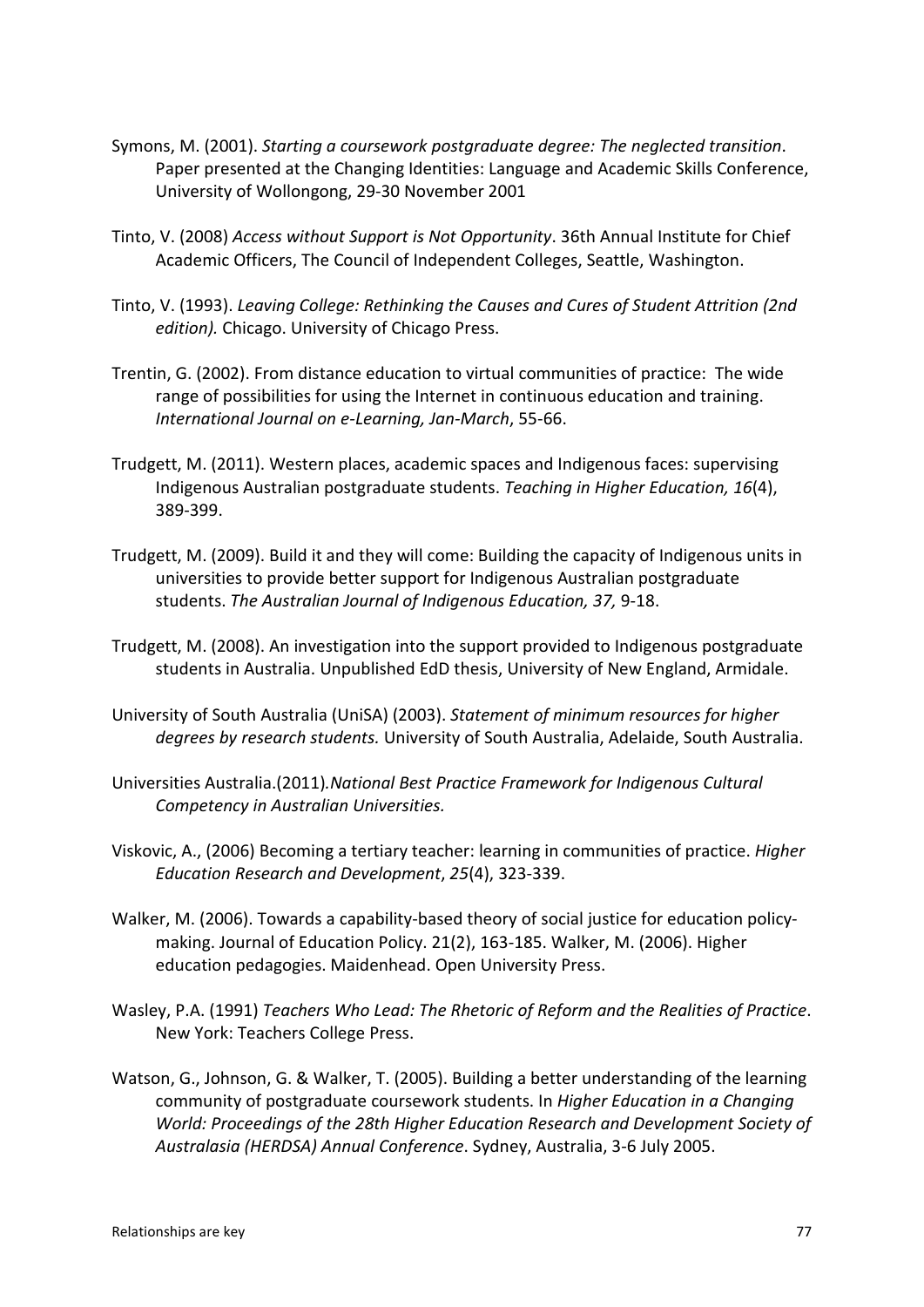- Wenger, E. (2001). *Supporting communities of practice: A survey of community-oriented technologies* (draft version 1.3). Retrieved September 20, 2011, from [http://www.ewenger.com](http://www.ewenger.com/)
- Wenger, E. (1998). Communities of practice: Learning as a social system. *The System Thinker, 9*(5). Retrieved September 20, 2011, from http://www.co-il.com/coil/knowledge-garden/cop/lss.shtml
- Wenger, E, McDermott, R., & Snyder, W. (2005). Seven principles for cultivating communities of practice, *Harvard Business School Working Knowledge*, *April 4 issue*.
- Wenger, E., McDermott, R. A., & Snyder, W. (2002). *Cultivating communities of practice*. Boston: Harvard Business School Press.
- Wenger, E., White, N., Smith, J., & Rowe, K. (2005). *Technology for Communities.* Retrieved September 21, 2011, from http://teachologyforcommunities.com
- Williams, D. (2010) Tukua Kia Rere! Maori adult students succeeding at university. Unpublished PhD Thesis, University of Waikato.
- Wortham, S. (2001). *Narratives in action: A strategy for research and analysis.* New York, NY: Teachers College Press.
- Zaharna, R.S. (2009). "An Associative Approach to Intercultural Communication Competence in the Arab World." In *The SAGE Handbook of Intercultural Competence*, . pp. 179-195. Thousand Oaks, CA: Sage.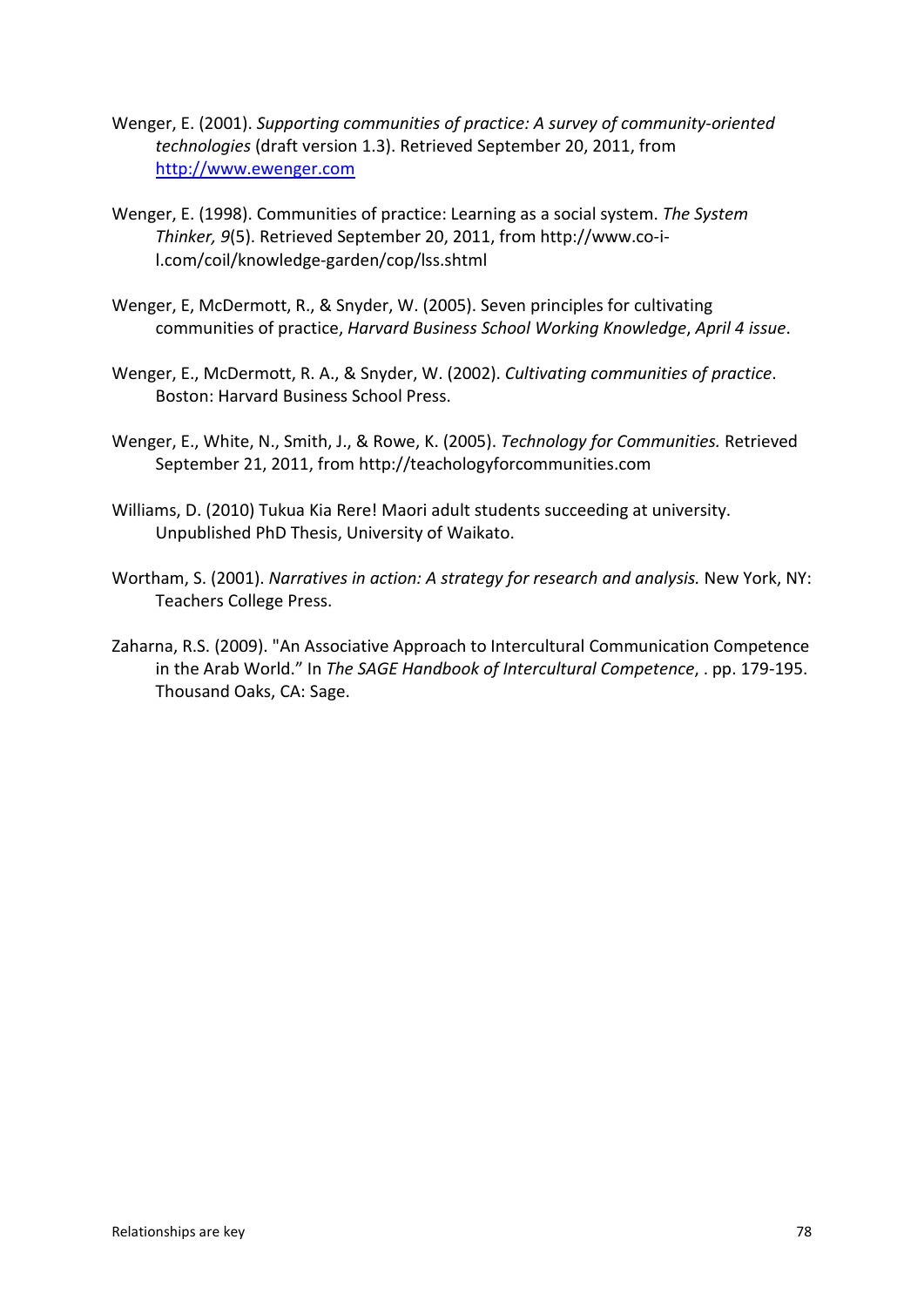Appendix A: External Evaluation Report

## **External Evaluation Report of the project**

# **Keeping on track: Teacher leaders for Indigenous postgraduate coursework students**

**LE10-1608**

**Dr Paul Chesterton**

**December 2012**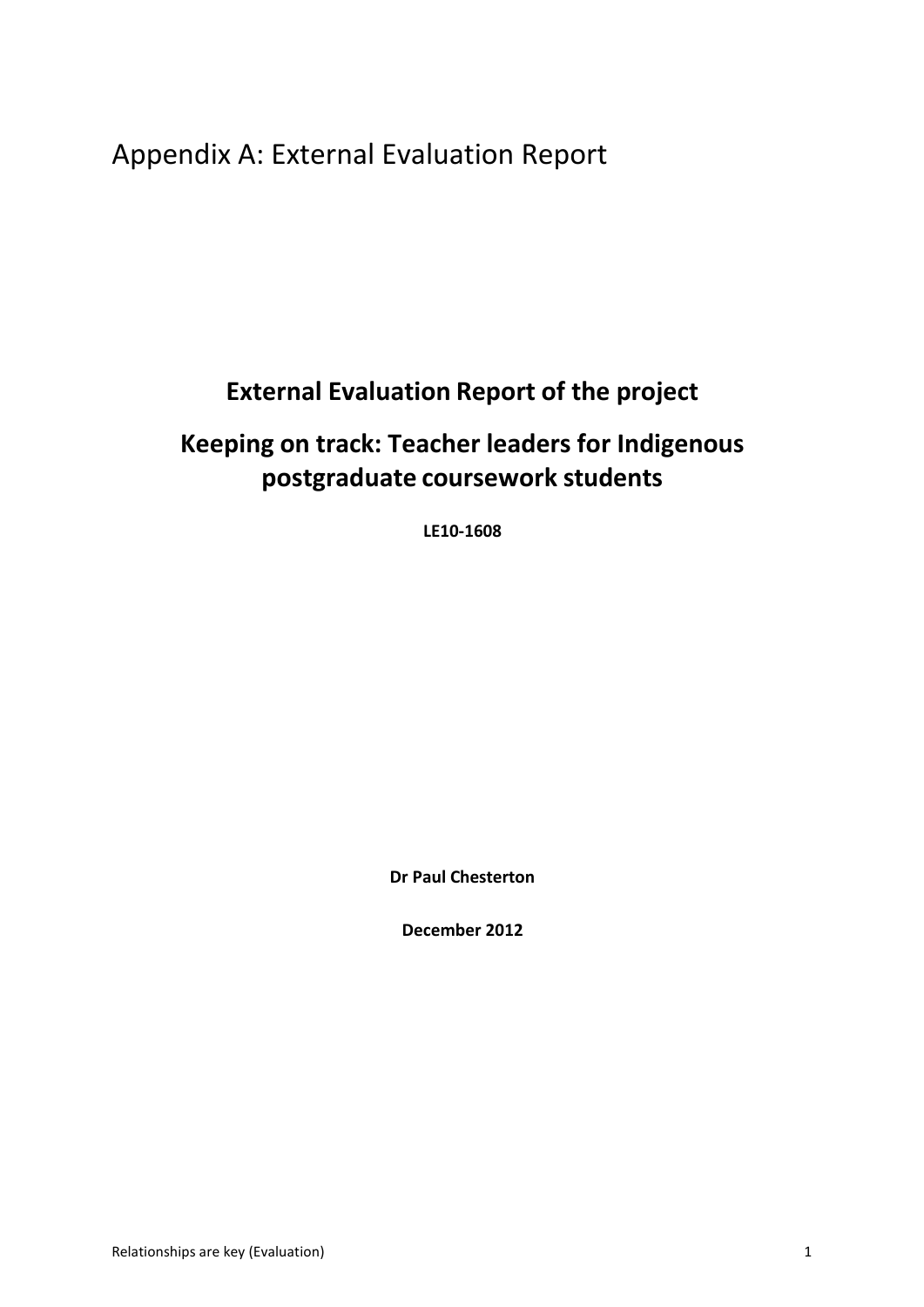## **1.0 Introduction**

This report outlines details and findings of an external evaluation of the project entitled *Keeping on track: Teacher leaders for Indigenous postgraduate coursework students*, undertaken by Dr Jack Frawley and Professor Nereda White from Australian Catholic University (the Lead Institution) and Professor Sue McGinty and Dr Felecia Watkin-Lui from James Cook University (the Partner Institution). The project was funded initially by the Australian Learning and Teaching Council (ALTC) and subsequently by the Office for Learning and Teaching (OLT). The external evaluation was conducted by Dr Paul Chesterton, an independent evaluation consultant.

The following sections outline the purpose and intentions of the project, the functions, scope, approach and procedures of the evaluation, key evaluation findings and overall conclusions.

## **2.0 Purpose and intentions of the project**

The overall purpose of the project was outlined in the project proposal as follows -

*... to clearly delineate and to improve teacher leadership practices across higher education institutions in Australia serving Indigenous postgraduate coursework students. ... Therefore this project will:*

- *1. investigate the teaching and learning experiences of current and past Indigenous postgraduate coursework students and their teachers;*
- *2. consider the implications, and make recommendationsfor strengthening teacher leadership capabilities in the teaching and learning of Indigenous postgraduate students through the development of a teacher leadership capabilities framework; and,*
- 3. *develop, trial and evaluate the teacher leadership capabilities framework through a series of university-based workshops*.

Analysis of the project proposal pointed to the following output, outcome and longer term impact intentions -

Output: a teacher leadership capabilities framework

- Outcome: strengthened teacher leadership capabilities of lecturersinvolved in the teaching of Indigenous postgraduate coursework students
- Impact: improved teacher leadership practices across higher education institutions in Australia serving Indigenous postgraduate coursework students.

## **3.0 Functions and scope of the evaluation**

The project proposal identified the intended functions of the project's evaluation as

- clarifying the structure, operation and delivery of the program;
- providing information about the implementation of the project; and
- assessing the project's processes and outcomes.

The proposal in turn listed the following questions to be addressed in the evaluation.

1. What are the project's objectives and rationales?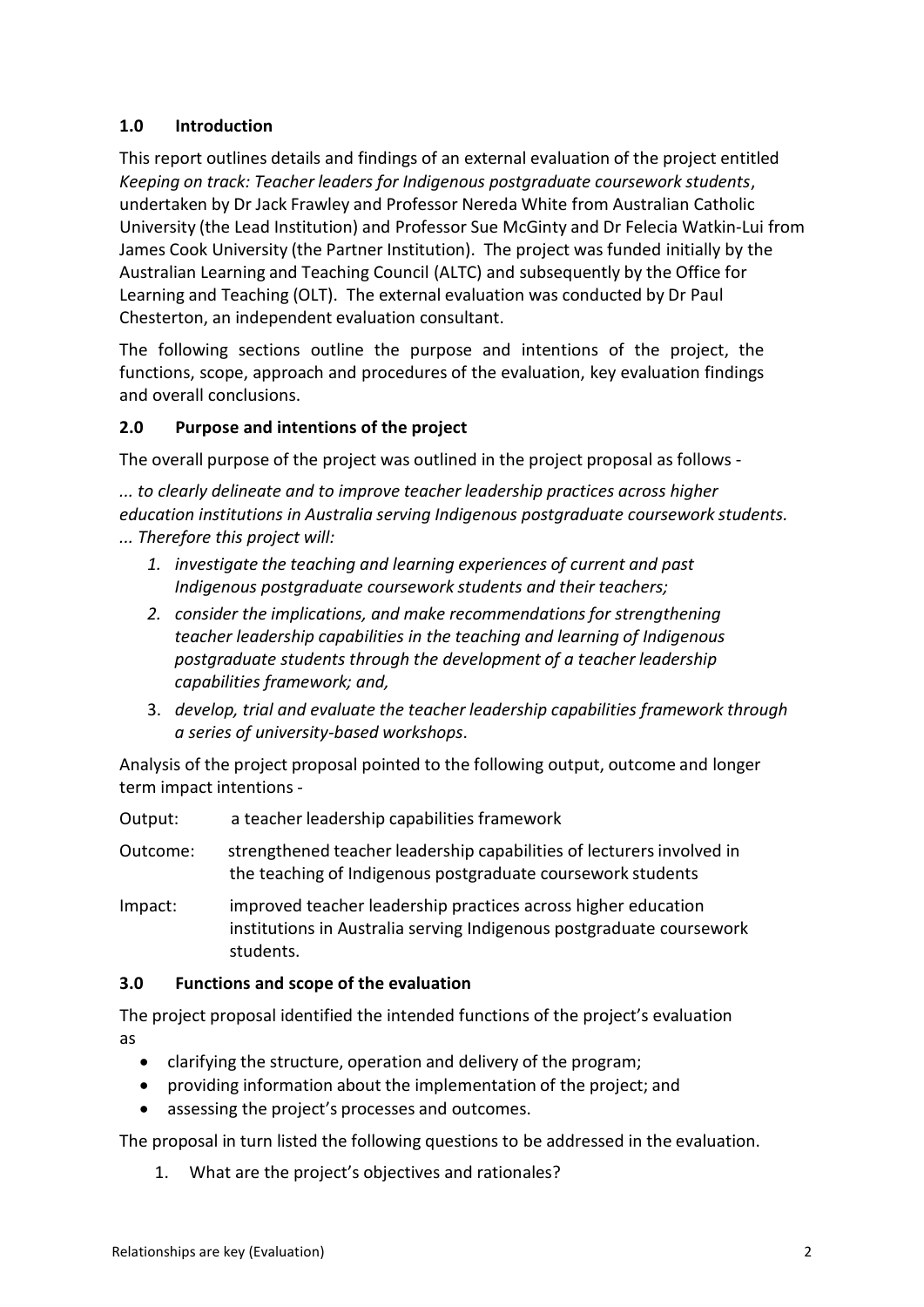- 2. Are these plausible and feasible?
- 3. How is the project progressing?
- 4. Is it operating according to plan?
- 5. How could it be changed to make it more effective?
- 6. Are defined outcomes being met?
- 7. Have the project's goals and objectives been achieved?
- 8. What were the unexpected events, critical events and outcomes, and how were these addressed?

Two contributing questions were subsequently added to question 5, namely

- What factors are aiding the project's effectiveness?
- What factors are hindering the project's effectiveness?

The project was designed to incorporate both formative and summative evaluation. The evaluator was given access to project documentation and personnel and accordingly was able to conduct progressive evaluative enquiry and provide periodic feedback to the project team during the project's operation.

## **4.0 Approach and procedures**

A process-outcome approach was adopted for the evaluation. This involved the evaluator reviewing project documentation and information gathered by the project team, along with information gathered directly, in order to clarify and assess the project's structure, logic and operation; identify issues arising and how they were addressed during implementation; and ascertain the project's short term effects and potential impact.

The information gathering techniques employed in the evaluation included a review of documentation and online material associated with the project (such as the project proposal, the ethics approval application, literature reviews, community of practice resource material, data gathering instruments, interview transcripts, minutes of meetings, grants scheme progress reports, and website material), participation in a team planning meeting, observation of a training session for a University Community of Practice (UCoP) Facilitator, and interviews and discussions with the Project Leaders, Team members, the Project's UCoP Consultant, and the UCoP Facilitators.

## **5.0 Findings**

As previously noted, the evaluation's functions were identified as -

- clarifying the structure, operation and delivery of the program;
- providing information about the implementation of the project; and
- assessing the project's processes and outcomes.

Findings in relation to each of these are outlined in the following sections.

## **5.1 Structure, operation and delivery of the program**

The approach initially proposed for the project involved surveys and interviews of current and past Indigenous postgraduate students and their teachers in a range of universities, focusing on their teaching and learning experiences, in order to inform development of a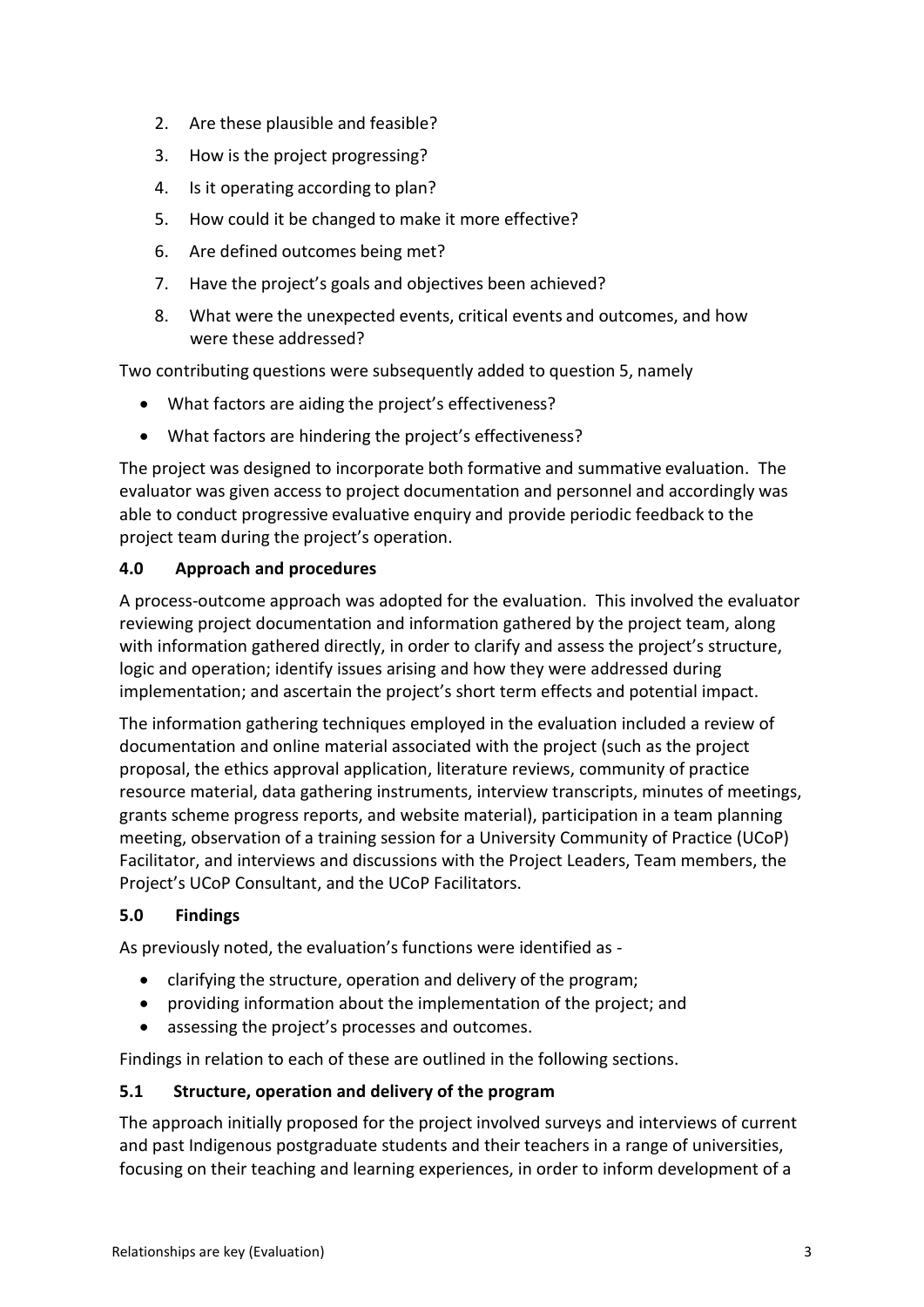teacher leadership capabilities framework. Participation by two of the team members in an ALTC-sponsored Leadership Project Leaders' Meeting in Glenelg in February 2011 led to a re-thinking of the survey and interview strategy. At that meeting, Dr Milton Cox, a keynote speaker from Miami University, Ohio, presented material on communities of practice. The project approach and design were subsequently revised to incorporate the development and use of communities of practice in each of the participating universities. This was seen as a more useful approach for project participants by enabling them to become more engaged with the issues, while at the same time generating data to inform the capabilities framework and promote improved teaching and learning. Key features of the revised project design are outlined in the following.

The intended project outputs, outcomes and impact remained unchanged in the revision, as did the underlying notion that collegial practices and collective practice are at the core of building teacher leadership capabilities.

Ten universities were invited to participate in the project as sites for UCoPs, with the view of engaging a minimum of four sites. These ten universities had been identified as having postgraduate coursework programs with significant Indigenous enrolments and completions.

A consultant was appointed by the team to undertake literature reviews on a) communities of practice within a university context and b) teacher leadership capabilities within higher education, particularly at postgraduate level. These reviews were seen as supplementing the initially planned review of national and international models of support for Indigenous postgraduate students and their lecturers, and associated issues. The consultant was also charged with preparing a UCoP Facilitator Guide, developing a wikipage for the UCoP network including protocols and guidelines for use, conducting UCoP Facilitator training, providing ongoing support and assistance to UCoP, and assisting with the development of the teacher leadership framework.

The design involved a UCoP Facilitator being appointed in each of the participating universities. The role of this person was seen as establishing and maintaining a local UCoP comprising Indigenous postgraduate coursework students and lecturers. The consultant would develop training materials and work through these with each Facilitator. The consultant would then be available by telephone and email contact to provide ongoing support and advice to the Facilitators.

UCoP members were to be invited by the Facilitators to complete an online survey and engage in focus group discussions, as a means of generating data that would inform development of the teacher leadership capabilities framework. The survey and discussions were planned to focus on three main questions:

- what are the teaching and learning experiences of current Indigenous postgraduate students?
- what are the teaching and learning experiences of their lecturers?
- what are the implications of these experiences for strengthening teacher leadership capabilities for the teaching and learning of Indigenous postgraduate students?

The resultant data would then be analysed to identify key themes and principles that in turn would inform the teacher leadership capabilities framework.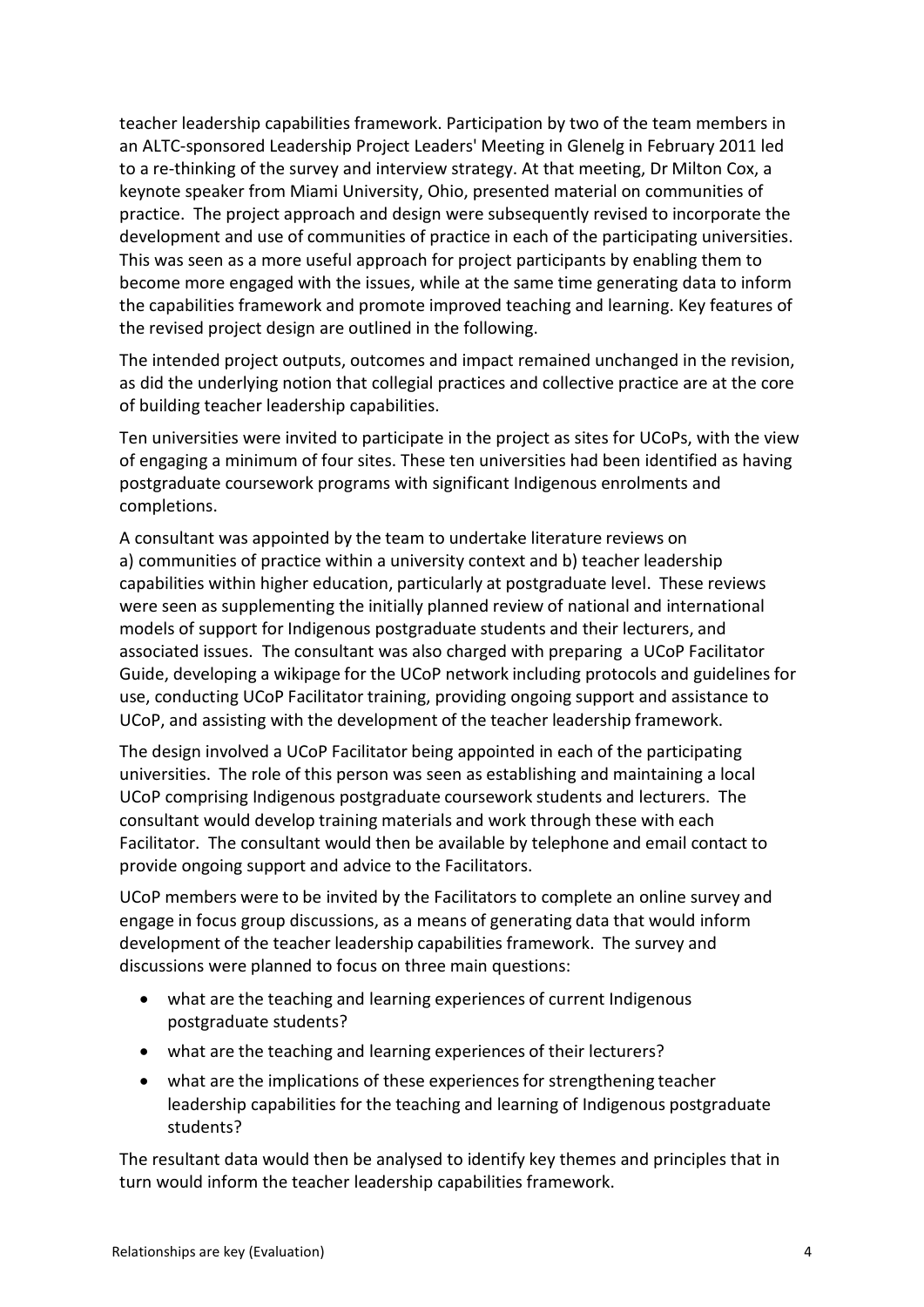The structure and intended operational procedures of the project, as outlined above, were designed to achieve its overall purpose or objective, namely 'to clearly delineate and to improve teacher leadership practices across higher education institutions in Australia serving Indigenous postgraduate coursework students'. The plausibility and feasibility of the design as a means of achieving the objective may be seen to rest on the extent to which its underlying assumptions could be realised.

The key assumptions underlying the design included the following.

- i. An appropriate sample of universities, students and lecturers would be involved as sources of data;
- ii. The literature reviews would provide a sound basis for informing the development and maintenance of the UCoPs, the data collection processes and the development of a teacher leadership capabilities framework;
- iii. The UCoP Facilitators would have, or be able to acquire, the necessary skills to initiate, promote and maintain the UCoPs and to facilitate the collection of sound data;
- iv. The students and lecturers would be sufficiently motivated to engage in UCoP processes and to provide ready access to their views and experiences throughout the course of the project;
- v. The consultant would have the capacity to motivate, train and support the UCoP Facilitators and to assist with the development of the teacher leadership capabilities framework; and
- vi. The UCoP processes would enable sufficient relevant data to be gathered to inform development of the teacher leadership capabilities framework.

To the extent that these assumptions could be met, the project design can be seen as both plausible and feasible. The following section of this report on project implementation enables an examination of the extent to which the assumptions were met in practice.

## **5.2 Implementation of the project**

As noted in section 5.1, ten universities that had postgraduate coursework programs with significant Indigenous enrolments and completions were invited to participate in the project. After some initial difficulties in reaching and receiving responses from the relevant university contact persons, four universities accepted the invitation.

The consultant completed comprehensive literature reviews on university communities of practice and postgraduate teacher leadership capabilities, as intended. These provided a sound basis for the production of a comprehensive set of UCoP Facilitator training and support materials by the consultant, covering a range of conceptual, organizational, promotional and interpersonal dimensions.

UCoP Facilitators were appointed in each of the four universities. The Facilitators came from a variety of roles - Senior Research Officer, Research Project Officer in an Aboriginal and Torres Strait Islander Studies Unit, Director of an Aboriginal Education Unit, and a Senior Lecturer whose doctoral studies had focused on communities of practice. The consultant visited each Facilitator in February 2012, using the Facilitator training and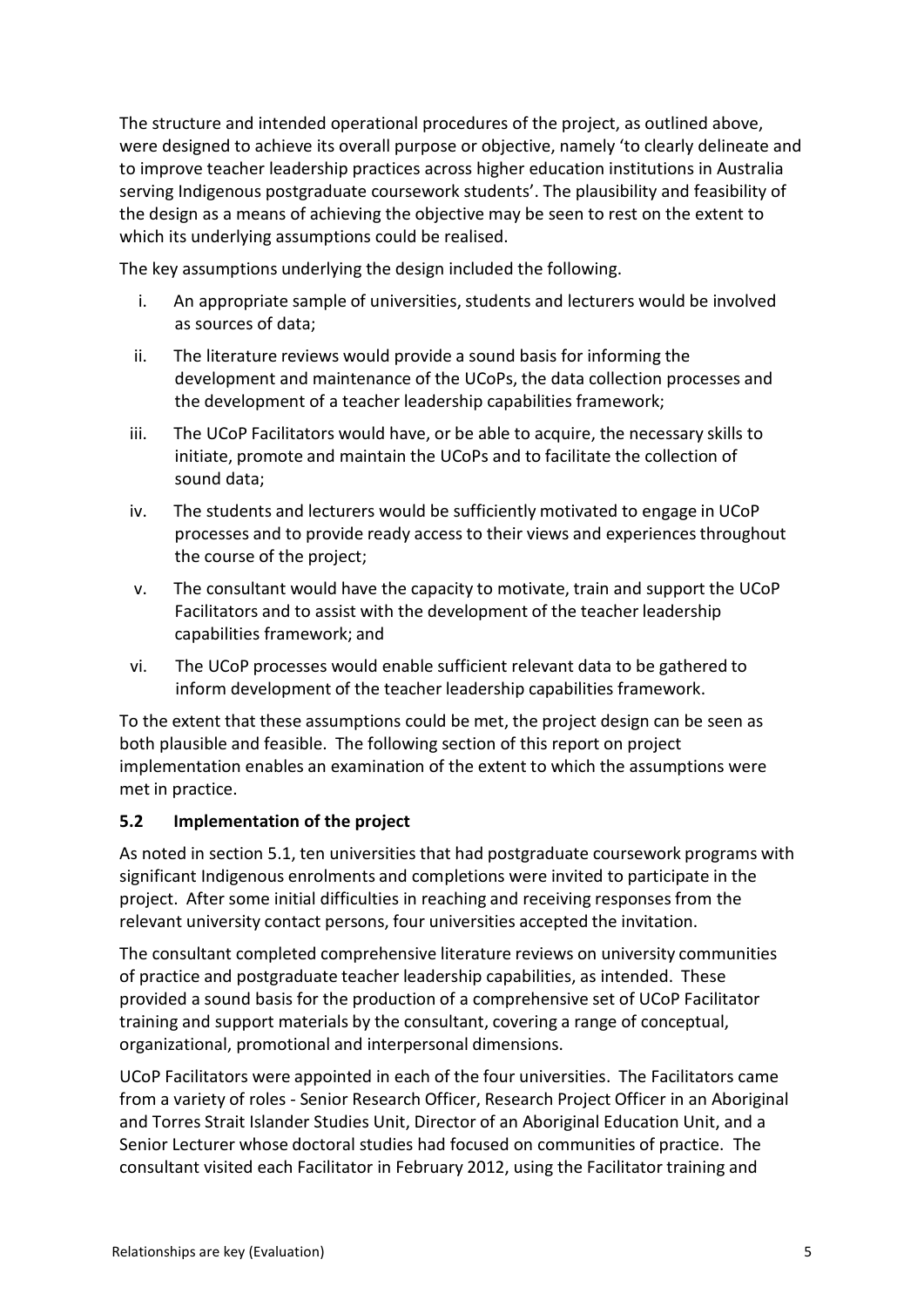support materials to provide initial training on the establishment, processes, timeline, outputs and outcomes of the proposed UCoP. The consultant followed this up in following months with email, Skype and telephone contact as needed and as requested by each Facilitator. The Facilitators also supported each other with a number of crossuniversity meetings via Skype or teleconferencing. In these they were able not only to share practical issues and ways of addressing these but also to explore deeper questions associated with the project's focus. In interviews with the external evaluator, the Facilitators commended the training and support that they had received, commenting in particular on the comprehensiveness and practicality of the resources and advice, and on the approachability, availability and helpfulness of the consultant.

Some initial difficulties were encountered in setting up the UCoPs. The difficulties varied from site to site but included gaining access to student data to identify potential participants, making initial contact, following up on those who had not responded, and finding common times for meetings. Competing demands for scarce time, for both students and lecturers, and the external mode in which the majority of students were enrolled, exacerbated these difficulties. The commitment and persistence of the UCoP Facilitators, with support from the consultant and additionally from project team members on two of the sites, resulted in four UCoPs being established at three of the participating universities, including two, on different campuses, at one of the universities. The difficulties in attracting UCoP participants at the fourth university, and the subsequent departure of the Facilitator to take up a position elsewhere, led to the withdrawal of that university from the project.

The ways in which the four UCoPs operated varied according to local contexts and opportunities. Each UCoP had a number of meetings in which experiences and issues were discussed. Some of the meetings were face to face, commonly in block attendance times for the external student participants. Other meetings were by teleconference. All participants were invited to complete an online survey and to participate in interviews conducted by the Facilitators.

Responses to the online survey were almost entirely from lecturing staff members of the UCoPs. Accordingly the bulk of the data from students came from the interviews. The staff survey data were supplemented by staff interview data. The interviews were recorded, with the recordings then transcribed. Recorded minutes of UCoP meeting activities provided an additional source of data. The data were subsequently analysed, involving manual coding and cross referencing, to identify themes and issues. A grounded theory approach was used to develop theoretical description and explanation of the data, with this in turn being situated and further explicated in light of the literature, with overall conclusions then being drawn.

To what extent did implementation of the project meet its key design assumptions (as listed in section 5.1), i.e. the assumptions underpinning successful achievement of the project's objective?

i. The sample of universities, students and lecturers provided a variety of individual and institutional contexts relating to Indigenous postgraduate coursework teaching and learning. Despite one university withdrawing during the project, the proposed minimum number of four UCoPs was met.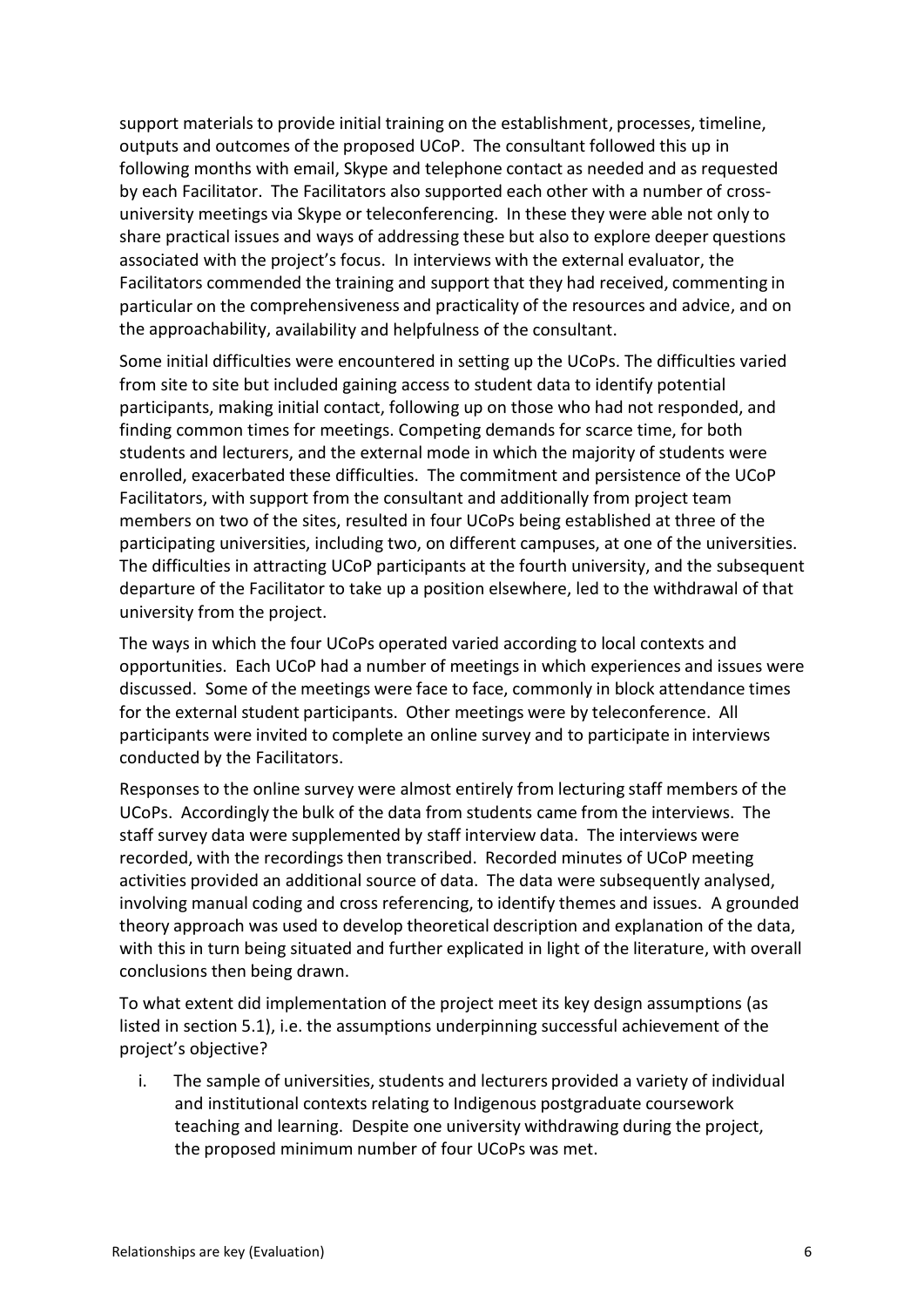- ii. The literature reviews were comprehensive and focused, providing clear and detailed foundations and direction for developing and maintaining the UCoPs, collecting data and developing ways forward in the light of the data analysis.
- iii. The UCoP Facilitators were provided with sound training and continuing support to undertake their role. The timeline for establishing the UCoPs and drawing data from their operation was very tight. Ideally, a longer period would have been preferable, enabling more time for the Facilitators to develop deeper understandings and skills associated with the role. The wide range and quality of the data collected are however testament to the Facilitators' capacities, underpinned by their dedication and commitment to the project's objective and by the strong and skilful support provided by the consultant.
- iv. Motivation of students and lecturers to engage in UCoP processes proved to be a challenge. Scarcity of time was an issue for both students and staff, and accessibility was a particular issue for the mostly external mode students. Once they were involved, the participants provided access to their views and experiences but again with limitations as exemplified by the non-response by students to the online survey. Part of the difficulty here seemed to lie in the UCoPs and their focus being predetermined and initiated by the project rather than by the students and lecturers as a self-determined response to their individual needs.
- v. The capacity of the consultant to motivate, train and support the UCoP Facilitators and to assist with the development of the teacher leadership capabilities framework, or as it turned out, an alternative output, was clearly demonstrated in the project's processes and products, and attested to by the Facilitators and project team.
- vi. The UCoP processes enabled the gathering of rich data that was well used, in conjunction with the literature, to inform development of an alternative to the initially envisaged teacher leadership capabilities framework. Ideally a larger number of participants would have enabled interrogation of a more extensive data collection but the engagement of large numbers was always going to be problematic, given the relatively small enrolments of Indigenous postgraduate coursework students and the nature of the external mode in which many of them were enrolled.

#### **5.3 Assessment of project processes and outcomes**

The major intended output of the project was a teacher leadership capabilities framework, to be developed in accordance with findings from the data analysis within the context of findings from the literature.

As previously noted, a grounded theory approach was used in the project to develop theoretical description and explanation of the data that had been gathered. In the course of this process, the team reached the following positions.

- "a. the value of UCOP in forming an intercultural space in which the process of teaching and learning is the focus;
- b. that intercultural capabilities are required by both teachers and students to engage fully with the cultural interface of teaching and learning;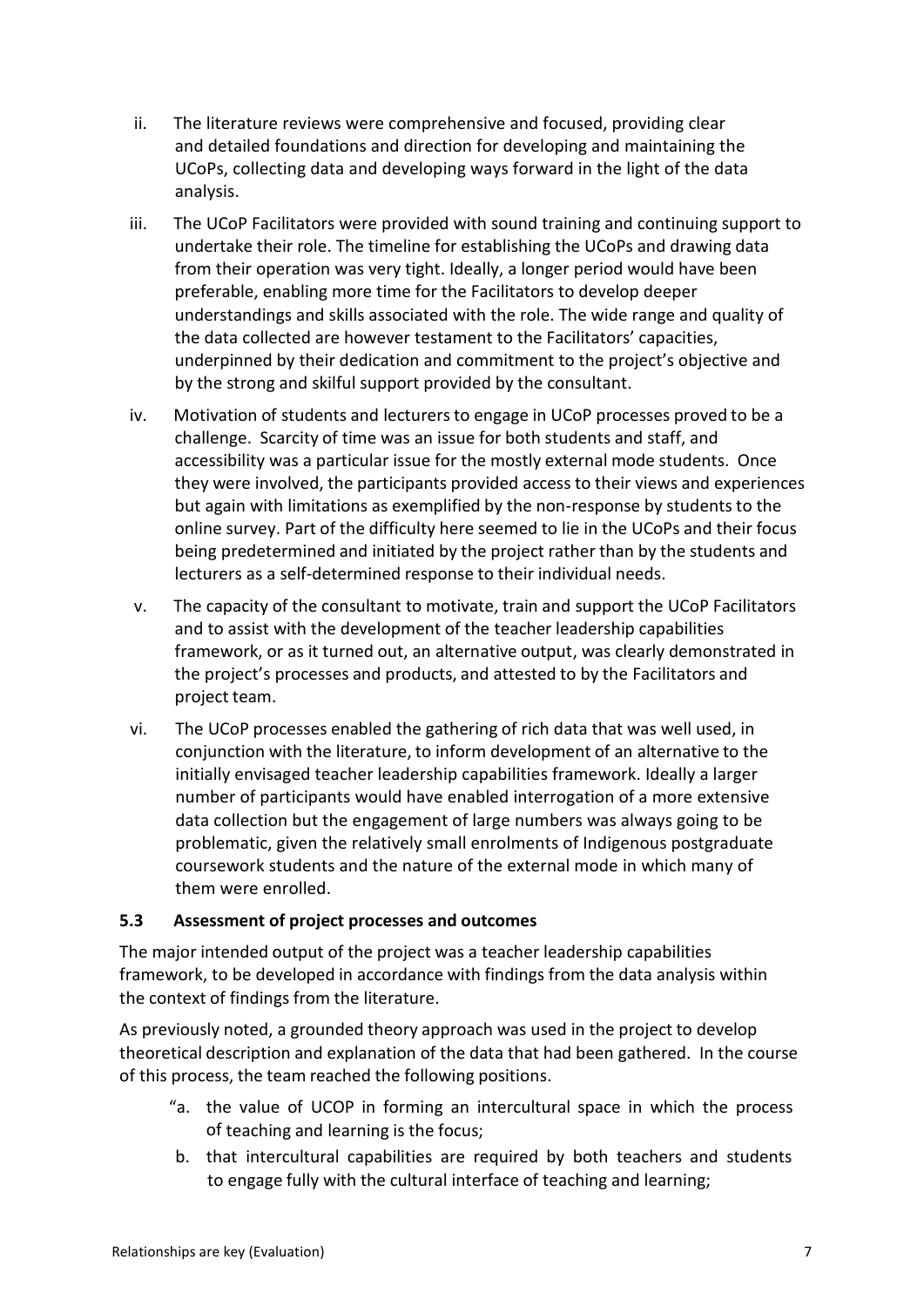- c. that this requires intercultural sensitivity; and,
- d. that relationships are key to intercultural exchanges and building intercultural sensitivity." (Final Project Report)

The output focus accordingly shifted from a teacher leadership framework to measures to promote intercultural development, involving student/teacher encounters enabled through the establishment of UCoPs, with a Blueprint for Intercultural Capabilities being produced to provide the basis for the functioning of such UCoPs. The Blueprint covers a number of elements including attitudes, knowledge, skills, and internal and external outcomes.

This type of output may be seen as paving the way for the project's intended outcome strengthened teacher leadership capabilities of lecturers involved in the teaching of Indigenous postgraduate coursework students. The key actual outcome of the project may be seen as a realisation and initial demonstration of the value of UCoPs in providing an intercultural space in which student/teacher encounters and relationships may be developed. Such relationships need time to be fostered and grow. A start has been made by the UCoP members in this project through their initial meetings and activities. This has already generated rich dialogue and understandings, as evidenced in the data gathered for the project. Continuation of this process is needed for these beginnings to be reinforced and built upon, and to be reflected in changing and strengthened teaching leadership capabilities.

The intended longer term impact of the project is improved teacher leadership practices across higher education institutions in Australia serving Indigenous postgraduate coursework students. Strengthening teacher leadership capabilities is an important and necessary contributory component in improving teacher leadership practices. The project report's recommendation to establish more UCoPs provides an opportunity to extend the capabilities strengthening effect across the sector.

For this recommendation to have intended ultimate effects on teacher leadership capabilities and practices, additional associated resource and support provisions will be needed. These include, for example, changes in timetabling and time allocations to staff to facilitate UCoP operations, provision of professional learning opportunities focusing on intercultural sensitivity and capabilities and on UCoP establishment and facilitation, and endorsement of the approach by senior university personnel with responsibility for learning and teaching, accompanied by endorsement in internal policy and practice documents. At a more fundamental level, the project findings suggest that there may well be a need for some universities to examine the extent to which their structures, policies and procedures are consistent with an interculturally sensitive approach appropriate to the mix of students that they enrol.

Dissemination of the project findings will also play an important role in developing awareness of the potential offered by UCoPs across the sector. The dissemination process has begun, with a paper on the project being delivered in December 2012 at the International Higher Education Curriculum Design and Academic Leadership Symposia in New Zealand. The project team is also planning to conduct a symposium on the outcomes of the project at an Australian university in 2013.

A number of factors may be seen to have assisted and hindered achievement of theproject's outputs and outcomes. The key assisting factors included: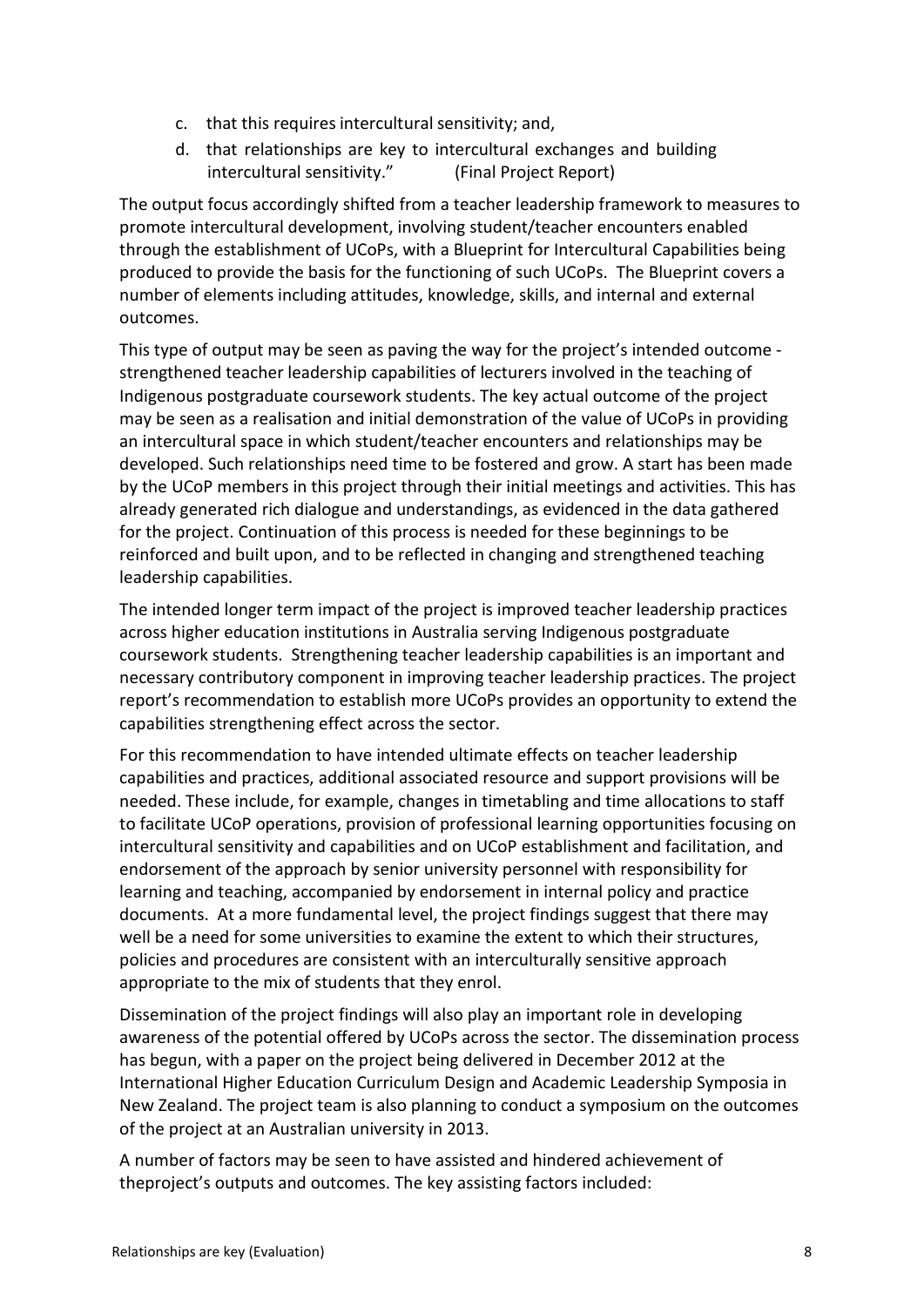- *the cooperative and flexible operation of the project team*. Members demonstrated a willingness to share roles and responsibilities, to listen to concerns, and to be open to alternatives. Their wealth of experience and expertise served the project well, along with their willingness to seek additional expertise as required. Two roles in particular were noted in the interviews of team members as having a very positive impact – the role of the project leader in coordinating activities and pulling the project together and the role of the Chair in facilitating team meetings.
- *appointment of the consultant*. The consultant provided a soundly researched basis for the UCoP-related strategies, along with comprehensive materials, training and guidance for UCoP Facilitators. His skilful and proactive support at site level was of particular importance to UCoP operations.
- *the work of the UCoP Facilitators* in driving the project at site level. The strong commitment of the Facilitators proved to be a critical factor in attracting UCoP participants and ensuring their active involvement in the project.
- *good project management and organisation*. Regular communication among team members, supported by a high standard of paperwork, helped to keep everyone in touch and up-to-date with issues and progress. The creation of an electronic dropbox assisted in providing a readily accessible repository of key documents.
- *operation of the project's Reference Group*. This group provided a very useful initial sounding board for the project team, supplying valuable feedback and advice on proposed procedures and directions, as well as points of contact for development of the UCoPs.

There were also some hindering factors. These included:

- *project time constraints*. The change to a UCoP-based approach during the first year of the project pushed out the timeline for recruiting participating universities by about six months. It also had follow-on effects in terms of requiring additional processes – approval of a revised ethics application plus UCoP Facilitator recruitment and training. This effectively pushed the commencement of data collection back to around March 2012. The positive balancing factor here was the potential benefit of more direct engagement of participants in discussion of key issues and promotion of improved teaching and learning that the UCoP-based approach enabled.
- *working with a limited number of participants*. The key issue here was the relatively small number of Indigenous students enrolled in postgraduate coursework programs on which the project could draw.
- *initiating and maintaining contact with students* mostly enrolled in external study mode. This essentially restricted the meetingsto periods of block residential teaching times.

## **6.0 Conclusions**

The project at the centre of this evaluation report was characterized by a change in its fundamental approach during the first year of operation and the production of a different kind of major output than that originally intended. These changes were seen by the project team to provide a better fit to the project's overall objective and intended outcome.